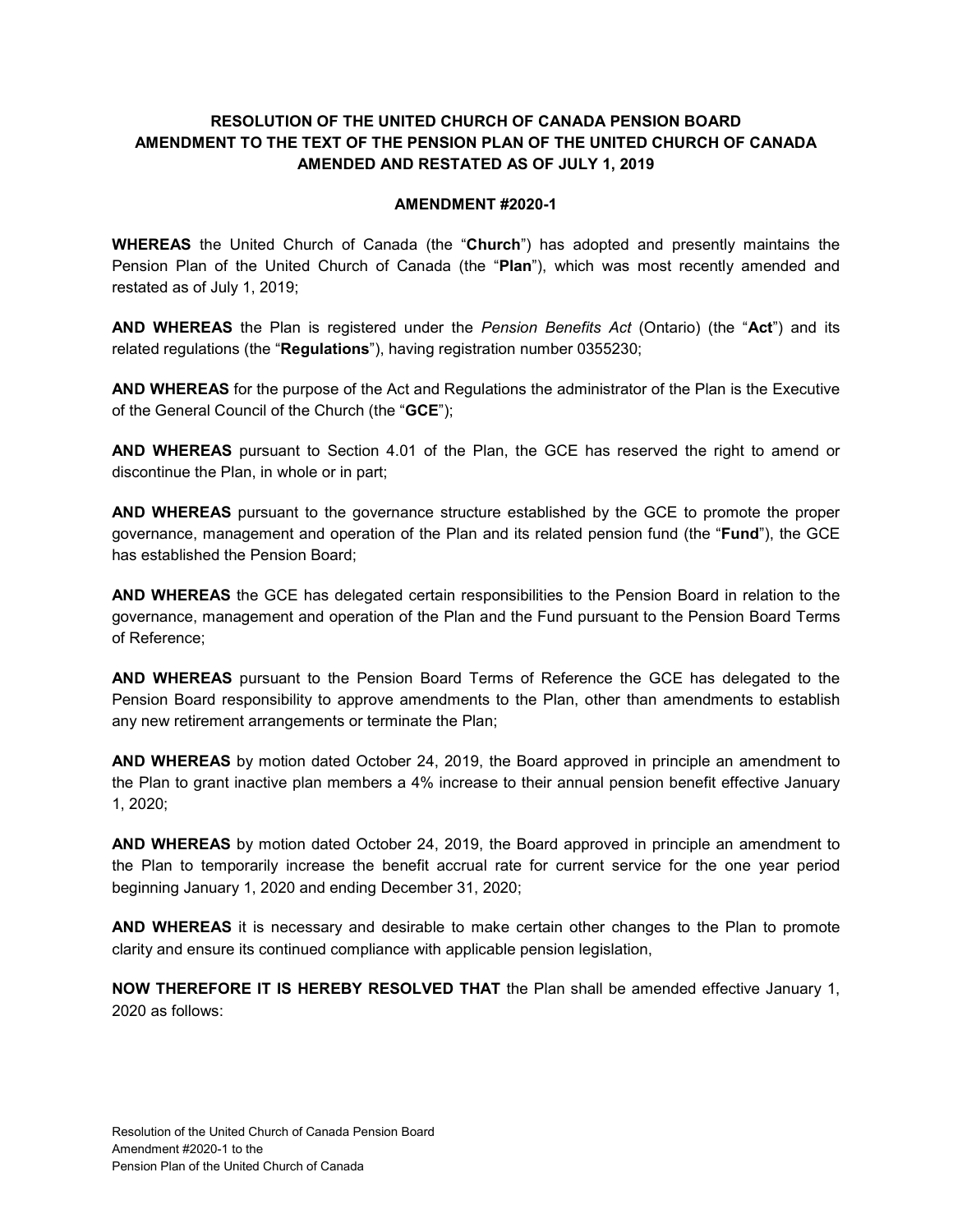#### **1. Section 1.03 of the Plan is deleted and replaced as follows:**

"**1.03** Effective January 1, 2020, the Plan is further hereby amended and restated, the terms of which are set out in this Plan text."

#### **2. Section 1.04 of the Plan is deleted and replaced as follows:**

"**1.04** The Plan is applicable to Members who are in Continuous Service on or after January 1, 2020. Benefits in respect of a Member whose employment ceased prior to January 1, 2020 will be determined in accordance with the terms of the Plan at the time of such cessation of Continuous Service, except as may be specifically provided herein."

#### **3. Section 1.06 of the Plan is deleted and replaced as follows:**

"**1.06** The Financial Services Commission of Ontario (now the Financial Services Regulatory Authority of Ontario) has determined that the Plan is a multi-employer pension plan established pursuant to a trust agreement for the purposes of the Pension Benefits Act (Ontario)."

#### **4. Section 2.16 of the Plan is deleted and replaced as follows:**

#### "**2.16 "Employer"** means:

- (a) the General Council and any Pastoral Charge or unit or committee of The Church;
- (b) any organization or institution which is associated with or related to The Church; or
- (c) any other organization or institution which employs Ministry Personnel whose ministry has been recognized by The Church or who has been appointed by Presbytery to that ministry,

provided that an employer described under this Section 2.16(b) or (c) has been approved for participation in the Plan by the Administrator. An "Employer" other than one described in Section 2.16(a) must sign a participation agreement with The Church. Notwithstanding the foregoing, any reference in the Plan text to any action to be taken, consent, approval or opinion to be given, discretion or decision to be exercised or made by the Employer will refer only to The Church."

#### **5. Section 2.35(b) of the Plan is deleted and replaced as follows:**

"(b) if the Member reports to work at a location of his/her Employer in British Columbia, the person who: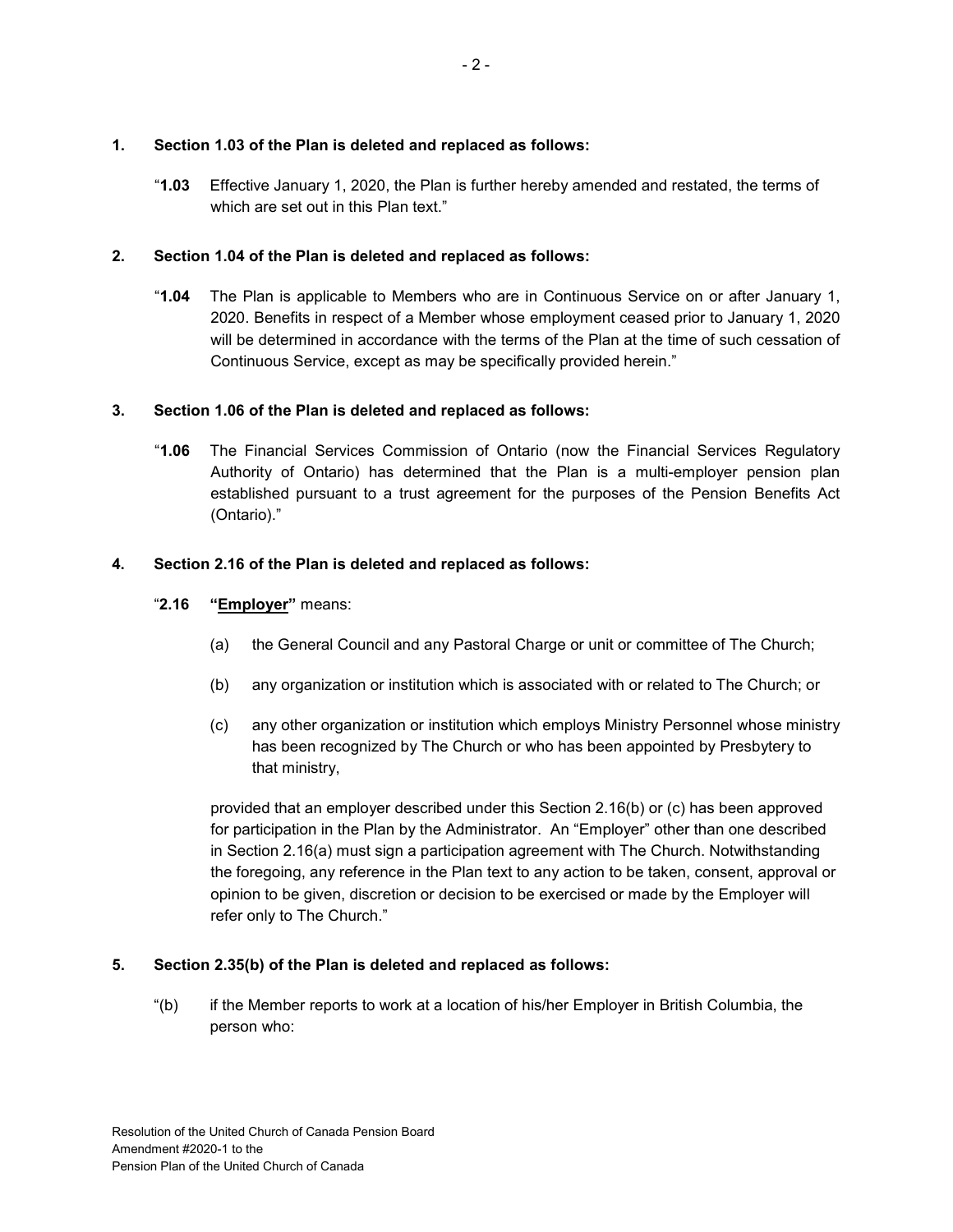- (i) is married to the Member and has not been living separate and apart from the Member for a continuous period longer than two (2) years on the date of determination; or
- (ii) has been living with the Member in a marriage-like relationship for a period of at least two (2) years immediately preceding the date of determination;"

#### **6. Section 2.35(g) of the Plan is deleted and replaced as follows:**

- "(g) if the Member reports to work at a location of his/her Employer in New Brunswick, the person who:
	- (i) is married to the Member; or
	- (ii) is married to the Member by a marriage that is voidable and has not been voided by a declaration of nullity; or
	- (iii) has gone through a form of marriage with the Member in good faith that is void and has cohabited with the Member within the one (1) year period immediately preceding the date of determination; or
	- (iv) is not married to the Member but is cohabiting with the Member in a conjugal relationship and on the date of determination had cohabited with the Member in that relationship continuously for at least two (2) years.

Notwithstanding the above, if a person described under paragraph (i), (ii) or (ii) ("married spouse") and a person described under paragraph (iv) both claim a right or a benefit under the Plan, the married spouse is entitled to the right or benefit, if he or she is otherwise eligible, unless there is a valid domestic contract between the Member and the married spouse, or a decree, order or judgment of a competent tribunal, that bars the married spouse's claim;"

#### **7. Section 2.35(i) of the Plan is deleted and replaced as follows:**

- "(i) if the Member reports to work at a location of his/her Employer in Newfoundland and Labrador, the person who:
	- (i) is married to the Member; or
	- (ii) is married to the Member by a marriage that is voidable and has not been voided by a declaration of nullity; or
	- (iii) has gone through a form of marriage with the Member, in good faith, that is void and who is cohabiting with the Member or, if they have ceased to cohabit, has cohabited with the Member within the year immediately preceding the date of determination; or
	- (iv) in relation to a Member who has a Spouse within the meaning of paragraph (i), (ii) or (iii), is not the Spouse of the Member within the meaning of paragraph (i), (ii) or (iii)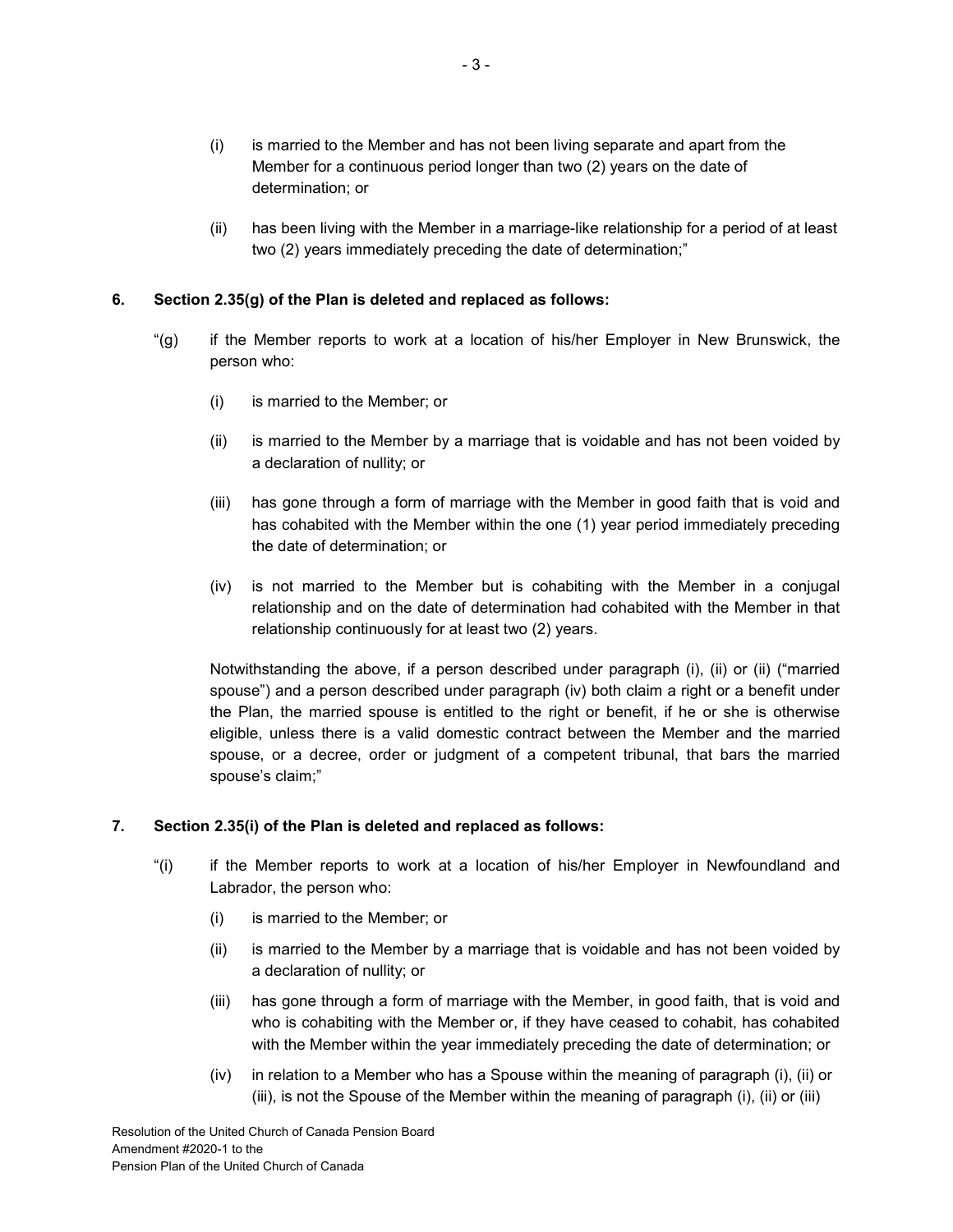and who has cohabited continuously with the Member in a conjugal relationship for not less than three (3) years, and is cohabiting or has cohabited with the Member within the preceding year; or

(v) in relation to a Member who does not have a Spouse within the meaning of paragraph (i), (ii) or (iii), has cohabited continuously with the Member in a conjugal relationship for not less than one (1) year, and is cohabiting or has cohabited with the Member within the preceding year;"

#### **8. Section 2.35(k) of the Plan is deleted and replaced as follows:**

- "(k) if the Member works in Nunavut, the Yukon Territory or the Northwest Territories, the person who:
	- (i) is married to the Member or is party to a void marriage with the Member; or
	- (ii) is cohabiting with the Member in a conjugal relationship at the date of determination, having so cohabited for a period of at least one (1) year.

Notwithstanding the above, if there is a person described under paragraph (i) from whom the Member is separated and a person described under paragraph (ii) with whom the Member is cohabiting, "Spouse" means the person described under paragraph (ii);"

#### **9. The penultimate paragraph in Section 2.35 of the Plan is deleted and replaced as follows:**

"Except where Section  $2.35(k)$  applies, where a Member is not required to report for work at an establishment of his/her Employer, he/she shall be deemed to report to work in the province in which the establishment of his/her Employer from which his/her remuneration is paid is located."

#### **10. Section 9.01 of the Plan is deleted and replaced as follows:**

#### "**9.01 Normal Retirement Pension**

Subject to Articles 10 and 11, the annual retirement pension, of a Member whose pension payments commence on his or her Normal Retirement Date will be equal to:

- (a) 1.4% of the Member's total Adjusted Pensionable Earnings on and after January 1, 2021 on which the Member has made contributions (including such period where the Member's contributions have been waived); plus
- (b) 1.85% of the Member's total Adjusted Pensionable Earnings on and after January 1, 2020 and before January 1, 2021 on which the Member has made contributions (including such period where the Member's contributions have been waived); plus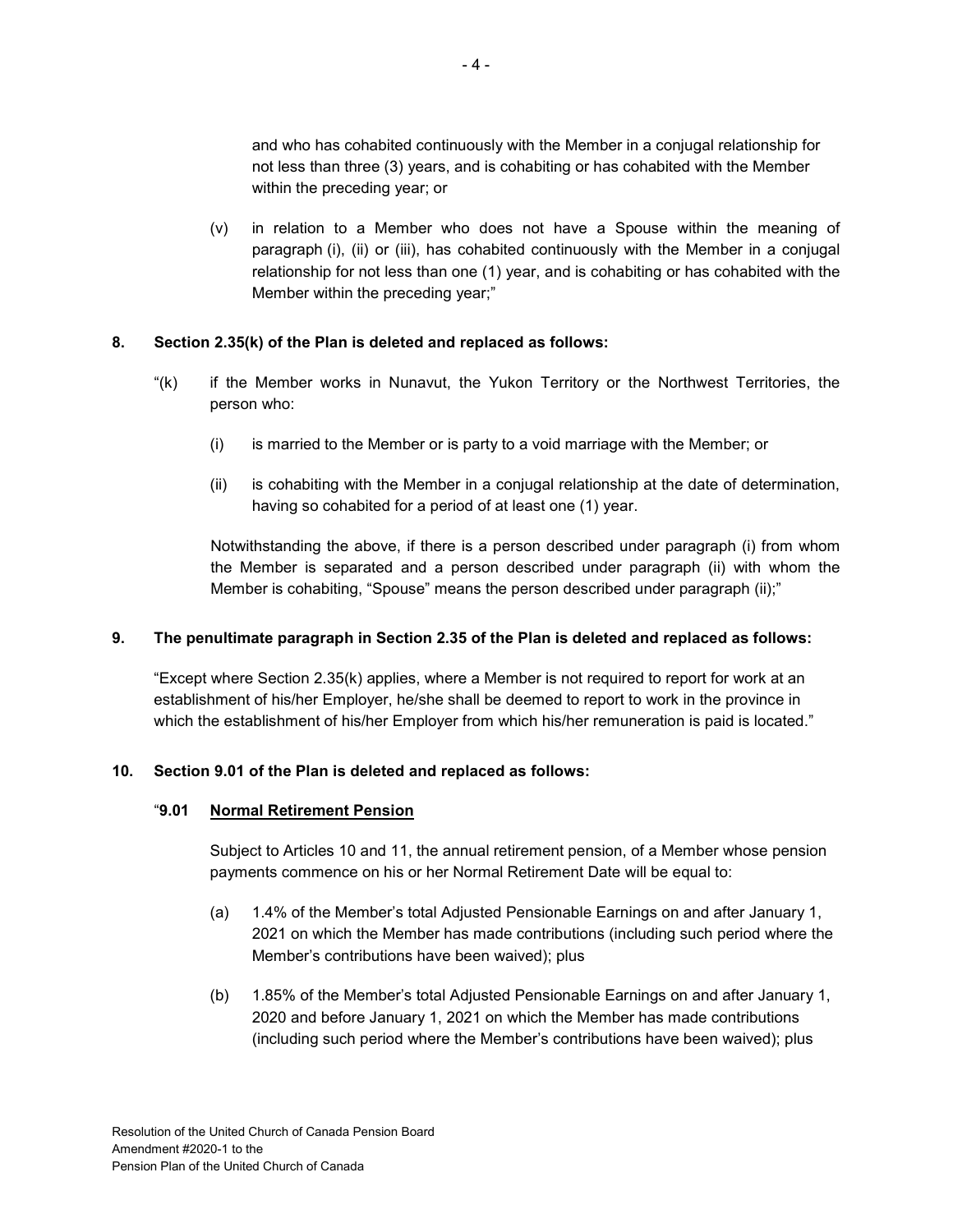- (c) 1.4% of the Member's total Adjusted Pensionable Earnings on and after January 1, 2013 and before January 1, 2020 on which the Member has made contributions (including such period where the Member's contributions have been waived); plus
- (d) 1.7% of the Member's total Adjusted Pensionable Earnings on and after January 1, 1994 and before January 1, 2013 on which the Member has made contributions (including such period where the Member's contributions have been waived); plus
- (e) 2.1% of the Member's total Adjusted Pensionable Earnings on and after January 1, 1966 and before January 1, 1994 on which the Member has made contributions (including such period where the Member's contributions have been waived); plus
- (f) 2.5% of the Member's total Adjusted Pensionable Earnings before January 1, 1966 on which the Member has made contributions (including such period where the Member's contributions have been waived).

The retirement pension of a Member who continues in Continuous Service after his or her Normal Retirement Date will not commence on that date unless such continuing Employment involves, in the opinion of the Administrator**,** a genuine change in the Member's Employment status and function."

#### **11. Section 9.07 of the Plan is deleted and replaced as follows:**

#### "**9.07 Pension Increases and Updates**

Subject to Section 12.07, the pension benefit payable to a Member will be increased pursuant to pension increases and pension updates approved by the Administrator from time to time in accordance with Schedule C. For clarification purposes, "pension increases" refers to increments resulting from the percentage increases approved for pensioners, Members who terminated Continuous Service or retired before the effective date of the pension increase and other beneficiaries (for pension increases granted prior to January 1, 2020, eligibility was limited to pensioners, Members who terminated Continuous Service or retired more than two (2) years before the effective date of the pension increase and other beneficiaries). "Pension updates" refers to increases resulting from the changes in the pension formula (or Pensionable Earnings) approved for Members who remained in Continuous Service on the effective date of the pension update (for pension updates granted prior to January 1, 2020, eligibility extended to active members and Members who terminated Continuous Service or retired less than two (2) years before the effective date of the pension increase)."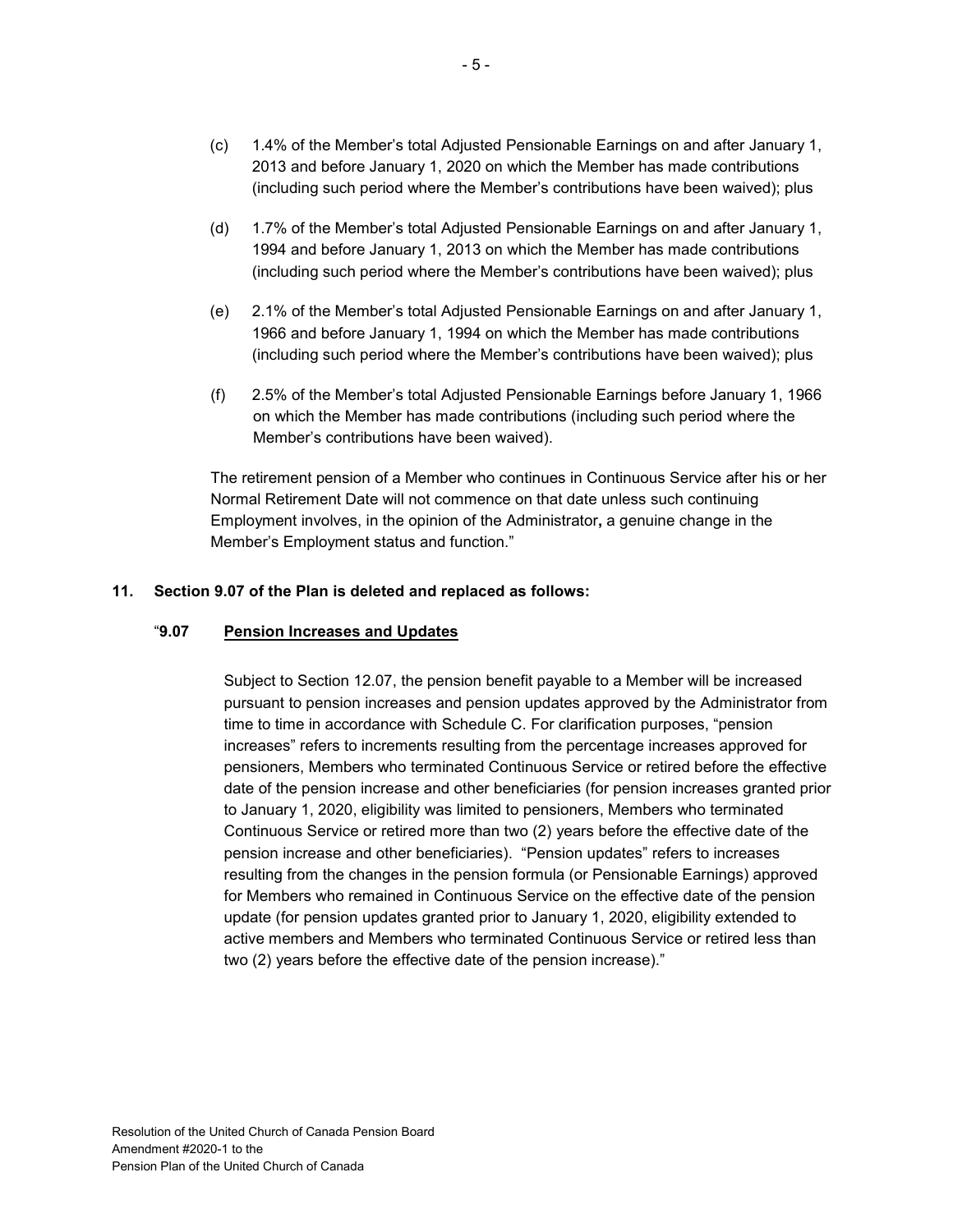#### **12. Section 12.07 of the Plan is deleted and replaced as follows:**

#### "**12.07 Pension Increases and Updates**

The Administrator may increase the pension benefit payable to a Member who is entitled to benefits under this Article 12 pursuant with pension increases and pension updates approved by the Administrator at its discretion from time to time in accordance with Schedule C.

For clarification purposes, "pension increases" refers to increments resulting from the percentage increases approved for pensioners, Members who terminated Continuous Service or retired before the effective date of the pension increase and other beneficiaries (for pension increases granted prior to January 1, 2020, eligibility was limited to pensioners, Members who terminated Continuous Service or retired more than two (2) years before the effective date of the pension increase and other beneficiaries). "Pension updates" refers to increases from the changes in the pension formula or Adjusted Pensionable Earnings for Members who remained in Continuous Service on the effective date of the pension update (for pension updates granted prior to January 1, 2020, eligibility extended to active members and Members who terminated Continuous Service or retired less than two (2) years before the effective date of the pension increase)."

#### **13. Section C.04 of Schedule C of the Plan is deleted and replaced as follows:**

#### "**C.04 Pension Increases**

The amount of the pension determined in accordance with Sections C.01 and C.02 will be increased in accordance with the following table:

| <b>Date Member Terminated Continuous Service</b> | Increases (Cumulative)          |
|--------------------------------------------------|---------------------------------|
| Prior to January 1, 1999                         | Effective January 1, 2001, 3.6% |
|                                                  | Effective January 1, 2003, 3.9% |
|                                                  | Effective January 1, 2005, 6.0% |
|                                                  | Effective January 1, 2007, 4.3% |
|                                                  | Effective January 1, 2009, 4.1% |
|                                                  | Effective January 1, 2020, 4.0% |
| January 1, 1999 through December 31, 2000        | Effective January 1, 2003, 3.9% |
|                                                  | Effective January 1, 2005, 6.0% |
|                                                  | Effective January 1, 2007, 4.3% |
|                                                  | Effective January 1, 2009, 4.1% |
|                                                  | Effective January 1, 2020, 4.0% |
| January 1, 2001 through December 31, 2002        | Effective January 1, 2005, 6.0% |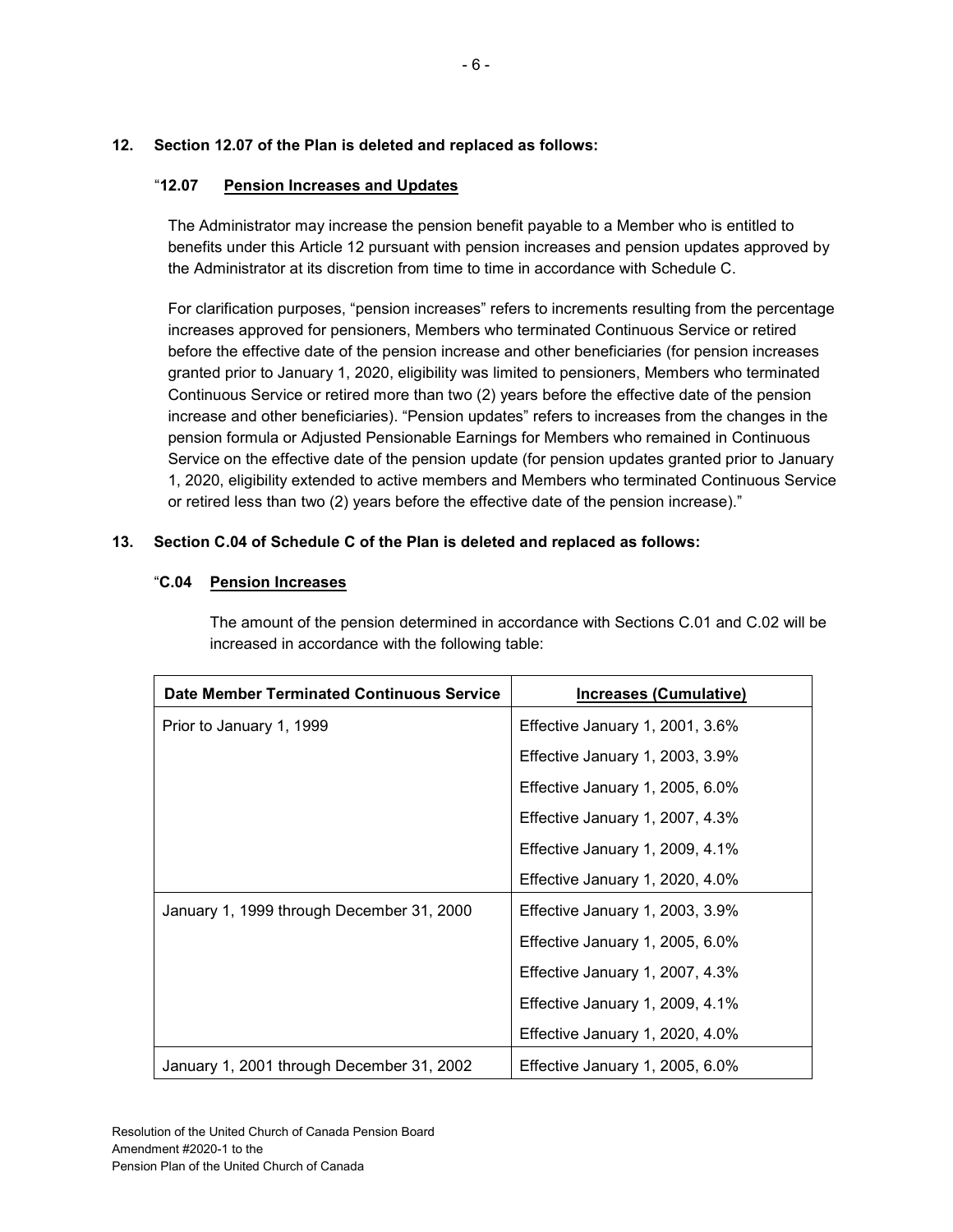| <b>Date Member Terminated Continuous Service</b>                             | <b>Increases (Cumulative)</b>   |  |
|------------------------------------------------------------------------------|---------------------------------|--|
|                                                                              | Effective January 1, 2007, 4.3% |  |
|                                                                              | Effective January 1, 2009, 4.1% |  |
|                                                                              | Effective January 1, 2020, 4.0% |  |
| January 1, 2003 through December 31, 2004                                    | Effective January 1, 2007, 4.3% |  |
|                                                                              | Effective January 1, 2009, 4.1% |  |
|                                                                              | Effective January 1, 2020, 4.0% |  |
| January 1, 2005 through December 31, 2006<br>Effective January 1, 2009, 4.1% |                                 |  |
|                                                                              | Effective January 1, 2020, 4.0% |  |
| January 1, 2007 through December 31, 2019                                    | Effective January 1, 2020, 4.0% |  |

Such increases apply to pension payments after the specified effective dates, before application of the minimum benefit requirements of Schedule B.04, and before application of the maximum benefit requirements of Section 13.02(c) and 13.03, and shall be calculated in accordance with such rules and regulations as the Administrator may deem appropriate for such purpose from time to time. Such increased pension will be subject to the terms of Section 9.07."

#### **14. The table for "Historical Benefit Accrual Rates" in Schedule D is deleted and replaced as follows:**

| <b>Period</b>                       | <b>Benefit Accrual Rate</b><br>(% of total Adjusted Pensionable Earnings<br>on which the Member made contributions<br>or where Member contributions were<br>waived) |
|-------------------------------------|---------------------------------------------------------------------------------------------------------------------------------------------------------------------|
| January 1, 2013 – December 31, 2019 | 1.4%                                                                                                                                                                |
| January 1, 1994 – December 31, 2012 | 1.7%                                                                                                                                                                |
| January 1, 1966 – December 31, 1993 | 2.1%                                                                                                                                                                |
| Prior to January 1, 1966            | 2.5%                                                                                                                                                                |

#### "**Historical Benefit Accrual Rates**

**AND BE IT FURTHER RESOLVED THAT** the text of the Plan is amended and restated effective January 1, 2020 as appended hereto as Exhibit 1,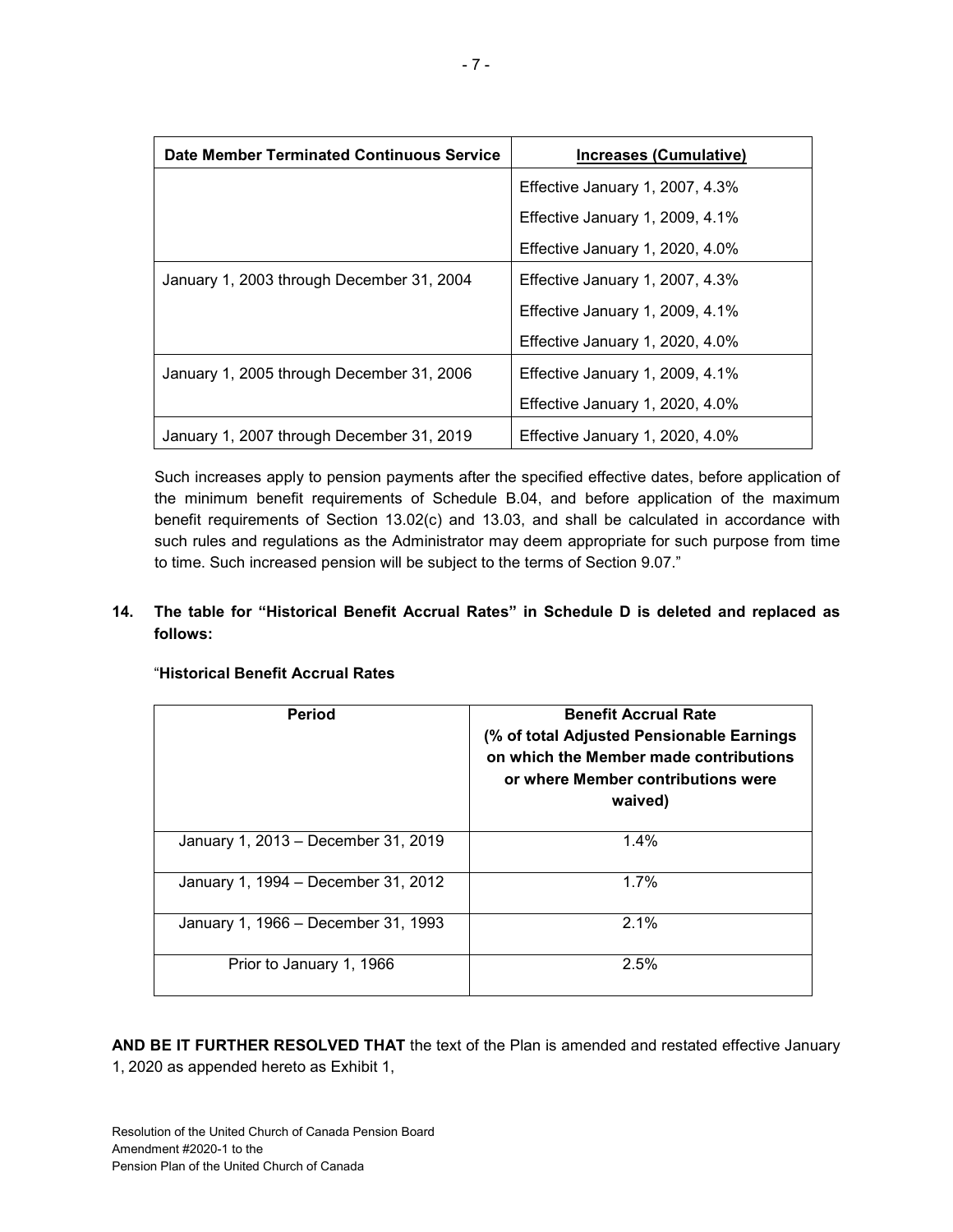AND BE IT FURTHER RESOLVED THAT the Pension Board or its duly authorized delegate is hereby authorized and directed to take any and all such actions and to execute any and all documents as may be necessary or desirable to give effect to the foregoing resolutions and to ensure the continued registration of the Plan under the Act and the Income Tax Act (Canada). AND BE IT FURTHER RESOLVED THAT the Pe<br>authorized and directed to take any and all such accessary or desirable to give effect to the foregoin<br>of the Plan under the Act and the *Income Tax Act* ((<br>We hereby certify that th

We hereby certify that the foregoing amendment to the Text of the Pension Plan of the United Church of Canada (the "Amendment") is <sup>a</sup> true and current copy of the Amendment as approved by the Pension Board on March 3, 2020:

Certified:

Name and Title: Alan Hall, Executive Officer, Ministry and Employment

Certified:

Name and Title: Mora Sanders, General Secretary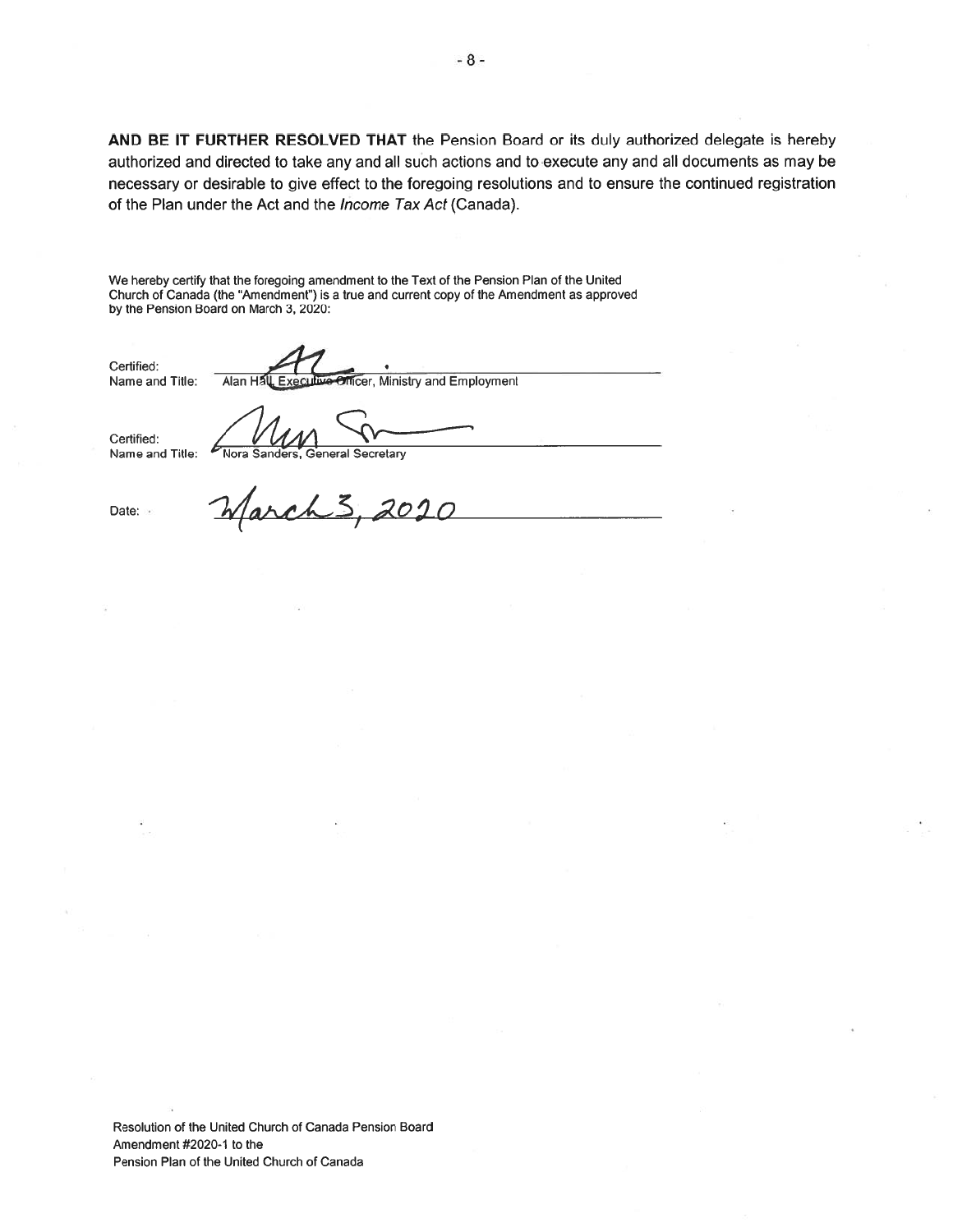## **EXHIBIT 1 The Text of the Pension Plan of The United Church of Canada Amended and Restated as of January 1, 2020**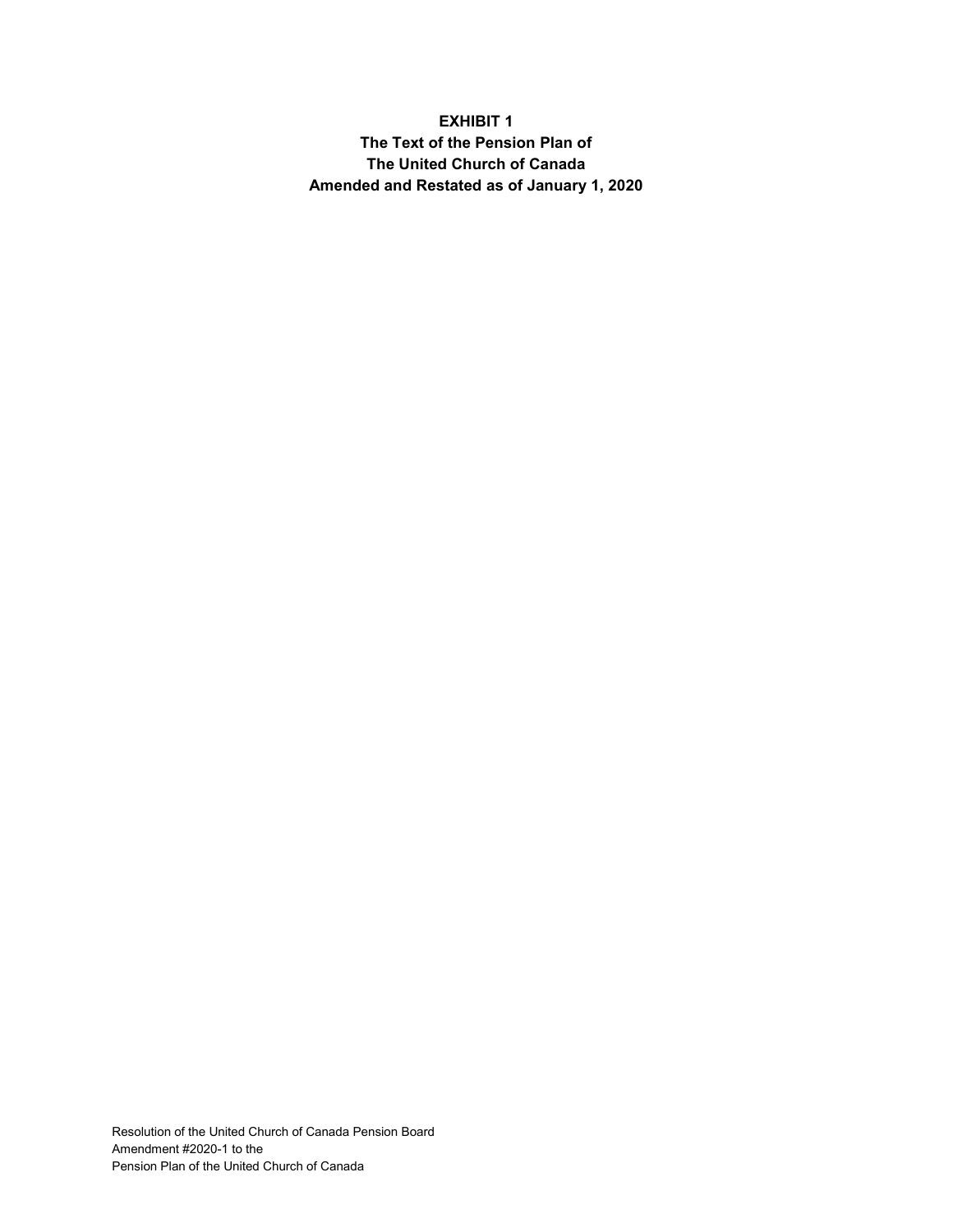# The Text of the Pension Plan of The United Church of Canada

# Amended and Restated as of January 1, 2020

THE UNITED CHURCH OF CANADA

We hereby certify that the attached restated Plan Text of the Pension Plan of The United Church of Canada (the "Plan") is a true and current copy of the Plan as amended and approved by the Pension Board on March 3, 2020.

**Certified** Title: Alan Hall, Executive Officer, Ministry and Employment **Certified** Title: Nora Sanders, General Secretary 020  $D$ ate:  $\vee$   $\vee$   $\vee$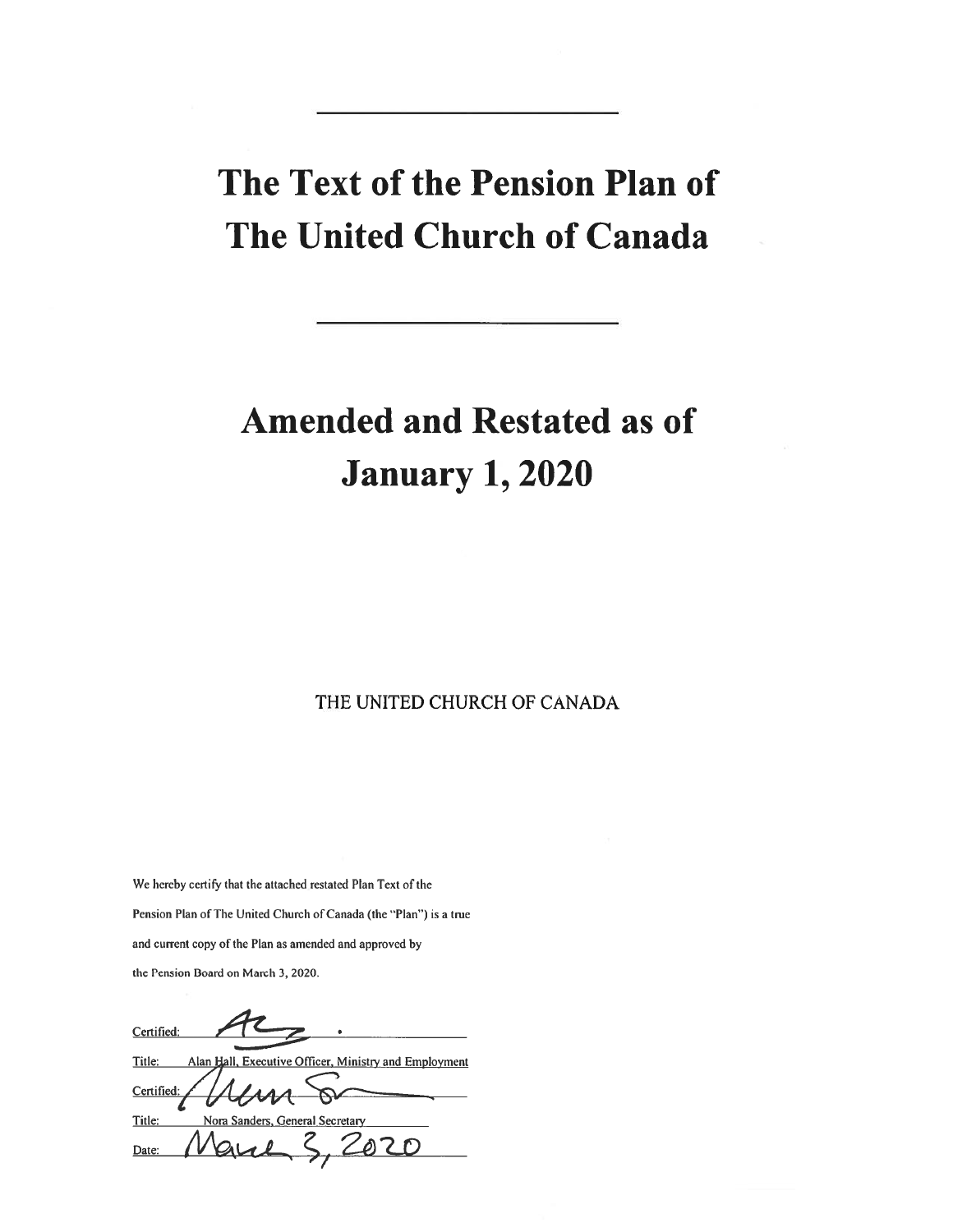## **THE PENSION PLAN OF THE UNITED CHURCH OF CANADA**

# **AMENDED AND RESTATED AS OF JULY 1, 2019**

# *TABLE OF CONTENTS*

Page **Page** 

| Article 1  | <b>History</b>                           | $\overline{2}$ |
|------------|------------------------------------------|----------------|
| Article 2  | Definitions                              | $\overline{4}$ |
| Article 3  | Management of the Fund                   | 18             |
| Article 4  | Participation of Employees               | 20             |
| Article 5  | <b>Authorized Leaves of Absence</b>      | 23             |
| Article 6  | Member and Employer Contributions        | 26             |
| Article 7  | Beneficiary                              | 29             |
| Article 8  | <b>Retirement Dates</b>                  | 31             |
| Article 9  | <b>Retirement Pensions</b>               | 32             |
| Article 10 | Normal Form of Pension                   | 37             |
| Article 11 | <b>Maximum Pensions</b>                  | 43             |
| Article 12 | <b>Termination Benefits</b>              | 46             |
| Article 13 | <b>Pre-Retirement Death Benefits</b>     | 52             |
| Article 14 | Amendment and Termination of The         | 57             |
|            | Plan                                     |                |
| Article 15 | Administration of the Plan               | 60             |
| Article 16 | <b>General Provisions</b>                | 63             |
| Article 17 | <b>Plan Events</b>                       | 74             |
| Schedule A | <b>Adjusted Pensionable Earnings</b>     | 76             |
| Schedule B | <b>Grandparented Disability Pensions</b> | 87             |
| Schedule C | Pension Updates and Pension Increases    | 90             |
| Schedule D | Historical Contribution and Benefit      | 94             |
|            | <b>Accrual Rates</b>                     |                |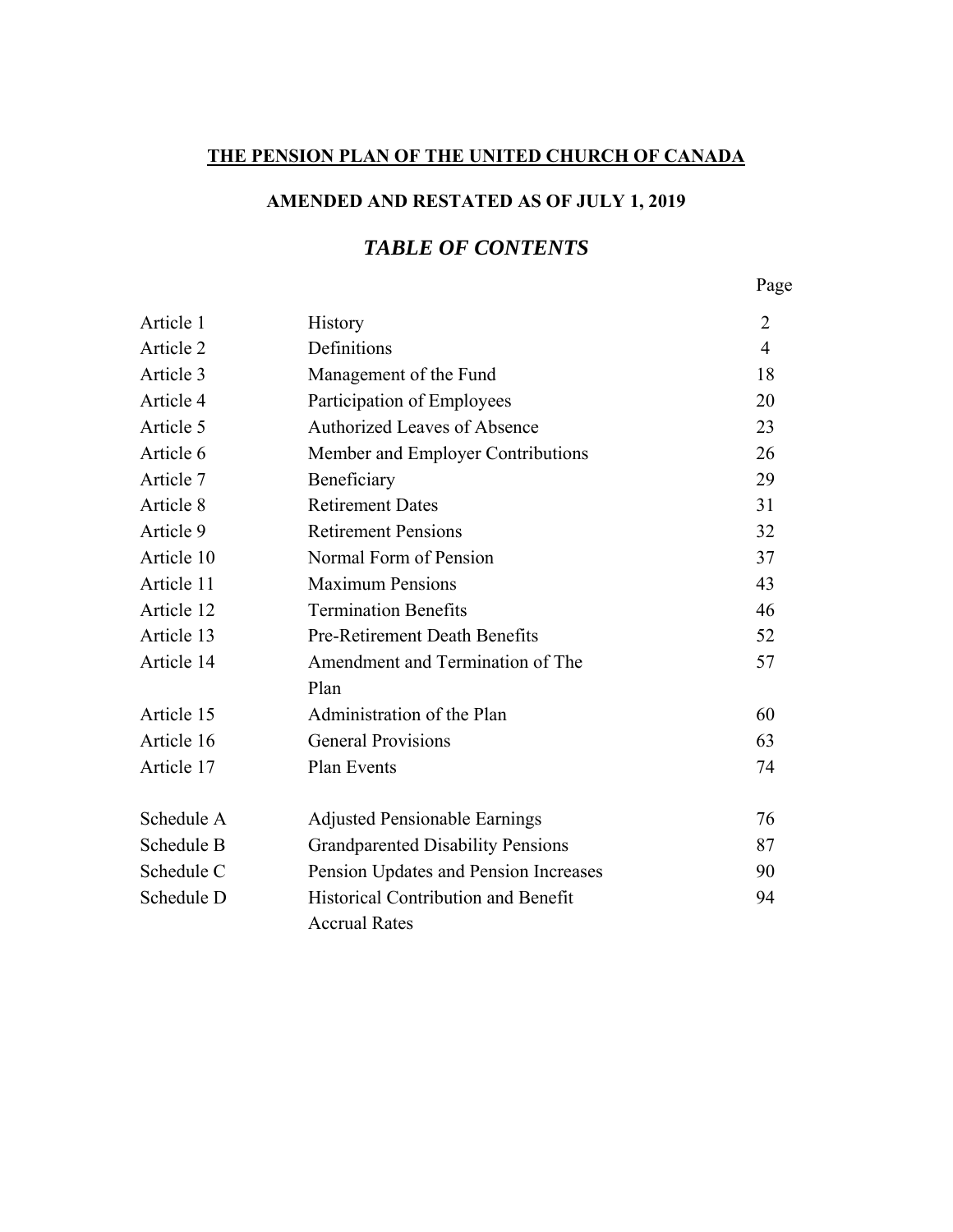# *ARTICLE 1*

# *HISTORY*

**1.01** The United Church of Canada ("The Church") established the Pension Plan of The United Church of Canada (the "Plan") effective September, 1928. The Plan, commonly referred to as a defined benefit pension plan, is a program for deferral of earnings in order to provide income in retirement, as well as benefits to survivors. And, effective that same time, The Church also established the Pension Fund of The United Church of Canada (the "Fund") to hold the assets of the Plan.

The Plan and Fund provided for the amalgamation of the Pension Plans of The Congregational Union Church of Canada, The Presbyterian Church in Canada and The Methodist Church in Canada, at the same time, established a Transferees' and New Entrants' Branch to take care of transfers from the old Funds and new admissions after June 10, 1925.

On January 1, 1962, the Overseas Missionaries of The Woman's Missionary Society who were members of the Society's Retirement Plan were transferred to the Plan

On January 1, 1968, the pension funds of the former Evangelical United Brethren Church were transferred and merged with the Fund.

On January 1, 1986, the Lay Pension Plan was merged with the Plan. The Lay Pension Plan ceased to exist on that date as a result of merger with the Plan.

- **1.02** The Plan has been amended many times since its establishment.
- **1.03** Effective January 1, 2020, the Plan is further hereby amended and restated, the terms of which are set out in this Plan text.
- **1.04** The Plan is applicable to Members who are in Continuous Service on or after January 1, 2020. Benefits in respect of a Member whose employment ceased prior to January 1, 2020 will be determined in accordance with the terms of the Plan at the time of such cessation of Continuous Service, except as may be specifically provided herein.
- **1.05** The Church expects that the Plan will continue to meet the requirements of Applicable Pension Laws and the Income Tax Act and the continued registration of the Plan under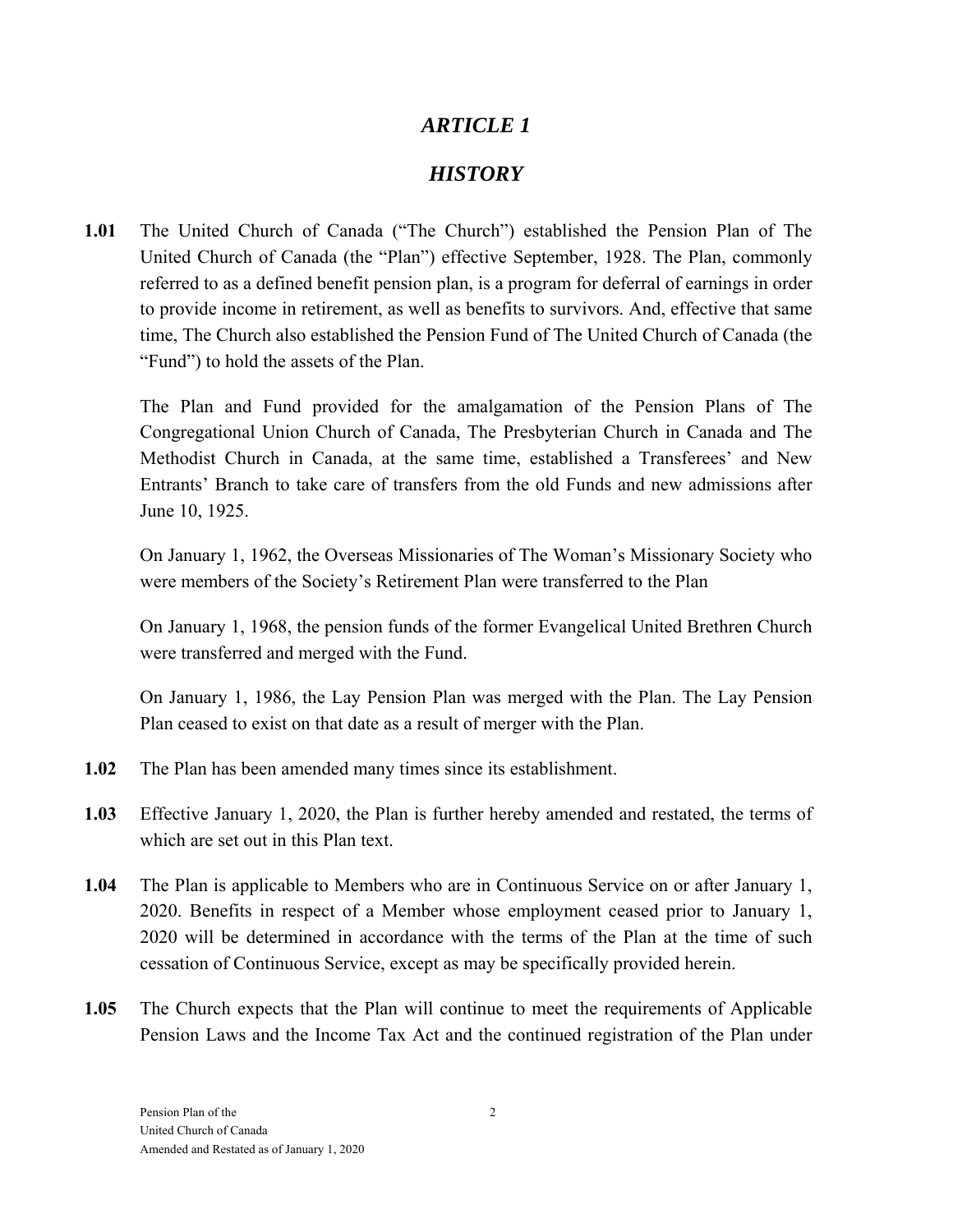both Applicable Pension Laws and the Income Tax Act is a pre-condition for the Plan to remain operative.

- **1.06** The Financial Services Commission of Ontario (now the Financial Services Regulatory Authority of Ontario) has determined that the Plan is a multi-employer pension plan established pursuant to a trust agreement for the purposes of the Pension Benefits Act (Ontario).
- **1.07** The masculine pronoun wherever used herein will include the feminine pronoun, where applicable, and the singular will include the plural and vice versa, as the context requires.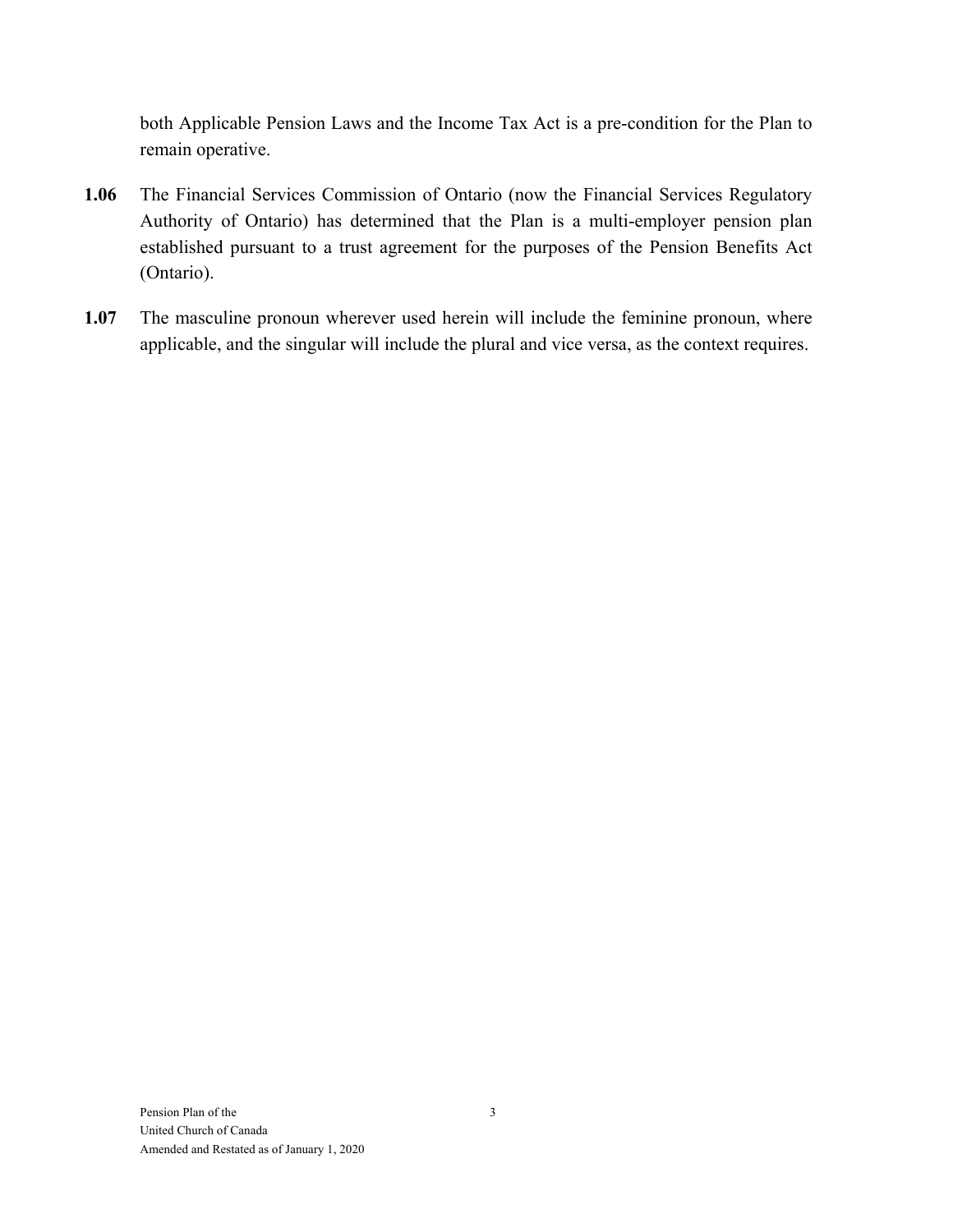# *ARTICLE 2*

# *DEFINITIONS*

The expressions General Council, Pastoral Charge, Candidate Supply, Conference, Intern Supply, Student Supply, Diaconal Supply, Designated Lay Minister, Executive, Presbytery, and Recognized Designated Lay Minister refer to those governing bodies or position titles of The Church, as they are known and recognized by The Church.

In the Plan text, the following terms will have the following meaning unless the context clearly indicates otherwise:

- **2.01 "Actuary"** means the person who is a Fellow of the Canadian Institute of Actuaries, or the firm employing such person, appointed by the Administrator for the purposes of the Plan and the Fund.
- **2.02** "**Actuarial(ly) Equivalent**" means a benefit of equivalent value to a specified benefit but of a different form of payment, as determined on the basis of the actuarial assumptions adopted by the Administrator, in accordance with Applicable Pension Laws and the Income Tax Act. The Actuary will provide advice as to the assumptions, but the determination as to which assumptions are to be used will be made by the Administrator.
- **2.03 "Adjusted Pensionable Earnings"** of a Member for any year means such Member's Pensionable Earnings for such year increased by the percentage addition set out for such year in Schedule A, subject to the maximum addition. Where the Member has less than a full year's Credited Service during such year, the maximum addition will be calculated proportionately.
- **2.04 "Administrator"** of the Plan means the Executive of the General Council.
- **2.05 "Applicable Pension Laws"** means the Pension Benefits Act (Ontario) and includes such other provincial or federal pension legislation which may be applicable to a Member of the Plan including:
	- (a) the Federal Pension Benefits Standards Act, 1985;
	- (b) British Columbia's Pension Benefits Standards Act;
	- (c) Alberta's Employment Pension Plans Act;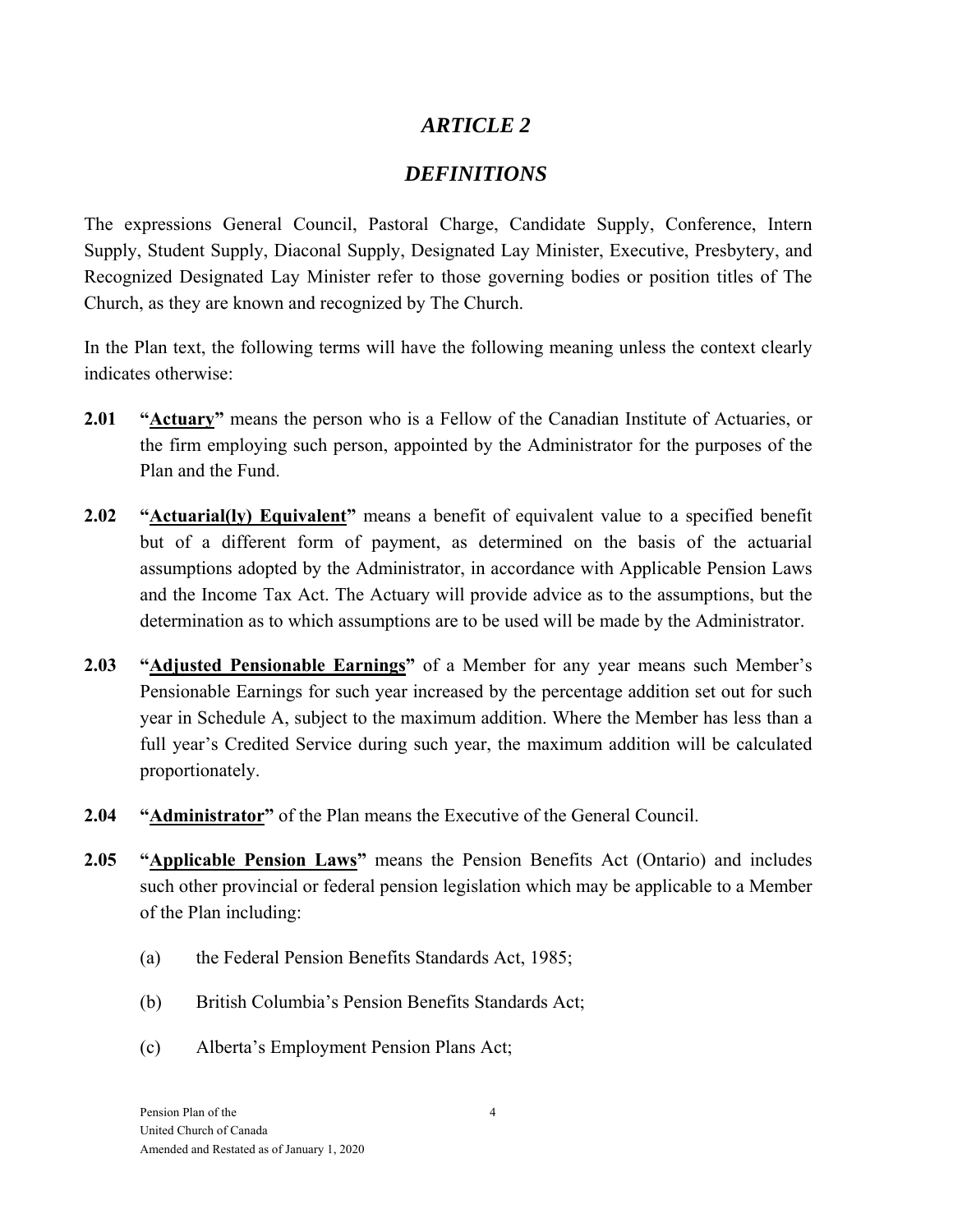- (d) Saskatchewan's Pension Benefits Act, 1992;
- (e) Manitoba's Pension Benefits Act;
- (f) Quebec's Supplemental Pension Plans Act;
- (g) New Brunswick's Pension Benefits Act;
- (h) Nova Scotia's Pension Benefits Act; and
- (i) Newfoundland and Labrador's Pension Benefits Act, 1997;

as amended from time to time, and any regulations pursuant thereto.

Members working in, or reporting to work in, Prince Edward Island or Bermuda are deemed to be Members working in, or reporting to work in, Ontario.

Members working in, or reporting to work in, Nunavut, Yukon Territory or Northwest Territories are subject to the Federal Pension Benefits Standards Act, 1985.

- **2.06 "Authorized Leave of Absence"** means an eligible period of temporary absence defined in accordance with Article 5.
- **2.07 "Basis of Assessment"** of a particular Member for any year or partial year after July 1, 2015 or the Member's Change Date, if later, means the aggregate of:
	- (a) the total salary paid to such Member by one (1) or more Employers for such year or partial year, excluding any portion of the salary deemed to be a nonpensionable allowance, as defined and established from time to time by the Administrator; plus
	- (b) where a manse is supplied to Ministry Personnel, 40% of the salary paid to such Member.

For any year or partial year after 1982 but prior to July 1, 2015 or the Member's Change Date, if later, "Basis of Assessment" of a particular Member means the aggregate of:

(a) the total salary paid to such Member by one (1) or more Employers for such year or partial year, excluding any portion of the salary deemed to be a nonpensionable allowance, as defined and established from time to time by the Administrator; plus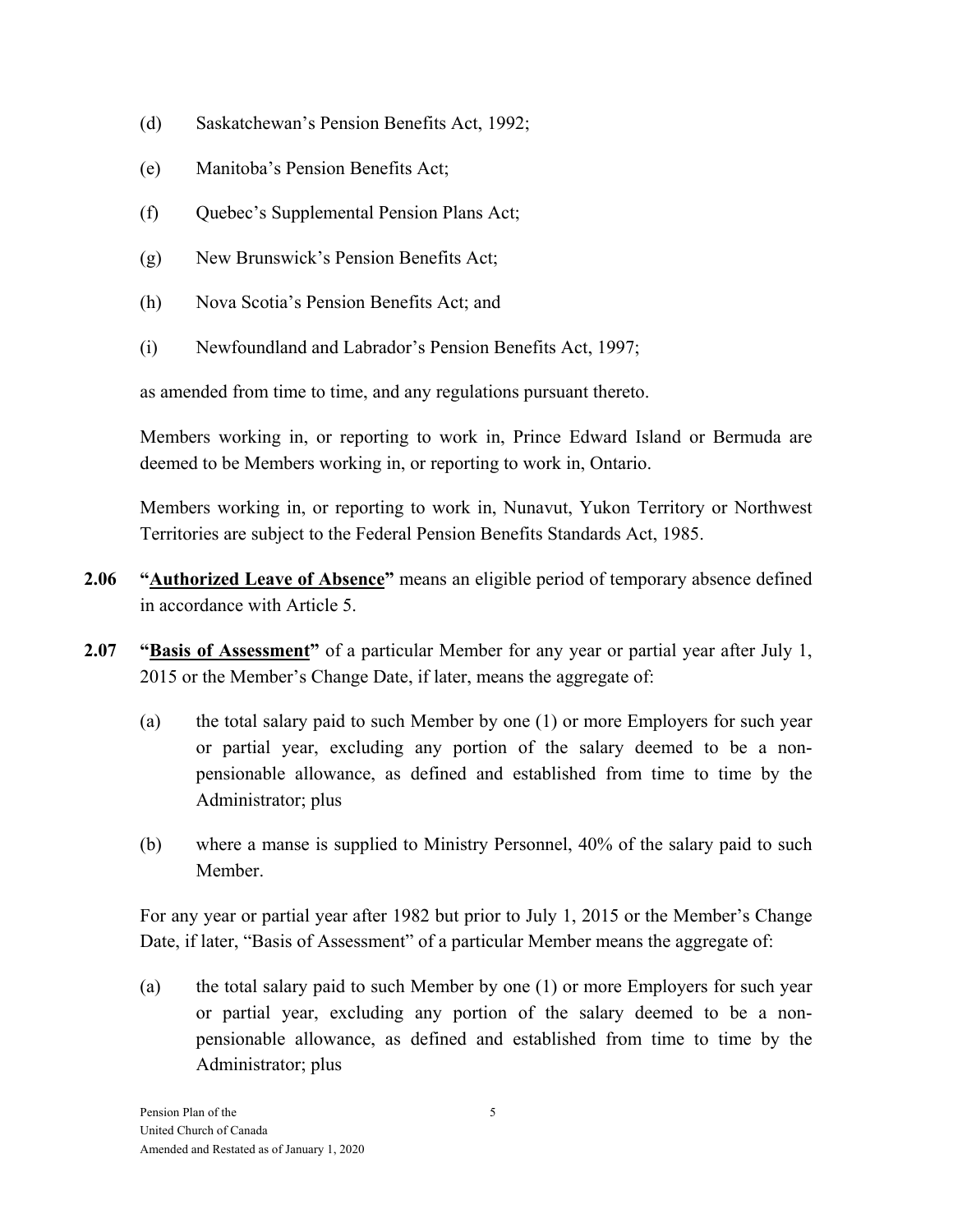(b) where a manse is supplied or housing allowance is paid to Ministry Personnel, 40% of the salary paid to such Member.

For any year prior to 1983, "Basis of Assessment" means the amount determined by the terms of the Plan or a Prior Plan in effect for such year.

For the purpose of this Section 2.07, "Change Date" means the date the Member commences to be remunerated in accordance with the compensation model approved by the 39th General Council, as implemented by the Executive of General Council and its delegates. The Change Date shall not be earlier than July 1, 2015 or later than July 1, 2018.

- **2**.**08 "Beneficiary"** means the person, persons or estate designated by a Member or a Member's Spouse in accordance with Article 7.
- **2.09** "Commuted Value" means a lump sum amount which is the Actuarial Equivalent of those benefits that a person has a present or future entitlement to receive.
- **2.10 "Continuous Service"** means the period of an Employee's employment with the Employer or Employers, as applicable, commencing on the most recent date of employment, including:
	- (a) any periods of Authorized Leave of Absence;
	- (b) any suspension of employment that lasts less than two (2) years; and
	- (c) any periods during which the Employee receives a disability pension from the Plan.

"Continuous Service" will also include prior periods of employment that were recognized as "Continuous Service" under the Plan, in accordance with the terms of the Plan in effect before July 1, 2019 or the terms of a Prior Plan.

A completed month will include a fractional part of a calendar month of 15 days or more.

- **2.11 "Credited Service"** means that portion of a Member's Continuous Service in respect of which at least one (1) of the Member or Employer has made the required contributions to the Plan or a Prior Plan. "Credited Service" does not include:
	- (a) any Authorized Leave of Absence except where contributions are made in respect of the Member in accordance with Article 5; and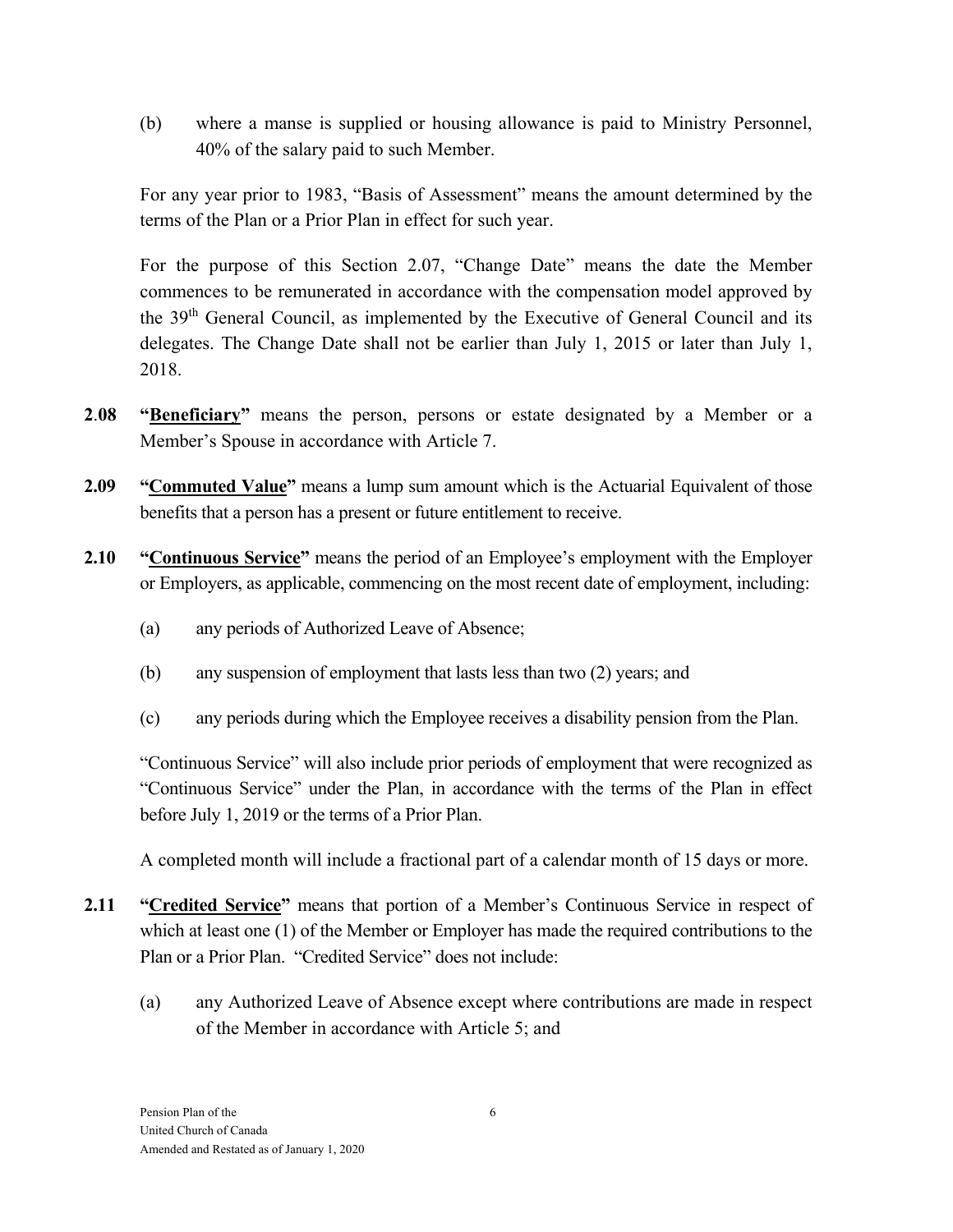- (b) any period described in Section 2.10(b) or (c).
- **2.12 "Dependent Child"** means a child of the deceased Member as set out in section 4 of the *Children's Law Reform Act* (Ontario) or such Member's Spouse who at the time of the Member's death was supported by and substantially dependent upon the Member and:
	- (a) had not attained age 18; or
	- (b) being in regular attendance at a recognized school, university or other education establishment or institution, was not in receipt of a Government allowance for incapacitated or disabled persons and had not attained age 25.

Such child continues to be a Dependent Child after the Member's death until such time as the child no longer satisfies the conditions set out in paragraphs (a) or (b) above, as applicable.

- **2.13 "Disability"** means a period of Continuous Service throughout which the Member is physically or mentally incapacitated so as to prevent the performance of employment duties in which the Member was engaged before the impairment occurred;
	- (a) as determined and approved by the Administrator based on evidence provided by a medical doctor licensed in Canada or where the Member resides; and
	- (b) during which the Member is entitled to benefits from The Church's short or longterm disability plans insured by a duly licensed insurer.
- **2.14 "Early Retirement Date"** means the date specified in Section 8.02.
- **2.15 "Employee"** means a person who is employed by an Employer (or former Employer) other than a person who is:
	- (a) employed in an Exempt Class;
	- (b) engaged on a fee for service contract;
	- (c) employed for less than 14 hours per week on average unless such person satisfies the minimum eligibility requirements for joining the Plan under Applicable Pension Laws;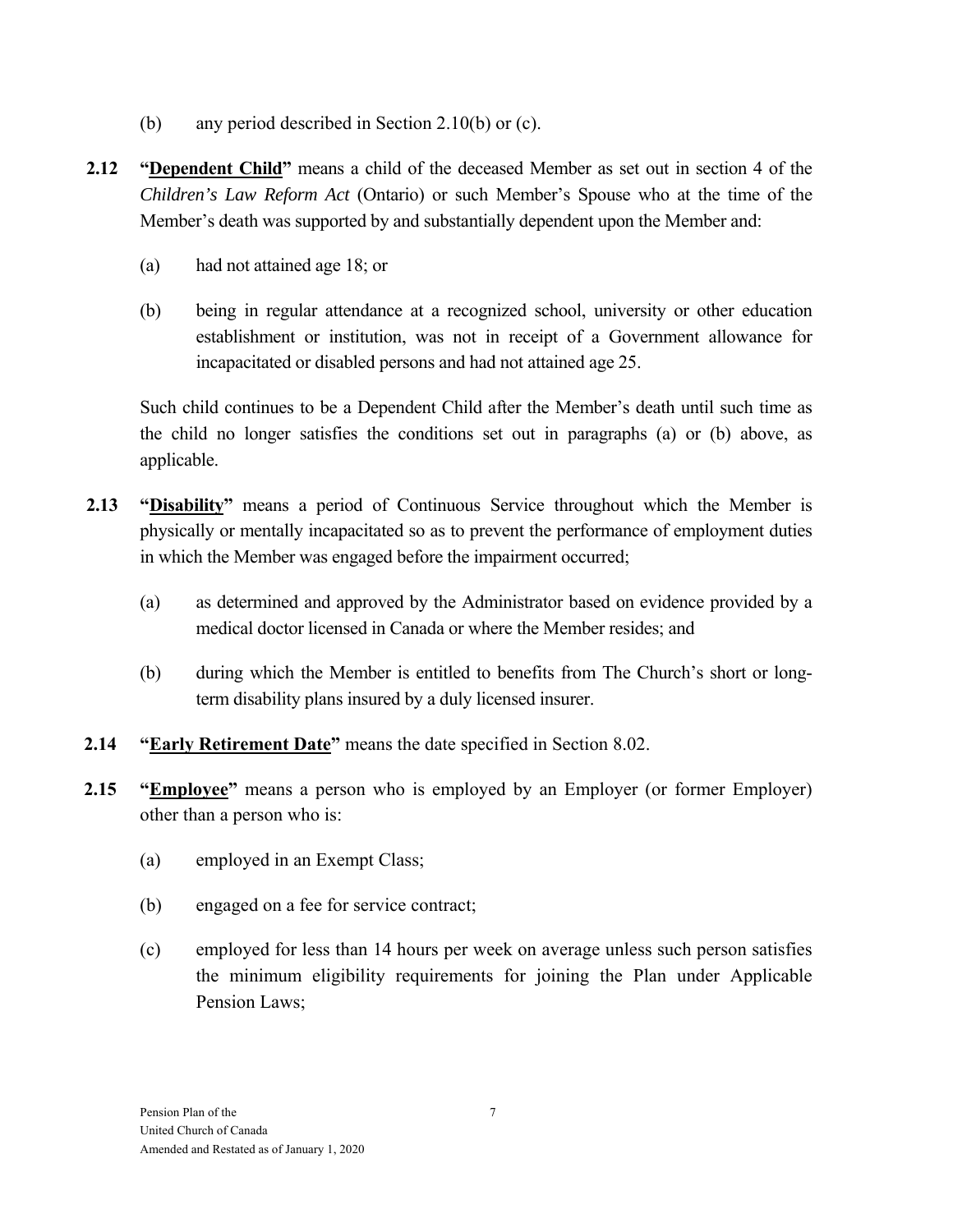- (d) re-employed following the end of the year in which he or she attains age 71 or such other maximum age of pension commencement in accordance with the Income Tax Act; or
- (e) re-employed and elects to continue receiving his or her pension in accordance with Section  $4.03(b)(i)$ .

## **2.16 "Employer"** means:

- (a) the General Council and any Pastoral Charge or unit or committee of The Church;
- (b) any organization or institution which is associated with or related to The Church; or
- (c) any other organization or institution which employs Ministry Personnel whose ministry has been recognized by The Church or who has been appointed by Presbytery to that ministry,

provided that an employer described under this Section 2.16(b) or (c) has been approved for participation in the Plan by the Administrator. An "Employer" other than one described in Section 2.16(a) must sign a participation agreement with The Church. Notwithstanding the foregoing, any reference in the Plan text to any action to be taken, consent, approval or opinion to be given, discretion or decision to be exercised or made by the Employer will refer only to The Church.

- **2.17 "Employment"** means service as an Employee.
- **2.18 "Excess Contributions"** means excess contributions as defined in Section 9.06.
- **2.19 "Exempt Class"** means Employment which the Employer has requested, and the Administrator has approved, as an exemption from the requirement to participate in the Plan. Exempt Classes will include, but will not be limited to, employees who participate in another pension plan and unionized employees whose collective agreement does not include participation in the Plan.
- **2.20 "Fund"** means the fund established for the purposes of the Plan in accordance with the terms of the Funding Agreement, to which all contributions will be made, including transfers of assets from Prior Plans, and from which expenses (to the extent described in Section 3.03) and all benefits under the Plan will be payable*.*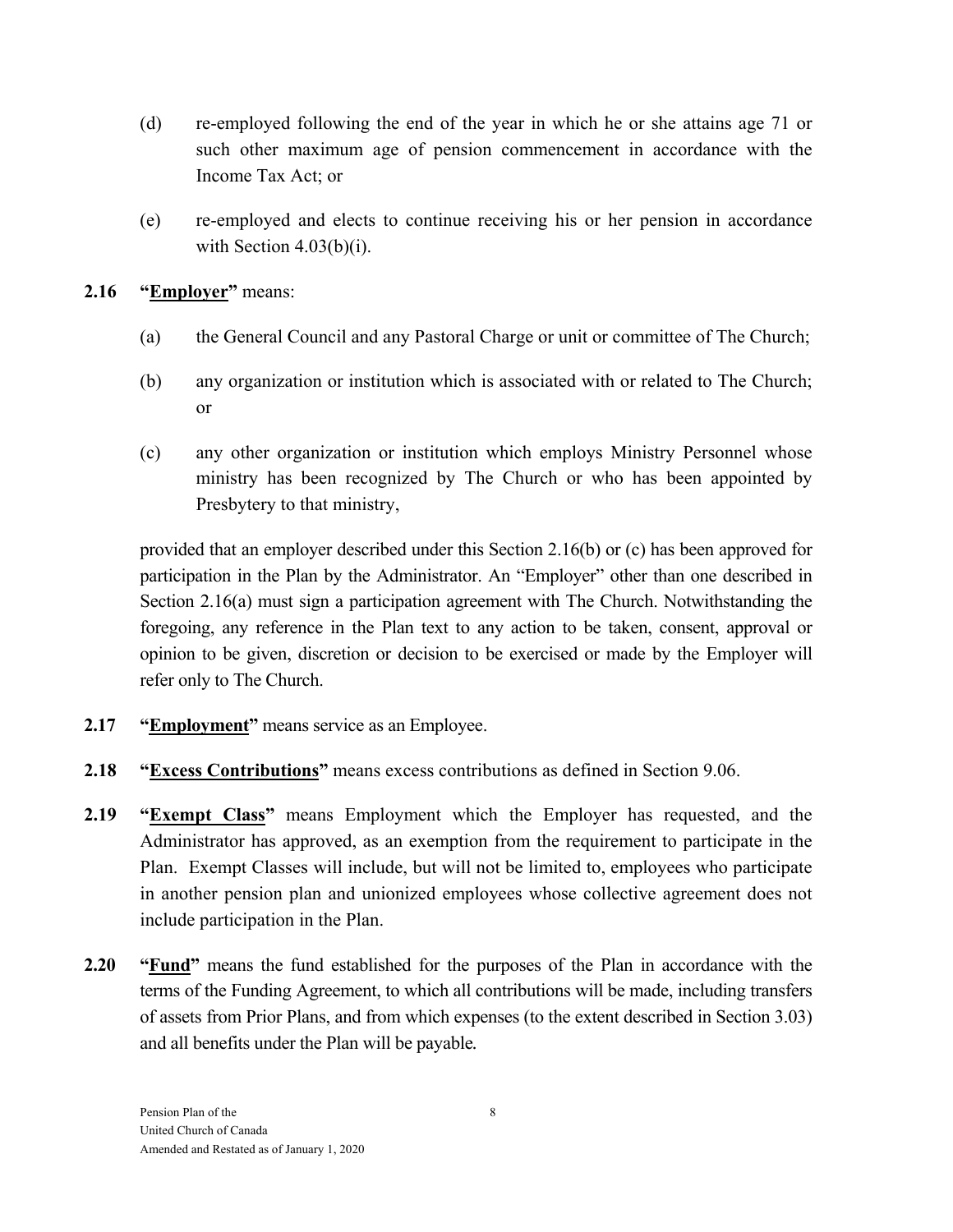- **2.21 "Funding Agent"** means a trust company and/or insurance company and/or any group of individual trustees, as eligible under Applicable Pension Laws and the Income Tax Act, designated by the Administrator to hold the whole or a portion of the Fund at any time pursuant to the terms of a Funding Agreement.
- **2.22** "Funding Agreement" means any trust deed or agreement pertaining to the custody of the Fund executed from time to time between the Administrator and any Funding Agent, including any insurance or annuity contracts issued by a Funding Agent and including any amendments which are made from time to time.
- **2.23 "Income Tax Act"** means the Income Tax Act, Canada and any other Canadian income tax legislation applicable to a Member, as amended from time to time, together with any relevant regulations and application rules made thereunder from time to time.
- **2.24 "Interest"** means simple or compound interest at such rate or rates that the Administrator at its discretion may declare from time to time for purposes of calculating the accumulated amounts of Members' contributions, and for such other purposes as the Administrator deems to be necessary.

Notwithstanding the above, Interest to be credited will be at a rate not less than that prescribed and will be calculated in the manner prescribed in the Applicable Pension Laws.

- **2.25 "Lay Employee"** means an Employee who is not Ministry Personnel.
- **2.26 "Member"** means an Employee or former Employee who has become a Member of the Plan in accordance with Article 4 in respect of whom a benefit has been credited under the Plan (or Prior Plan), and who continues to be entitled to benefits or rights hereunder.
- **2.27 "Minimum Salary**" which applies only to Ministry Personnel means the salary, including the appropriate increment, established from time to time by The Church.
- **2.28 "Ministry Personnel"** means a person, other than a person employed in an Exempt Class, recognized as Ministry Personnel as defined in the by-laws of The United Church of Canada, which are set out in *The Manual*.
- **2.29 "Normal Retirement Date"** means the date specified in Section 8.01.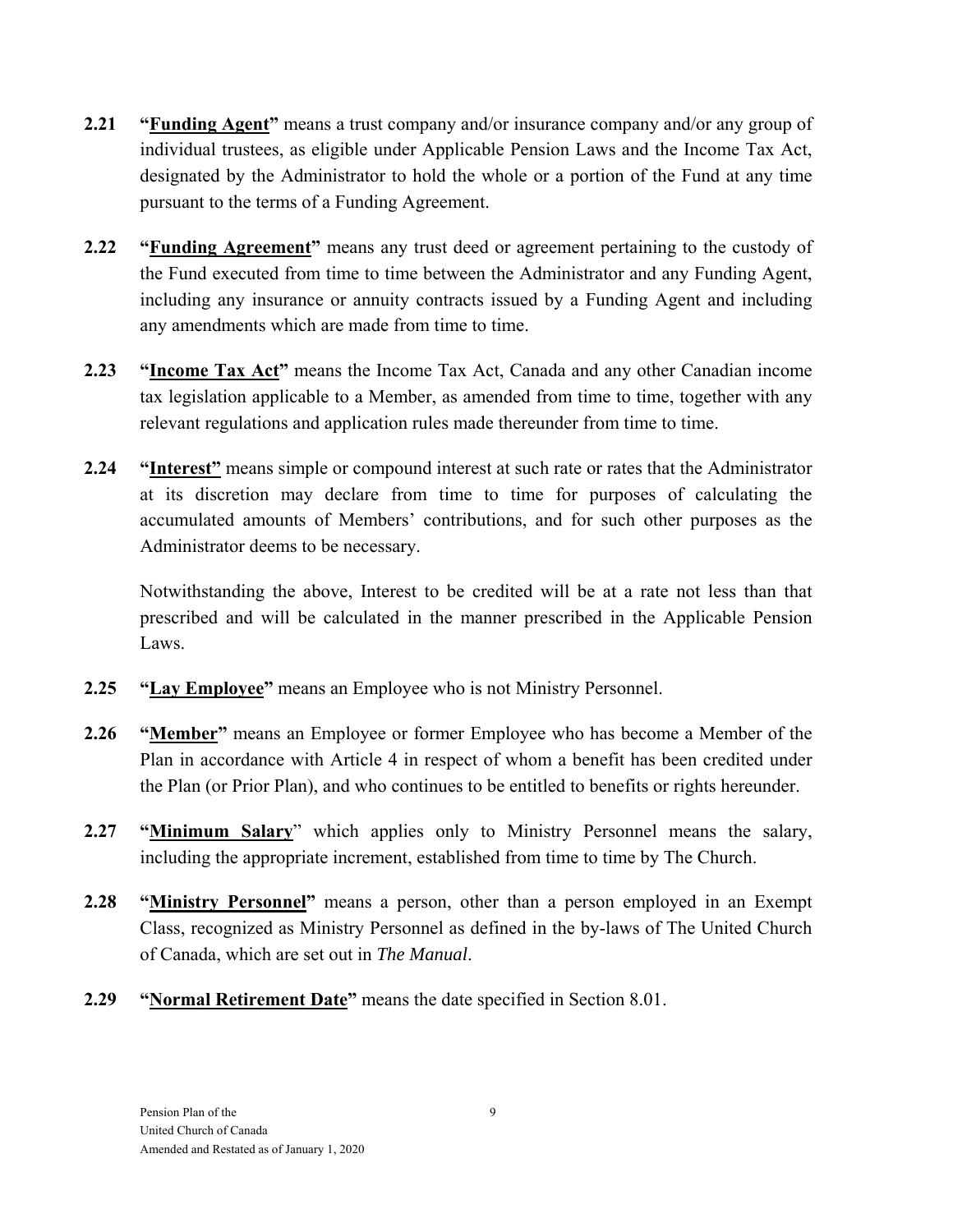**2.30 "Pensionable Earnings"** of a Member for any Plan Year means the portion of such Member's Basis of Assessment for such Plan Year which is used for the purposes of determining required contributions and pension.

For any Plan Year after 1993, a Member's Pensionable Earnings will be equal to such Member's Basis of Assessment for the year.

For any Plan Year after 1982 and before 1994, a Member's Pensionable Earnings will be equal to such Member's Basis of Assessment for the year, less 30% of that portion of the Member's earnings with respect to which the Member contributed to the Canada Pension Plan or the Quebec Pension Plan.

For any Plan Year prior to 1983, a Member's Pensionable Earnings will be as established by the terms of the Plan or a Prior Plan in effect for such year.

However, a Member's Pensionable Earnings will not, in any event, exceed the maximum amount in respect of which such Member's contributions hereunder are fully deductible as contributions to a registered pension plan in accordance with the provisions of the Income Tax Act.

- **2.31 "Plan"** means the Pension Plan of The United Church of Canada, as amended from time to time, the terms of which are set out in this text.
- **2.32 "Plan Year"** means the calendar year.
- **2.33 "Postponed Retirement Date"** means the date specified in Section 8.03.
- **2.34 "Prior Plans"** means any pension plan or part thereof which has been merged with the Plan. As of July 1, 2019, the Prior Plans are:
	- (a) the Lay Employees Pension Plan of The United Church of Canada;
	- (b) the Aged and Infirm Ministers' Fund of the Presbyterian Church in Canada;
	- (c) the Provident Fund of the Congregational Church;
	- (d) the Superannuation Fund of the Methodist Church;
	- (e) the Lay Missionaries' Superannuation Fund of the Methodist Church;
	- (f) the Transferees' Fund (1929);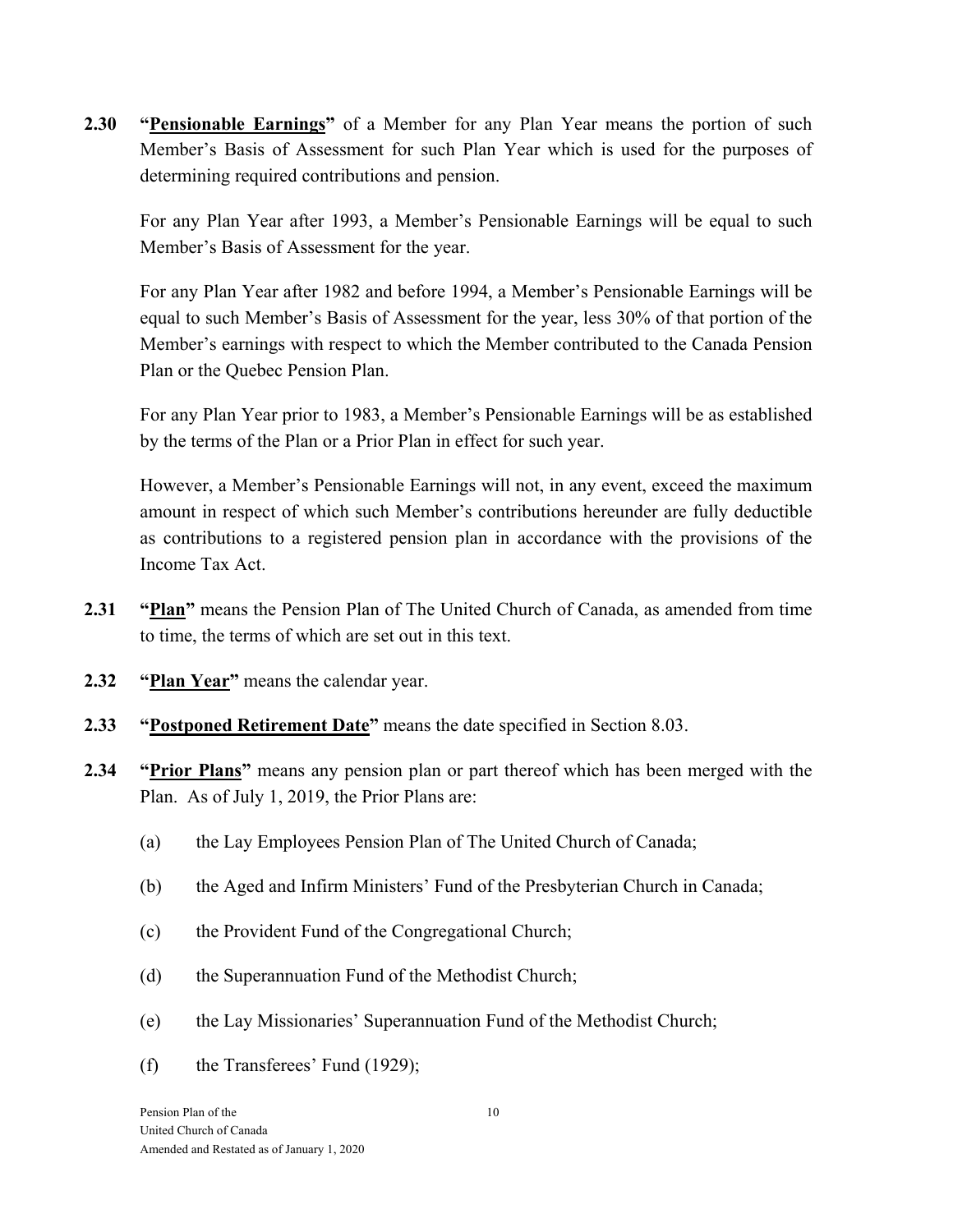- (g) the New Transferees' Fund (1955);
- (h) the New Transferees' Fund (1962);
- (i) the Woman's Missionary Society Retirement Fund;
- (j) The United Church Publishing House Pension Fund;
- (k) the New Entrants' Fund;
- (l) the Ministers', Widows' and Orphans' Fund of the Presbyterian Church in Canada (Eastern and Western Sections);
- (m) the Pension Fund of the former Evangelical United Brethren Church; and
- (n) the Pension Fund of the former Evangelical United Brethren Church, Canada Conference.
- **2.35** "**Spouse**" of a Member means, subject to Applicable Pension Laws and the Income Tax Act, determined at the earlier of the commencement of a Member's pension and the date of the Member's death ("date of determination"):
	- (a) if the Member reports to work at a location of his/her Employer in Ontario or Bermuda, the person who is not living separate and apart from the Member and meets one (1) of the following eligibility requirements:
		- (i) is married to the Member; or
		- (ii) is not married to the Member and had been living together with the Member in a conjugal relationship,
			- (A) continuously for a period of not less than three (3) years; or
			- (B) of some permanence, if they are the parents of a child as set out in section 4 of the *Children's Law Reform Act* (Ontario);
	- (b) if the Member reports to work at a location of his/her Employer in British Columbia, the person who: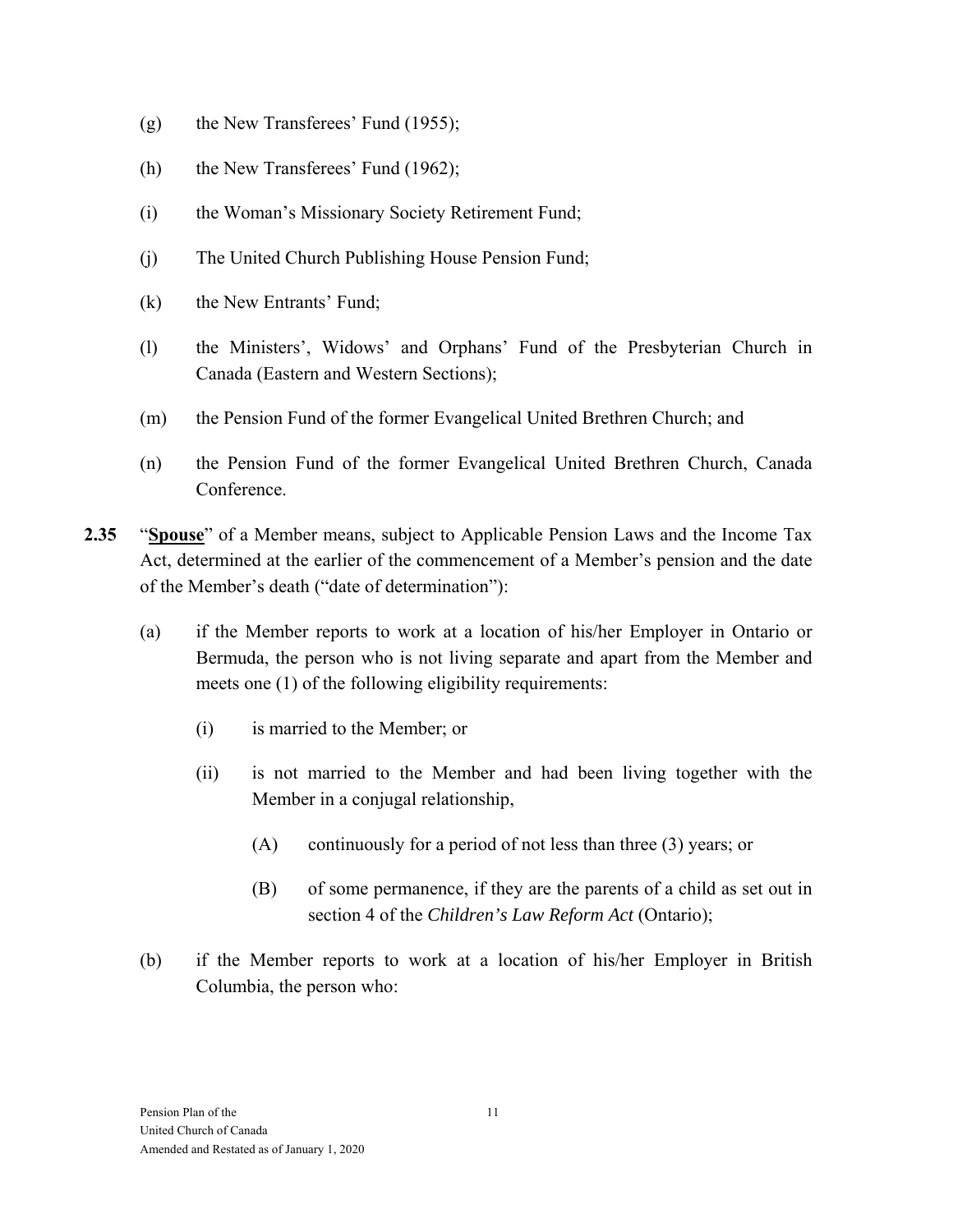- (i) is married to the Member and has not been living separate and apart from the Member for a continuous period longer than two (2) years on the date of determination; or
- (ii) has been living with the Member in a marriage-like relationship for a period of at least two (2) years immediately preceding the date of determination;
- (c) if the Member reports to work at a location of his/her Employer in Alberta, the person who:
	- (i) is married to the Member and who, if living separate and apart from the Member, had not been living separate and apart from the Member for a continuous period longer than three (3) years; or
	- (ii) if paragraph (i) does not apply, the person who immediately preceding the date of determination, had lived with the Member in a marriage-like relationship,
		- $(A)$  for a continuous period of at least three  $(3)$  years; or
		- (B) of some permanence, if there is a child of the relationship by birth or adoption;
- (d) if the Member reports to work at a location of his/her Employer in Saskatchewan, the person who:
	- (i) is married to the Member; or
	- (ii) if the Member is not married, is cohabiting with the Member as spouses on the date of determination and who had been cohabiting continuously with the Member as his or her spouse for at least one (1) year prior to the date of determination;
- (e) if the Member reports to work at a location of his/her Employer in Manitoba, the person who:
	- (i) is married to the Member; or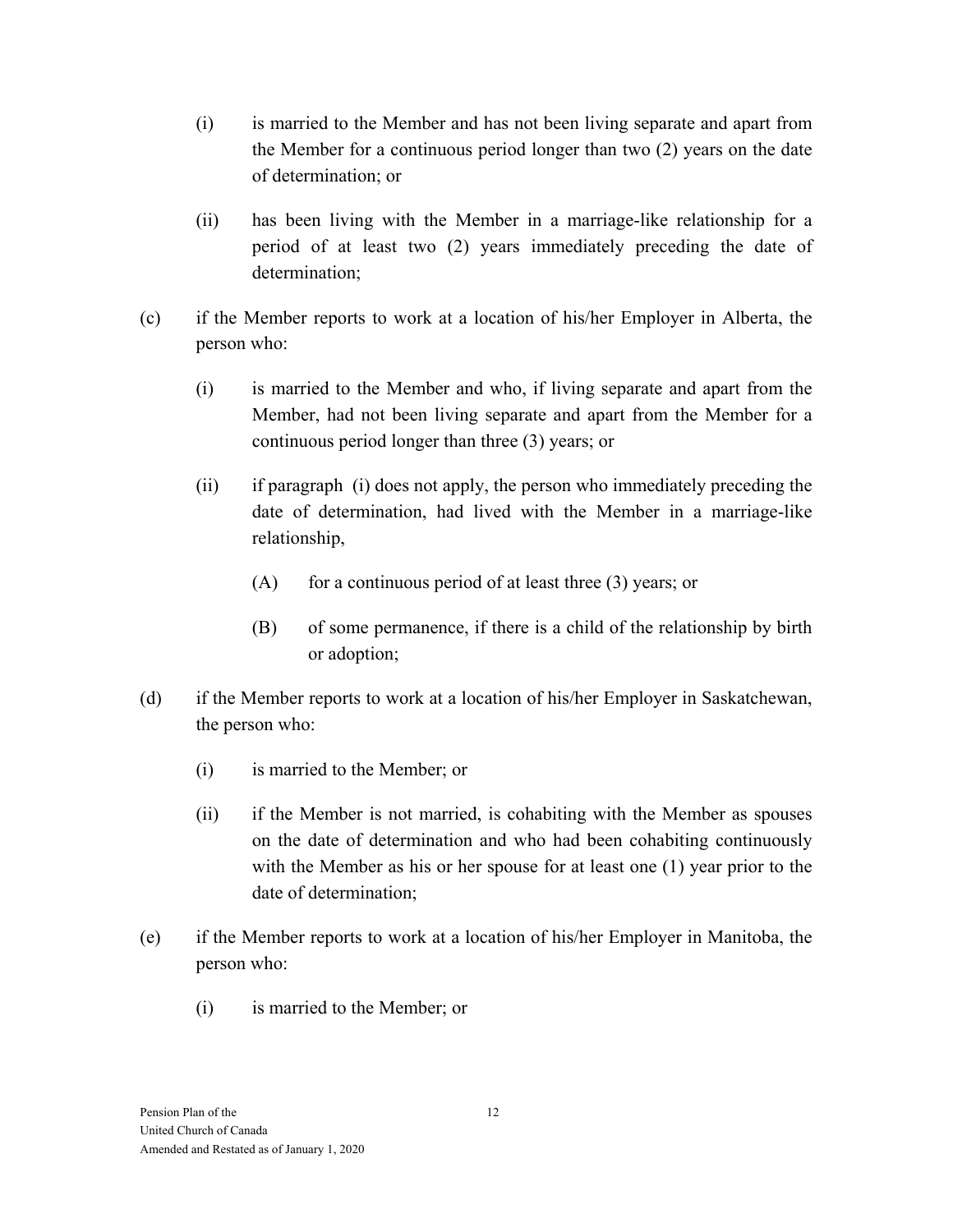- (ii) is registered as being in a common-law relationship with the Member under *The Vital Statistics Act* (Manitoba); or
- (iii) not being married to the Member, is cohabiting with the Member in a conjugal relationship and who on the date of determination had cohabited with the Member in that relationship for a period of:
	- (A) at least three (3) years if either of them is married; or
	- (B) at least one (1) year, if neither of them is married;
- (f) if the Member reports to work at a location of his/her Employer in Quebec, the person who:
	- (i) is married to the Member or in a civil union with the Member; or
	- (ii) if paragraph (i) does not apply, is living in a conjugal relationship with the Member, who is neither married nor in a civil union, and on the date of determination had been living with the Member in that relationship for a period of:
		- (A) at least three (3) years; or
		- $(B)$  for a period of not less than one (1) year if:
			- (1) at least one (1) child is born, or to be born, of their union;
			- (2) they have jointly adopted at least one child while living together in a conjugal relationship; or
			- (3) one of them has adopted at least one (1) child who is the child of the other, while living together in a conjugal relationship,

and, for greater clarity, the birth or adoption of a child prior to the period of conjugal relationship existing on the date of determination may qualify a person as a Spouse of the Member.

Notwithstanding subparagraph (i) above, a person who is legally separated from bed and board on the date of determination shall not qualify as the Member's Spouse unless the person is the Member's successor or was named in a notice sent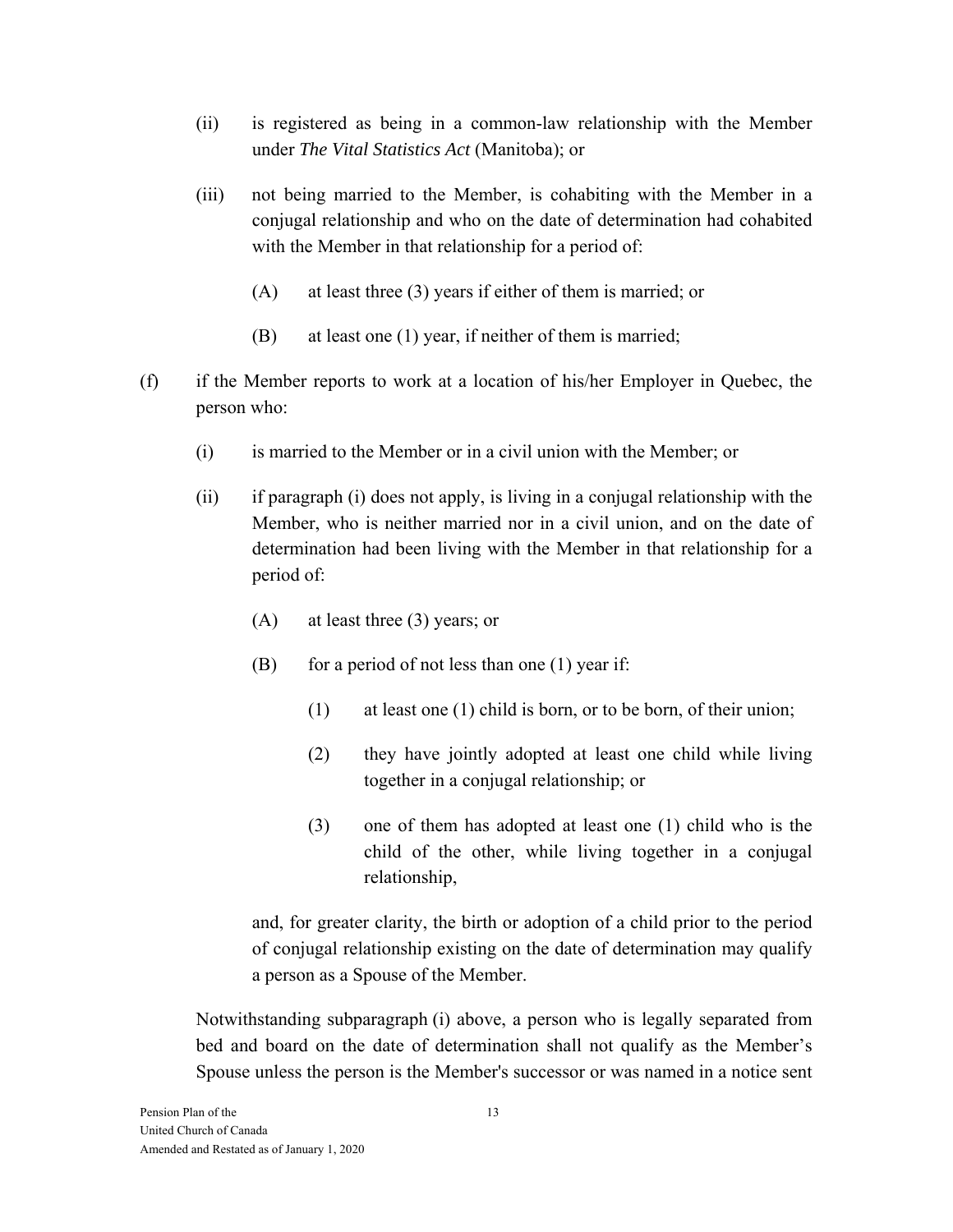by the Member to the Administrator in accordance with Applicable Pension Laws;

- (g) if the Member reports to work at a location of his/her Employer in New Brunswick, the person who:
	- (i) is married to the Member; or
	- (ii) is married to the Member by a marriage that is voidable and has not been voided by a declaration of nullity; or
	- (iii) has gone through a form of marriage with the Member in good faith that is void and has cohabited with the Member within the one (1) year period immediately preceding the date of determination; or
	- (iv) is not married to the Member but is cohabiting with the Member in a conjugal relationship and on the date of determination had cohabited with the Member in that relationship continuously for at least two (2) years.

Notwithstanding the above, if a person described under paragraph (i), (ii) or (ii) ("married spouse") and a person described under paragraph (iv) both claim a right or a benefit under the Plan, the married spouse is entitled to the right or benefit, if he or she is otherwise eligible, unless there is a valid domestic contract between the Member and the married spouse, or a decree, order or judgment of a competent tribunal, that bars the married spouse's claim;

- (h) if the Member reports to work at a location of his/her Employer in Nova Scotia, the person who:
	- (i) is married to the Member; or
	- (ii) is married to the Member by a marriage that is voidable and has not been annulled by a declaration of nullity; or
	- (iii) in good faith, has gone through a form of marriage with the Member that is void and who is cohabiting or, if they have ceased to cohabit, had cohabited with the Member within the 12-month period immediately preceding the date of determination; or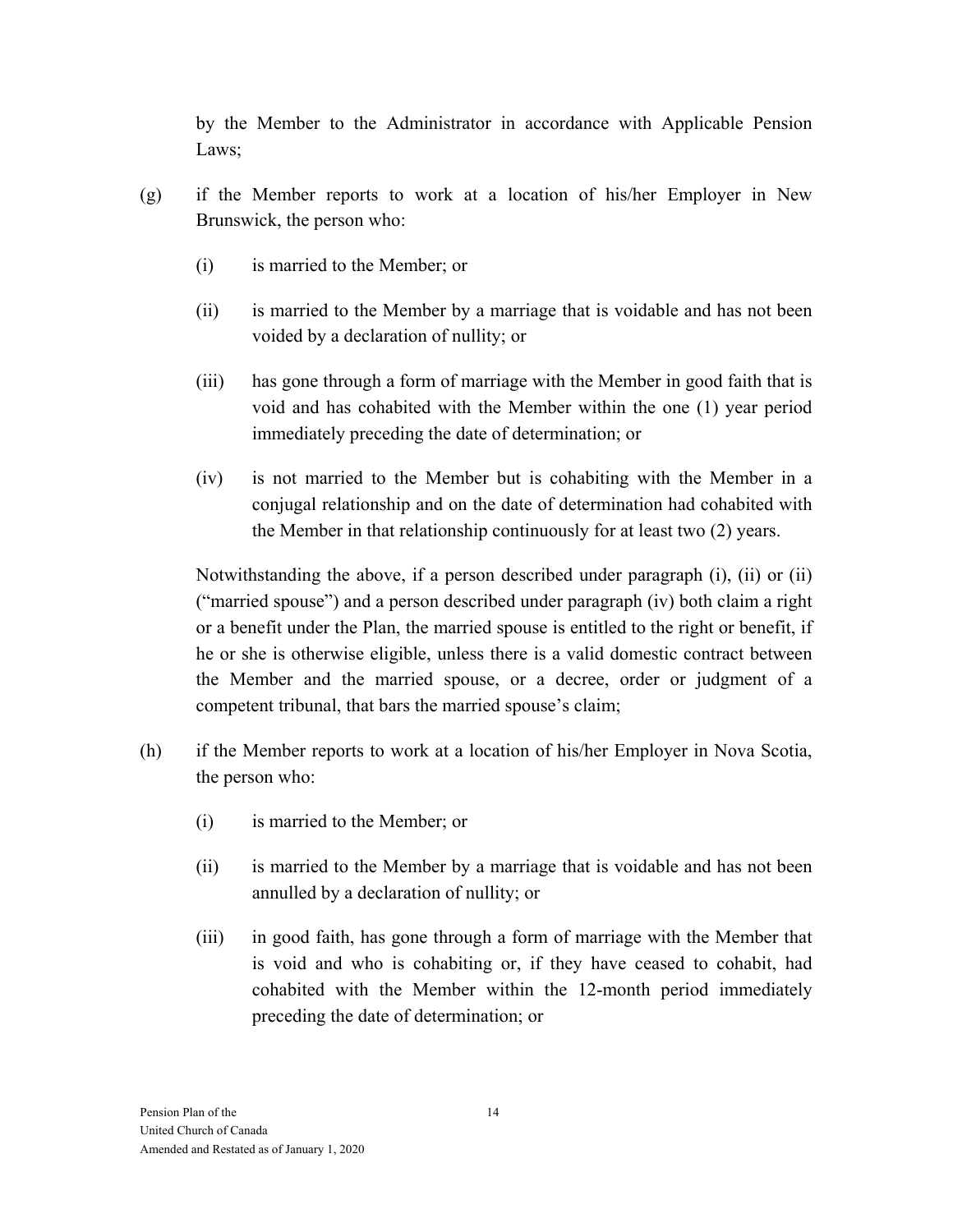- (iv) has, together with the Member, filed a valid domestic partner declaration under the *Vital Statistics Act* (Nova Scotia); or
- (v) is cohabiting with the Member in a conjugal relationship and on the date of determination had cohabited with the Member in that relationship for a period of at least three years if either person is married, or one year if neither person is married,
- (i) if the Member reports to work at a location of his/her Employer in Newfoundland and Labrador, the person who:
	- (i) is married to the Member; or
	- (ii) is married to the Member by a marriage that is voidable and has not been voided by a declaration of nullity; or
	- (iii) has gone through a form of marriage with the Member, in good faith, that is void and who is cohabiting with the Member or, if they have ceased to cohabit, has cohabited with the Member within the year immediately preceding the date of determination; or
	- (iv) in relation to a Member who has a Spouse within the meaning of paragraph (i), (ii) or (iii), is not the Spouse of the Member within the meaning of paragraph (i), (ii) or (iii) and who has cohabited continuously with the Member in a conjugal relationship for not less than three (3) years, and is cohabiting or has cohabited with the Member within the preceding year; or
	- (v) in relation to a Member who does not have a Spouse within the meaning of paragraph (i), (ii) or (iii), has cohabited continuously with the Member in a conjugal relationship for not less than one (1) year, and is cohabiting or has cohabited with the Member within the preceding year;
- (j) if the Member reports to work at a location of his/her Employer in Prince Edward Island, the person who:
	- (i) is married to the Member; or
	- (ii) has entered into a marriage with the Member that is voidable or void; or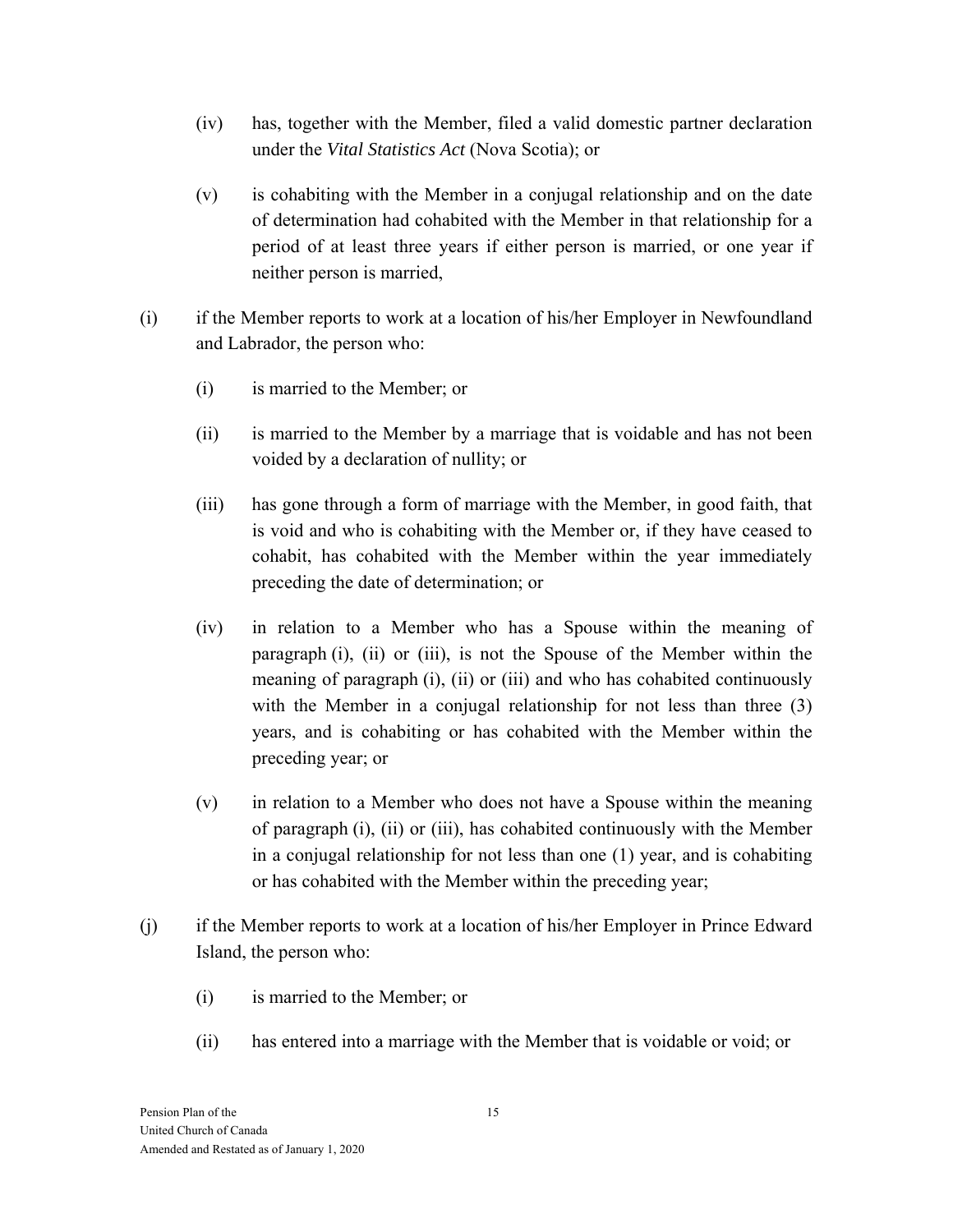- (iii) is not married to the Member but has cohabited in a conjugal relationship with the Member continuously for a period of at least three (3) years; or
- (iv) is not married to the Member but is cohabiting with the Member in a conjugal relationship, and together they are the natural or adoptive parents of a child as defined in the *Family Law Act* (Prince Edward Island);
- (k) if the Member works in Nunavut, the Yukon Territory or the Northwest Territories, the person who:
	- (i) is married to the Member or is party to a void marriage with the Member; or
	- (ii) is cohabiting with the Member in a conjugal relationship at the date of determination, having so cohabited for a period of at least one (1) year.

Notwithstanding the above, if there is a person described under paragraph (i) from whom the Member is separated and a person described under paragraph (ii) with whom the Member is cohabiting, "Spouse" means the person described under paragraph (ii);

and provided that not more than one (1) person will be a Spouse hereunder in respect of a Member, and in the event there is more than one (1) person having claims to be such, the Administrator will make the determination as to which person is the Member's Spouse in accordance with Applicable Pension Laws on the basis of evidence available to it which it considers sufficient for the purpose of such determination.

Except where Section 2.35(k) applies, where a Member is not required to report for work at an establishment of his/her Employer, he/she shall be deemed to report to work in the province in which the establishment of his/her Employer from which his/her remuneration is paid is located.

Benefits payable on marriage breakdown will be determined in accordance with Section 16.03.

**2.36 "The Church"** means The United Church of Canada. Where action on the part of The Church is required under the terms of the Plan, such action will be taken by the General Council, the Executive of the General Council or its delegate.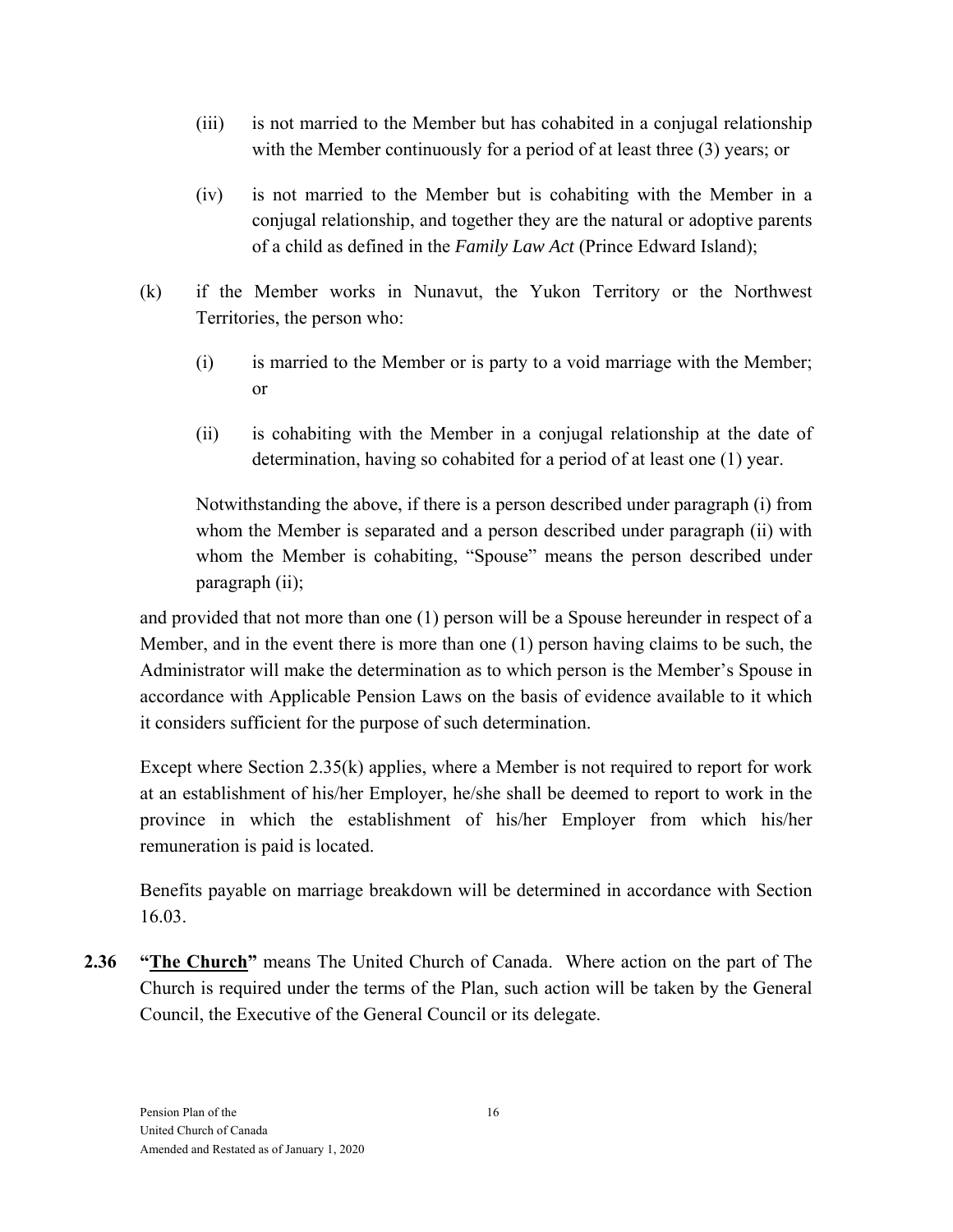- **2.37** "**Total and Permanent Disability**" and "**Totally and Permanently Disabled**" mean such degree of physical or mental incapacity as prevents a Member from engaging in any employment for which the Member is reasonably suited by virtue of education, training or experience and that can reasonably be expected to last for the remainder of the Member's lifetime, as attested to by a medical certificate from a duly licensed medical doctor where such certificate is satisfactory to the Administrator and, if the Member is Ministry Personnel, to the Presbytery or Conference.
- **2.38** "**Voluntary Contributions**" means contributions made by a Member to the Fund in addition to those required under Article 6.
- **2.39 "YMPE"** means the Year's Maximum Pensionable Earnings established each year under the Canada Pension Plan or the Year's Maximum Earnings established each year under the Quebec Pension Plan, both as amended from time to time.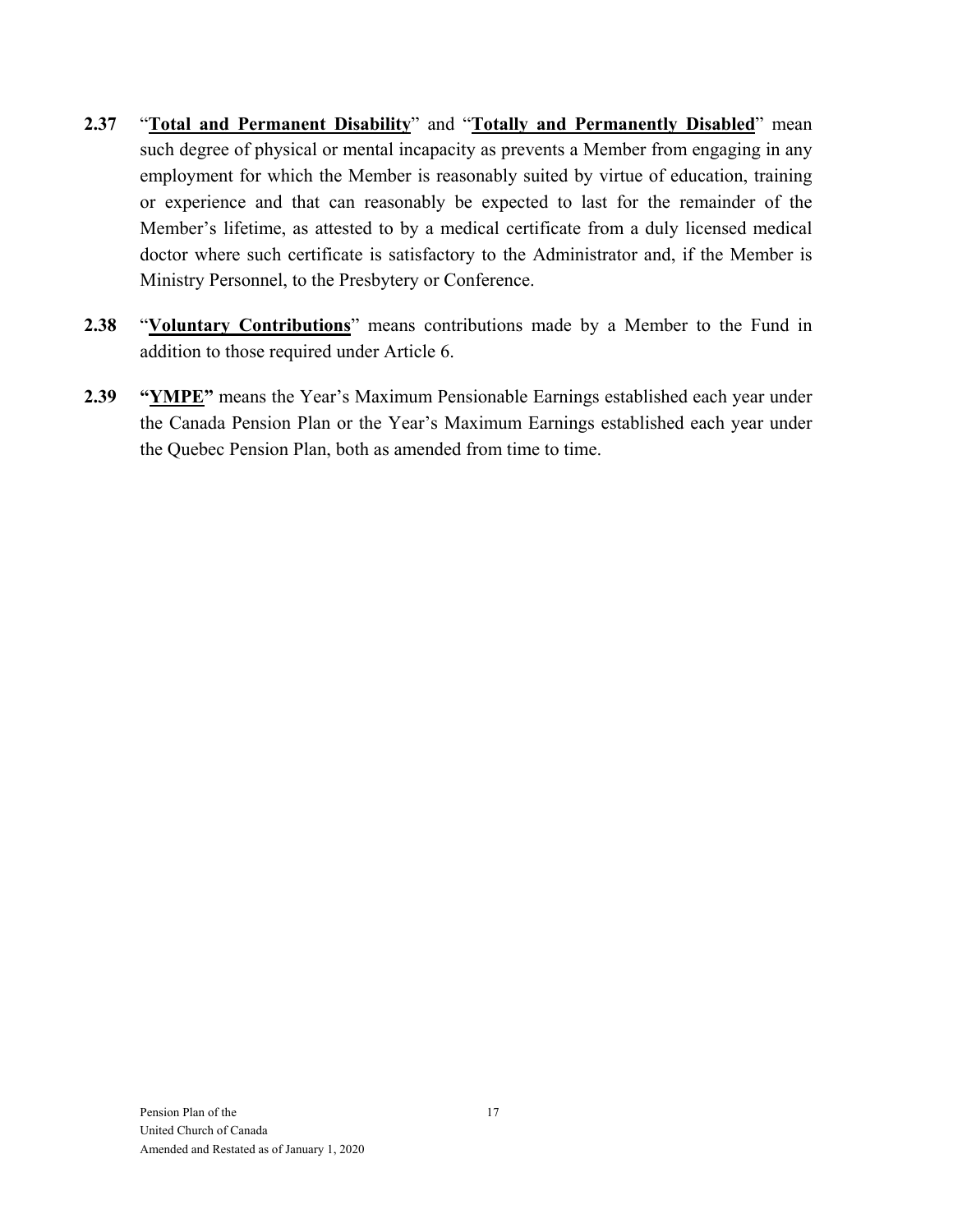# *ARTICLE 3*

# *MANAGEMENT OF THE FUND*

#### **3.01 Custody of the Fund**

The Fund will be held by the Funding Agent in accordance with the terms of the Funding Agreement.

#### **3.02 Investment of the Fund**

The Administrator will invest the Fund in accordance with Applicable Pension Laws, the Income Tax Act and any investment policy statement established with respect to the Plan.

#### **3.03 Expenses**

(a) Subject to Section 3.03(b) and Section 16.03, all normal and reasonable fees and expenses, both internal and external, incurred in the administration of the Plan or investment of the Fund will be paid from the Fund. Without limiting the generality of the foregoing but subject to Section 3.03(b), such amounts will include normal and reasonable fees and expenses relating to merger, spin-off and wind-up of the Plan and premiums and deductibles in respect of fiduciary liability insurance.

Where the Administrator or The Church has made payments on account of such expenses, the Administrator or The Church, as applicable, will be entitled to reimbursement from the Fund.

(b) Subject to Applicable Pension Laws, where an Employer elects to withdraw from participation in the Plan, the withdrawing Employer shall pay all costs and expenses associated with its withdrawal. Notwithstanding the foregoing, the Administrator may, in its sole discretion, determine that all or a portion of the costs and expenses relating to the Employer's withdrawal shall be paid from the portion of the Fund relating to the withdrawing Employer and Members who are its current or former Employees (provided that all benefits payable to such Members and other persons affected by the withdrawal are paid in full) and/or from the Fund generally.

Where the Administrator or The Church has made payments on account of costs and expenses associated an Employer's withdrawal from participation in the Plan, the Administrator or The Church, as applicable, will be entitled to reimbursement from the Fund (including the portion of the Fund relating to the withdrawing Employer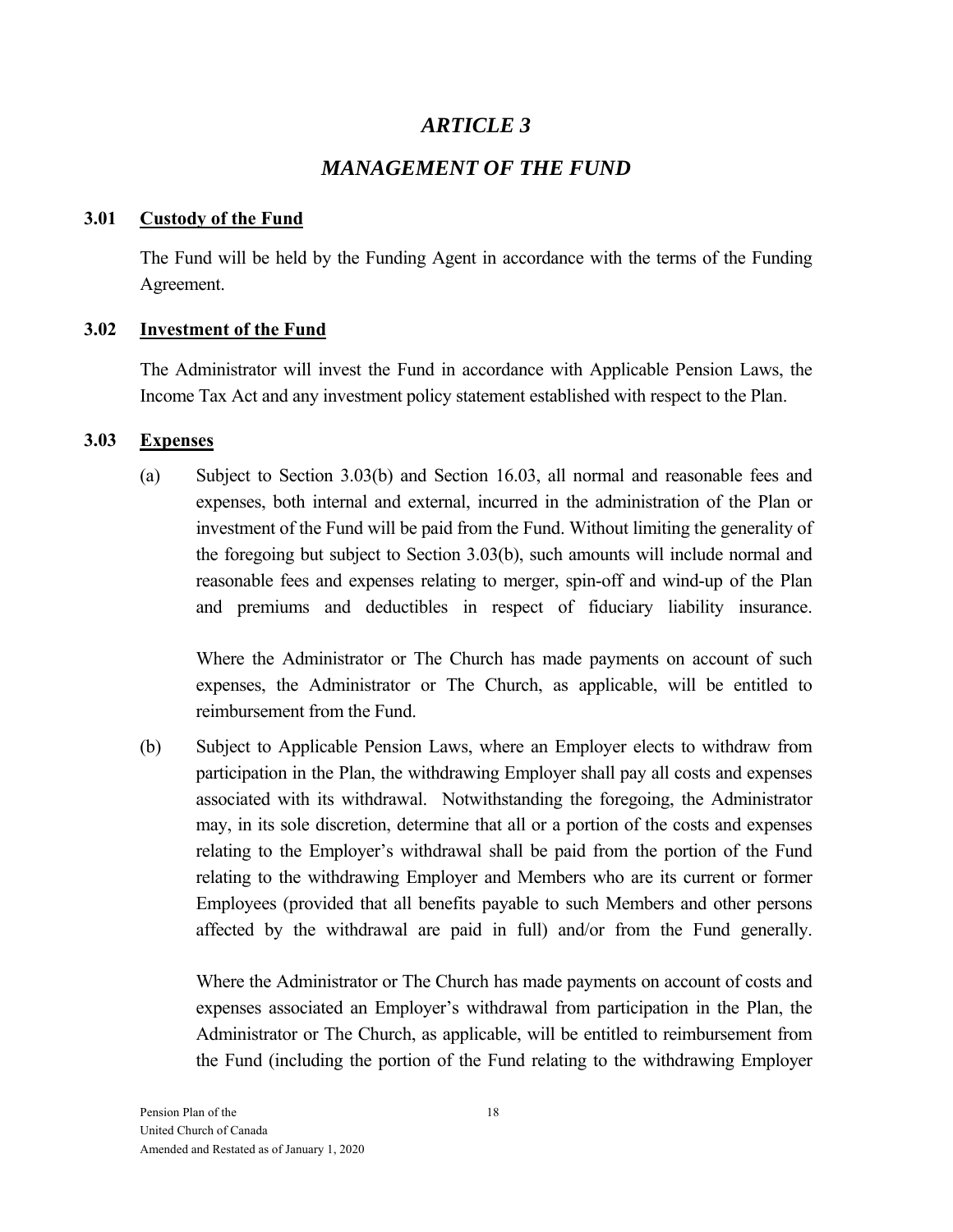and Members who are its current or former Employees), as determined by the Administrator in its sole discretion.

## **3.04 Payment of Benefits from the Fund**

- (a) Subject to the Administrator's right to purchase annuities in accordance with Section 3.04(b), a Member's right to transfer the Commuted Value of his or her pension in accordance with Article 12 and a Spouse's right to transfer benefits in accordance with Article 13, all Plan obligations are to be paid from the Fund.
- (b) In satisfaction of benefits payable under the Plan, the Administrator reserves the right to purchase from a life insurance company licensed to do annuity business in Canada, an annuity in the amount and form of any pension described herein. Such annuity will be in accordance with the terms of the Plan, Applicable Pension Laws, the Income Tax Act and any election made or deemed to be made by the Member or other person entitled to the payment. Delivery of the annuity contract by the Administrator to the person entitled to the payment will constitute a complete discharge of all Plan obligations to the extent permissible under Applicable Pension Laws.

## **3.05 Claims on the Fund**

No Member or any person claiming through the Member, by virtue of any terms of the Plan, will have any right to, or any interest in, any part of the Fund except to the extent provided from time to time under the Plan and a Funding Agreement, and any Member or other person having any claim through the Member will have recourse solely to the Fund for payment of any benefits hereunder.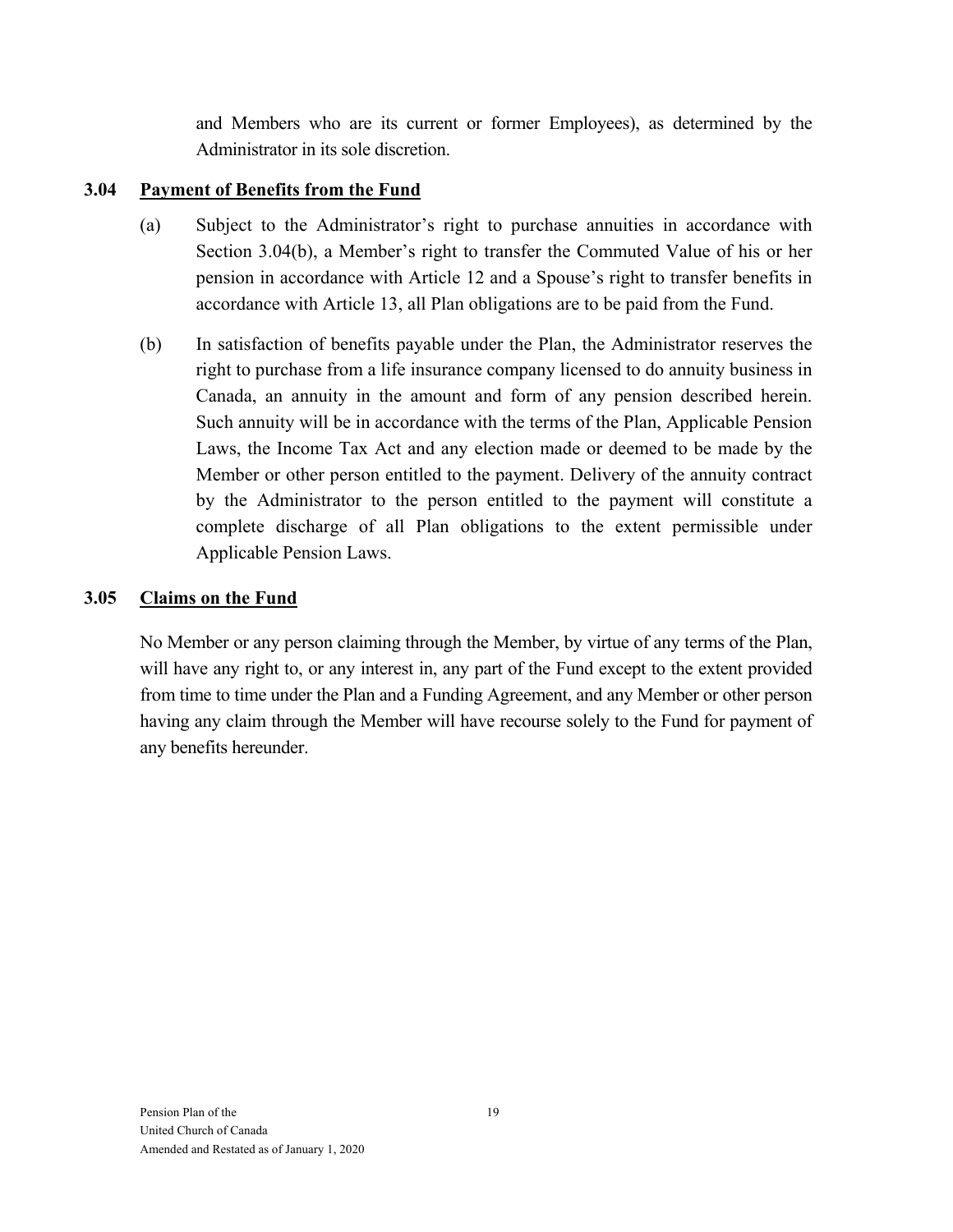# *ARTICLE 4*

# *PARTICIPATION OF EMPLOYEES*

## **4.01 Ministry Personnel**

Ministry Personnel must join the Plan on the first day of the calendar month coincident with or next following his or her effective date of Employment, unless such person is part of an Exempt Class.

# **4.02 Lay Employees**

A Lay Employee must join the Plan on the first day of the fourth calendar month coincident with or next following his or her effective date of Employment.

Effective January 1, 1989, Lay Employees were given the option to join the Plan on a voluntary basis. Such a Lay Employee who has not previously elected to join the Plan may do so on the first day of any month following notification to the Administrator.

Notwithstanding anything else contained in this Article 4, the Administrator reserves the right, in its sole discretion, subject to Applicable Pension Laws and human rights legislation, to waive the waiting period for a specific Lay Employee or group of Lay Employees.

# **4.03 Re-employment**

## (a) Before Pension Commencement

If a Member who previously terminated Continuous Service before commencing his or her pension from the Plan and who has not subsequently commenced receipt of his or her pension under the Plan returns to Continuous Service, such Member must join the Plan in accordance with Section 4.01 or 4.02, as applicable.

At such Member's subsequent termination or retirement from Continuous Service or death, the Member (or Member's Spouse or Beneficiary, as applicable) will be entitled to a pension equal to:

(i) the pension calculated in accordance with the terms of Articles 9, 12 or 13, as applicable, based on Credited Service and Adjusted Pensionable Earnings accrued to his or her prior termination of Continuous Service, as determined at such prior termination of Continuous Service; plus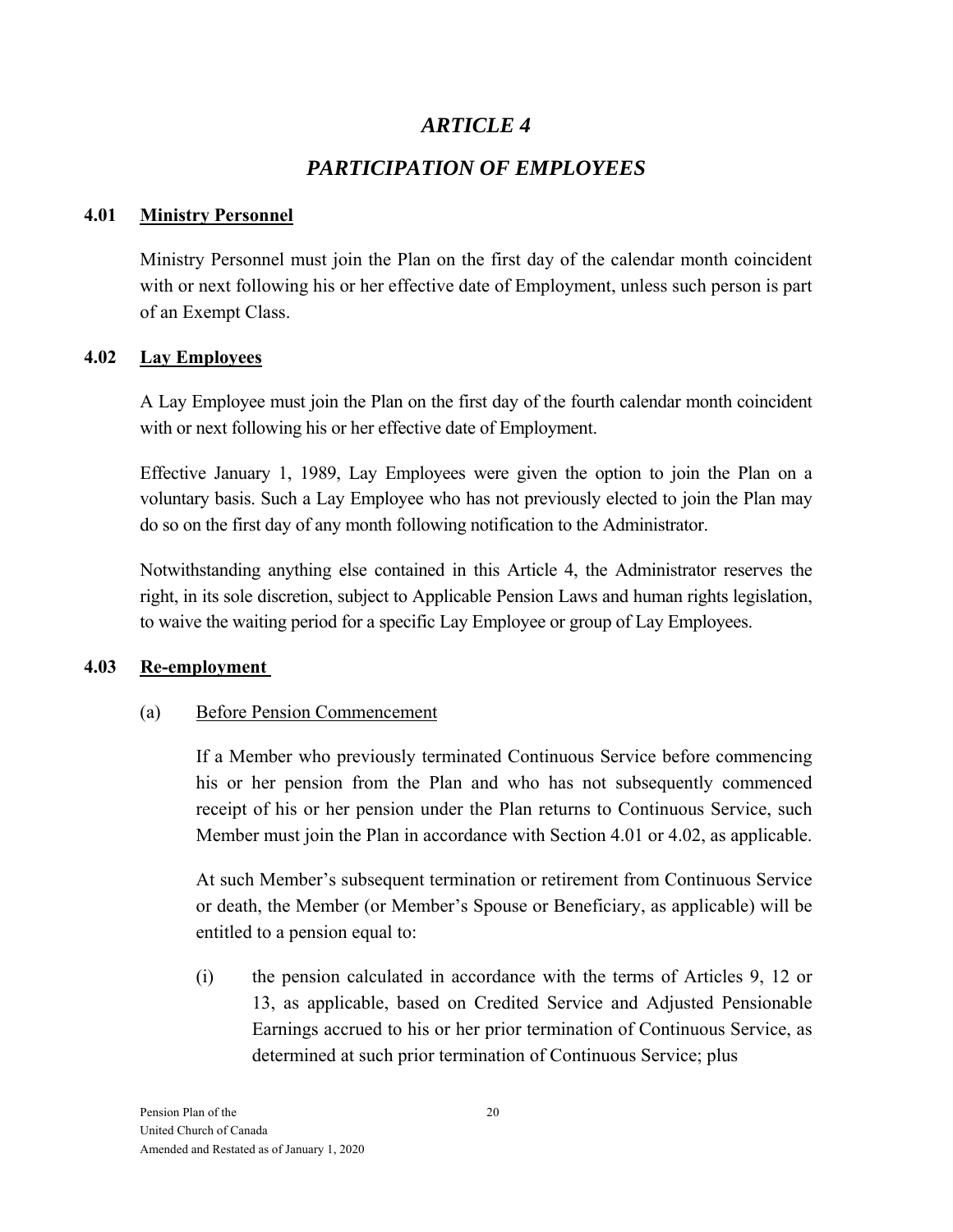(ii) the pension calculated in accordance with the terms of Articles 9, 12 or 13, as applicable, based on Credited Service and Adjusted Pensionable Earnings accrued from his or her most recent date of Employment.

For Members who received refunds from, or transferred the Commuted Value of their pensions out of, the Fund on their earlier termination of Continuous Service, the amount determined in accordance with Section  $4.03(a)(i)$  will be zero.

## (b) After Pension Commencement

If a Member who is in receipt of a retirement pension from the Plan returns to Continuous Service, such Member will elect, at the time of his or her return to Continuous Service, either (i) or (ii) as follows:

- (i) to continue to receive his or her pension and not accrue additional Credited Service; or
- (ii) to cease receiving his or her pension and rejoin the Plan in accordance with Section 4.01 or 4.02, as applicable. Such Member will contribute to the Plan in accordance with Article 6 and will accrue additional pension.

Upon such Member's subsequent retirement or death, his or her pension will be re-determined on the basis of the Credited Service accrued to the date of subsequent retirement, any applicable early retirement reduction formula in effect at the Member's date of subsequent retirement or death, (which reduction formula will be applied to all years of Credited Service, including Credited Service accumulated during the earlier periods of Continuous Service), and will be further adjusted, as determined by the Actuary, to recognize the benefits paid during the period of the earlier retirement.

## (c) Re-employment After Age 71

No Employee or Member may join the Plan if he or she returns to Continuous Service on or after his or her  $71<sup>st</sup>$  birthday (or such other maximum age of pension commencement in accordance with the Income Tax Act).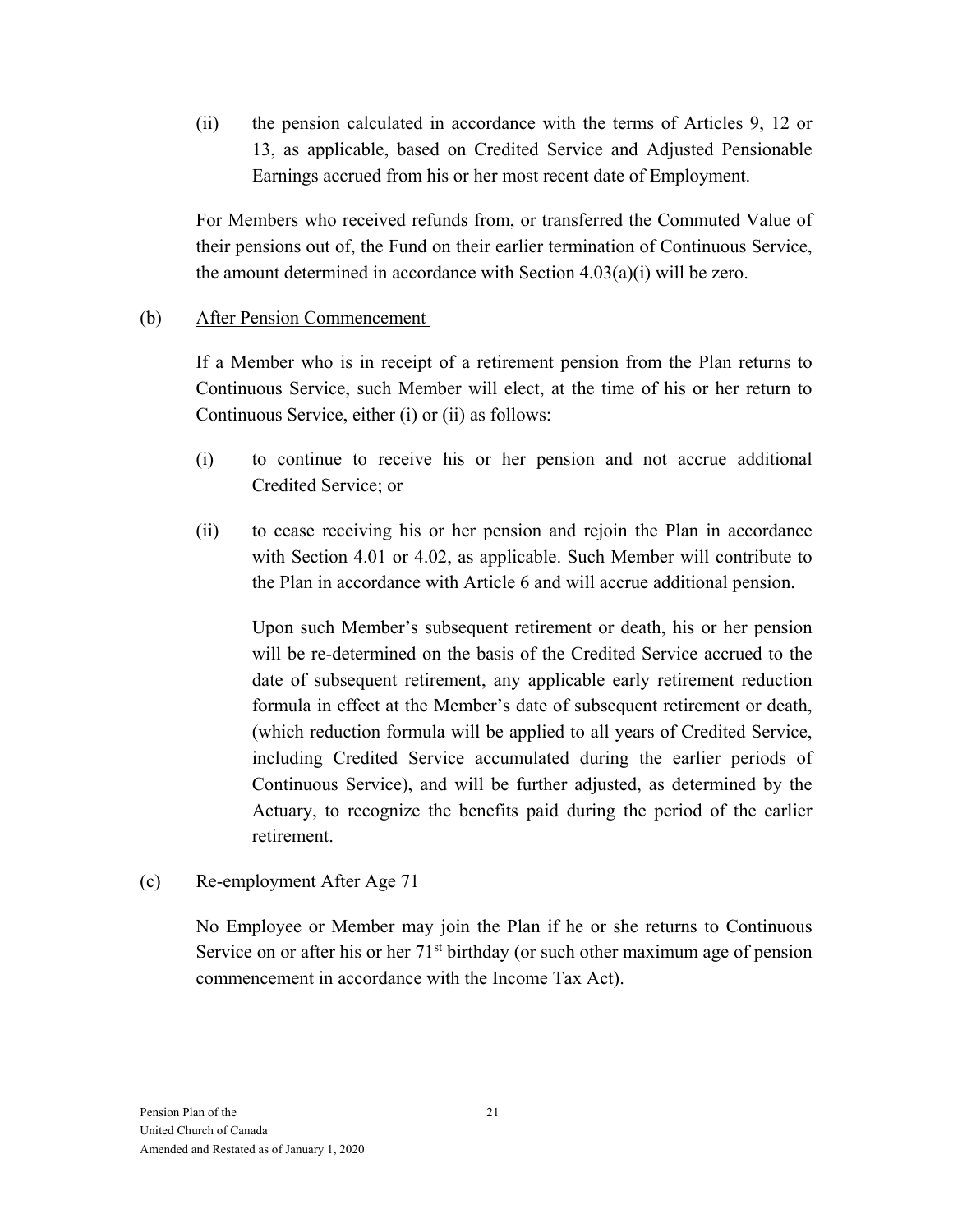## **4.04 Withdrawal of Employer**

A Member employed by an Employer whose application for withdrawal from participation has been accepted by the Administrator will be considered to no longer be in Continuous Service on the effective date of the Employer's withdrawal from participation even though the person's employment is continuing, and the terms of Articles 9 or 12, as applicable, will apply.

## **4.05 No Discontinuance of Membership**

An Employee who becomes a Member will not cease to be a Member or cease to accrue benefits under the Plan, only because, in a given calendar year, the Member's Pensionable Earnings or hours of Employment fall below the levels which are required for an Employee to enrol in the Plan.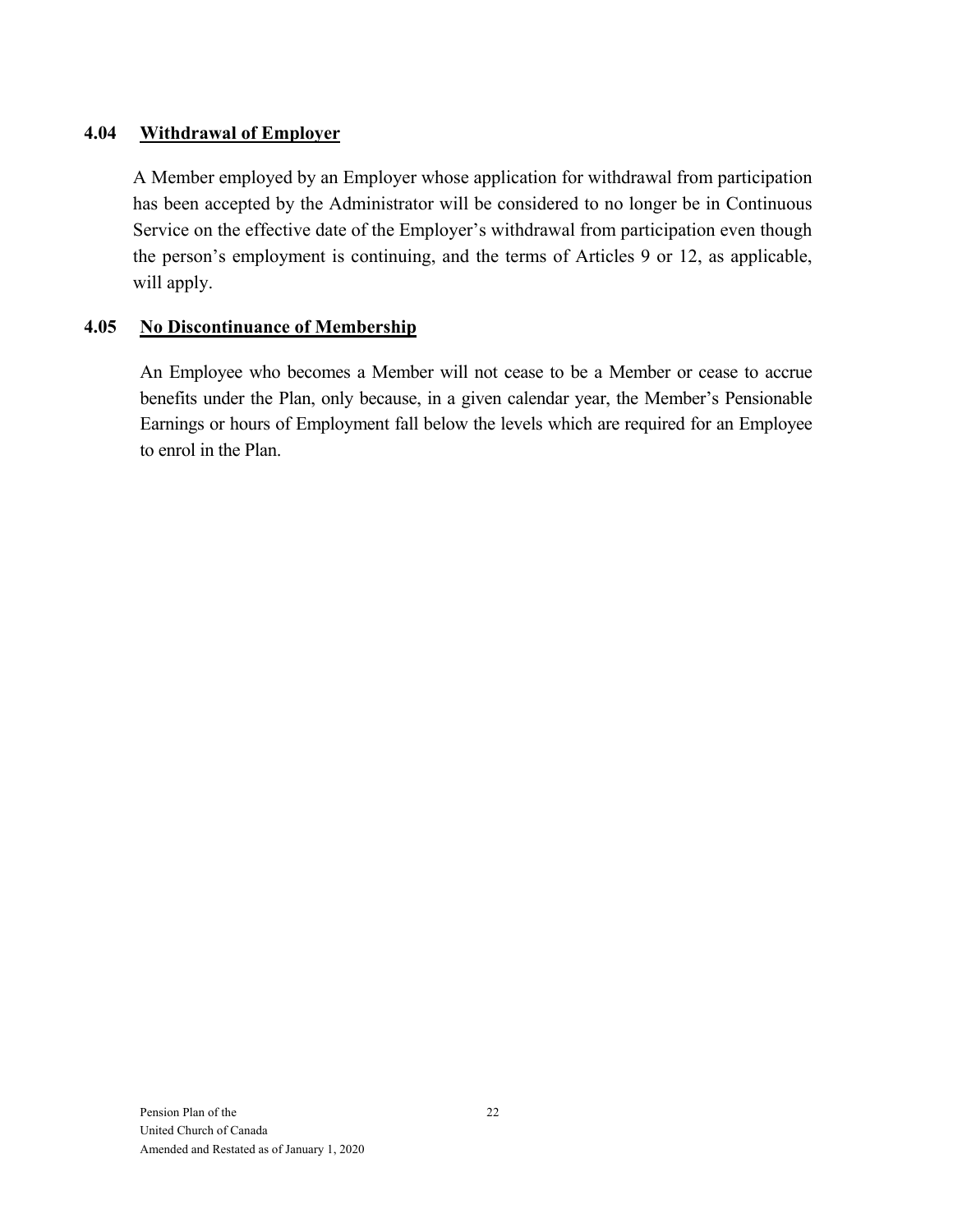# *ARTICLE 5*

# *AUTHORIZED LEAVES OF ABSENCE*

## **5.01 Authorized Leaves of Absence**

On and after January 1, 2011, "Authorized Leaves of Absence" means approved leaves of absence attributable to:

- (a) a Disability ("Disability Leave") not including a period during which the Member is receiving a disability pension from the Plan;
- (b) a pregnancy or parental leave required to be included in Credited Service by applicable legislation ("Parental Leave") or other leave of absence required to be included in Credited Service by applicable legislation ("Protected Leave"); and
- (c) a study leave or leave in search of a call/appointment status, a leave while in search of a position (lay employees), a special appointment by Presbytery or Presbytery Recognized Ministries and any other unpaid leave of absence authorized by The Church ("Miscellaneous Leave").

# **5.02 Contributions During Leaves of Absence**

# (a) Disability Leave

A Member and his or her Employer are exempt from the requirement to make contributions to the Plan during a Disability Leave.

(b) Parental Leave or Protected Leave

A Member may elect to continue contributions under Section 6.01 during a Parental Leave or Protected Leave for the portion of that Leave prescribed under the relevant legislation. If the Member elects to continue contributions, the Member's Employer must continue to make contributions under Section 6.02 during that period.

(c) Miscellaneous Leave

A Member may elect to continue contributions during a Miscellaneous Leave. If the Member so elects, he or she must make contributions under both Sections 6.01 and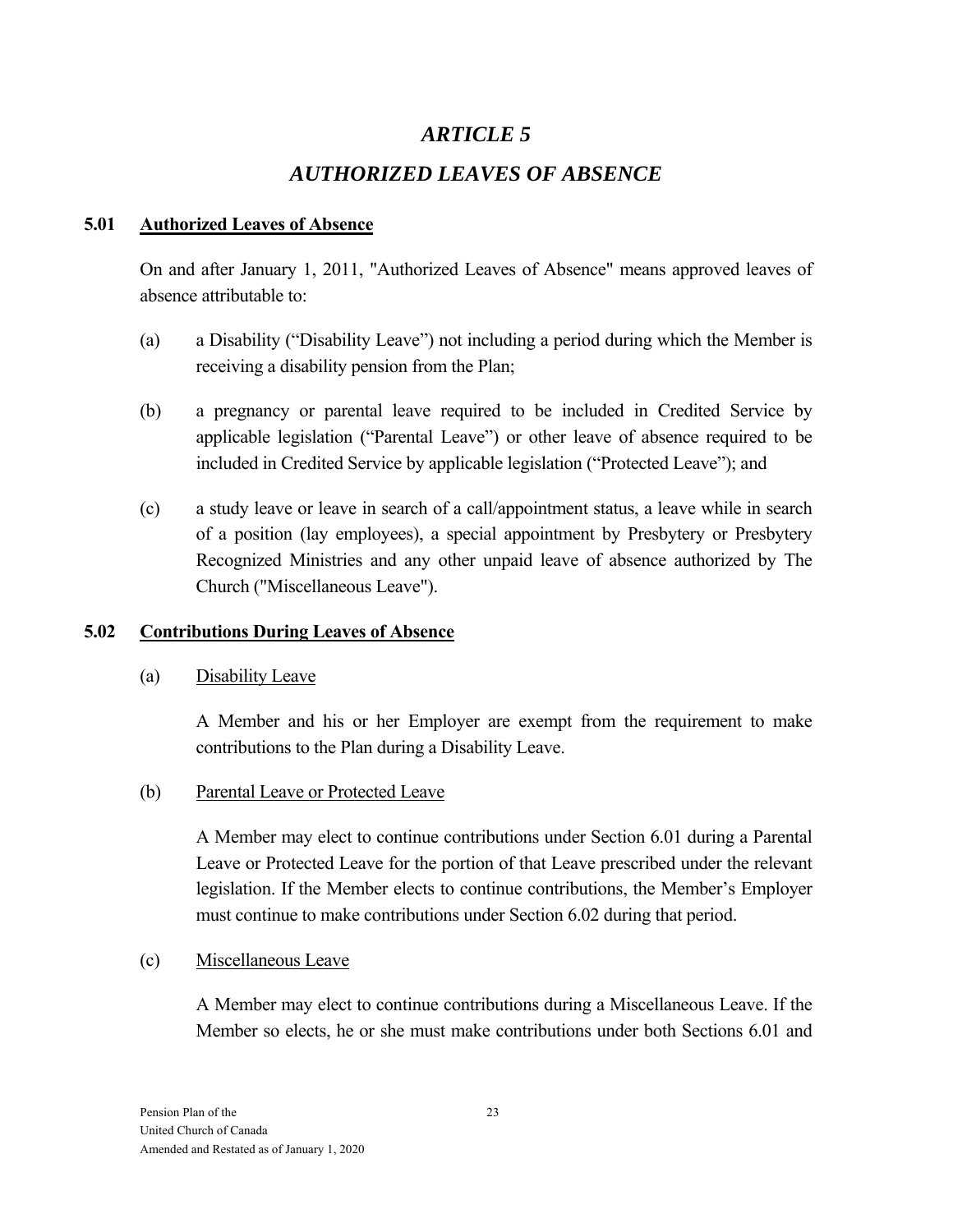6.02, such contributions are to be structured as a buy-back of Credited Service in accordance with Section 16.10.

Where a Member elects to make contributions under Section 5.02(b) or  $5.02(c)$ , he or she must make such contributions by way of a lump sum or by instalments, as agreed to by the Administrator.

## **5.03 Credited Service During Leave of Absence**

Each year, or part thereof, during an Authorized Leave of Absence counts as a year, or part thereof, of Credited Service for the Member until:

- (a) for a Disability Leave, the earliest date on which the Member recovers, terminates Continuous Service, dies, retires or ceases to qualify for benefits under The Church's group short or long-term disability insurance plan;
- (b) for a Parental Leave or Protected Leave, the earliest of the date the Member discontinues contributions, the Member returns to active Continuous Service, dies, terminates Continuous Service or retires; and
- (c) for a Miscellaneous Leave, the earliest of the date the Member discontinues contributions, the expiry of the Leave, the date the Member returns to active Continuous Service, dies, terminates Continuous Service or retires,

subject to a maximum Credited Service accrual after January 1, 1991, for all Authorized Leaves of Absence (other than Authorized Leaves of Absence attributable to a Disability) of five (5) years plus one additional year in the case of each Parental Leave (for that portion of such leave starting immediately after the birth or adoption of a child of the Member and ending no later than 12 months after that date), further subject to an overall maximum of eight (8) years of Credited Service.

## **5.04 Earnings During Leaves of Absence**

For the purpose of Sections 5.02 and 5.03: the Member's Pensionable Earnings are deemed to be:

(a) for a Disability Leave, the annual rate of the Member's Pensionable Earnings immediately before the commencement of Leave, provided that the Administrator may in its discretion increase a Member's Pensionable Earnings by a percentage equal to any increase in the benefits payable under The Church's group long-term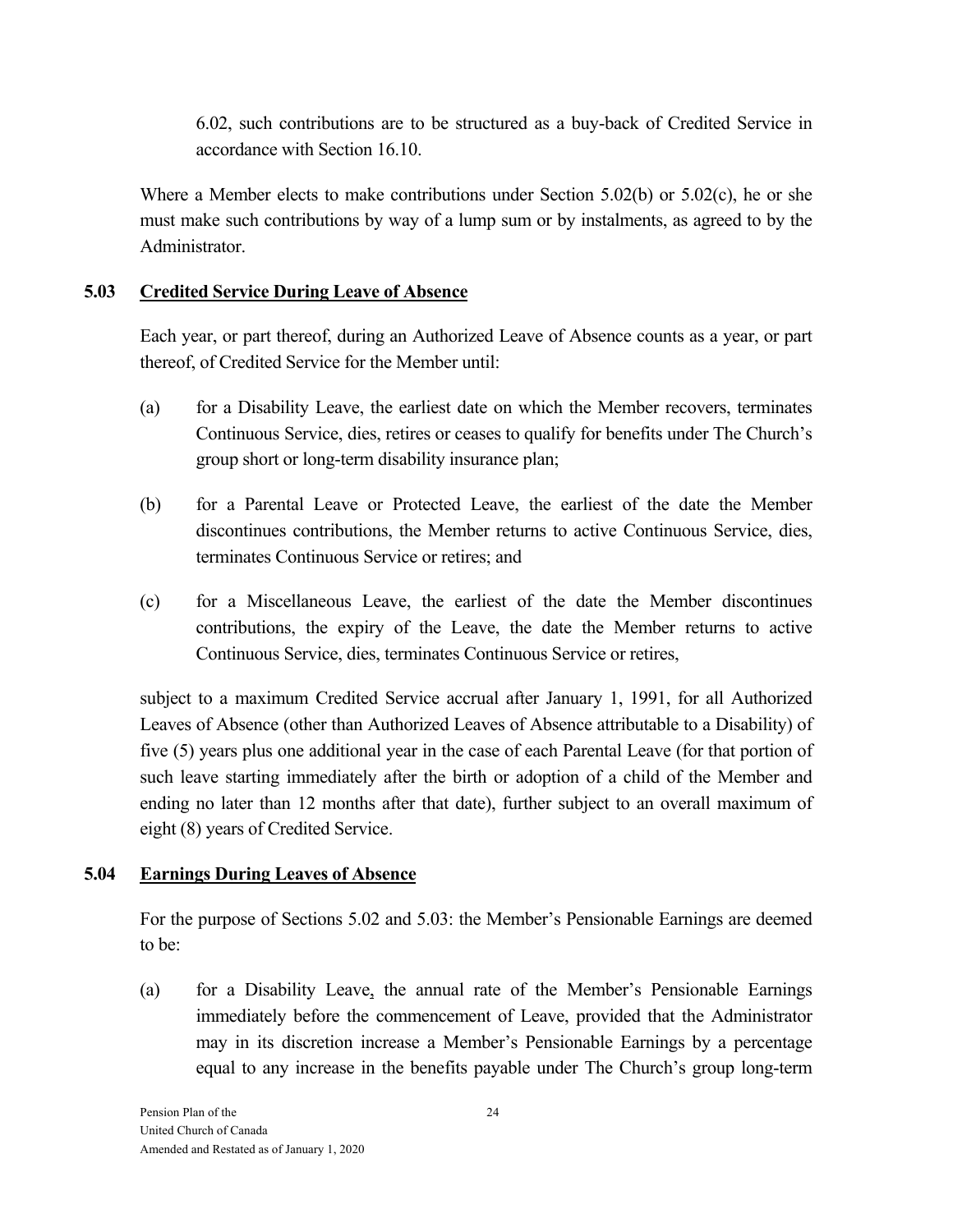disability insurance plan during the relevant Plan Year, subject to a maximum annual increase of 3%;

- (b) for a Parental Leave or Protected Leave the rate of Pensionable Earnings prescribed by the relevant legislation or, if the legislation is silent, the annual rate of the Member's Pensionable Earnings immediately before the commencement of the Leave of Absence; and
- (c) for a Miscellaneous Leave, the annual rate of the Member's Pensionable Earnings immediately before the commencement of Leave, provided that the Administrator may in its discretion increase a Member's Pensionable Earnings by a percentage equal to an increase to the Church's Minimum Salary Schedule.

## **5.05 Leave Ending Before Normal Retirement Date**

If the Member's Authorized Leave of Absence ends before Normal Retirement Date and:

- (a) if the Member returns to active Continuous Service, the Member's pension will be calculated based on the terms of the Plan, as modified by this Article in effect on the date of the Member's subsequent termination of Continuous Service, death or retirement; or
- (b) if the Member does not return to active Continuous Service and terminates Continuous Service, retires or dies, as applicable, as of the date that the Leave ends, the Member will be eligible for a benefit payable based on the terms of the Plan, as modified by this Article, in effect on that date.

## **5.06 Leave Continuing Until Normal Retirement Date**

If a Member's Disability Leave continues until his or her Normal Retirement Date, the Member will be deemed to retire on that date, and his or her pension will be calculated based on the terms of the Plan, as modified by this Article in effect on that date.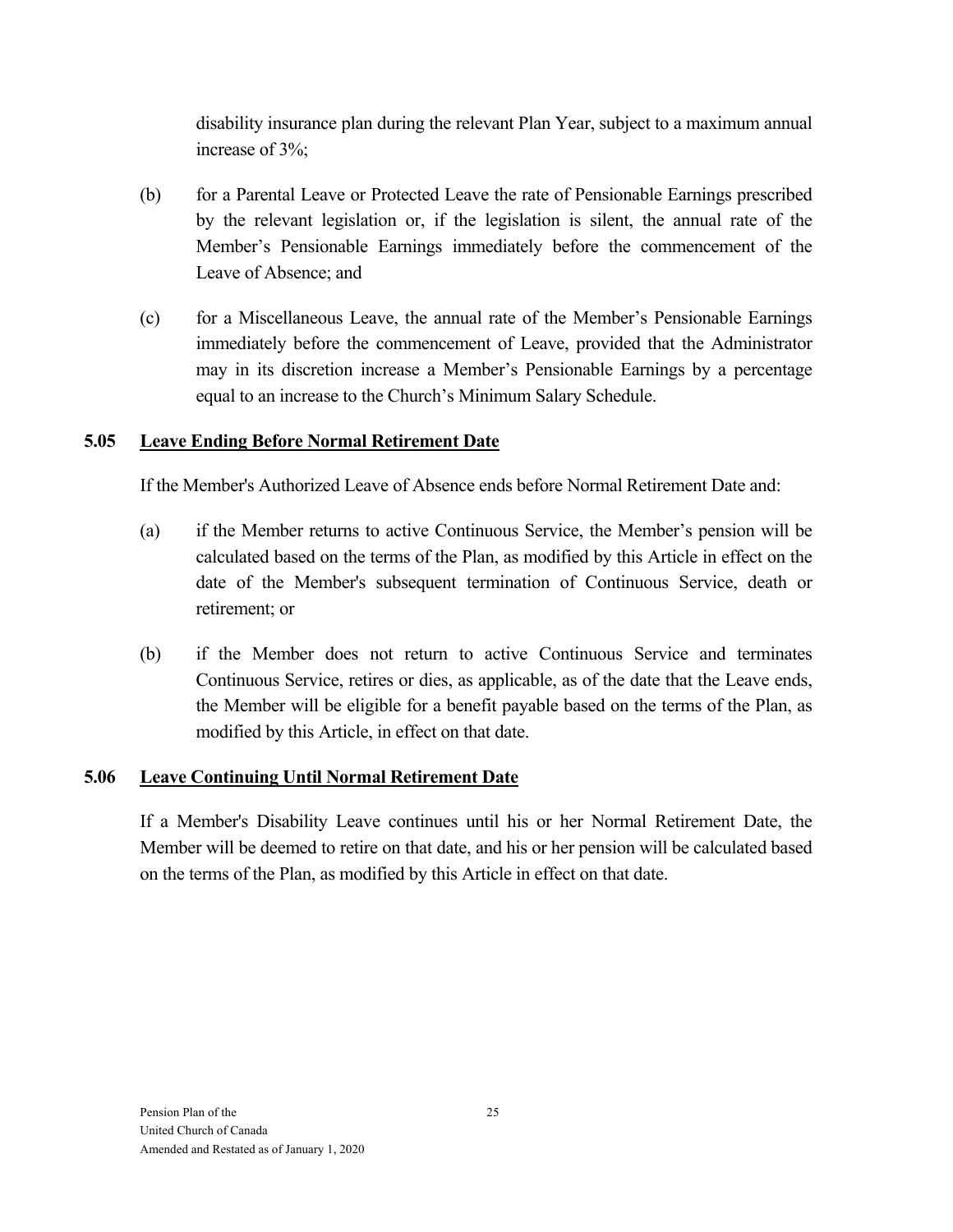# *ARTICLE 6*

# *MEMBER AND EMPLOYER CONTRIBUTIONS*

## **6.01 Member Contributions**

(a) Subject to Article 5 and Section 6.03, an Employee who is a Member will make contributions to the Plan each Plan Year, by payroll deduction, equal to six percent (6%) of his or her Pensionable Earnings for Plan Year 2013 and onwards.

For reference purposes only, historical Member contribution rates are set out in Schedule D.

(b) On and after January 1, 1995**,** Members are no longer permitted to make voluntary contributions to the Plan.

# **6.02 Employer Contributions**

## (a) Normal Contributions for a Member

Subject to Section 4.04, Article 5, Section 6.03 and Section 14.04, an Employer will make contributions to the Plan, for each Plan Year in respect of each Employee who is a Member, equal to nine percent (9%) of the Member's Pensionable Earnings for Plan Year 2013 and onwards.

For reference purposes only, historical Employer contribution rates are set out in Schedule D.

# (b) Additional Employer Contribution Obligation

Subject to Applicable Pension Laws and the Income Tax Act, Employers will also make such contributions to the Fund, if any are required under Applicable Pension Laws as the Administrator in its sole discretion may determine, in respect of:

- (i) any going concern unfunded liability;
- (ii) any solvency deficiency;
- (iii) the provision for adverse deviations in respect of the normal cost;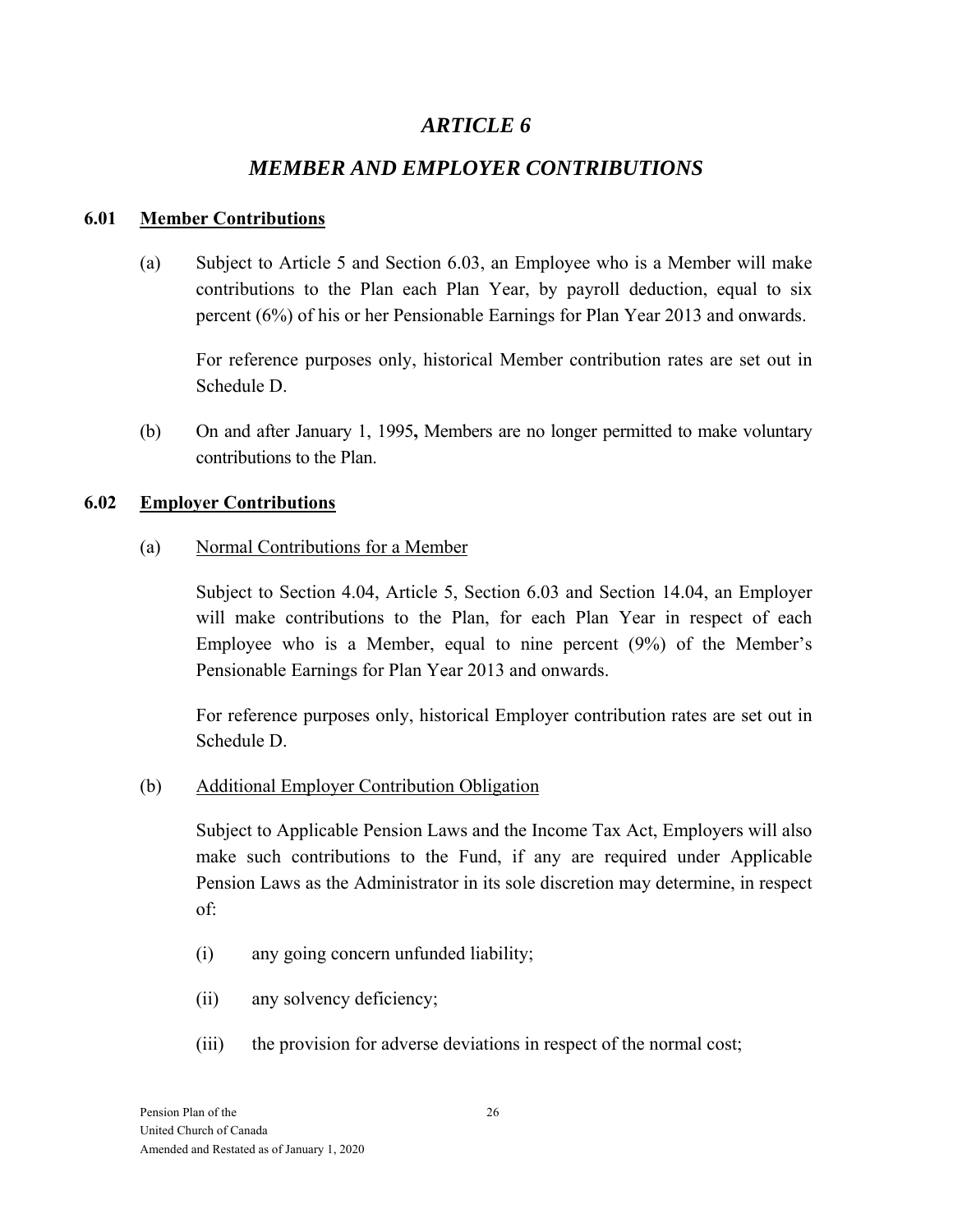- (iv) any plan amendment that increases going concern liabilities; and
- (v) any reduced solvency deficiency under the Plan;

in the manner prescribed by Applicable Pension Laws, where the terms used in this Section 6.02(b) shall have the meanings ascribed to them under the *Pension Benefits Act* (Ontario) and its related regulations.

### **6.03 Tax Limitations**

### (a) Member Contributions

In no event will the Member's required contributions in any Plan Year exceed the lesser of:

- (i) nine percent (9%) of the Member's Pensionable Earnings in that Plan Year; and
- (ii) the aggregate of one thousand dollars and seventy percent of the Member's pension credit for the year determined in accordance with the Income Tax Act.

### (b) Employer Contributions

Notwithstanding the other terms of this Article 6, contributions will only be made to the extent they are permissible under the Income Tax Act and are based on the recommendation of the Actuary.

#### **6.04 Overpayments and Ineligible Contributions**

Subject to Applicable Pension Laws and the Income Tax Act, the Administrator may return any contribution made in error to an Employer or Member, as applicable, out of the Fund. Further, the Administrator may refund any contributions at anytime to an Employer where such action is required to avoid the revocation of registration of the Plan under the Income Tax Act.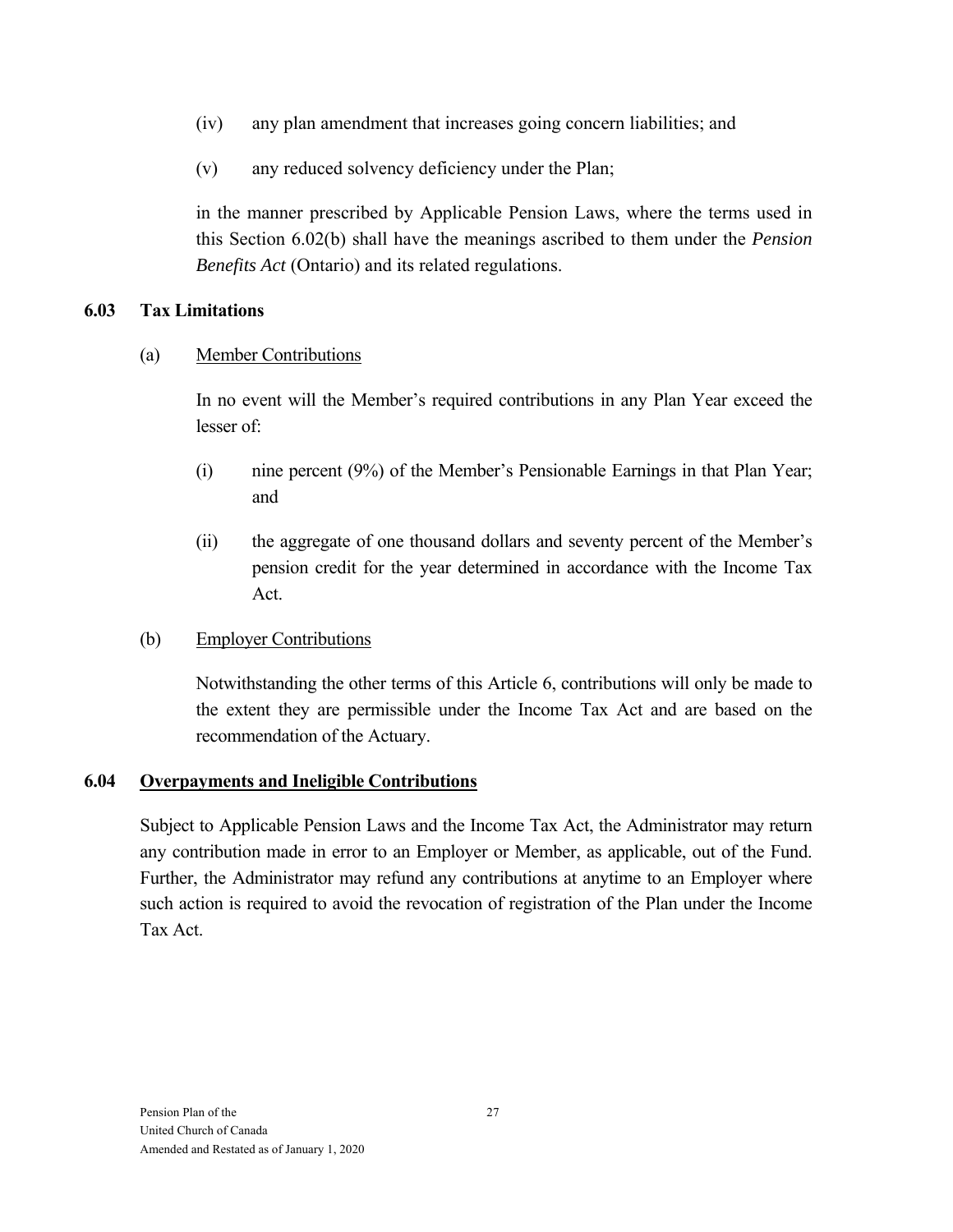#### **6.05 Remittances to the Fund**

The Employer will remit to the Funding Agent for deposit in the Fund:

- (a) the Employer's contributions, if any, in respect of the normal cost of benefits in monthly instalments within 30 days following the month for which the contributions are payable;
- (b) the Employer's contributions, if any, in respect of special payments to amortize an unfunded actuarial liability or solvency deficiency in equal monthly instalments throughout the Plan Year; and
- (c) Member contributions within 30 days following the end of the month in which such sums are deducted from a Member's pay.

#### **6.06 Non-withdrawal of Contributions**

Subject to Section 6.04, a Member will not be permitted to withdraw any portion of his or her contributions until the Member's termination of Continuous Service.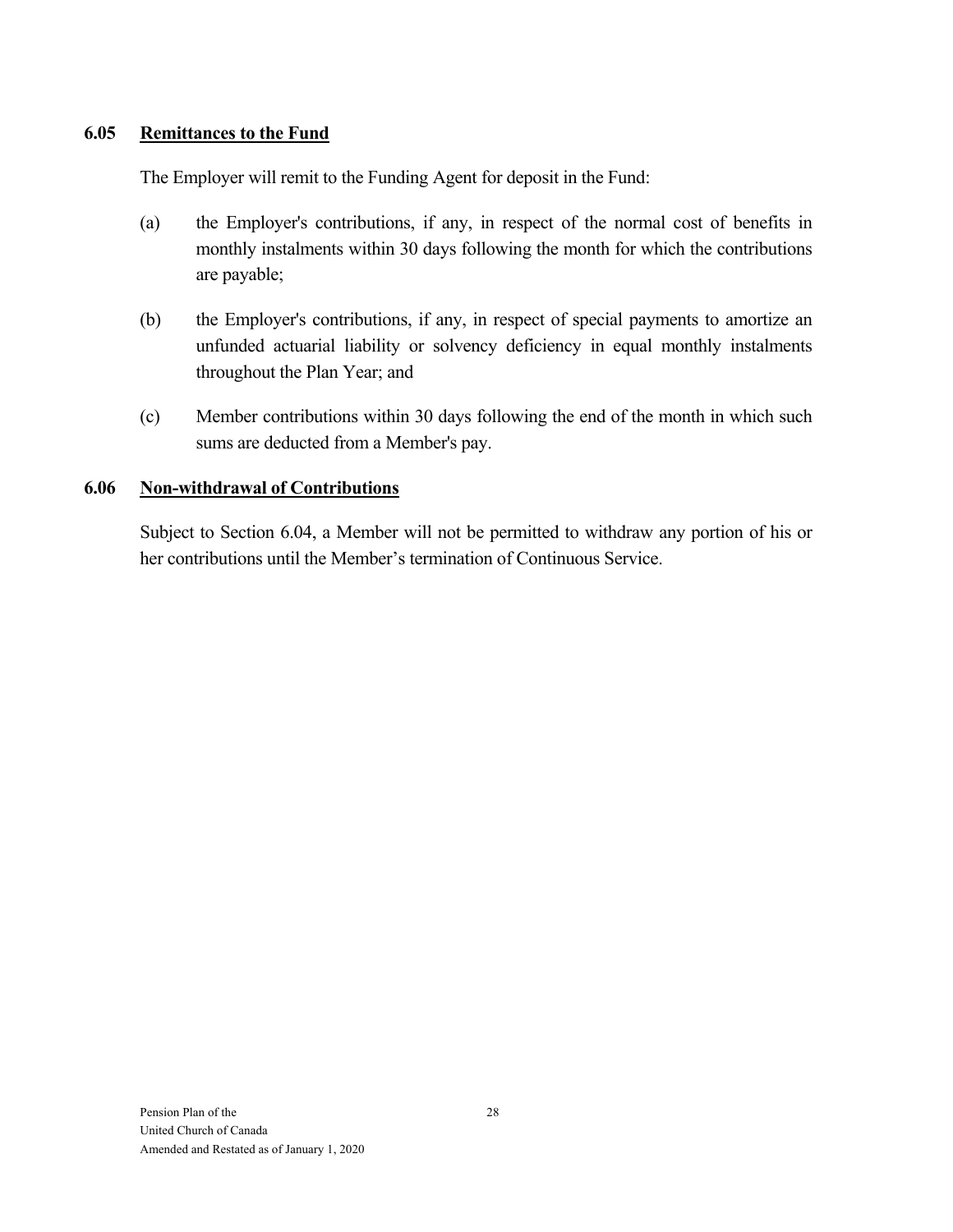# *BENEFICIARY*

#### **7.01 Spouse Entitlement and Waivers**

#### (a) Death Prior to Pension Commencement

If a Member dies before the commencement of his or her pension and is survived by a Spouse, such Spouse will be the beneficiary entitled to receive benefits payable under Article 13.

If the Member worked in or reported to work in Newfoundland and Labrador at the time of his or her death, this entitlement cannot be waived. Otherwise, the Member and the Spouse, or the Spouse alone where permitted under Applicable Pension Laws, may waive the Spouse's entitlement to benefits payable under Article 13 by completing and delivering to the Administrator a declaration in a form acceptable to the Administrator.

### (b) Death Following Pension Commencement

If a Member dies after having commenced his or her pension, certain benefits may be payable in accordance with Article 10.

Where the Member has a Spouse, the Member and the Spouse, or the Spouse alone where permitted under Applicable Pension Laws, may waive the Spouse's entitlement to such benefits by completing and delivering to the Administrator a declaration in a form acceptable to the Administrator.

### **7.02 Other Beneficiary**

Where a Member does not have a Spouse, or where the Spouse's entitlement has been waived in accordance with Section 7.01, the Member may appoint a beneficiary to receive any benefits payable under the Plan on his or her death by completing and delivering to the Administrator a declaration in a form acceptable to the Administrator.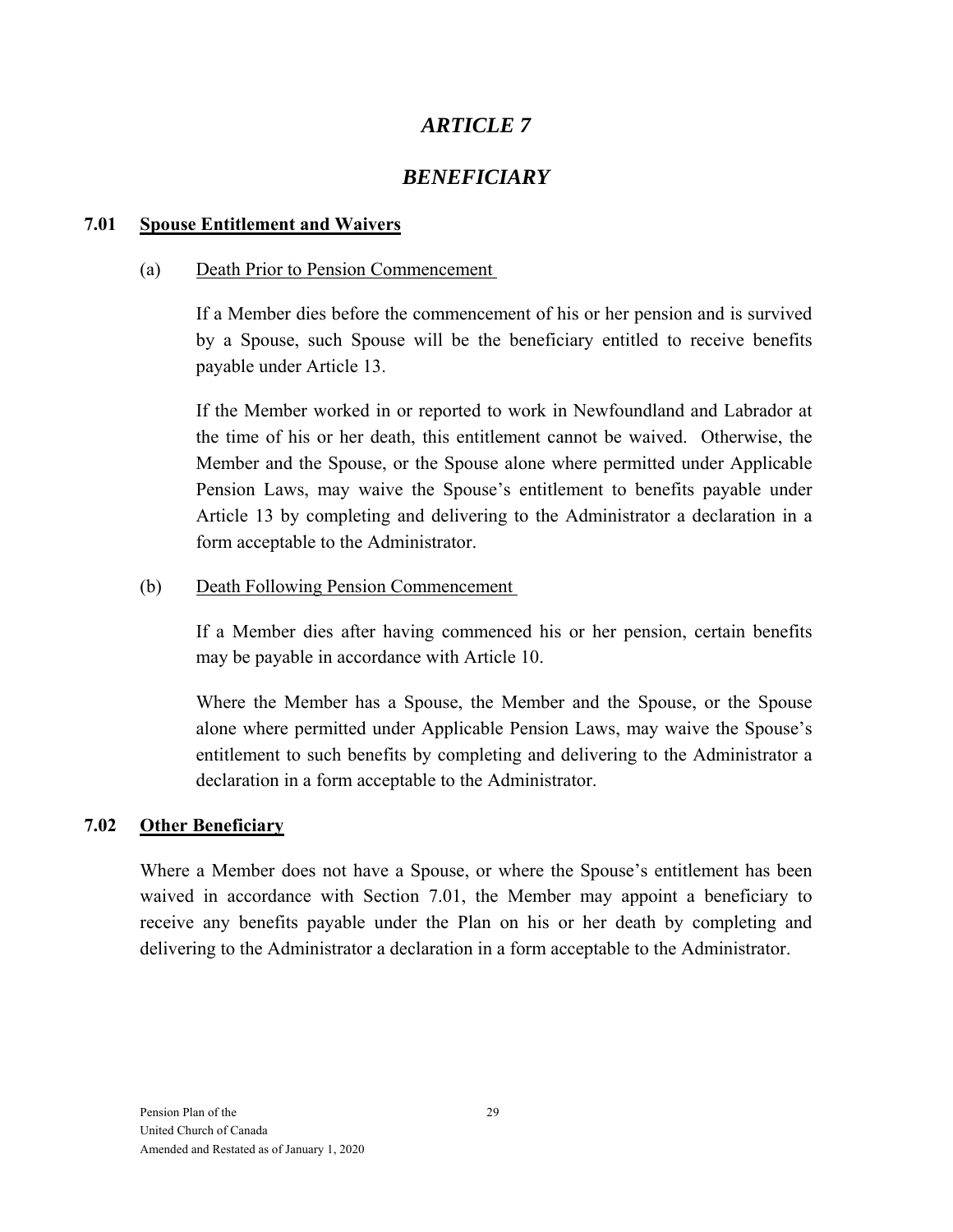#### **7.03 Spouse's Entitlement to Appoint Beneficiary**

A Spouse who is receiving a Spouse's pension under the Plan may appoint a beneficiary to receive any lump sum benefit payable on the death of said Spouse by completing and delivering to the Administrator a declaration in a form acceptable to the Administrator.

#### **7.04 Payment to Estate**

In the event that no Spouse is entitled and no other beneficiary has been appointed under Section 7.02 for any death benefits payable under the Plan, or such beneficiary is deceased, any such benefit will be paid in a lump sum to the Member's estate.

In the event that no beneficiary has been appointed under Section 7.03 for any death benefits payable under the Plan on the Spouse's death, or such beneficiary is deceased, any such benefit payable will be paid in a lump sum to the Spouse's estate.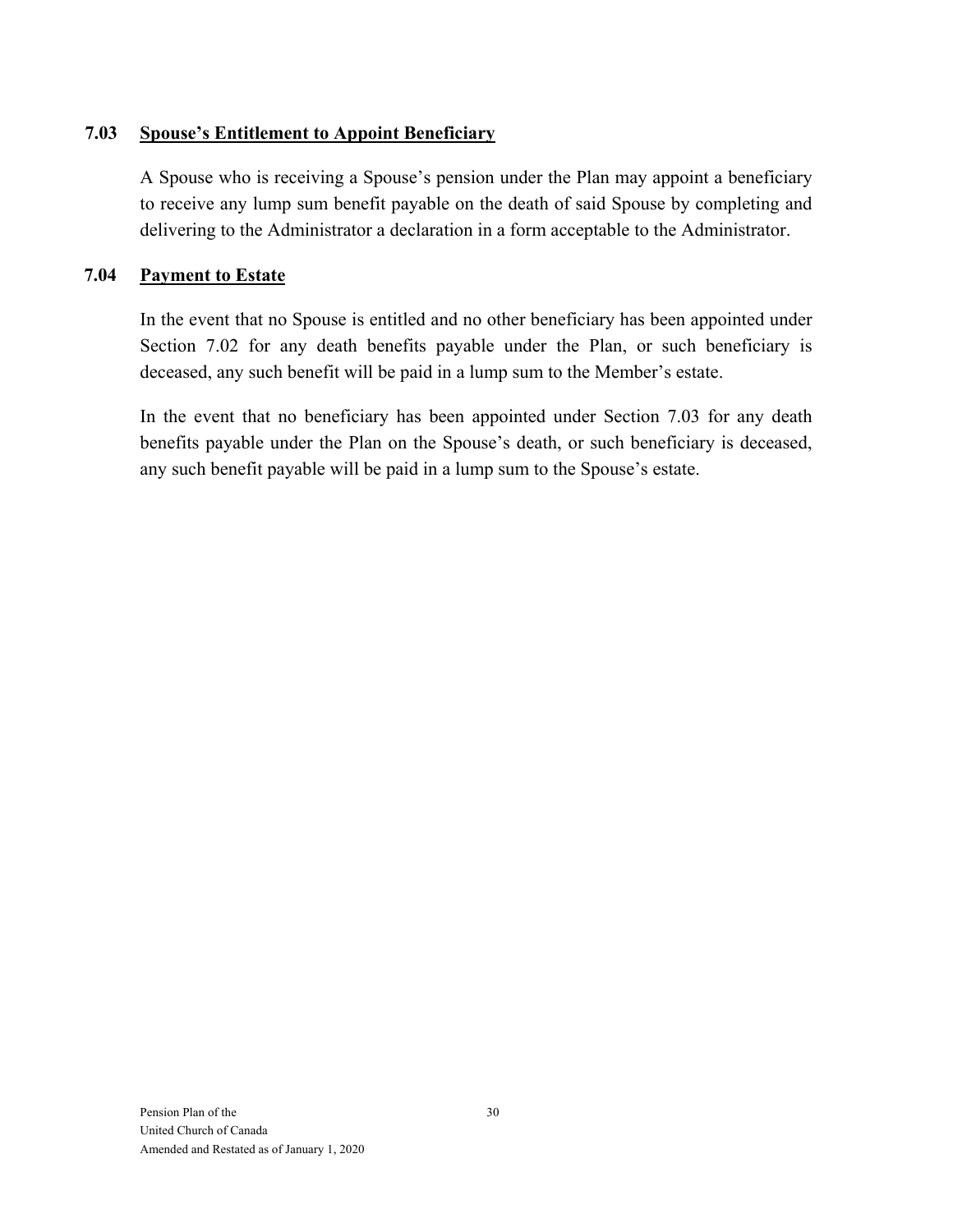# *RETIREMENT DATES*

### **8.01 Normal Retirement Date**

The Normal Retirement Date of a Member is the first day of the month next following the attainment of age 65.

A Member may elect that pension payments commence on his or her Normal Retirement Date and such benefits will be determined in accordance with Section 9.01.

### **8.02 Early Retirement Date**

A Member who terminates Continuous Service may elect that pension payments commence on the first day of any month following the attainment of age 55 (or within 10 years of the date the Member was entitled to receive an unreduced pension) but prior to his or her Normal Retirement Date. That date will be the Member's Early Retirement Date and such benefits will be determined in accordance with Section 9.02.

#### **8.03 Postponed Retirement Date**

If a Member remains in Continuous Service beyond his or her Normal Retirement Date, such Member will commence his or her pension on the earliest of:

- (a) the first day of the month following the date his or her Continuous Service ceases;
- (b) the first day of the month next following the date on which there is a change in the Member's Employment status and function, as determined by the Administrator; and
- (c) the first day of December in the year he or she attains age 71 or such other maximum age permitted under the Income Tax Act.

That date will be the Member's Postponed Retirement Date and such benefits will be determined in accordance with Section 9.04.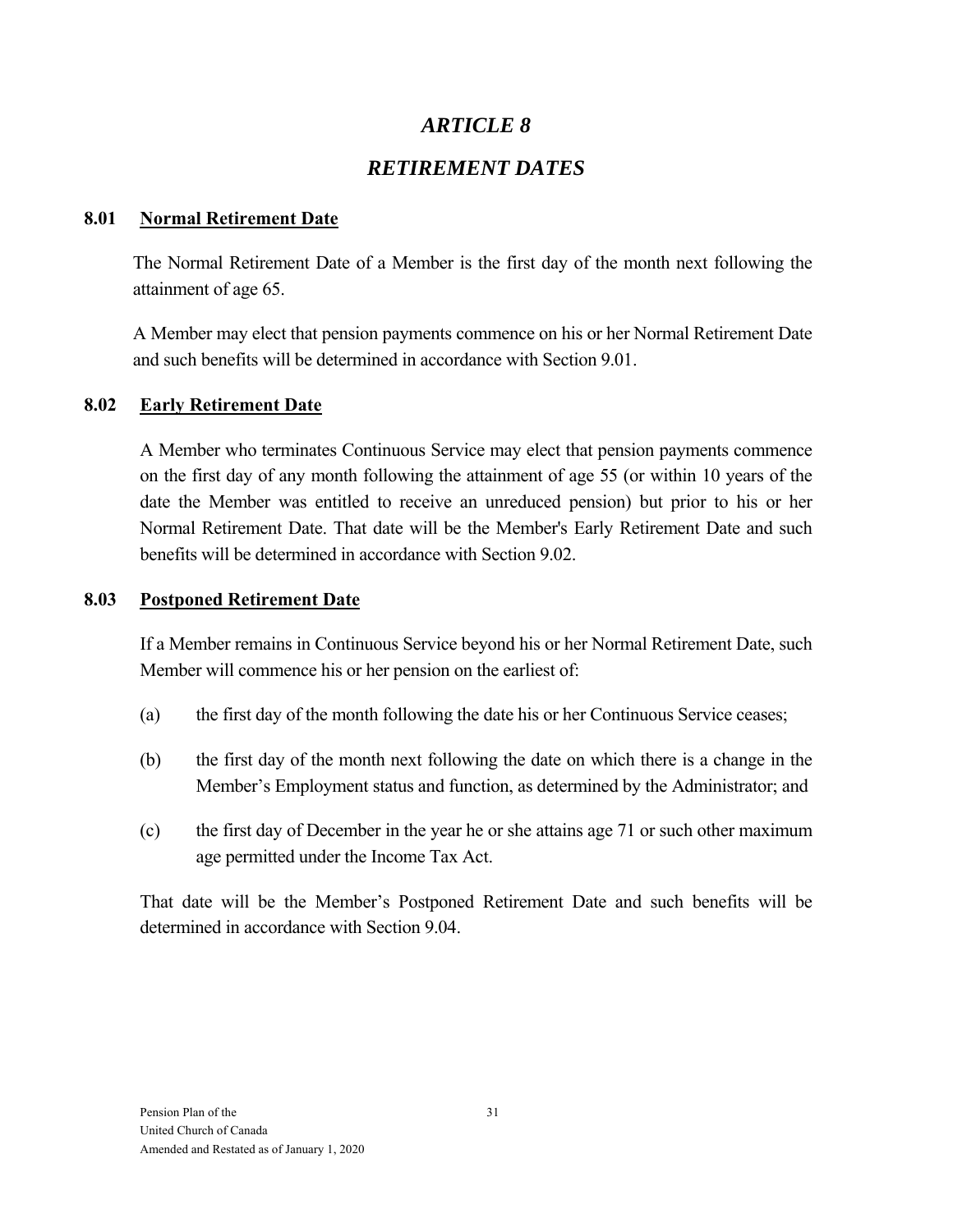# *RETIREMENT PENSIONS*

### **9.01 Normal Retirement Pension**

Subject to Articles 10 and 11, the annual retirement pension, of a Member whose pension payments commence on his or her Normal Retirement Date will be equal to:

- (a) 1.4% of the Member's total Adjusted Pensionable Earnings on and after January 1, 2021 on which the Member has made contributions (including such period where the Member's contributions have been waived); plus
- (b) 1.85% of the Member's total Adjusted Pensionable Earnings on and after January 1, 2020 and before January 1, 2021 on which the Member has made contributions (including such period where the Member's contributions have been waived); plus
- (c) 1.4% of the Member's total Adjusted Pensionable Earnings on and after January 1, 2013 and before January 1, 2020 on which the Member has made contributions (including such period where the Member's contributions have been waived); plus
- (d) 1.7% of the Member's total Adjusted Pensionable Earnings on and after January 1, 1994 and before January 1, 2013 on which the Member has made contributions (including such period where the Member's contributions have been waived); plus
- (e) 2.1% of the Member's total Adjusted Pensionable Earnings on and after January 1, 1966 and before January 1, 1994 on which the Member has made contributions (including such period where the Member's contributions have been waived); plus
- (f) 2.5% of the Member's total Adjusted Pensionable Earnings before January 1, 1966 on which the Member has made contributions (including such period where the Member's contributions have been waived).

The retirement pension of a Member who continues in Continuous Service after his or her Normal Retirement Date will not commence on that date unless such continuing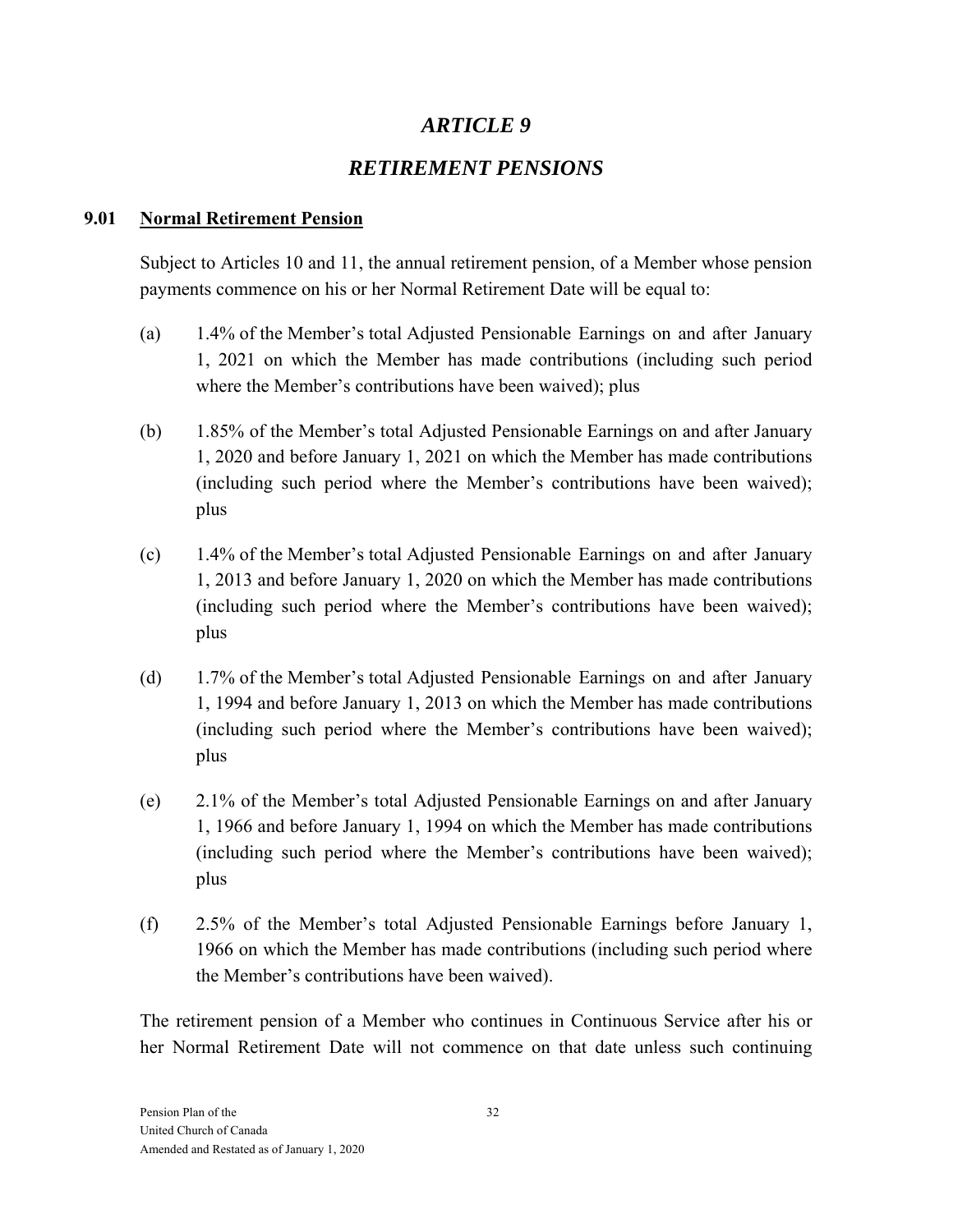Employment involves, in the opinion of the Administrator**,** a genuine change in the Member's Employment status and function.

#### **9.02 Early Retirement Pension**

Subject to Section 9.03 and Articles 10 and 11, the annual retirement pension of a Member whose pension payments commence on his or her Early Retirement Date will be equal to the annual pension determined as of that date in accordance with Section 9.01 reduced by 4/12ths of 1% for each full month by which the Early Retirement Date precedes his or her Normal Retirement Date. The resulting pension amount will not be less than the Actuarial Equivalent of the pension under Section 9.01, but in no event will exceed the maximum amount permissible under the Income Tax Act.

#### **9.03 Modification of Reduction**

Provided a Member remains in Continuous Service to or beyond age 55, the number of months used to calculate the reduction specified in Section 9.02:

- (a) will be zero if, as of his or her Early Retirement Date, the Member has either:
	- (i) attained age 60 and completed 35 years of Credited Service; or
	- (ii) completed 40 years of Credited Service, if he or she became a Member prior to 1988; or
- (b) in other circumstances, will not exceed the number of full months between his or her Early Retirement Date and the first day of the month coincident with or next following the date on which he or she would have both attained age 60 and completed 35 years of Credited Service had his or her contributions and accrual of Credited Service continued.

#### **9.04 Postponed Retirement Pension**

Subject to Articles 10 and 11, a Member whose pension payments commence on his or her Postponed Retirement Date will receive an annual pension calculated as follows:

(a) the Actuarial Equivalent at that Postponed Retirement Date of the pension accrued to the Member for Credited Service prior to Normal Retirement Date in accordance with Section 9.01; plus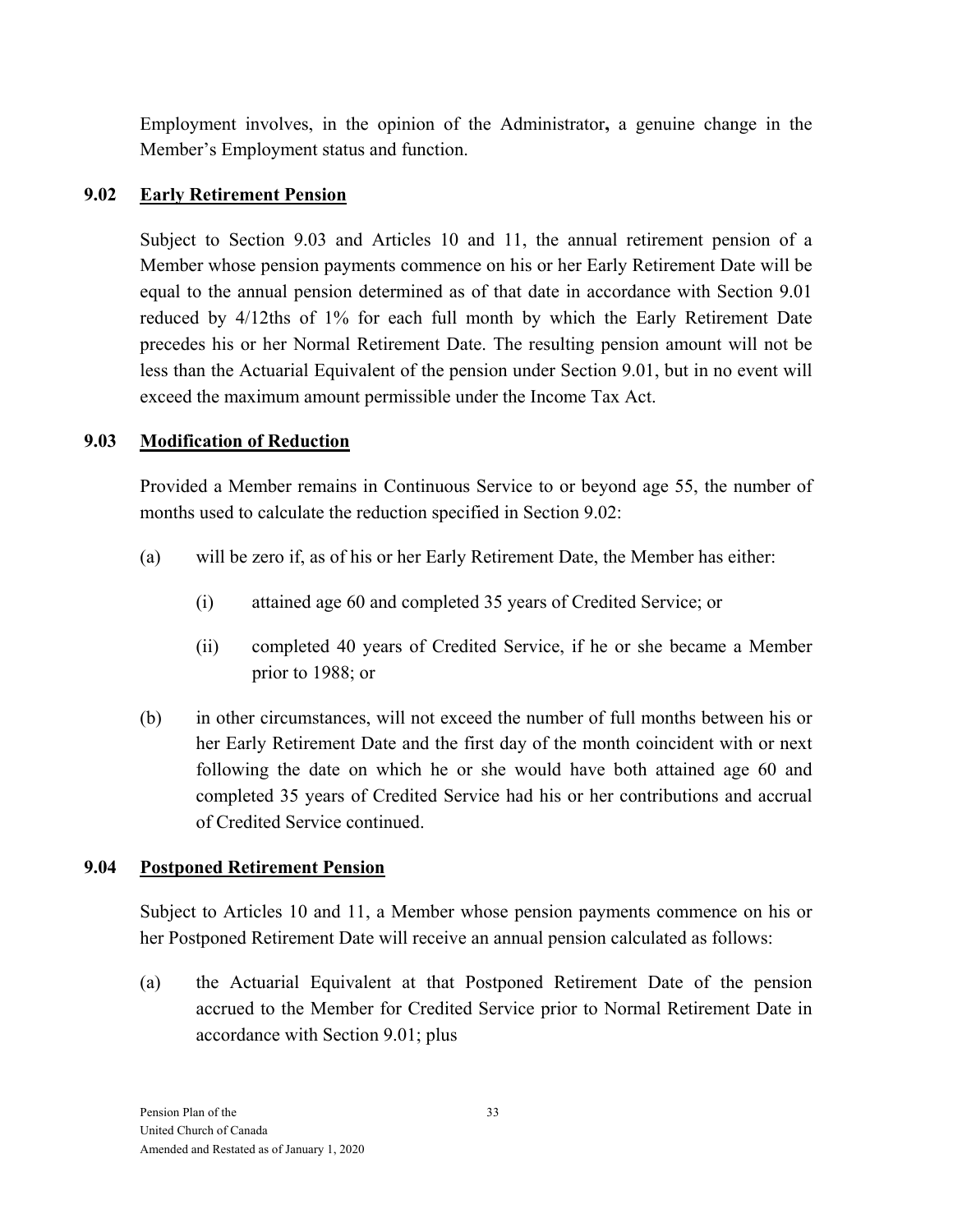(b) the additional pension accrued during the Member's Credited Service after his or her Normal Retirement Date in accordance with Section 9.01.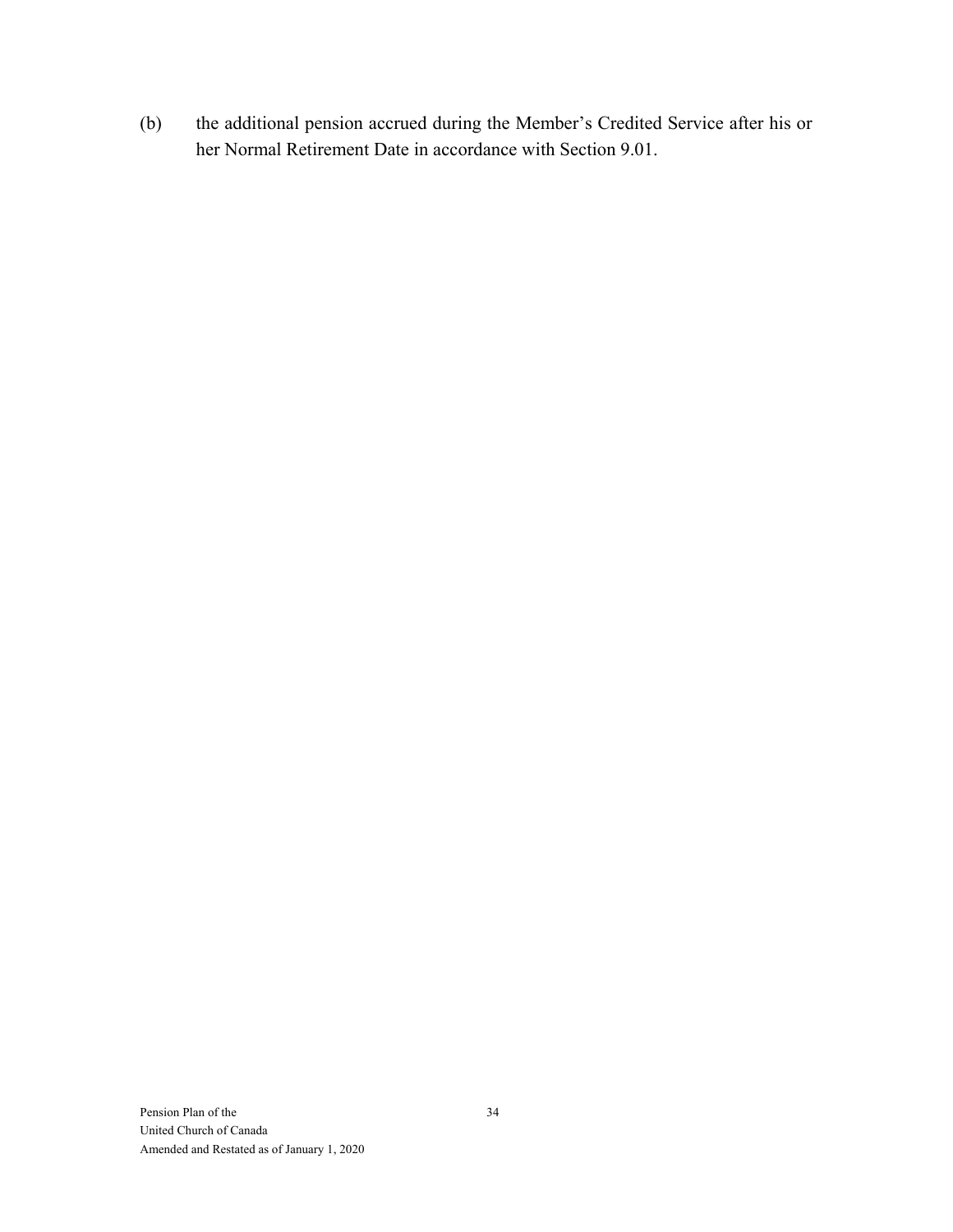#### **9.05 Voluntary Contributions**

In addition to any other retirement benefits payable under this Article 9, the Member is entitled to receive any Voluntary Contributions credited to his or her account, plus Interest. Subject to Section 9.09, he or she may elect any of the options described in Section 12.04.

#### **9.06 Excess Contributions**

In addition to any other retirement benefits payable under this Article 9, the Member will be entitled to excess contributions, if any, determined as (a) minus (b):

- (a) the Member's required contributions under Section 6.01, plus Interest, minus
- (b) 50% of the Commuted Value of his or her pension.

Subject to Section 9.10, he or she may elect any of the options described in Section 12.04.

If a Member is entitled to the benefits under this Section 9.06, his or her total pension will be equal to the greater of:

- (c) the pension determined in accordance with the other terms of the Plan (other than those terms relating to Excess Contributions) applicable as at the date of cessation of Continuous Service increased by an amount of pension, as determined by the Actuary, in respect of his or her Excess Contributions; and
- (d) the pension determined in accordance with the terms of the Plan applicable as at January 1, 2003 exclusive of any benefits with respect to the Member's Excess Contributions.

Further, if he or she elected to receive a refund of any portion of the Excess Contributions, the benefits determined above will be reduced by an amount of pension, as determined by the Actuary, in respect of such a refund.

#### **9.07 Pension Increases and Updates**

Subject to Section 12.07, the pension benefit payable to a Member will be increased pursuant to pension increases and pension updates approved by the Administrator from time to time in accordance with Schedule C. For clarification purposes, "pension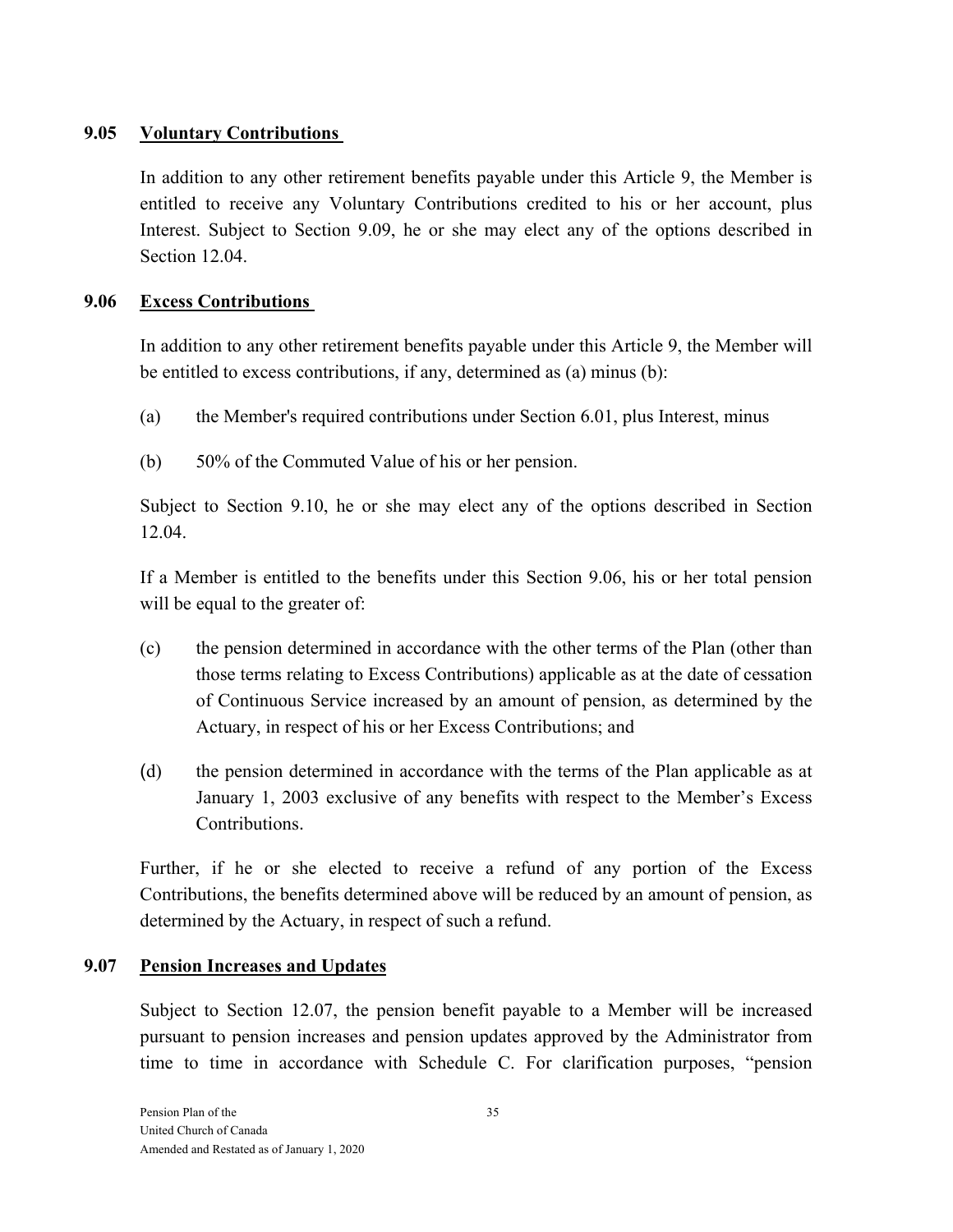increases" refers to increments resulting from the percentage increases approved for pensioners, Members who terminated Continuous Service or retired before the effective date of the pension increase and other beneficiaries (for pension increases granted prior to January 1, 2020, eligibility was limited to pensioners, Members who terminated Continuous Service or retired more than two (2) years before the effective date of the pension increase and other beneficiaries). "Pension updates" refers to increases resulting from the changes in the pension formula (or Pensionable Earnings) approved for Members who remained in Continuous Service on the effective date of the pension update (for pension updates granted prior to January 1, 2020, eligibility extended to active members and Members who terminated Continuous Service or retired less than two (2) years before the effective date of the pension increase)."

#### **9.08 Phased Retirement**

#### (a) Reduced Working Hours before Normal Retirement Date

A Member who works in or reports to work in Quebec, and who has attained age 55 but not his or her Normal Retirement Date, may agree to reduce his or her working time and remuneration with his or her Employer and elect to receive a lump sum amount from the Plan during each year covered by such agreement. That lump sum amount will be equal to the least of  $(i)$ ,  $(ii)$  or  $(iii)$  as follows:

- (i) 70% of the reduction in annual remuneration due to reduction in working time;
- (ii)  $40\%$  of  $1/12<sup>th</sup>$  of the YMPE for each month covered by the agreement during the year; and
- (iii) the Commuted Value of the Member's pension entitlement as at the date of such payment.

Such a Member will continue to make required contributions under Section 6.01 during such Credited Service with respect to such reduced working hours.

The member may not make such an election more than once in any 12-month period except with the approval of the Administrator.

(b) Reduced Working Hours After Normal Retirement Date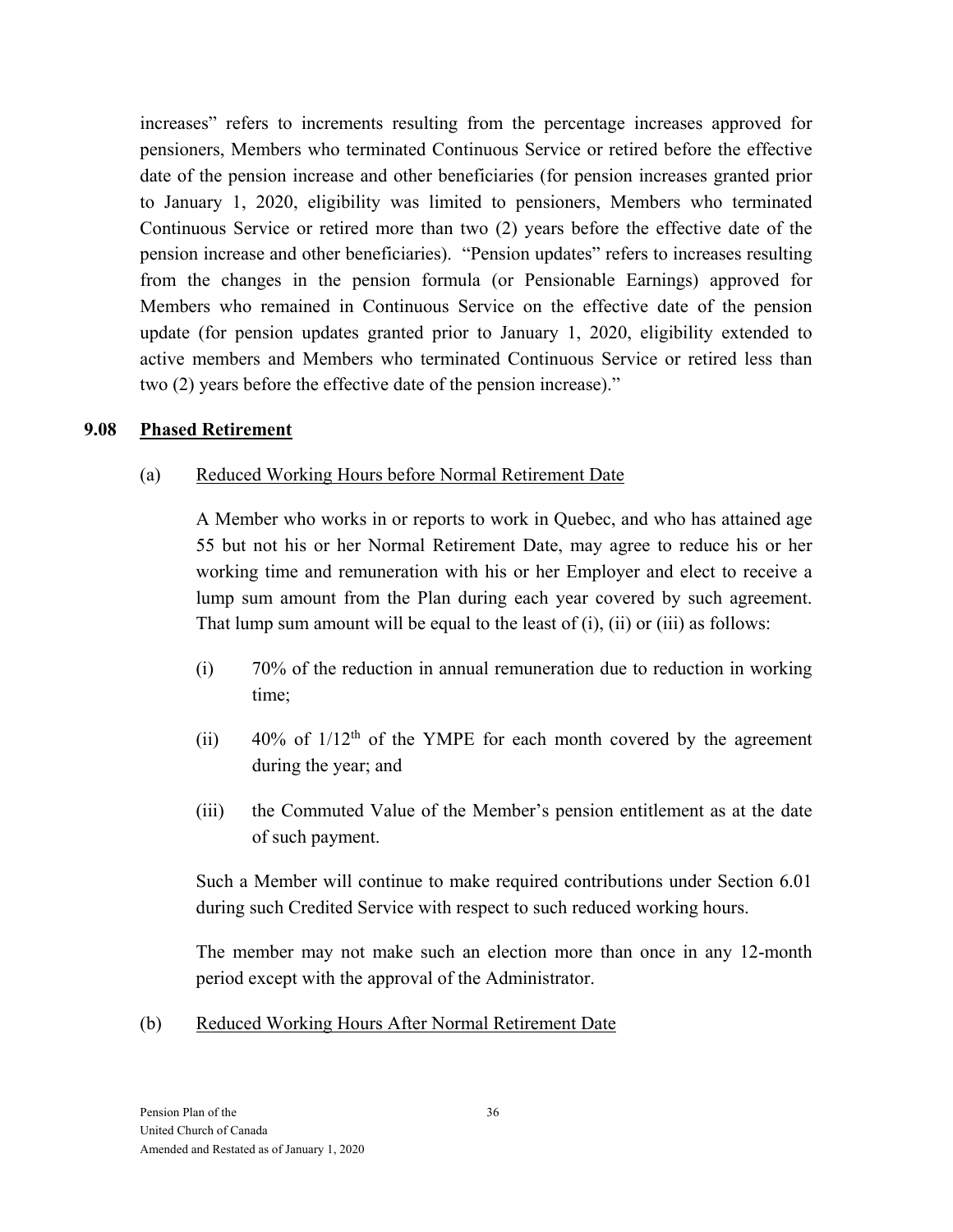A Member who works in or reports to work in Quebec after Normal Retirement Date, and whose working time and remuneration are reduced by agreement with his or her Employer, may elect to receive a part or the whole of the normal retirement pension, but limited to the amount necessary to offset any reduction in earnings while continuing in Continuous Service.

Such Member will continue to make the required contributions with respect to the Credited Service during such period. The Member may not make such an election more than once in any 12-month period except with the approval of the Administrator.

#### (c) Lump Sums After Termination

A Member who worked in or reported to work in Quebec, and who has terminated Continuous Service after age 55 but before Normal Retirement Date (or the Spouse of such Member who is entitled to a part of such Member's pension by reason of marriage breakdown) and who had left the value of the pension in the Plan, is entitled to partially replace his or her pension entitlements in a lump sum (or a series of lump sums) before pension payments begin.

The amount of the lump sum payment will be fixed by the Member (or Spouse, as applicable) subject to the limitations and conditions set out under the Applicable Pension Laws. This temporary bridge benefit will not exceed the maximum bridge benefit permitted in such circumstances under the Income Tax Act.

A Member (or Spouse, as applicable) may not elect to receive such a payment more frequently than once each year.

#### (d) Reductions

Such a Member's lifetime pension will be reduced by an amount which is the Actuarial Equivalent to any amounts paid pursuant to this Section 9.08.

#### **9.09 Portability Options with Respect to Member's Accrued Pension**

With respect to retirements prior to January 1, 2011, where a Member has attained the age at which a pension may commence, he or she may elect, in lieu of receiving his or her pension accrued under this Article 9, to transfer the Commuted Value of the pension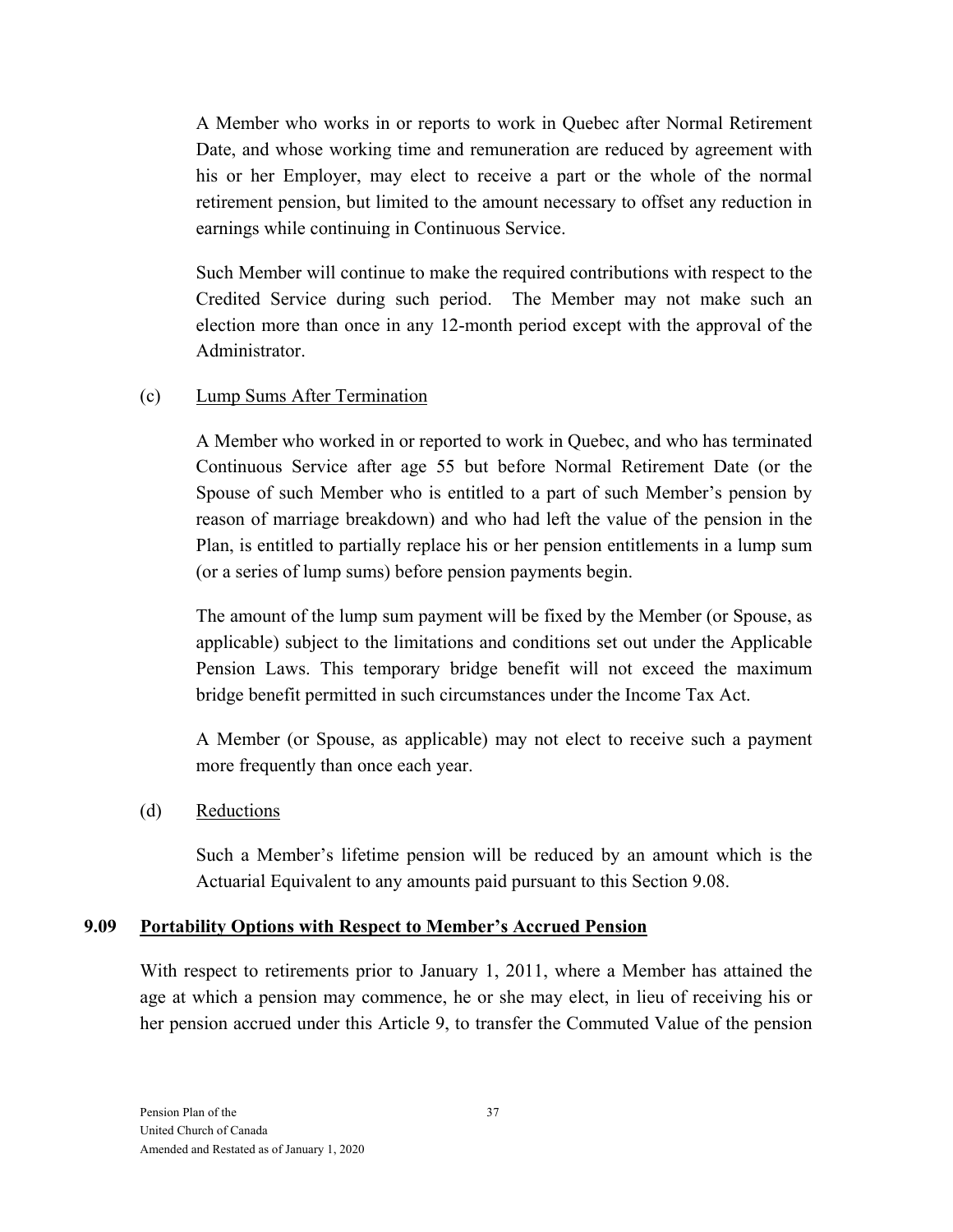in accordance with Section 12.05, provided that the Member must also transfer all of his or her Voluntary Contributions and Excess Contributions in the same manner.

Effective January 1, 2011, if a Member terminates Continuous Service and, at such date, the Member has attained the age at which a pension may commence, he or she is no longer entitled to transfer the Commuted Value of such pension out of the Plan in accordance with Section 12.05. Notwithstanding the foregoing, the Member can transfer his or her Voluntary Contributions and Excess Contributions in accordance with these terms**.**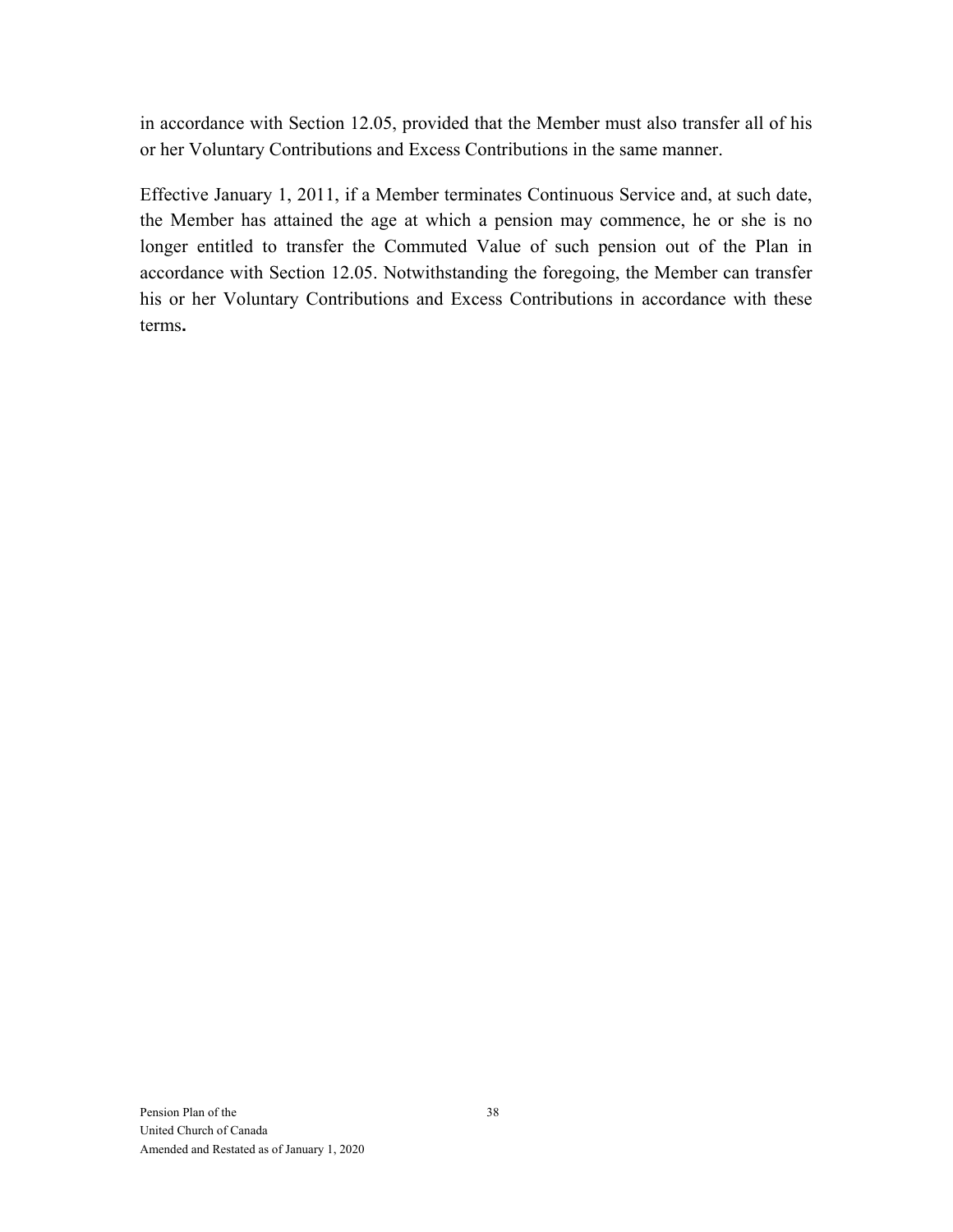# *ARTICLE 10 NORMAL FORM OF PENSION*

#### **10.01 Normal Form Without a Spouse**

The normal form of pension payable to a Member who does not have a Spouse at the date of pension commencement is a pension payable for his or her lifetime, guaranteed for 15 years. The annual pension determined in accordance with Article 9 will be payable to the Member, in equal monthly instalments, for his or her lifetime. If the Member dies prior to receiving 180 monthly instalments, the remainder of those 180 instalments will be paid as a Commuted Value to his or her Beneficiary or estate in accordance with Article 7.

#### **10.02 Normal Form With Spouse**

(a) The normal form of pension payable to a Member who has a Spouse at the date of pension commencement is a pension, guaranteed for five (5) years. The annual pension determined in accordance with Article 9 will be payable to the Member, in equal monthly instalments, for his or her lifetime. If the Member predeceases the Spouse prior to the receipt of 60 monthly instalments, the Spouse will receive 100% of the amount the Member was receiving until the number of instalments paid to the Member and the Spouse combined totals 60. Thereafter, the Spouse will receive 66 2/3% of the amount the Member was receiving for the Spouse's lifetime. If both the Member and the Spouse die before receiving the 60 monthly instalments, the remainder of those 60 instalments will be paid as a Commuted Value to the Beneficiary (or estate) of the Member or the Member's Spouse, whoever dies last, in accordance with Article 7.

#### (b) Special Normal Form

If a Member who became a Member prior to January 1, 1990 and retires before such Member's Normal Retirement Date and who has a Spouse on the date of such retirement, and whose annual retirement pension determined in accordance with Section 9.02 is less than the pension to which the Spouse would be entitled under Section 13.02 in the event of the Member's death, such Member will be deemed to have elected the optional pension payable in accordance with the provisions of Section 10.04(a).

In the event the Member and the Spouse both die before a total of 60 monthly installments have been made, the Commuted Value of the outstanding balance of payments will be paid in a lump sum to the Beneficiary of the Member or the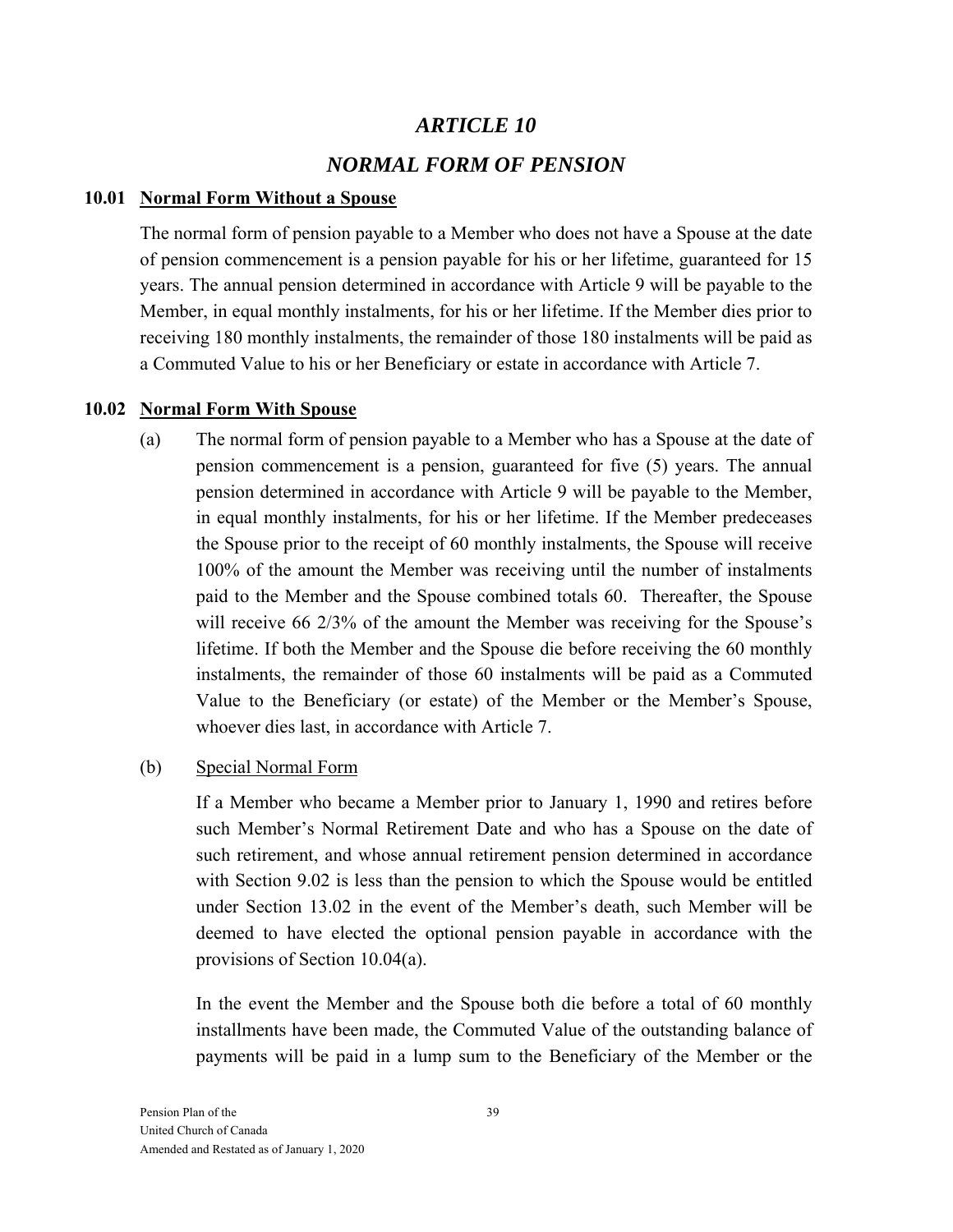Member's Spouse, as applicable. The pension payable under this Section 10.02 will be the Actuarial Equivalent of the pension payable under Section 10.01.

#### **10.03 Election of Optional Form**

- (a) In lieu of the normal form of pension described in Section 10.01 or Section 10.02, a Member may elect to receive a pension payable in an optional form described under Section 10.04.
- (b) Any election under Section 10.03(a) must be filed in writing with the Administrator before pension payments commence. If the Member has a Spouse on the date his or her pension commences, such Member and his or her Spouse, where required by Applicable Pension Laws, must also sign a waiver in accordance with Section 7.01.

#### **10.04 Optional Forms**

Subject to Section 10.03, a Member may elect one (1) of the following optional forms of pension, provided that the optional form described in Section 10.04(d) shall only be available to a Member who retires on his or her Early Retirement Date and such date is on or after January 1, 2011 and before January 1, 2016.

#### (a) 100% Joint and Last Survivor- With a 5-Year Guarantee

Under this joint and last survivor option, an adjusted monthly pension is payable as long as one (1) or both of the Member and Spouse lives. If both the Member and his or her Spouse die before a total of 60 monthly instalments have been made, the remainder of those 60 instalments will be paid as a Commuted Value to the Beneficiary or estate of the Member or Spouse, as applicable, (whoever dies last) in accordance with Article 7.

#### (b) Joint and 66 2/3% Survivor- With a 10-Year Guarantee

Under this option, an adjusted monthly pension is payable in the same manner as described in Section 10.02(a) except that payments are guaranteed for 120 monthly installments.

#### (c) Life With a 15-Year Guarantee (Optional for Member with Spouse)

If the Member has a Spouse on the date his or her pension commences, the Member may elect to receive a monthly pension payable as set out in Section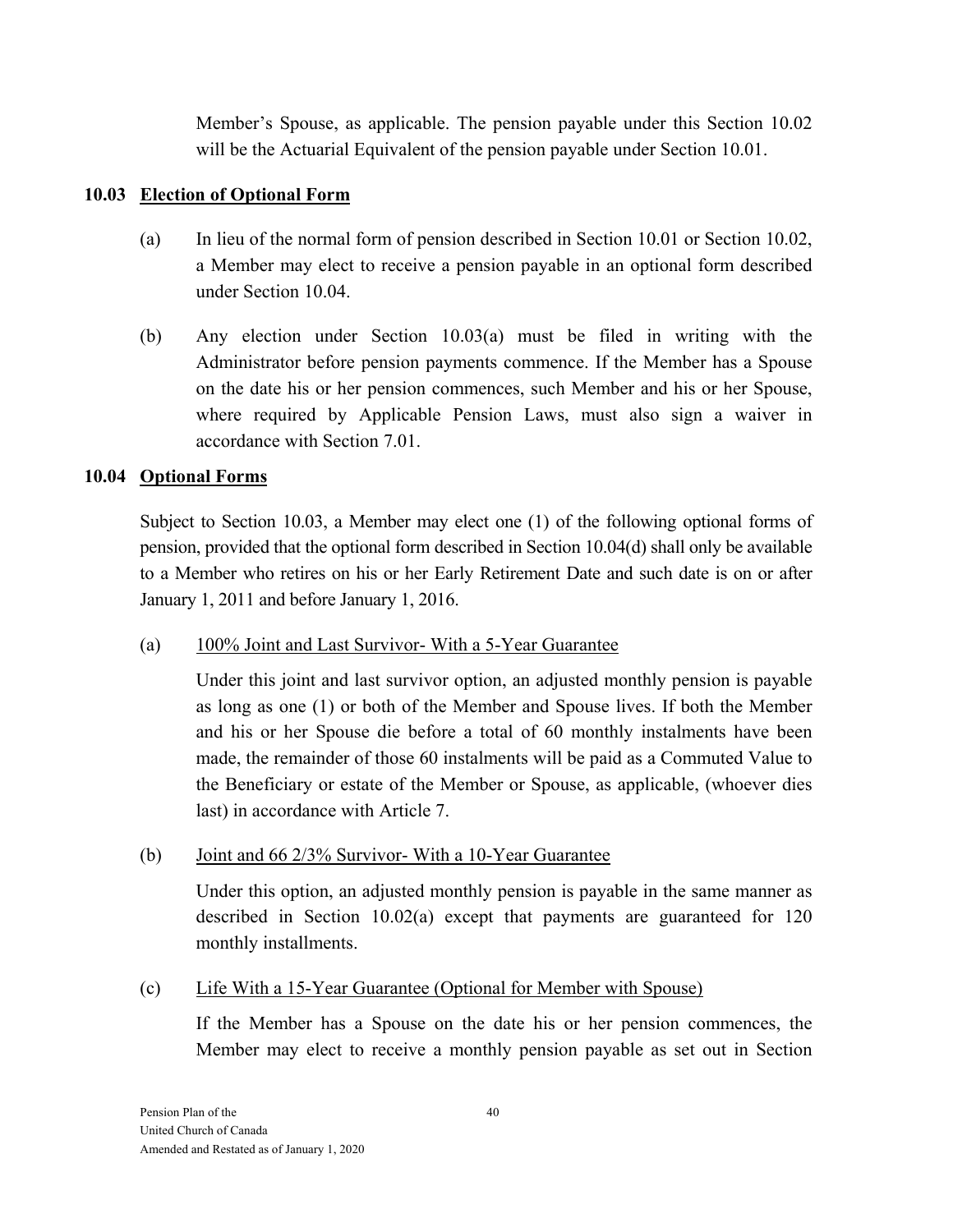10.01 provided that, where required by Applicable Pension Laws, the Member and his or her Spouse must sign a waiver in accordance with Section 7.01 in order to elect this form of pension.

#### (d) Integrated Optional Form

Under this integrated option, if a Member retires on his or her Early Retirement Date and such date is on or after January 1, 2011 and before January 1, 2016, then the pension payable under Section 10.01 or 10.02, as applicable, will be reduced, but such reduced pension shall be supplemented by a temporary pension that ceases on the earlier of the Member's death and his or her Normal Retirement Date.

Under this integrated option, the Member will receive an increased monthly pension until his or her Normal Retirement Date and a reduced pension on and after his or her Normal Retirement Date. The decrease in the monthly integrated pension payable at his or her Normal Retirement Date is determined to be equal to the Old Age Security pension, as estimated by the Administrator at the time the Member retires.

In no event will the reduced monthly pension payable on and after the Member's Normal Retirement Date be less than 50% of the monthly pension that the Member would have received in accordance with Section 10.01 or 10.02, as applicable. If necessary, the estimated Old Age Security pension used to determine the integrated pension will be reduced to ensure that the 50% requirement is satisfied.

If the Member retires prior to January 1, 2011 under this integrated option, his or her pension and any related conditions will be determined in accordance with the terms of the Plan in effect at such Member's retirement.

If the Member did not have a Spouse at the date of pension commencement, and if the Member dies prior to receiving 180 monthly instalments, the Commuted Value of the monthly pension to which he or she was entitled, prior to modification under this Section 10.04(d), payable for the remainder of those 180 months, will be paid to his or her Beneficiary or estate in accordance with Article 7.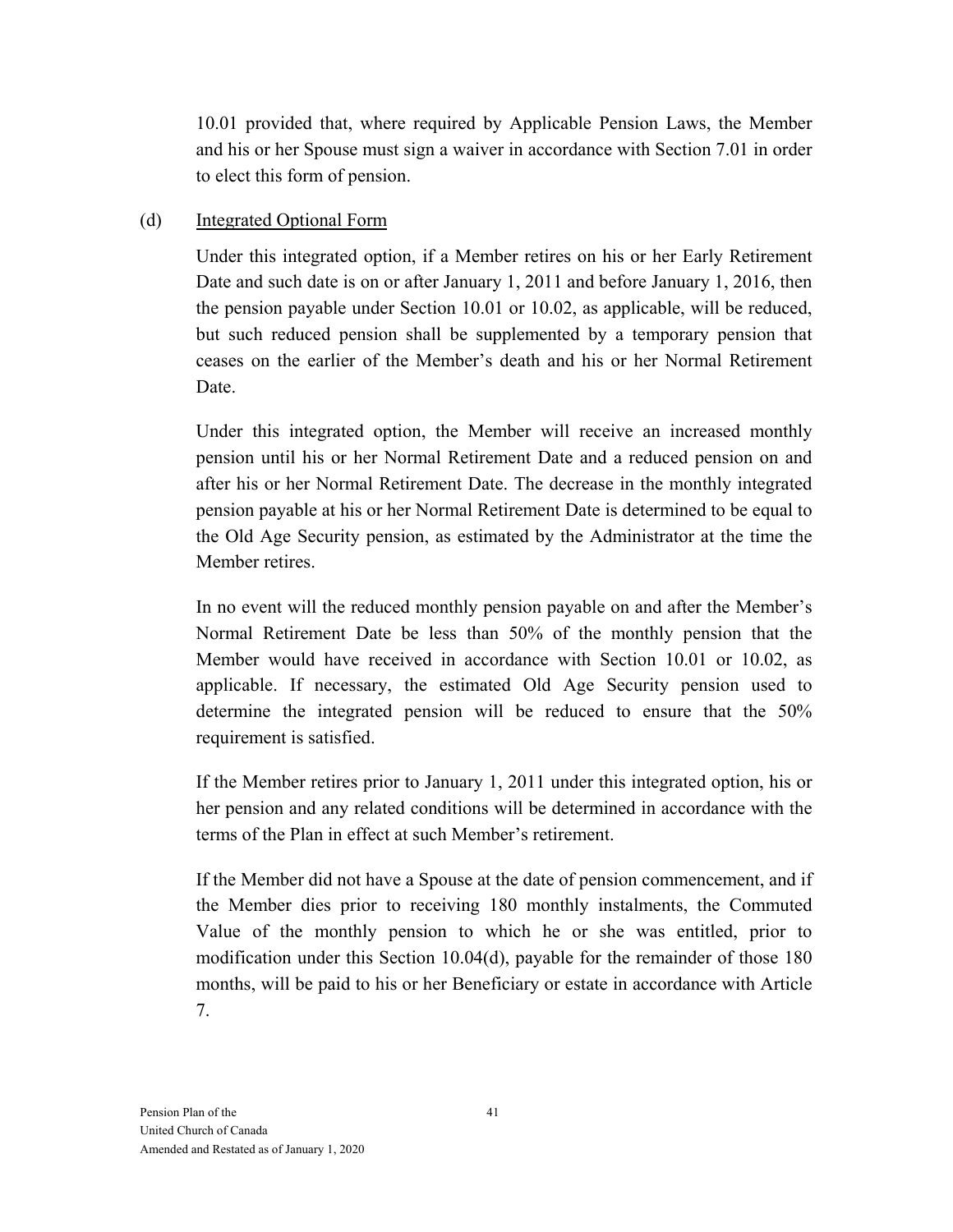If the Member had a Spouse at the date of pension commencement, and if the Member dies prior to receiving 60 monthly instalments, 100% of the monthly amount of the pension to which the Member was entitled, prior to modification under this Section 10.04(d), will continue to be paid to the Spouse until the number of monthly instalments paid to the Member and the Spouse totals 60. If both the Member and the Spouse die before a total of 60 monthly instalments have been paid, the Commuted Value of the remainder of those 60 instalments will be paid to the Beneficiary or the estate of the Member or Spouse, as applicable (whoever dies last), in accordance with Article 7. The monthly benefit payable to the Spouse of a deceased Member for the period following the initial 60 monthly instalments shall be equal to 66 2/3% of the monthly amount of the pension to which the Member was entitled prior to modification under this Section 10.04(d) and shall be paid for the remainder of the Spouse's lifetime.

#### **10.05 Death Before Pension Commencement**

If a Member who is entitled to receive a pension under Sections 10.01, 10.02 or who has elected to receive a pension under Section 10.04 dies before pension commencement, that election will be null and void and any benefits payable to that Member's survivors will be determined under Article 13.

#### **10.06 No Spouse**

If, on the retirement date of any Member who has elected to receive an optional pension under Section 10.04(a) or (b), such Member does not have a Spouse, his or her pension will be paid in accordance with the normal form described under Section 10.01.

#### **10.07 Amount of Post Retirement Death Benefit –Dependent Child**

(a) With an Eligible Surviving Spouse

If a Member dies after pension payments commence and has a surviving Spouse who has not waived his or her entitlement in accordance with Section 7.01, each Dependent Child will receive:

(i) in the case of a Dependent Child under age 18 at the Member's death, 50% of the pension which would be payable to the Spouse of the deceased Member if the Spouse was entitled to a Spouse's pension, subject to a maximum of \$2,409.74 per annum, payable in equal monthly instalments.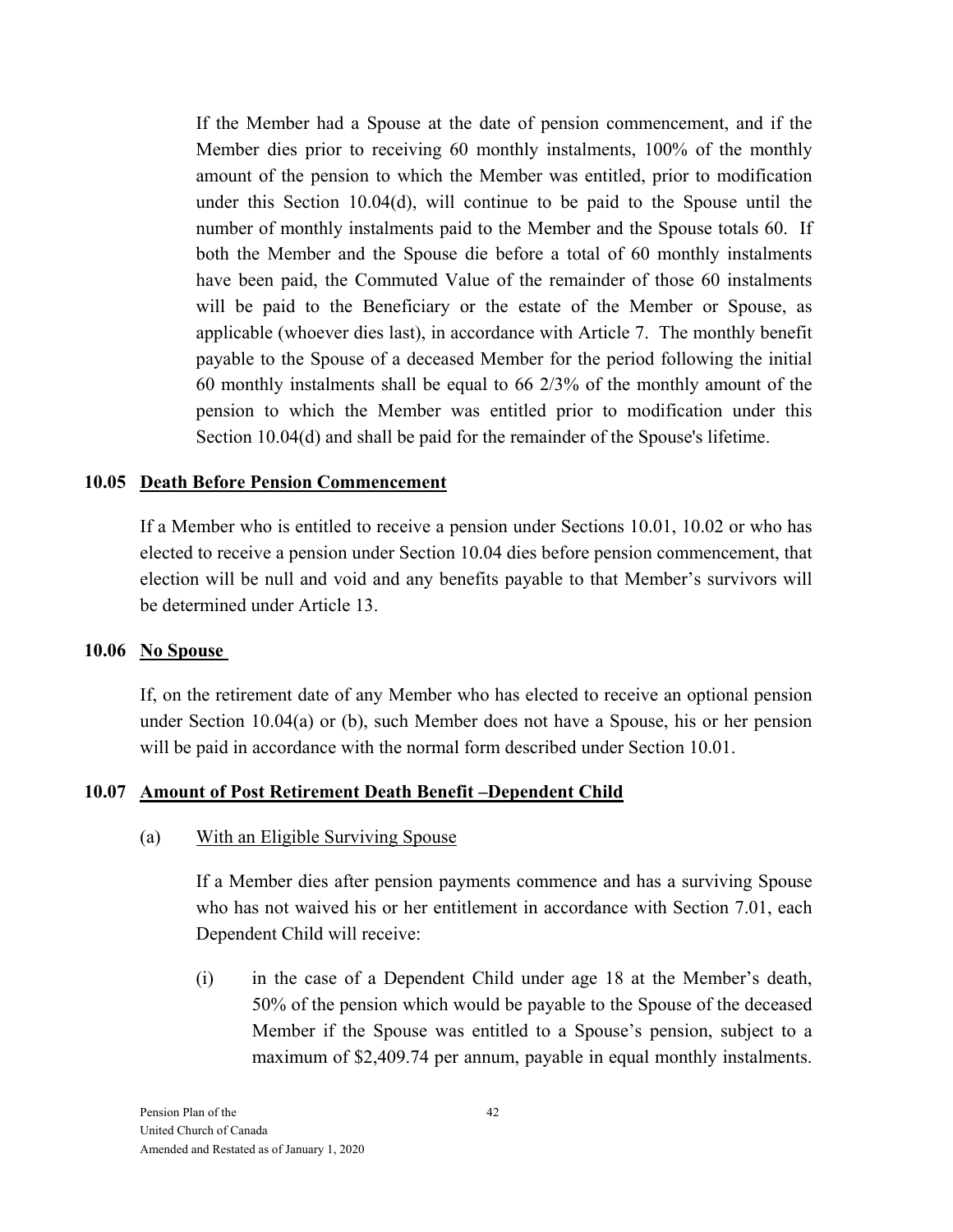For clarification, should the Dependent Child attain age 18 following the Member's death, such child will continue to receive the benefit determined under this paragraph (i) (and not (ii)) but only if such child continues to satisfy the terms of Section 2.12(b); and

(ii) in the case of a Dependent Child who has attained age 18 at the Member's death but has not attained age 25 at the Member's death, 64% of the pension which would be payable to the Spouse of the deceased Member if the Spouse was entitled to a Spouse's pension, subject to a maximum of \$3,084.13 per annum, payable in equal monthly instalments.

Notwithstanding the foregoing, if the Member's Spouse is in receipt of a pension equal to 100% of the pension the Member had been receiving immediately prior to death, then the Dependent Child's pension will not commence until the Spouse's pension reduces at the end of the 5-year or 10-year guarantee period, as applicable.

#### (b) Without an Eligible Surviving Spouse

If a Member dies after pension payments commence and has one (1) or more surviving Dependent Children but no Spouse (or, having a Spouse, the Spouse has waived his or her entitlement in accordance with Section 7.01 or dies while any surviving Dependent Child is entitled to payment of a benefit), the Dependent Child will receive an amount which is:

- (i) in the case of a Dependent Child under age 18 at the Member's death, 100% of the pension which would be payable to the Spouse of the deceased Member if the Spouse was entitled to a Spouse's pension, subject to a maximum of \$4,819.61 per annum, payable in equal monthly instalments. For clarification, should the Dependent Child attain age 18 following the Member's death, such child will continue to receive the benefit determined under this paragraph (i) (and not (ii)) but only if such child continues to the satisfy the terms of Section 2.12(b); and
- (ii) in the case of a Dependent Child who has attained age 18 at the Member's death but has not attained age 25 at the Member's death, 128% of the pension which would be payable to the Spouse of the deceased Member if the Spouse was entitled to a Spouse's pension, subject to a maximum of \$6,168.65 per annum, payable in equal monthly instalments.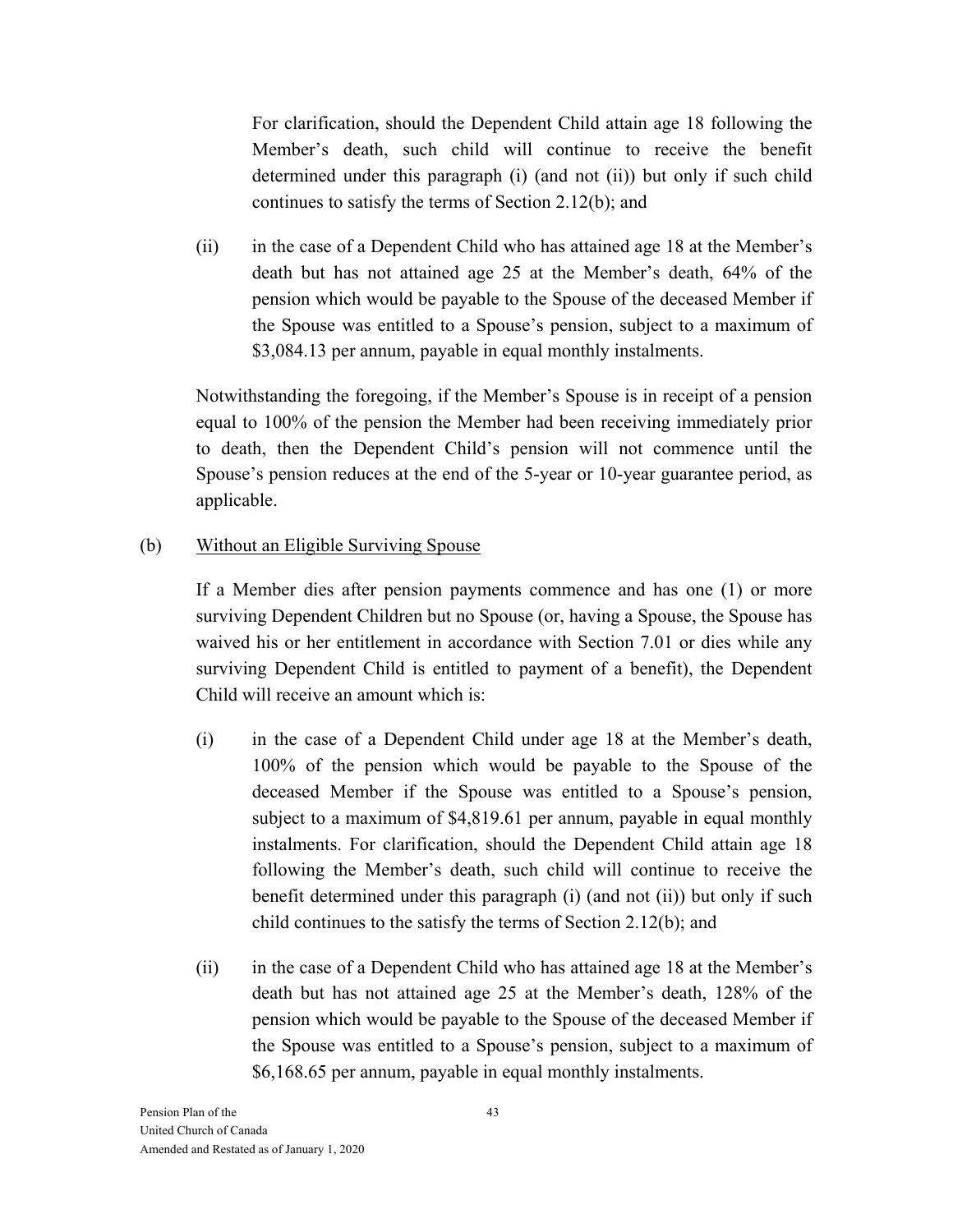Notwithstanding the foregoing, if the Member's Spouse is in receipt of a pension equal to 100% of the pension the Member had been receiving immediately prior to death, then the Dependent Child's pension will not commence until the Spouse's pension reduces at the end of the 5-year or 10-year guarantee period, as applicable.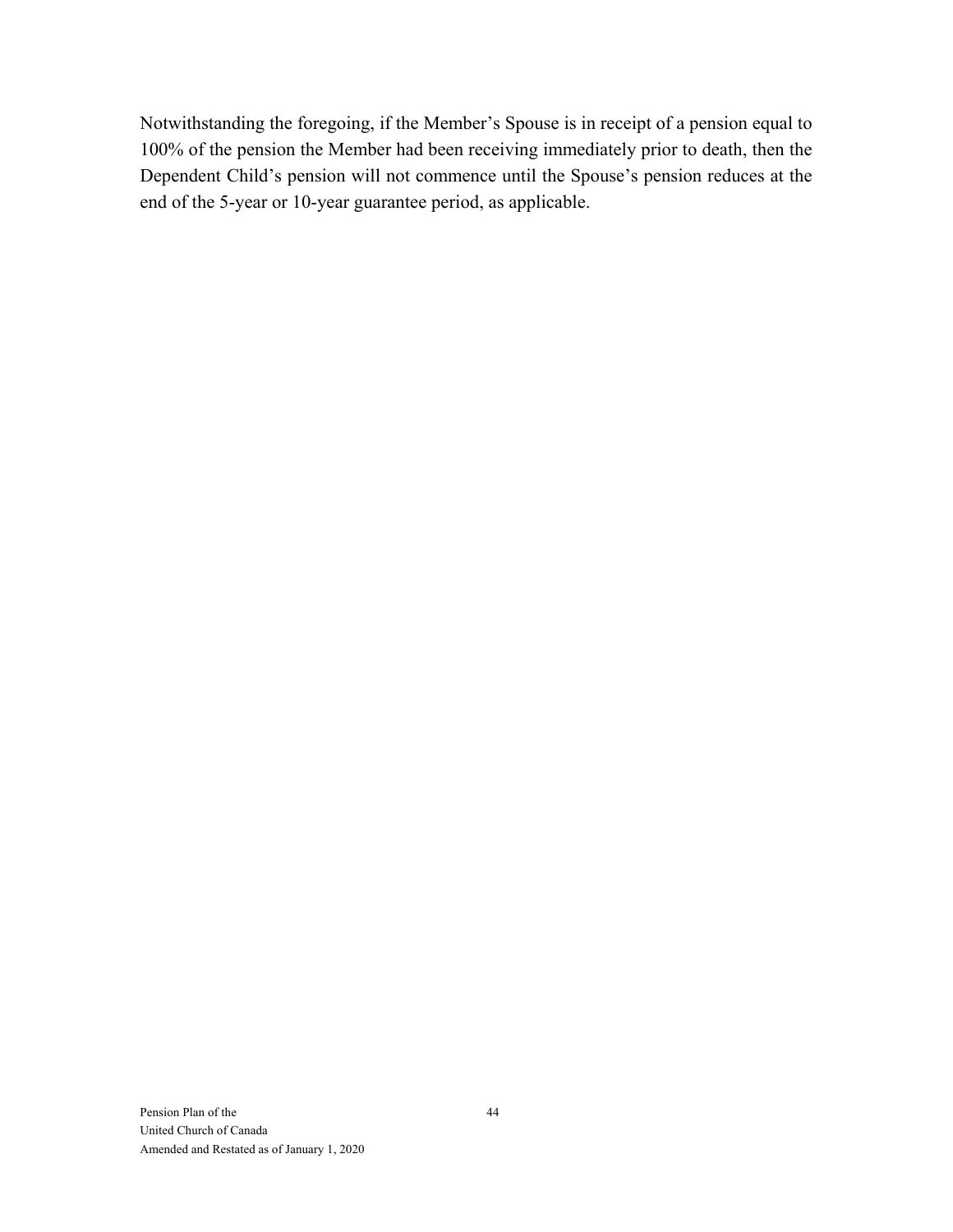# *MAXIMUM PENSIONS*

### **11.01 Maximum Pension Benefit**

Notwithstanding any other terms of this Plan to the contrary:

(a) Pre-1992 Service

the annual pension payable at Normal Retirement Date to a Member in respect of Credited Service before 1992, including pensions payable under any other registered pension plan sponsored by the Employer and any pension payable to a Member's Spouse or former Spouse under Section 16.03, at retirement, termination of Continuous Service or termination of the Plan, will not exceed the Member's years of Credited Service before January 1, 1992 multiplied by the lesser of (i) and (ii) as follows:

- (i) the defined benefit limit under the Income Tax Act for the year of pension commencement; and
- (ii) two percent  $(2\%)$  of the average of the Member's best three  $(3)$ consecutive years' remuneration from the Employer; and
- (b) Post-1991 Service

the annual pension payable at Normal Retirement Date to a Member in respect of each year of Credited Service after 1991, including any pension payable to a Member's Spouse or former Spouse under Section 16.03, at retirement, termination of Continuous Service or termination of the Plan, will not exceed the lesser of (i) and (ii) as follows:

- (i) the defined benefit limit under the Income Tax Act for the year of pension commencement; and
- (ii) two percent (2%) of the Member's highest average indexed compensation in any three (3) non-overlapping periods of 12 consecutive months.

For the purposes of this Section 11.01, a Member will not be credited with more than 35 years of Credited Service for service prior to 1992 and the terms "defined benefit limit" and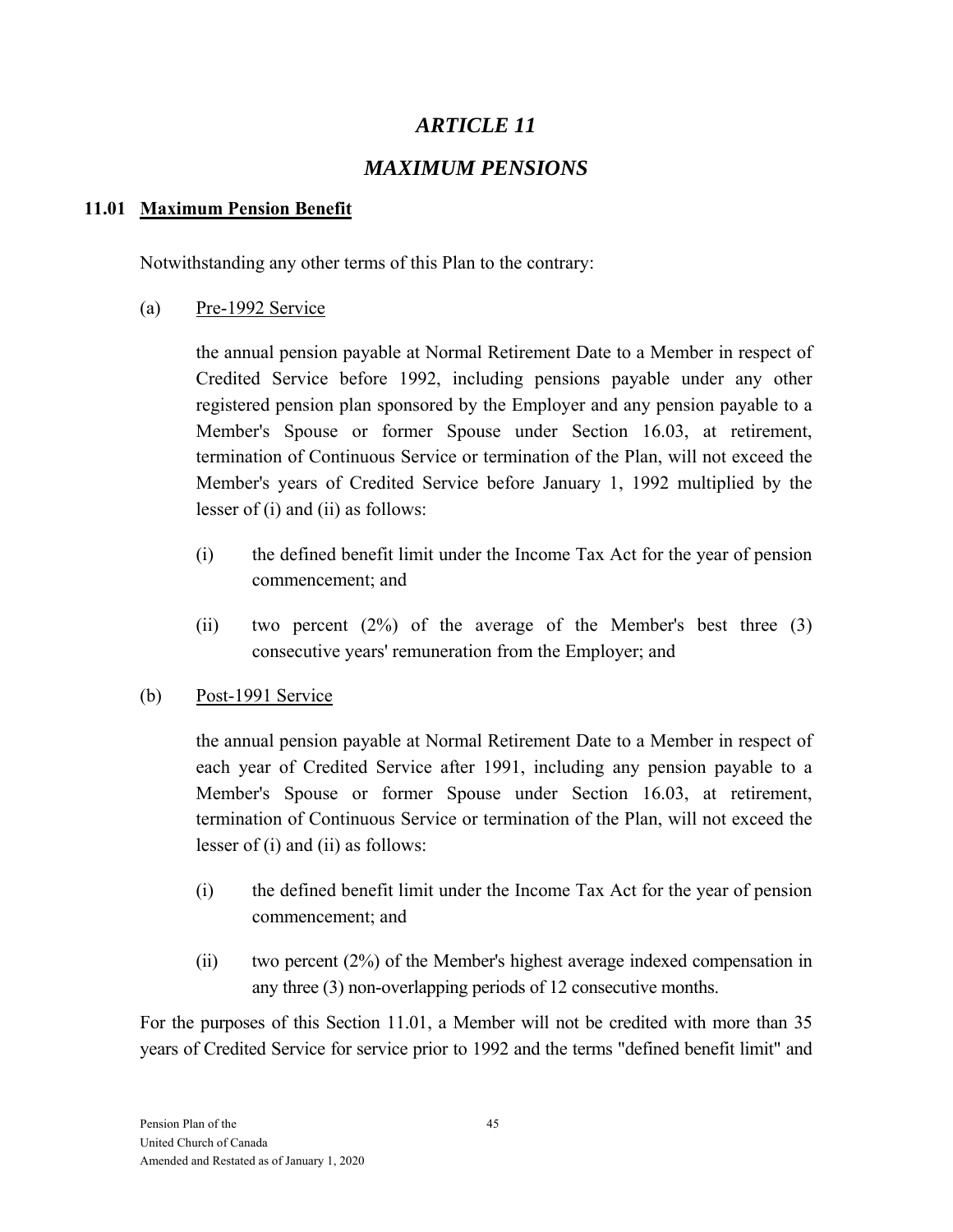"highest average indexed compensation" will have the meanings ascribed to them under the Income Tax Act.

If the Member retires early, the annual pension payable under the Plan will not exceed the maximum pension described in Sections 11.01(a) and (b), as reduced by the minimum early retirement reduction percentages required under the Income Tax Act.

### **11.02 Exemption from Maximum Provisions**

Section 11.01 will not apply to:

- (a) benefits derived from a Member's Voluntary Contributions;
- (b) benefits derived from a Member's Excess Contributions;
- (c) any portion of an increase in retirement income on postponed retirement under Section 9.04 which is for the sole purpose of compensating the Member for the deferral in payment of benefits, and
- (d) ad hoc adjustments to pensions under Section 9.07, at the discretion of the Administrator, not to exceed the cumulative percentage change in the Consumer Price Index after termination of Continuous Service.

### **11.03 Maximum Transfer Value Rule**

If the Commuted Value of a Member's pension exceeds such maximum amount as the Income Tax Act may prescribe, any amount transferred in accordance with Article 12 will not exceed such prescribed maximum amount and the excess of the Commuted Value over the amount transferred will be paid to the Member in a lump sum taxable payment less applicable withholdings.

### **11.04 Maximum Survivor Benefits**

Notwithstanding the other terms of this Article 11, the aggregate survivor pensions payable on the death of a Member will be reduced where necessary to ensure that the amount of survivor retirement benefits payable for each month does not exceed the maximum benefits permissible under the Income Tax Act.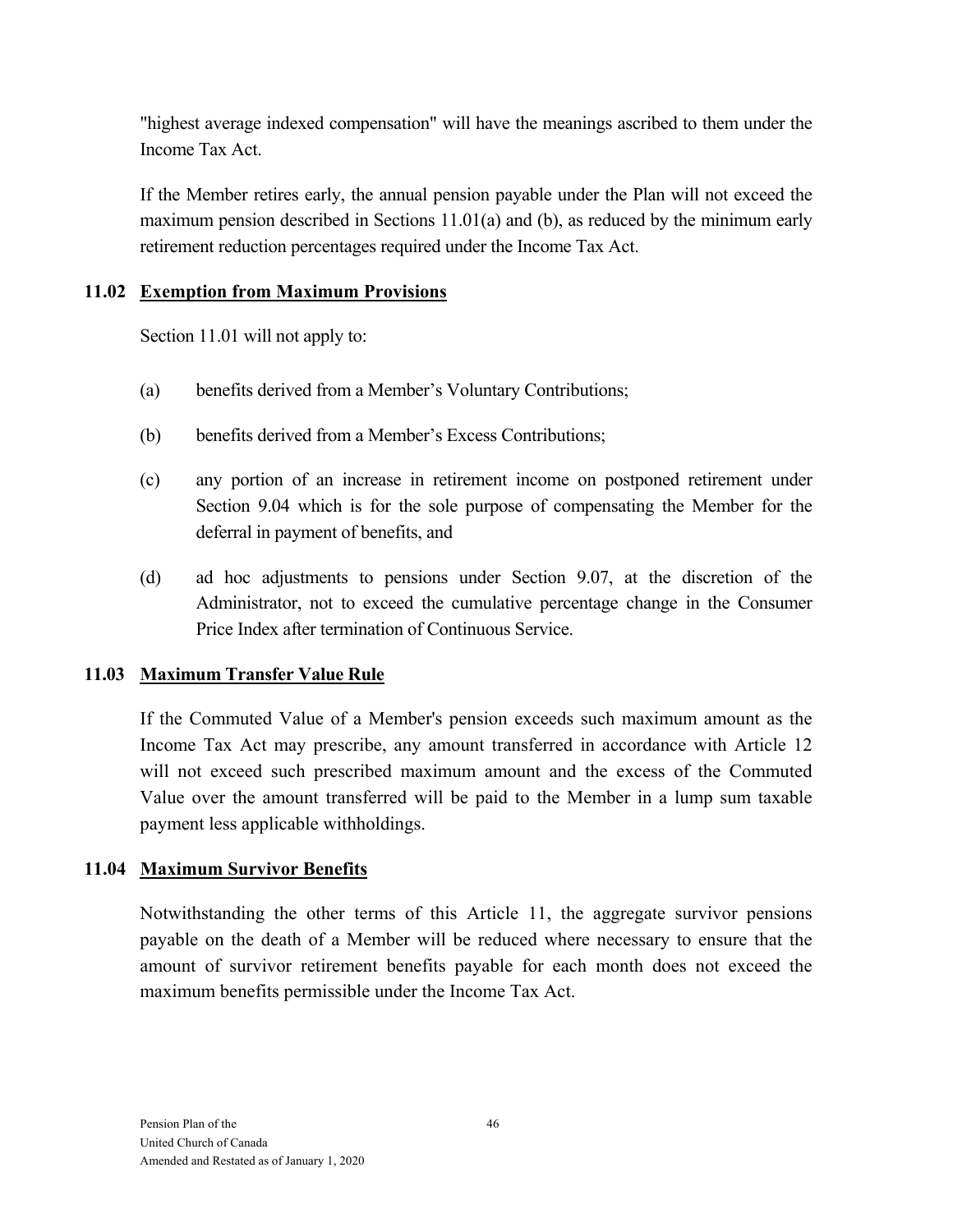#### **11.05 Pension Adjustments**

The pension adjustments of a Member will be determined in accordance with the relevant provisions of the Income Tax Act.

#### **11.06 Reduction of Benefits**

The Plan may be amended, at any time, by the Administrator to reduce the benefits provided under the Plan where such action is required to avoid the revocation of registration of the Plan under the Income Tax Act or Applicable Pension Laws.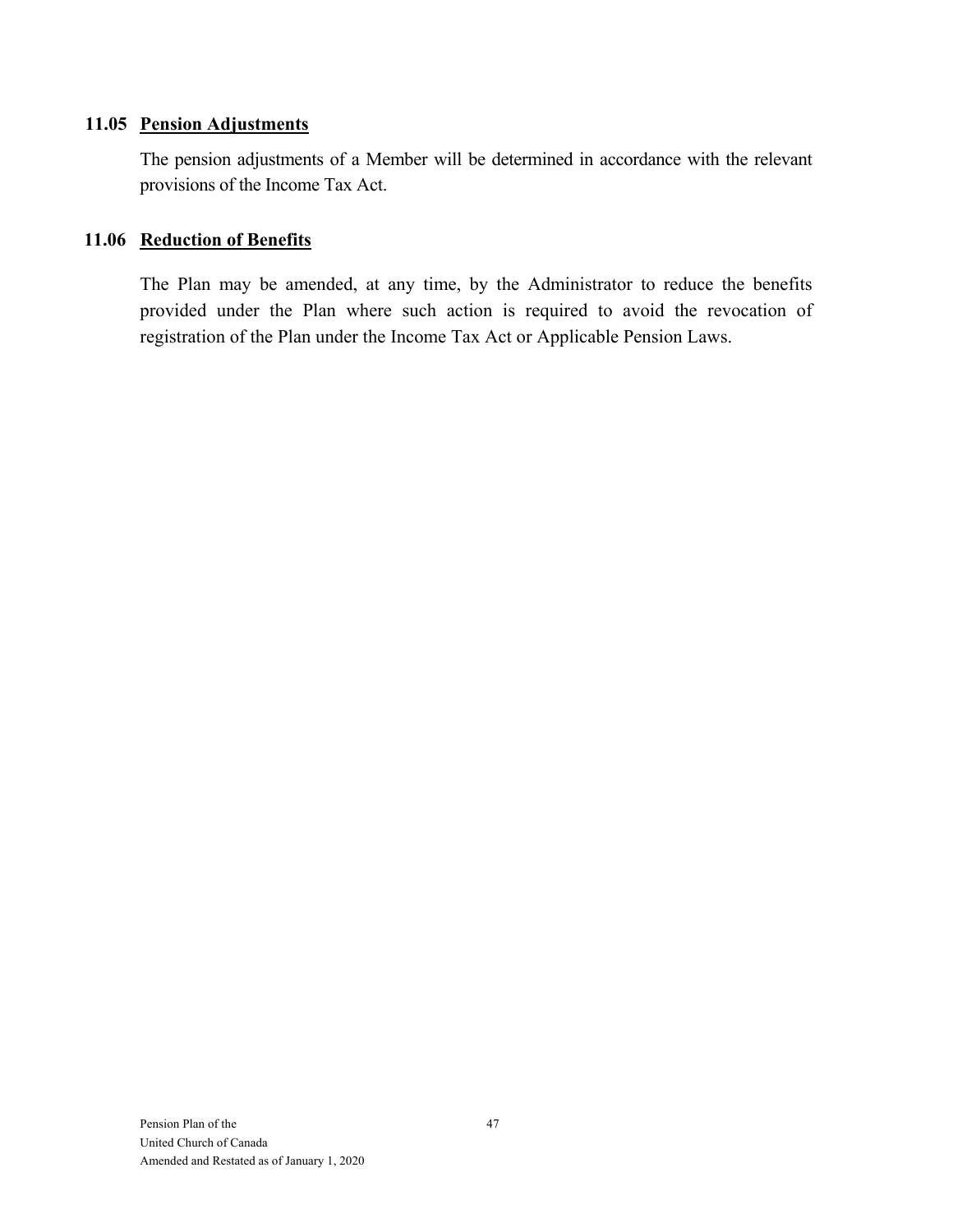# *TERMINATION BENEFITS*

#### **12.01 Termination Benefits**

If a Member ceases Continuous Service for any reason other than such Member's death or retirement, such Member is entitled to receive a deferred pension equal to the amount calculated in accordance with Section 9.01, commencing at his or her Normal Retirement Date and payable in accordance with Article 10.

#### **12.02 Early Commencement**

A Member who is entitled to a pension in accordance with Section 12.01 may elect that pension payments commence on the first day of any month following or coincident with the attainment of his or her Early Retirement Date but prior to his or her Normal Retirement Date. Such pension will be reduced in accordance with the terms of Section 9.02 and will be payable in accordance with Article 10.

#### **12.03 Locked-in Status**

Effective for terminations of Continuous Service on and after January 1, 2011, and subject to Sections 12.05, 16.04 and 16.05, all Members' benefits are locked-in.

The locked-in status of benefits earned by a Member who terminated Continuous Service prior to January 1, 2011 will be determined in accordance with the terms of the Plan in effect at the date of such Member's termination of Continuous Service. Any transfers of such benefits which are not locked-in will also be governed by such terms.

#### **12.04 Voluntary Contributions and Excess Contributions**

(a) In addition to a pension payable in accordance with Section 12.01 or 12.02, as applicable, the Member is entitled to any benefits under Sections 9.05 and 9.06, as applicable. Subject to Sections 12.05(b) and (c) and Applicable Pension Laws, such benefits will be payable in a lump sum unless the Member works in or reports to work in Quebec, Nunavut, the Yukon Territory or the Northwest Territories.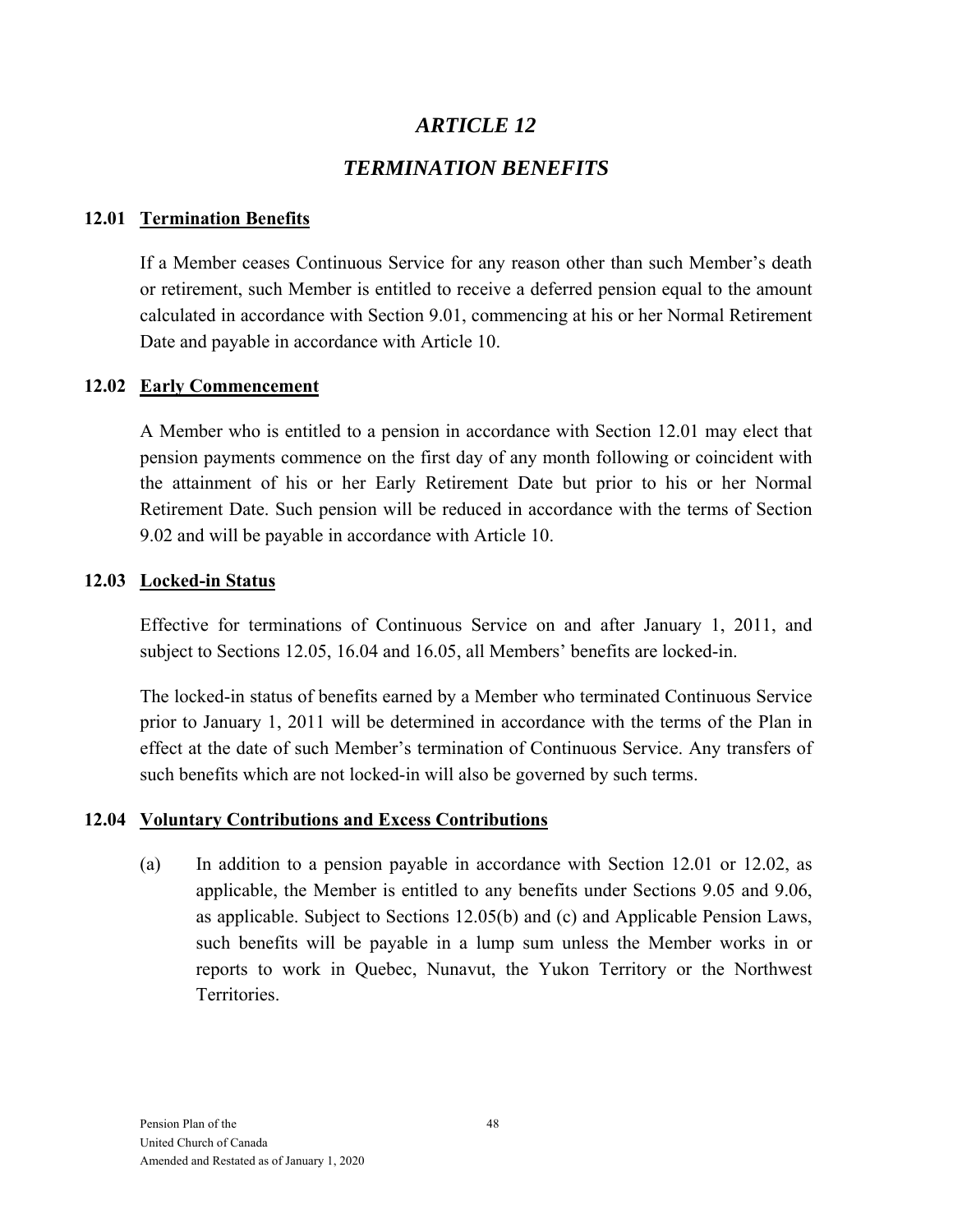(b) In lieu of a lump sum under Section 12.04(a) or a transfer under Section 12.05(b), the Member may elect to use any Voluntary Contributions, plus Interest, and Excess Contributions to increase the Member's pension payable from the Plan, as determined by the Actuary, but only if the Member also elects to commence or defer commencement of his or her pension accrued in accordance with Articles 9 and 12.

#### **12.05 Transfer Options**

#### (a) Transfer of Commuted Value

Subject to Sections 9.09, 11.03 and 12.03 and Applicable Pension Laws and notwithstanding anything in other sections of this Article to the contrary, a Member who has not attained his or her Early Retirement Date is entitled to a pension under this Article 12 and may elect to transfer the Commuted Value of such pension to:

- (i) another employer's registered pension plan, if permitted by that pension plan;
- (ii) a locked-in registered retirement savings plan (LRRSP), a locked-in retirement arrangement (LIRA), a life income fund (LIF) or other retirement savings vehicle as permitted under Applicable Pension Laws and the Income Tax Act; or
- (iii) an insurer licensed in Canada to purchase a life annuity,

provided, however, that the administrator of such plan, vehicle or annuity must agree in writing to administer such transferred pension credit as a deferred life annuity within the conditions of Applicable Pension Laws and the Income Tax Act.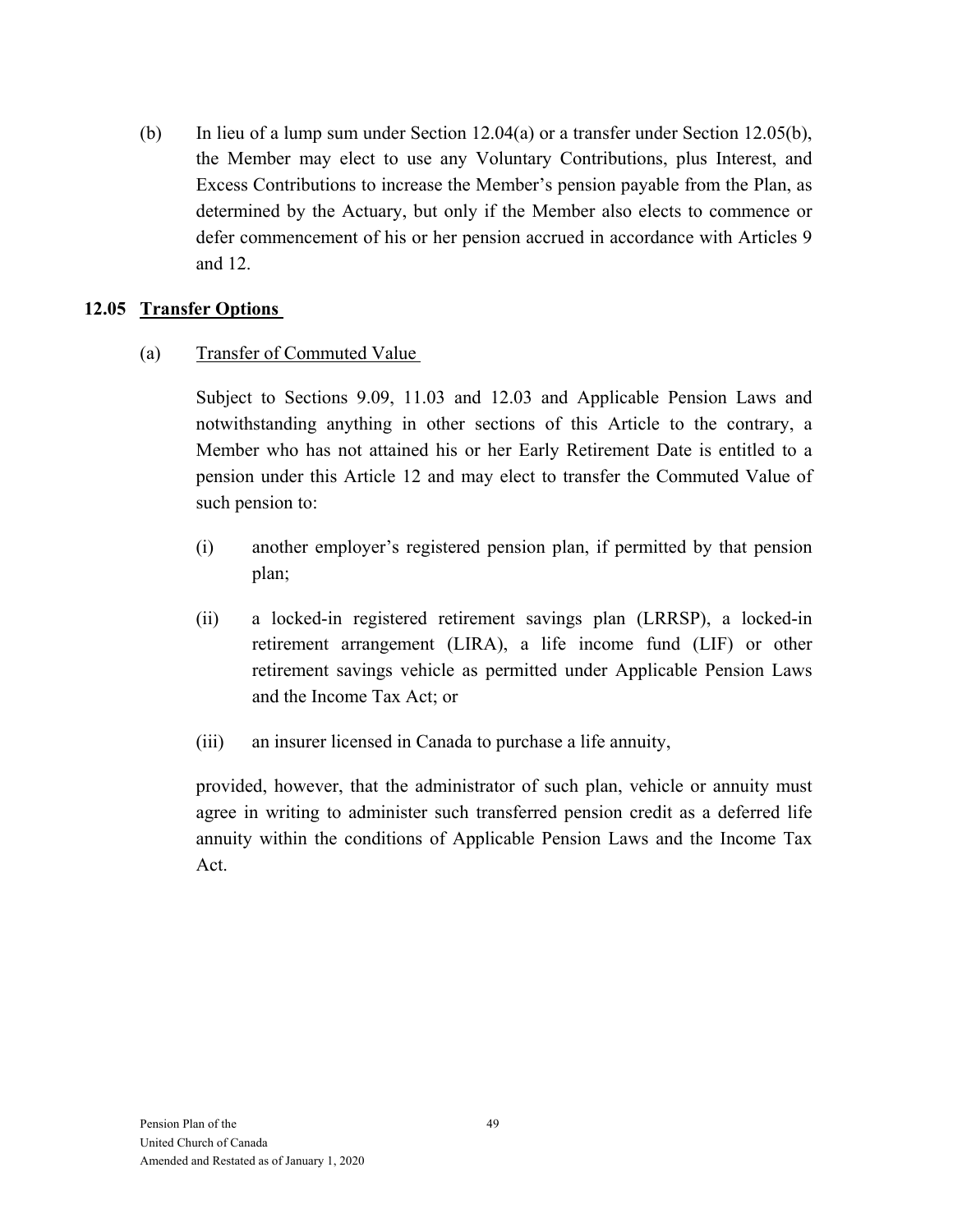### (b) Voluntary Contributions and Excess Contributions

If the Member has Voluntary Contributions and/or Excess Contributions, the Member may elect to transfer (and must transfer if the Member elected a transfer in accordance with Section 12.05(a)) such Voluntary Contributions, plus Interest, and/or Excess Contribution, to:

- (i) another employer's registered pension plan, if permitted by that pension plan;
- (ii) a registered retirement savings plan (RRSP), a registered retirement income fund (RRIF) or other retirement savings vehicle permitted under the Income Tax Act and Applicable Pension Laws; or
- (iii) an insurer licensed in Canada to purchase a life annuity.

This provision applies to all Voluntary Contributions, plus Interest, but only to those Excess Contributions accumulated on behalf of Members who work in or report to work in British Columbia, Alberta, Saskatchewan, Manitoba, Ontario, Nova Scotia, New Brunswick, Newfoundland and Labrador and Prince Edward Island.

If the Member works in or reports to work in Quebec, Nunavut, the Yukon Territory or the Northwest Territories, the Administrator may transfer the Member's Excess Contributions to:

- (iv) another employer's registered pension plan, if permitted by that pension plan;
- (v) a locked-in registered retirement savings plan (LRRSP), a locked-in retirement arrangement (LIRA), life income fund (LIF) or other retirement savings vehicle as permitted under Applicable Pension Laws and the Income Tax Act; or
- (vi) an insurer licensed in Canada to purchase a life annuity,

provided, however, that the administrator of such plan, vehicle or annuity must agree in writing to administer such transferred pension credit as a deferred life annuity within the conditions of Applicable Pension Laws and the Income Tax Act.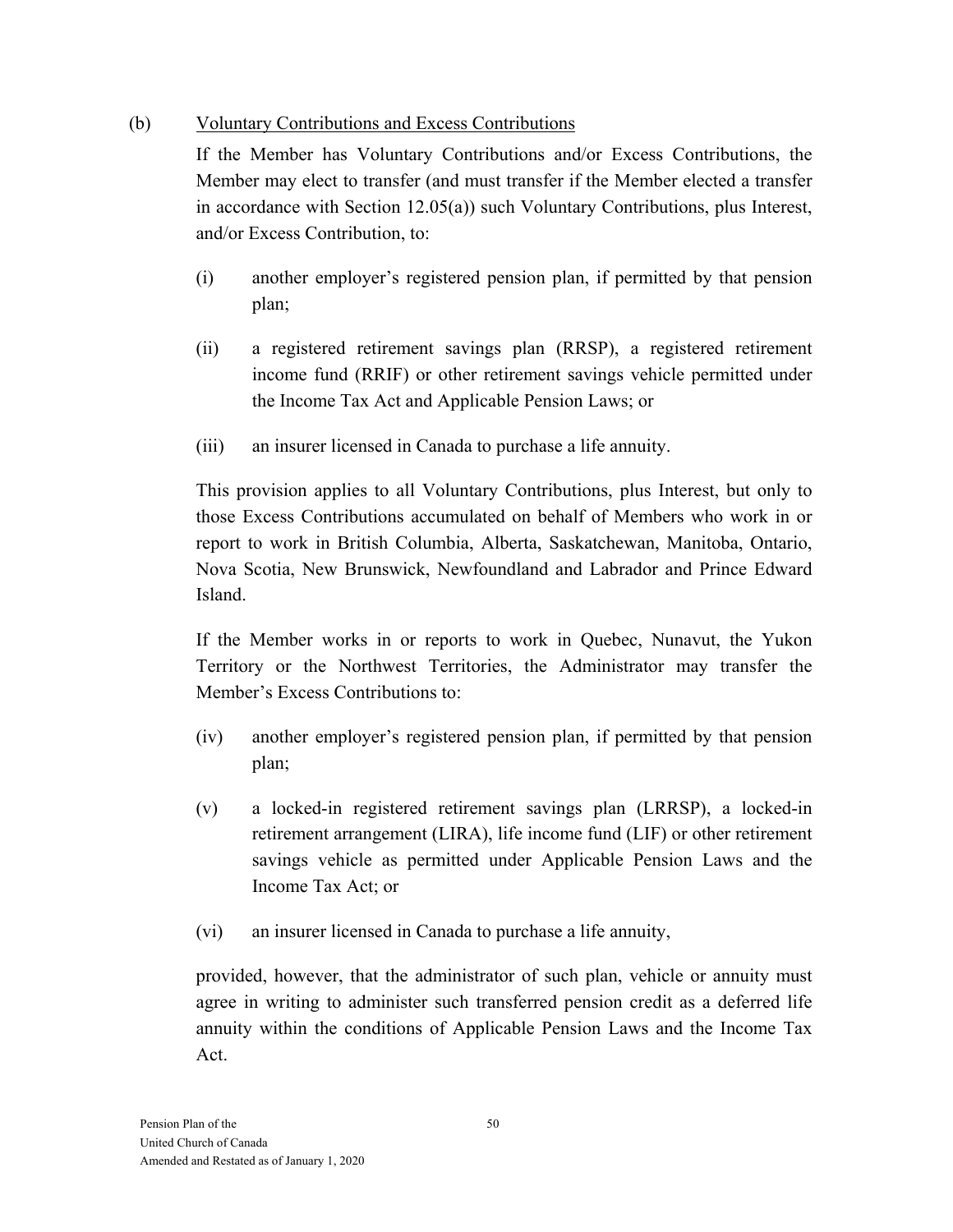#### (c) Special Rules in Alberta

If the Member worked in or reported to work in Alberta and made an election under Section  $12.05(a)(ii)$  or (iii), such Member may elect to receive as a lump sum payment or transfer to a non-locked-in registered retirement savings plan an amount not more than 50% of the Commuted Value of such Member's accrued pension, provided:

- (i) he or she is at least age 50;
- (ii) he or she has not attained Normal Retirement Date; and
- (iii) his or her Spouse, if any, agrees to waive his or her right to benefits under the Plan.

### (d) Pension Legislation Transfer Rules

The Administrator will not permit a transfer or purchase under this Section 12.05 unless the Administrator is satisfied that the transfer or purchase is in accordance with the Applicable Pension Laws and any restrictions in Applicable Pension Laws with regard to the solvency of the Plan have been met.

#### **12.06 Full Discharge**

The refund or transfer of any amounts under Sections 12.03 and 12.04 and the transfer of any amounts under Section 12.05 will serve as a full discharge of all obligations of the Plan, The Church, the Administrator and the Fund with respect to those Commuted Values, Voluntary Contributions and Excess Contributions, as applicable, transferred from the Fund, and the remaining benefits will be reduced accordingly.

### **12.07 Pension Increases and Updates**

The Administrator may increase the pension benefit payable to a Member who is entitled to benefits under this Article 12 pursuant with pension increases and pension updates approved by the Administrator at its discretion from time to time in accordance with Schedule C.

For clarification purposes, "pension increases" refers to increments resulting from the percentage increases approved for pensioners, Members who terminated Continuous Service or retired before the effective date of the pension increase and other beneficiaries (for pension increases granted prior to January 1, 2020, eligibility was limited to pensioners, Members who terminated Continuous Service or retired more than two (2)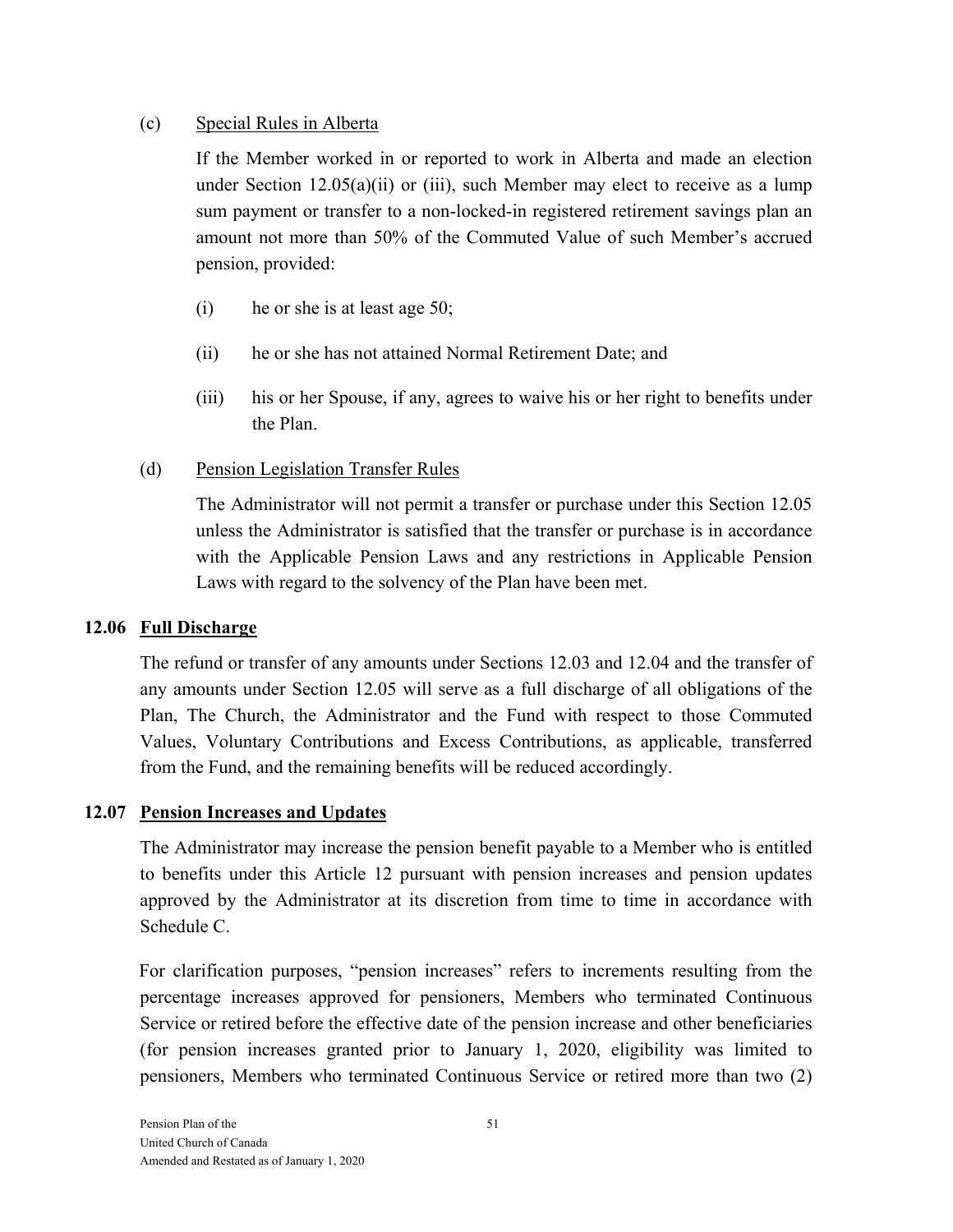years before the effective date of the pension increase and other beneficiaries). "Pension updates" refers to increases from the changes in the pension formula or Adjusted Pensionable Earnings for Members who remained in Continuous Service on the effective date of the pension update (for pension updates granted prior to January 1, 2020, eligibility extended to active members and Members who terminated Continuous Service or retired less than two (2) years before the effective date of the pension increase)."

# **12.08 Additional Benefits Paid to Quebec Members who cease Continuous Service prior to October 1, 2016**

If a Member who works in or reports to work in Quebec ceases Continuous Service prior to October 1, 2016, an additional benefit will be payable based on his or her Credited Service on or after January 1, 2001. The additional benefit will be determined on the basis of:

- (a) the Commuted Value of the deferred pension payable at Normal Retirement Date for such Credited Service determined in accordance with Article 9 and payable in the normal form of payment described in Article 10, indexed between the date such Member ceases Continuous Service and the date upon which he or she would have attained Early Retirement Date. The rate for such indexing is equal to 50% of the increase in the Consumer Price Index, as published by Statistics Canada, for that period. The rate will not be less than zero or greater than two percent (2%) per annum. The resulting Commuted Value will then be increased for any Excess Contributions determined in accordance with Section 9.06, assuming the Member had continued his or her required contributions until the date he or she attained Early Retirement Date; less
- (b) the Commuted Value of the deferred pension otherwise provided for under the Plan for such Credited Service on or after January 1, 2001 plus the Member's Excess Contributions determined in accordance with Section 9.06.

The additional pension arising from this difference in Commuted Values, if any, will be determined by the Actuary in accordance with the Quebec Supplemental Pension Plans Act, and any regulations adopted pursuant thereto, and the Income Tax Act. The additional pension may not exceed the maximum amount that may be provided without resulting in a past service pension adjustment within the meaning of the Income Tax Act.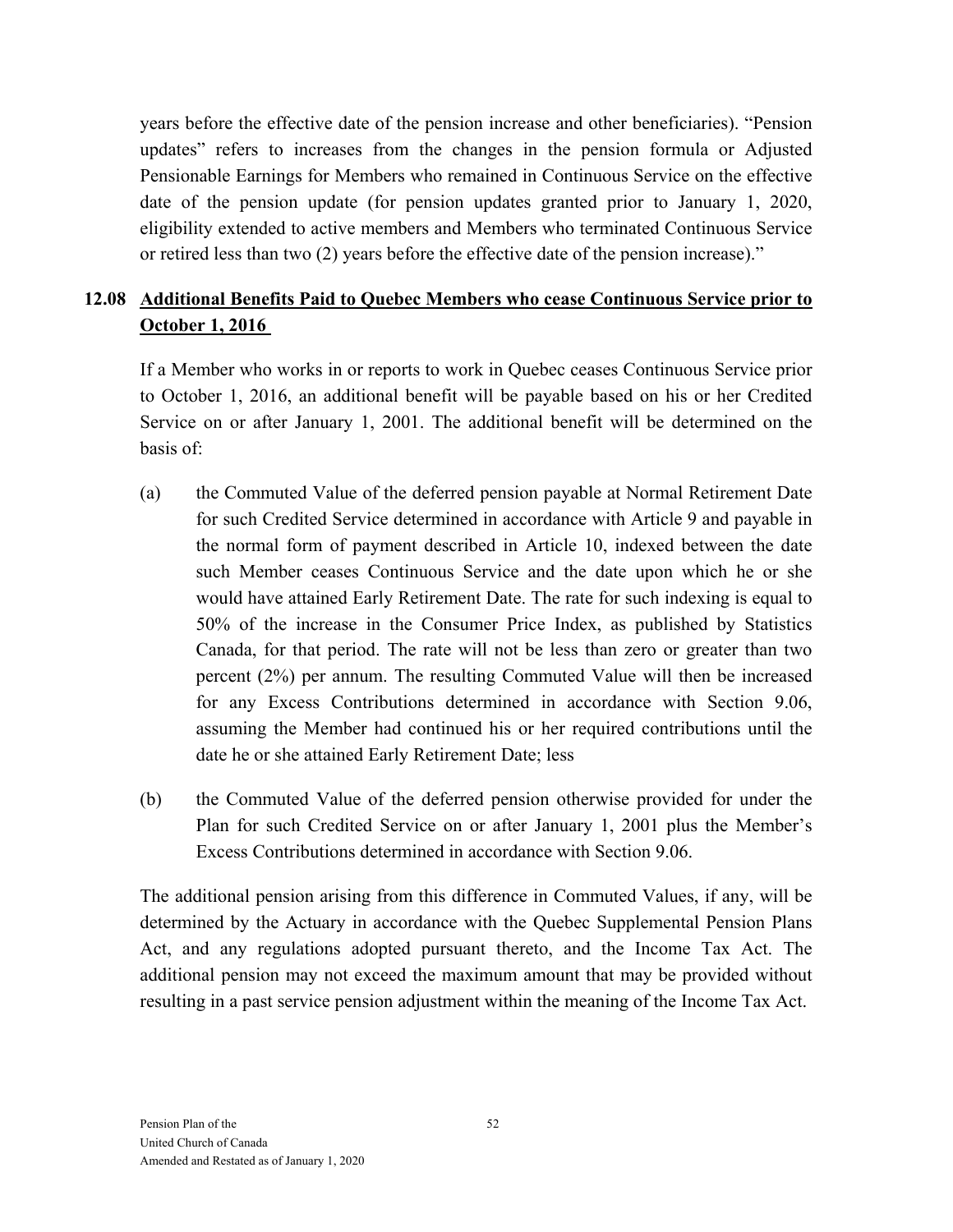# *PRE-RETIREMENT DEATH BENEFITS*

### **13.01 Amount of Death Benefit – No Spouse or Dependent Child**

If a Member dies before pension payments commence and has no surviving Dependent Child or Spouse (or, having a Spouse, the Spouse has waived his or her entitlement in accordance with Section 7.01), the Member's Beneficiary will receive a benefit equal to the Commuted Value of the Member's pension accrued at the date of death. If the Member has not designated a Beneficiary, the Commuted Value will be paid to the estate of the Member.

### **13.02 Amount of Death Benefit – Spouse or Spouse and Dependent Child**

If a Member dies before pension payments commence and has a surviving Spouse who has not waived his or her entitlement in accordance with Section 7.01, a benefit becomes payable to the surviving Spouse.

The surviving Spouse will receive a benefit equal to the greater of:

- (a) the Commuted Value of the Member's pension accrued at the date of death; and
- (b) the Commuted Value of 2/3rds of the Member's pension accrued at the date of death, plus the Commuted Value of any benefits in respect of each Dependent Child in accordance with Section 13.02(c),

Notwithstanding the foregoing, the Spouse of a Member who was employed in or reported to work in Manitoba on his or her date of death will not be entitled to a benefit under this Article 13 if, on that date, the Member was living separate and apart from the Spouse by reason of a breakdown of the spousal relationship.

- (c) For purposes of this calculation, the amount of each Dependent Child's benefit will be the amount which is:
	- (i) in the case of a Dependent Child under age 18 at the Member's death, 50% of the pension which would be payable to the Spouse of the deceased Member if the Spouse was entitled to a Spouse's pension, subject to a maximum of \$2,409.74 per annum, payable in equal monthly instalments; and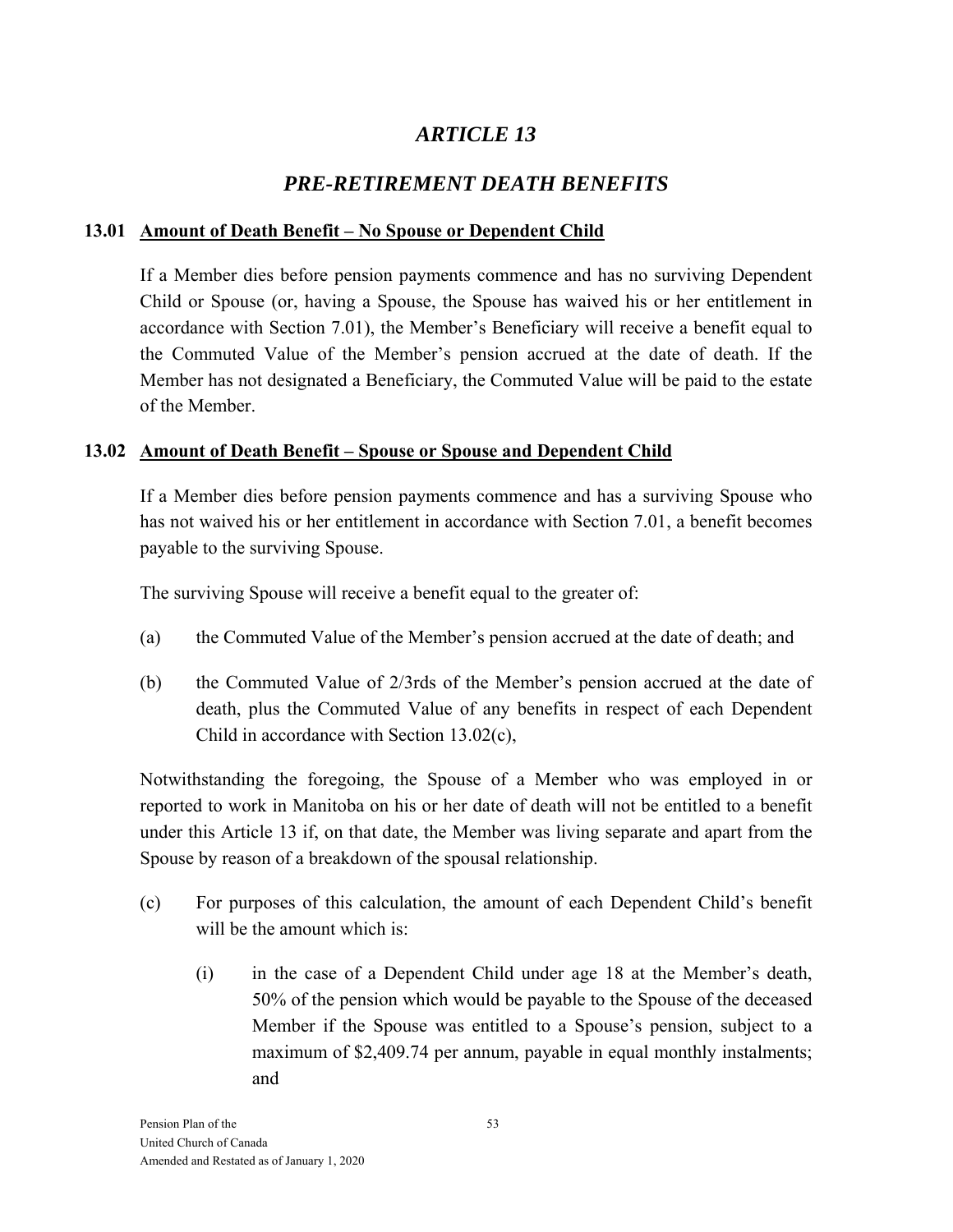(ii) in the case of a Dependent Child who has attained age 18 but has not attained age 25 at the Member's death, 64% of the pension which would be payable to the Spouse of the deceased Member if the Spouse was entitled to a Spouse's pension, subject to a maximum of \$3,084.13 per annum, payable in equal monthly instalments.

The benefits payable under this Section 13.02 shall not exceed the maximum amount permitted to be paid under the Income Tax Act.

#### **13.03 Amount of Death Benefit – Dependent Child (No Eligible Spouse)**

If a Member dies before pension payments commence and has one (1) or more surviving Dependent Children but no Spouse (or, having a Spouse, the Spouse has waived his or her entitlement in accordance with Section 7.01 or dies while any surviving Dependent Child is entitled to payment of a benefit), a benefit becomes payable to the surviving Dependent Children.

Each Dependent Child will receive an amount which is:

- (a) in the case of a Dependent Child under age 18 at the Member's death, 100% of the pension which would be payable to the Spouse of the deceased Member if the Spouse was entitled to a Spouse's pension, subject to a maximum of \$4,819.61 per annum, payable in equal monthly instalments; and
- (b) in the case of a Dependent Child who has attained age 18 but has not attained age 25 at the Member's death, 128% of the pension which would be payable to the Spouse of the deceased Member if the Spouse was entitled to a Spouse's pension, subject to a maximum of \$6,168.65 per annum, payable in equal monthly instalments.

The benefits payable under this Section 13.03 shall not, individually or in the aggregate, exceed the maximum amount permitted to be paid under the Income Tax Act.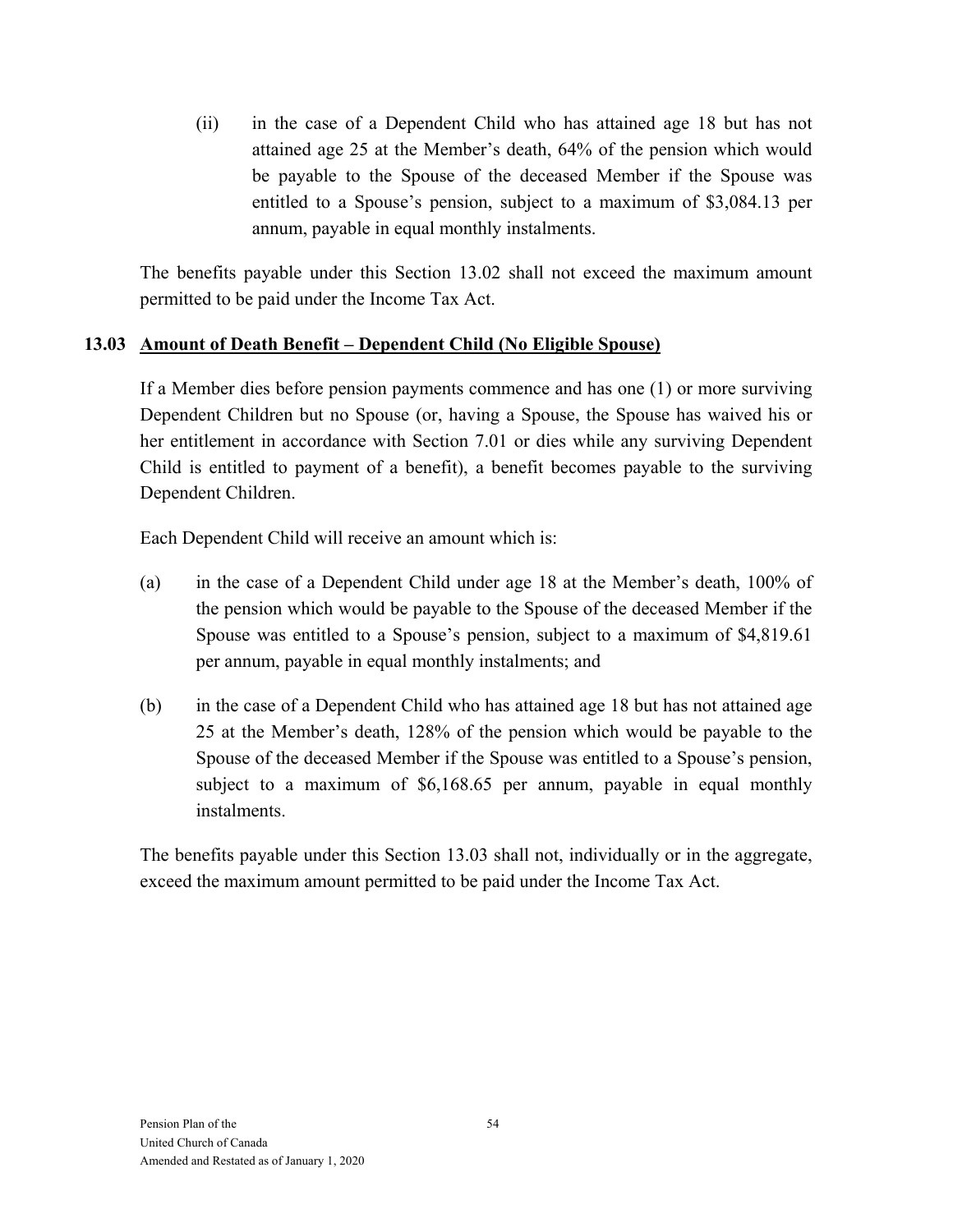#### **13.04 Voluntary Contributions and Excess Contributions**

In addition to any other benefits payable under this Article 13, the Member's Spouse, Beneficiary or estate, as applicable, is entitled to any benefits under Section 9.06.

For clarity, if a Member does not have a Spouse (or, having a Spouse, the Spouse has waived his or her entitlement in accordance with Section 7.01) and the Member's Dependent Child is designated as the Member's Beneficiary, then the Dependent Child is entitled to any benefits under Section 9.06. Otherwise, in this circumstance any benefit entitlements under Section 9.06 are payable to the Member's Beneficiary or, if there is no Beneficiary, the Member's estate.

#### **13.05 Payment Options – Beneficiary or Estate**

The benefit payable to a Beneficiary or the estate under Section 13.01 and Section 13.04, if applicable, will be paid in a lump sum.

#### **13.06 Payment Options – Spouse**

The Spouse may elect to receive the benefit payable under Section 13.02 (and Section 13.04, if applicable) in one (1) of the following forms:

- (a) as a lump sum, unless, at the time of his or her death, the Member worked in or reported to work in British Columbia, Alberta, Manitoba, Nunavut, the Yukon Territory or the Northwest Territories;
- (b) as a pension in the amount determined by the Actuary, payable in equal monthly instalments for the lifetime of the Spouse; or
- (c) if at the time of his or her death the Member worked in or reported to work in Saskatchewan, Ontario, Quebec, New Brunswick, Nova Scotia, Newfoundland and Labrador or Prince Edward Island, as a transfer to:
	- (i) another employer's registered pension plan if permitted by that plan;
	- (ii) a registered retirement savings plan (RRSP), a registered retirement income fund (RRIF) or other non-locked in plan permitted under the Income Tax Act and Applicable Pension Laws; or
	- (iii) an insurer licensed in Canada to purchase a life annuity,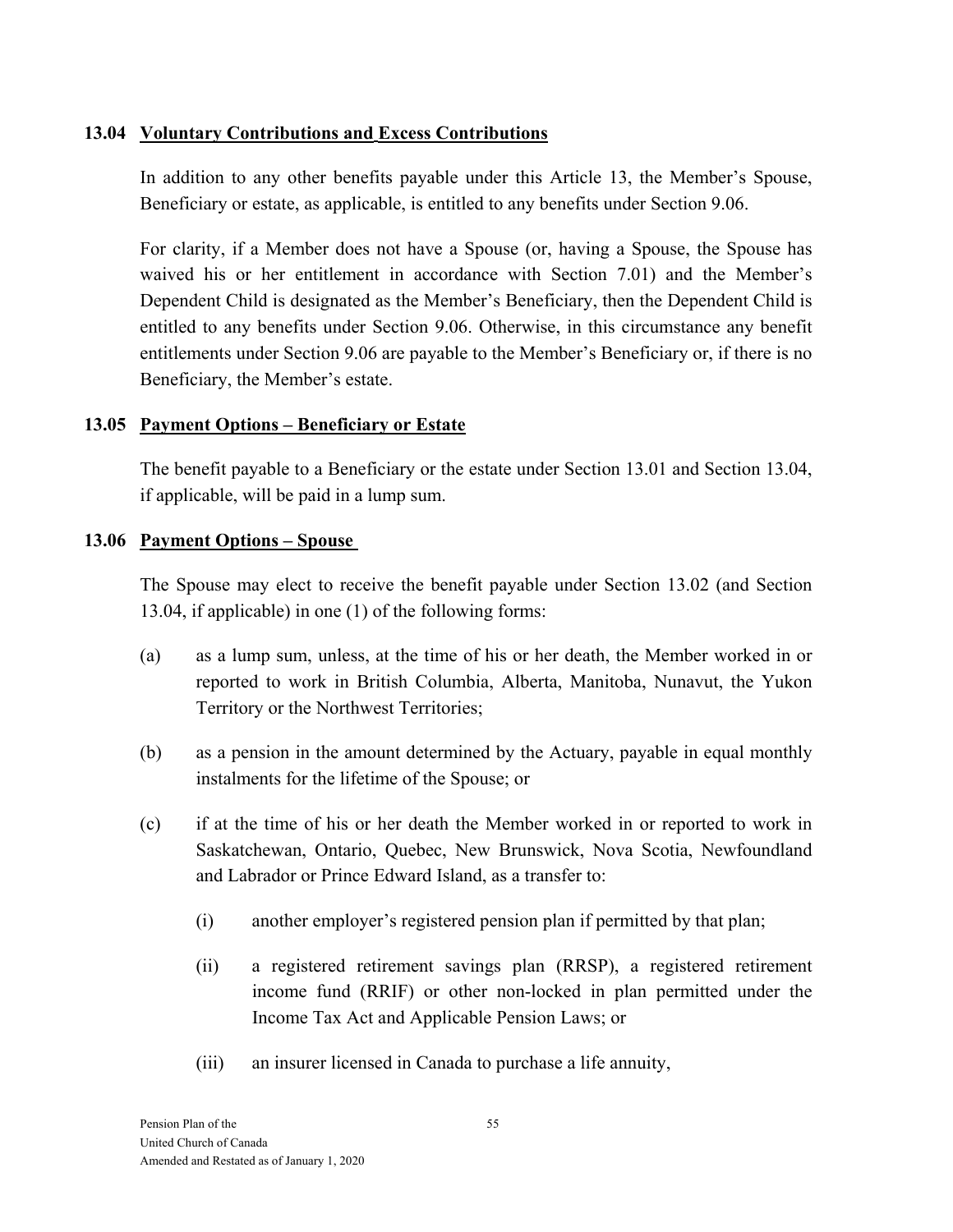provided, however, that the administrator of such plan, vehicle or annuity must agree in writing to administer such transferred pension credit as a life annuity within the conditions of Applicable Pension Laws and the Income Tax Act;

- (d) if, at the time of his or her death, the Member worked in or reported to work in British Columbia, Alberta, Manitoba, Nunavut, the Yukon Territory or the Northwest Territories as a transfer to:
	- (i) another employer's registered pension plan, if permitted by that plan;
	- (ii) a locked-in registered retirement savings plan (LRRSP), a locked-in retirement arrangement (LIRA), life income fund (LIF), a locked-in registered income fund (LRIF) or other retirement savings vehicle permitted under Applicable Pension Laws and the Income Tax Act; or
	- (iii) an insurer licensed in Canada to purchase a life annuity,

provided, however, that the administrator of such plan, vehicle or annuity agrees in writing to administer such transferred pension credit as a life annuity within the conditions of Applicable Pension Laws and the Income Tax Act; and

(e) Special Rules in Alberta

notwithstanding anything else in this Plan to the contrary, if the Spouse of a Member who worked in or reported to work in Alberta makes an election under Section  $13.06(d)(ii)$  or (iii), such Spouse may elect to receive as a lump sum payment or transfer to a non-locked-in registered retirement savings plan an amount not more than 50% of the Commuted Value of the Spouse's pension, provided the Spouse is at least age 50.

#### **13.07 Payment Options – Dependent Child**

The benefit payable under the terms of Section 13.03 is paid as a pension. Any benefit payable to a Dependent Child under Section 13.04 is paid as a lump sum.

#### **13.08 Death After Pension Commencement**

If a Member dies after pension payments commence, any benefits payable under the Plan will be determined and payable in accordance with Article 10.

#### **13.09 Minimum Benefit**

Pension Plan of the United Church of Canada Amended and Restated as of January 1, 2020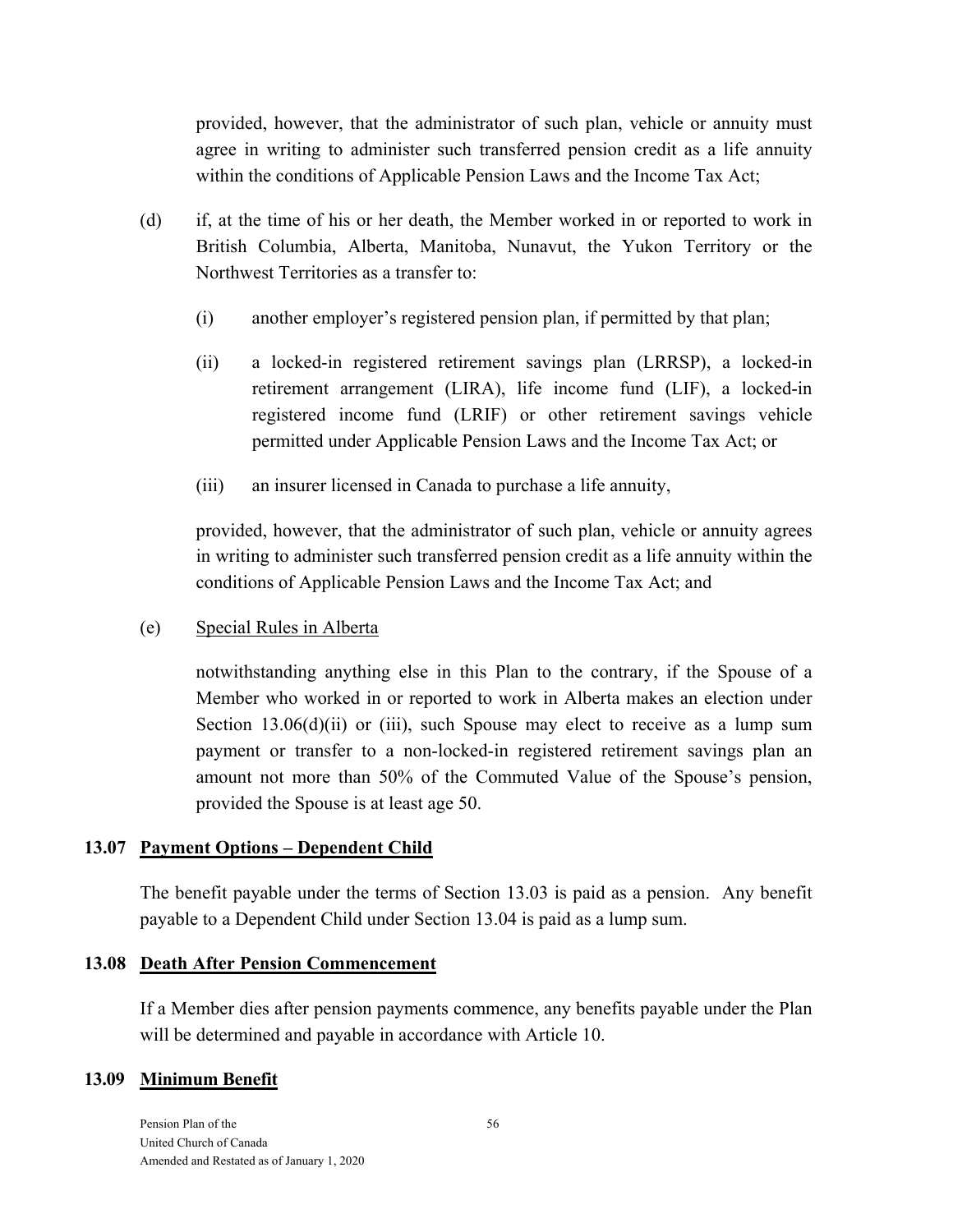Notwithstanding anything to the contrary in this Article 13, the Member's Spouse or Beneficiary, as applicable, is entitled to the death benefit associated with the minimum benefit described under Section 9.06.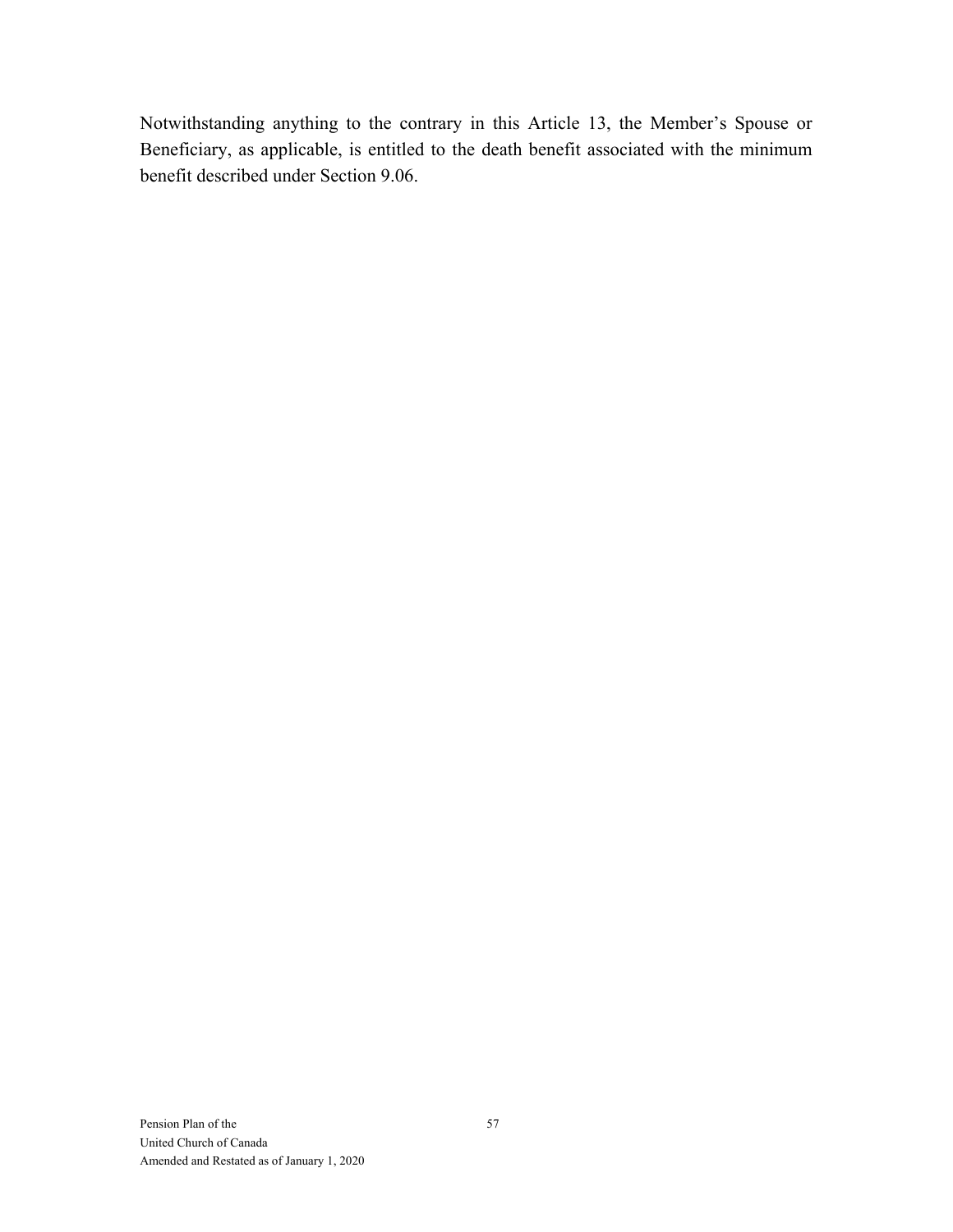# *AMENDMENT AND TERMINATION OF THE PLAN*

### **14.01 Right to Amend or Terminate the Plan**

The Administrator reserves the right to amend or discontinue the Plan, in whole or in part, which right also includes (but is not limited to) the right to:

- (a) split the Plan;
- (b) merge or consolidate the Plan with any other pension plan adopted by an Employer;
- (c) convert the Plan from a defined benefit arrangement to a money purchase arrangement (or vice versa); and
- (d) transfer any assets or liabilities of the Plan to any other pension plan adopted by an Employer,

subject to Applicable Pension Laws.

#### **14.02 Limitation on Amendment of the Plan**

Without limiting Section 11.06, subject to Applicable Pension Laws,

- (a) no amendment will operate to reduce the pension benefits which have accrued to any Member before 2003;
- (b) the Administrator may in its discretion make amendments to the Plan, which reduce in value or which affect prejudicially any right, option or benefit entitlement under the Plan after 2002 and before January 1, 2011 in the event that there are insufficient assets in the Fund to satisfy such benefit entitlements at the time of the amendment; and
- (c) the Administrator may in its discretion make amendments to the Plan, which reduce in value or which affect prejudicially any right, option or benefit entitlement accrued under the Plan on and after January 1, 2011. Without limiting the generality of the foregoing, the Administrator may in its discretion make amendments to the Plan which reduce or affect prejudicially any pension increase, pension update or other benefit improvement made on or after January 1, 2011 in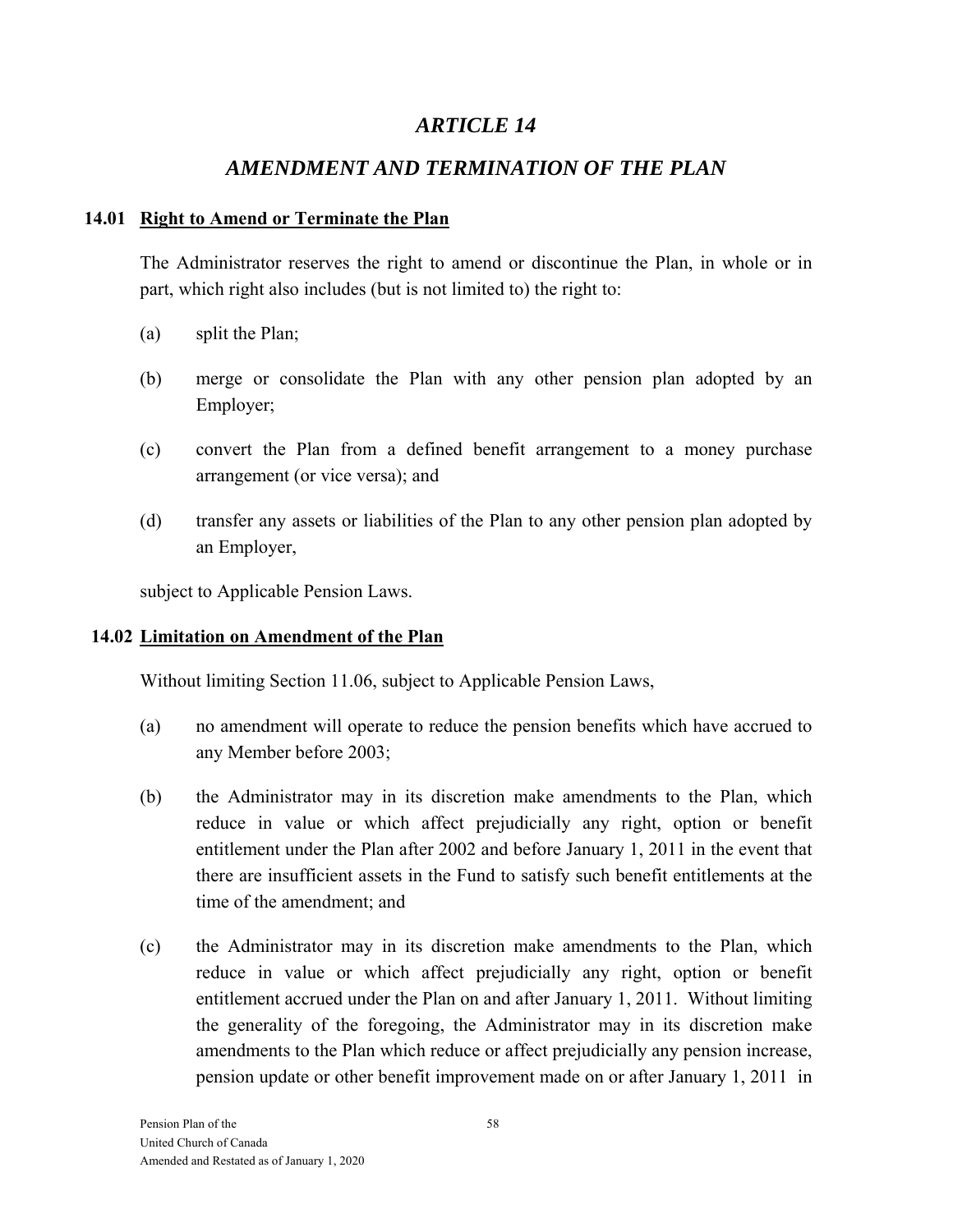respect of Credited Service before or after January 1, 2011. For greater clarity, the Administrator's power to amend the Plan under this section 14.02(c) may be exercised irrespective of the funded status of the Plan at any time.

Where an amendment results in a certifiable "past service pension adjustment" (as defined under the Income Tax Act) in respect of a Member, the amendment will not apply to such Member prior to such certification.

### **14.03 Termination of the Plan**

If the Plan is wound up:

- (a) the assets of the Fund will be allocated for provision of benefits in accordance with the terms of the Plan and Applicable Pension Laws as determined by the Administrator in consultation with the Actuary; and
- (b) Employers affected by the wind-up will be required to make further contributions to the Fund, as applicable, equal to the amounts due or that have accrued up to the date of the wind-up and which have not been paid into the Fund as required by the Plan and Applicable Pension Laws, plus the Employer's share of special payments towards any unfunded going concern liabilities and solvency deficiencies existing as at that date, as determined by the Administrator in consultation with the Actuary.

### **14.04 Withdrawal, Wind-up or Bankruptcy of an Employer**

If an Employer withdraws from the Plan or is disbanded, amalgamated or becomes bankrupt ("Withdrawal Event"), irrespective of whether Applicable Pension Laws require a partial wind-up of the Plan, the Employer, or its successors and assignees or the liquidator or trustee in bankruptcy of the Employer, as applicable:

- (a) will be required to make further contributions to the Fund, as applicable, equal to the amounts due or that have accrued up to the date of the Withdrawal Event and which have not been paid into the Fund, plus the Employer's share of remaining scheduled payments under Section 6.02(b) existing as at that date, all as required by the Plan and in accordance with Applicable Pension Laws and the Income Tax Act; and
- (b) pay all costs and expenses associated with the Withdrawal Event that are payable under Section 3.03(b) of the Plan, if any,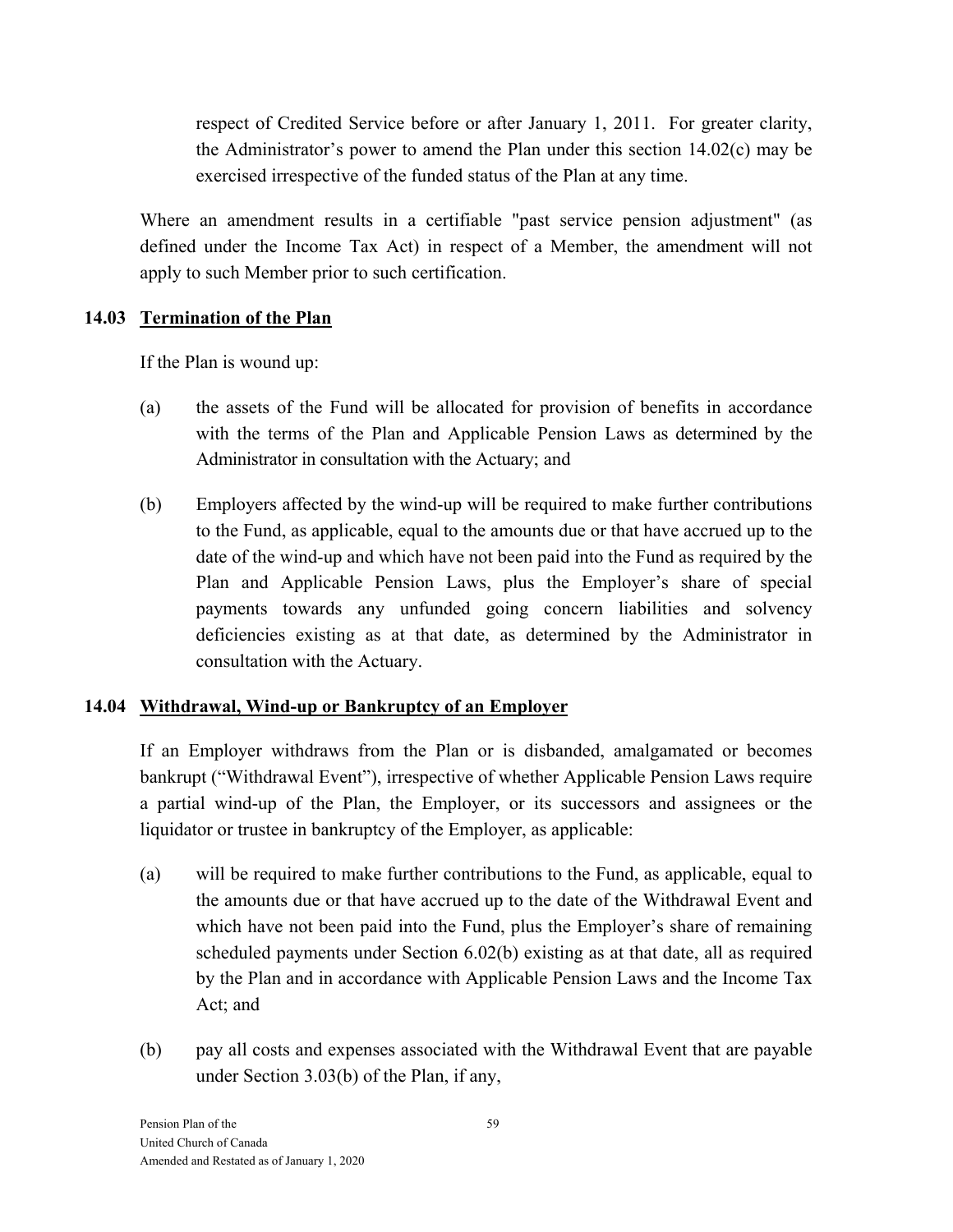in each case, as determined by the Administrator in consultation with the Actuary.

Subject to receipt from the applicable regulatory authorities of any approvals required under Applicable Pension Laws and the Income Tax Act, the Administrator will apply the portion of the Fund attributable to the withdrawing Employer to settle the benefits payable under the Plan to Members and other persons affected by the Withdrawal Event, as determined by the Administrator in consultation with the Actuary, in accordance with the terms of the Plan, Applicable Pension Laws and the elections made by each affected Member or other person. No liability will attach to the Administrator, in connection with such distribution unless such distribution is made in bad faith.

#### **14.05 Wind-up Surplus**

If, after provision for benefits payable to or in respect of Members and other persons entitled to a benefit under the Plan on the wind-up of the Plan and after provision for all Plan wind-up expenses, assets remain in the Fund such assets will be used to improve benefits to such Members and other persons affected by the wind-up up to the maximum benefits allowed by the Income Tax Act and, subject to Applicable Pension Laws, any remaining assets will be refunded to The Church or the affected Employer.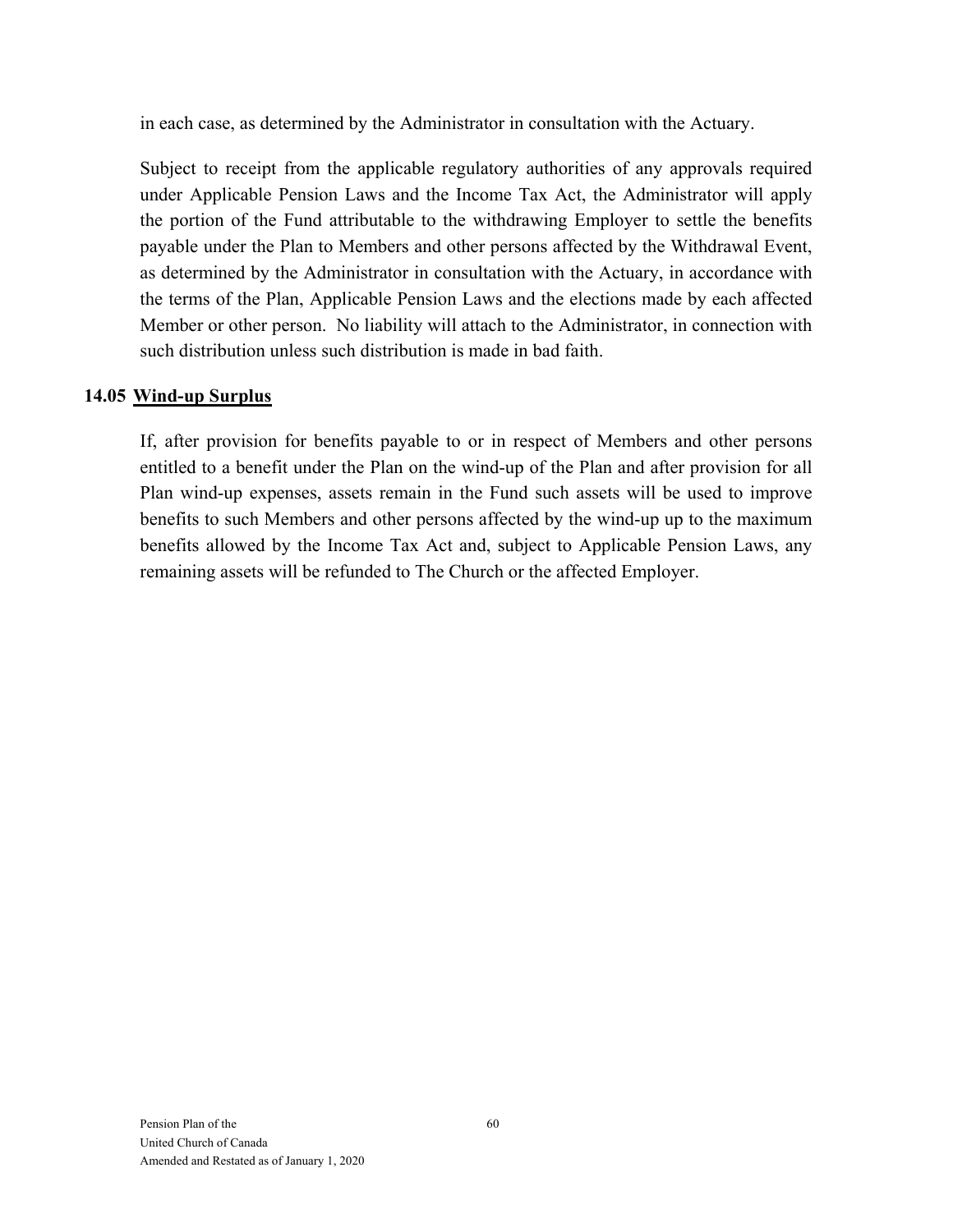# *ADMINISTRATION OF THE PLAN*

### **15.01 Plan Administrator**

The Administrator of the Plan is the Executive of General Council. The Executive of the General Council will be elected in accordance with its by-laws, as amended from time to time, provided that in any event at least one-half of the members of the Executive of the General Council will be Members of the Plan, and a majority of such Member representatives will be Canadian citizens or landed immigrants.

The Plan Administrator:

- (a) will be responsible for all matters relating to the administration of the Plan;
- (b) may delegate such matters as it deems appropriate to be performed by one (1) or more agents;
- (c) will decide conclusively all matters relating to the operation, interpretation and application of the Plan and the Fund, subject to any delegations under Section 15.01(b); and
- (d) may enact rules and regulations relating to the administration of the Plan to carry out the terms of this Plan and may amend such rules and regulations from time to time, subject to any delegations under Section 15.01(b). Such rules and regulations will not conflict with any terms of the Plan.

### **15.02 Information to Members**

The Administrator will provide each Member with a written explanation of the terms and conditions of the Plan and amendments applicable to him or her, together with an explanation of the Member's rights and duties with reference to the benefits available to him or her under the terms of the Plan. The Administrator will also provide the Member, Employee, Spouse or any other authorized individual with such other information as the Applicable Pension Laws may prescribe.

Any Member of the Plan (or any other individual with an interest in the Plan that is recognized under Applicable Pension Laws) may examine a copy of the Funding Agreement and other documents prescribed by Applicable Pension Laws at any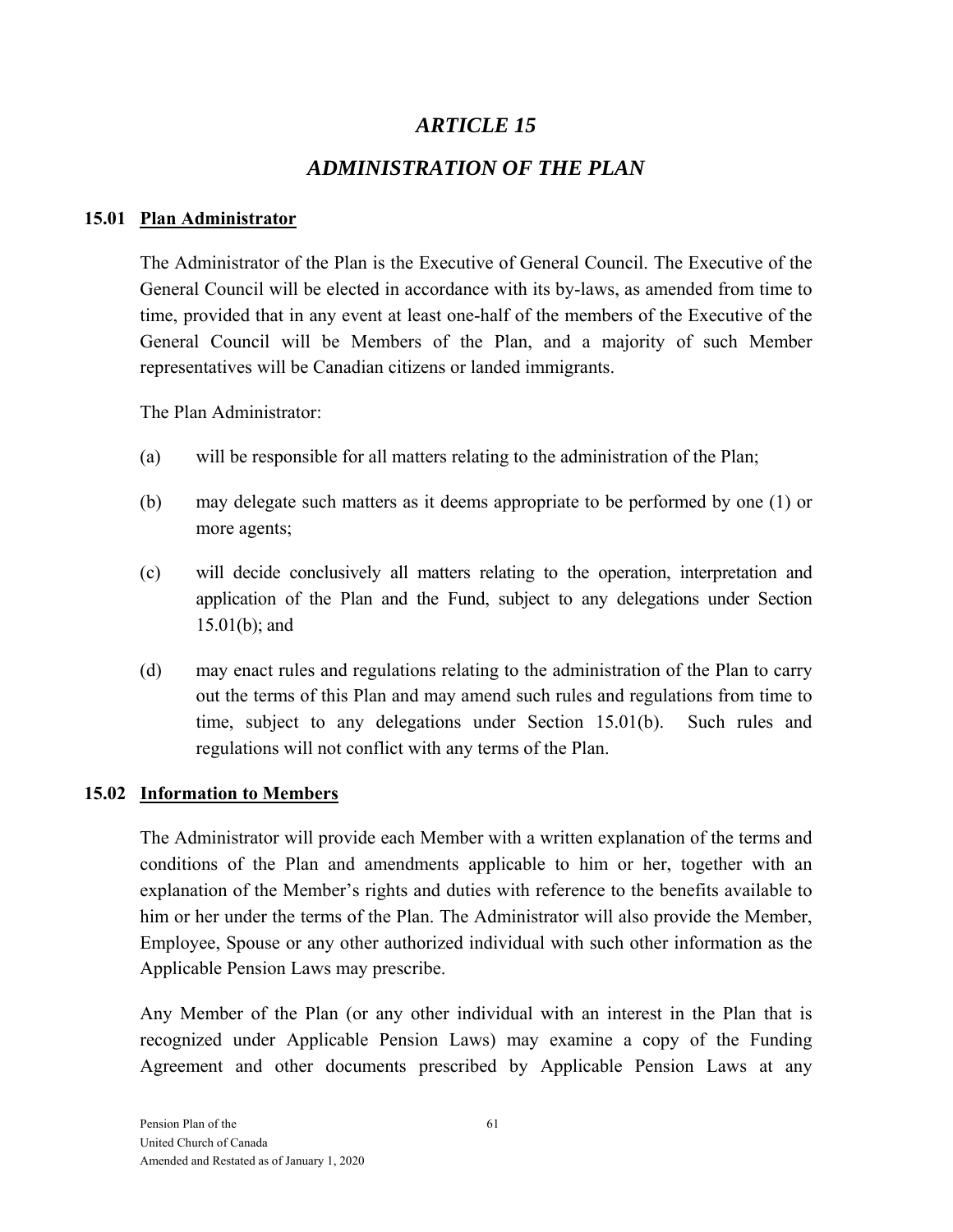reasonable time at the head office of The Church or such other location as the Applicable Pension Laws may prescribe.

#### **15.03 Information to be Provided Before Benefits are Paid**

Payment of benefits will not be made until the person entitled to receive the benefits delivers to the Administrator:

- (a) satisfactory proof of age of any person who is or may become entitled to receive the benefits; and
- (b) any other information required to calculate and pay the benefits, including a signed declaration of marital status, if applicable.

Whenever the records of the Administrator are used for purposes of the Plan, such records will be conclusive as to the facts therein.

### **15.04 Limitation of Liability**

In administering the Plan, The Church and the Administrator and their respective officers, volunteers or employees will not be liable to any one person whatsoever because of any acts or omissions by any one of them or by any person appointed or employed by or providing service to any one of them, except for any claims, demands and proceedings arising from any act or omission which is due to The Church's, Administrator's, officer's, volunteer's or employee's own willful neglect, default, or lack of honesty or good faith.

In performing their respective duties in relation to this Plan, The Church and the Administrator and their respective officers, volunteers or employees may act and rely on the opinion, advice or information obtained from external advisers including any actuary, lawyer, banker, auditor, accountant or other expert and will not be in any way responsible for any loss occasioned by so acting or relying.

### **15.05 Indemnification**

When The Church or Administrator delegates the performance of all or some of its powers of administration to an employee, volunteer or officer, The Church has agreed to defend, save harmless and fully indemnify such employees, volunteers and officers, as applicable, their heirs and personal representatives, as applicable, at all times from and against all claims and demands of every nature and kind and all proceedings in respect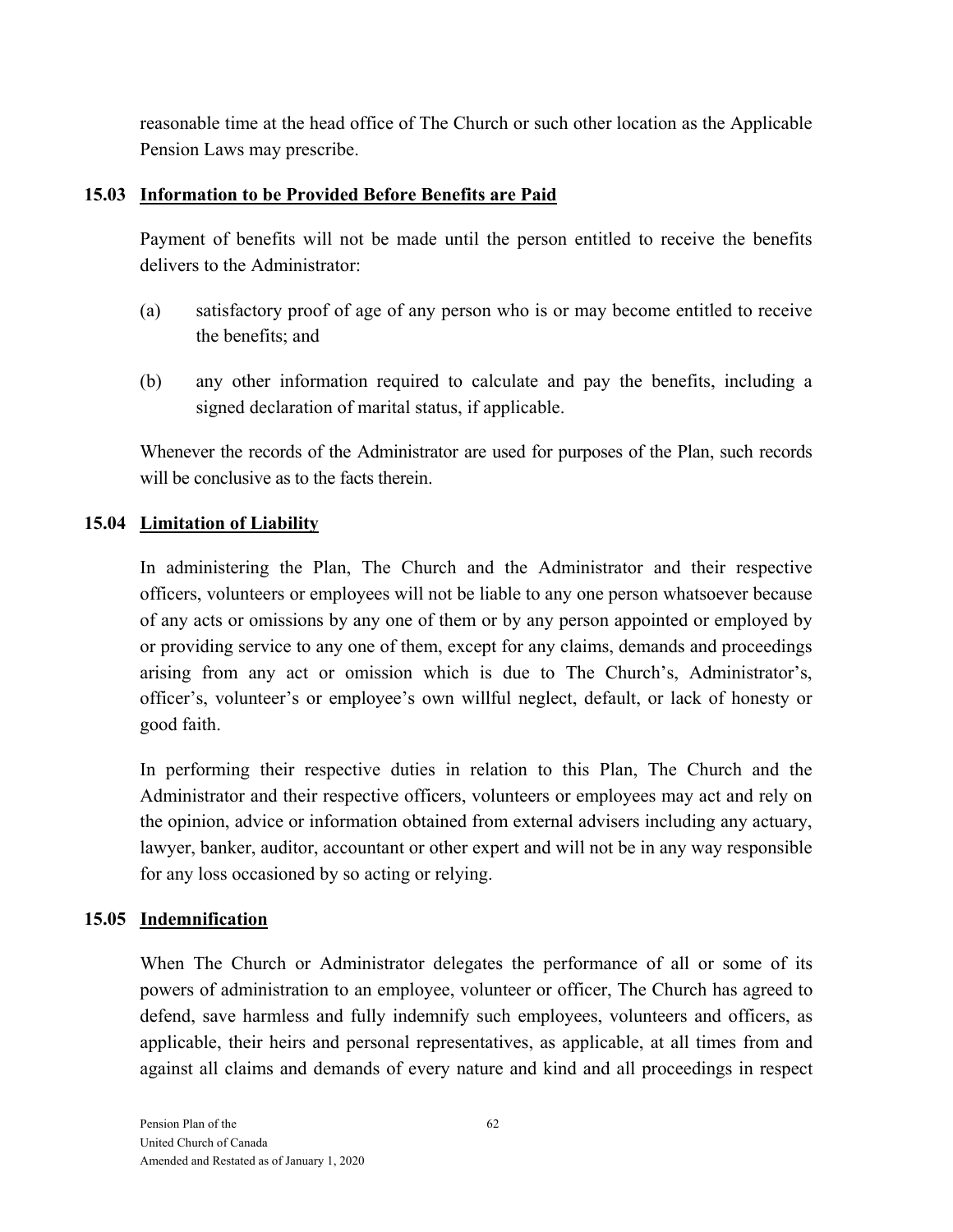thereof which may be made or brought against them, or any one of them, as a result of acts taken or omissions made in relation to the Plan or Fund, save and except for any claims, demands and proceedings resulting from that employee's, volunteer's or officer's own willful neglect, default, or lack of honesty or good faith ("Non-Indemnified Claims").

The indemnification in the first paragraph of this Section 15.05 includes all costs, disbursements, legal fees and all other expenses reasonably incurred or occasioned in connection with responding to or defending against claims, demands or proceedings that are subject to indemnification, save and except for Non-Indemnified Claims.

The Church may discharge all or any part of its obligation to indemnify delegates under this Section 15.05 by arranging fiduciary liability insurance through a licensed insurance company.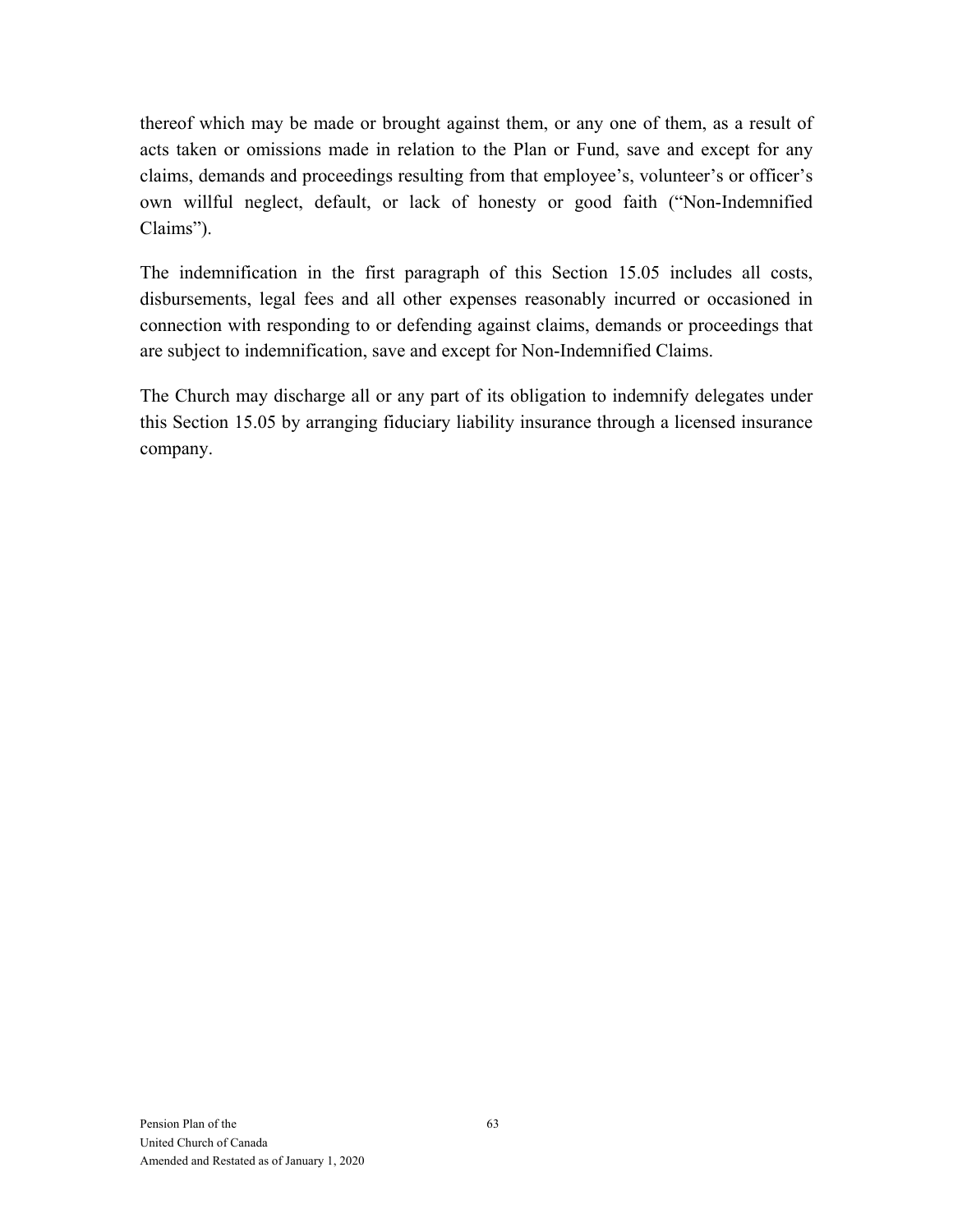# *ARTICLE 16*

# *GENERAL PROVISIONS*

#### **16.01 Frequency and Timing of Pension Benefits**

Unless specified otherwise, payments under the Plan will be payable monthly:

- (a) to the Member, commencing upon the first day of the month in which the Member's Normal Retirement Date, Early Retirement Date, or Postponed Retirement Date, as applicable, occurs;
- (b) to the Member's Spouse, commencing upon the first day of the month coincident with or next following the Member's death;
- (c) to the Member's Dependent Child, commencing upon the first day of the month coincident with or next following the Member's death.

Where such payments are subject to termination on death, attainment of a specific age or loss of eligibility ("termination event"), the last monthly payment will be payable on the first day of the month in which the termination event occurs.

#### **16.02 Non-Alienation**

Except as specified in Sections 16.03 and 16.04:

#### (a) Void Transactions

any transaction that purports to assign, charge, anticipate, surrender or give as security a right or interest under the Plan, or money payable under the Plan to any other person, is void; and

#### (b) Exemption from Seizure

money payable under the Plan is exempt from execution, seizure or attachment.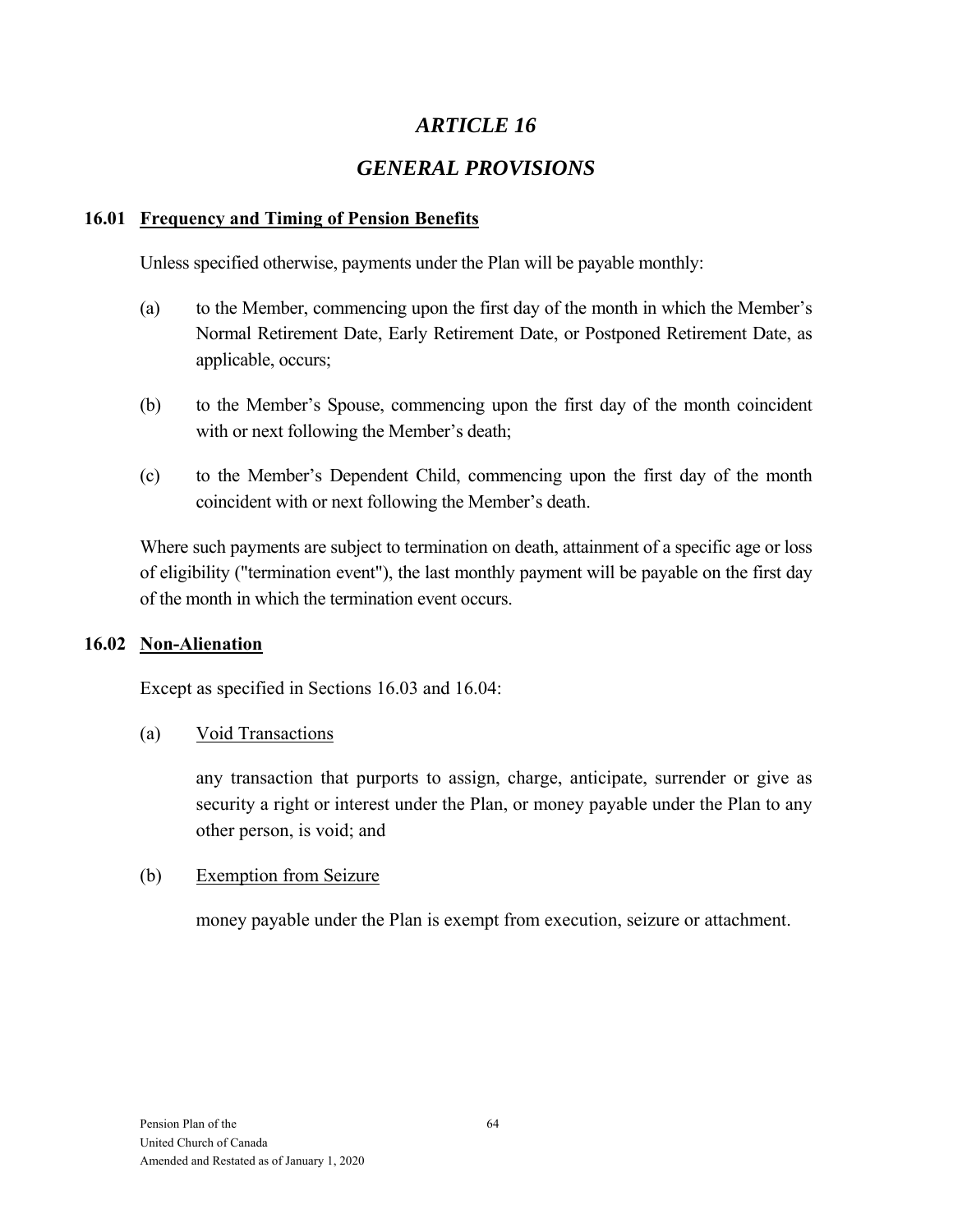#### **16.03 Marriage Breakdown**

#### (a) Support Obligations

Upon the breakdown of the spousal relationship, payments under the Plan are subject to execution, seizure or attachment in satisfaction of a court order for support or maintenance enforceable in Ontario or another relevant jurisdiction, in accordance with Applicable Pension Laws.

#### (b) Division of Property

Upon the breakdown of the spousal relationship, a Member may assign all or a portion of his or her benefits and rights under the Plan to a Spouse or former Spouse, pursuant to a written contract or court order, provided that any such assignment shall be subject to the limits and rules imposed by Applicable Pension Laws.

#### (c) Administration Fees

Notwithstanding Section 3.03, the Administrator in its sole discretion may require that the Member or his or her Spouse pay a fee prior to processing any application for the valuation or division of the Member's pension benefit entitlement under the Plan or a Prior Plan, provided that such fee shall not exceed the maximum fee permitted under the Applicable Pension Laws. Any such fee collected by the Administrator may, in the Administrator's sole discretion, be deposited to the Fund if permitted under Applicable Pension Laws and the Income Tax Act, or may be retained by the Administrator to offset all or any part of the fees, expenses, disbursements or other costs incurred by the Administrator to process the application.

#### (d) Timing and Method of Payments

Where a Member's former Spouse is entitled to a benefit on marriage breakdown, such benefit is payable at the earliest of the Member's death, termination from Continuous Service, Normal Retirement Date or pension commencement date or such other date specified or permitted under Applicable Pension Laws.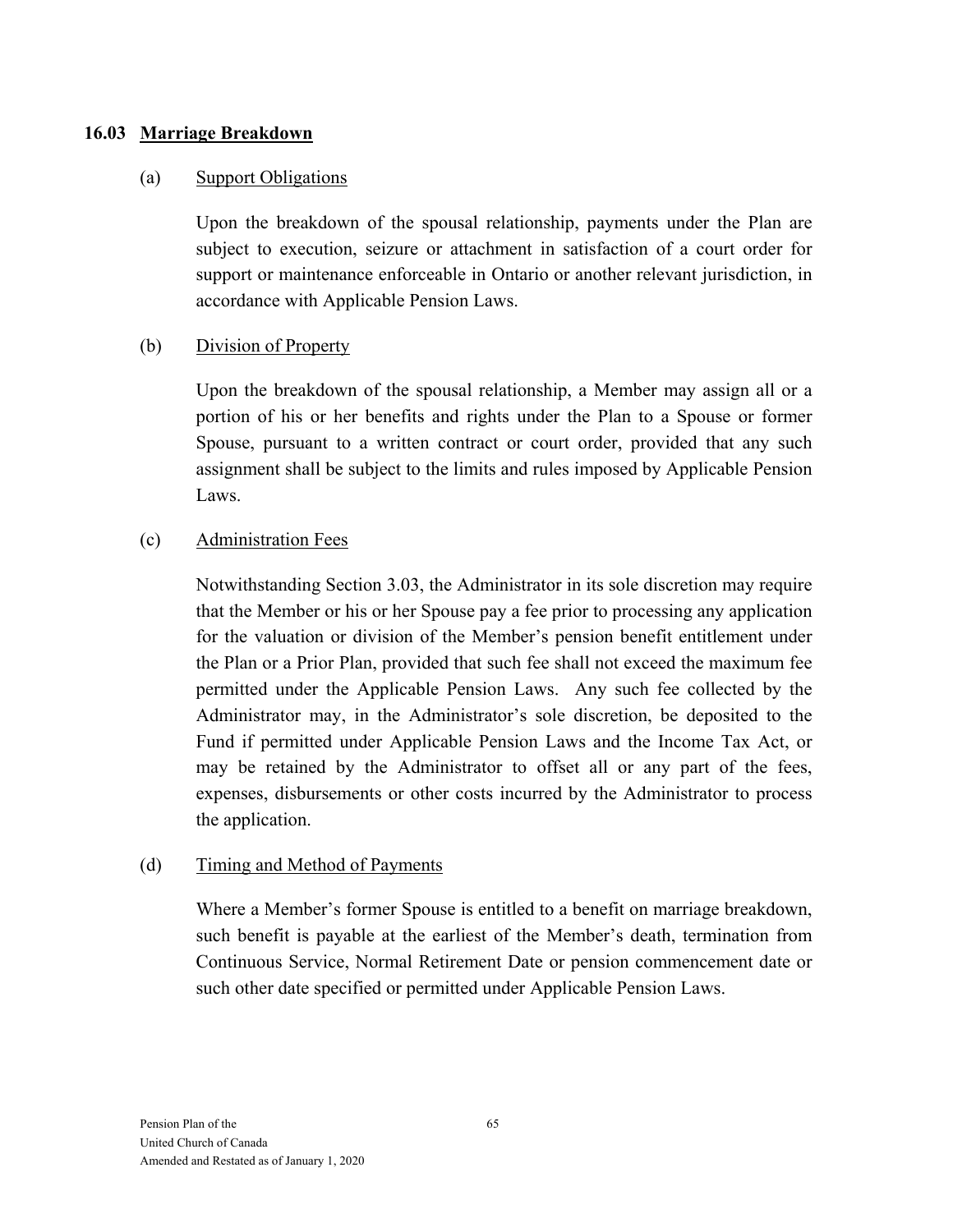#### (e) Form of Payment

Where a Member's former Spouse is entitled to a benefit on marriage breakdown, the former Spouse may elect that such benefit be payable:

- (i) as a lump sum or as a transfer to a registered retirement savings plan (RRSP), a registered retirement income fund (RRIF) or other non-locked in plan permitted under Applicable Pension Laws and the Income Tax Act, if the Member's benefit is not locked-in; or
- (ii) as a transfer to a locked-in registered retirement savings plan (LRRSP), a locked-in retirement arrangement (LIRA), a life income fund (LIF) or a locked-in retirement income fund (LRIF), if the Member's benefit is locked-in,

or in any other form permitted under Applicable Pension Laws.

#### (f) Reinstatement of Quebec Reductions

If a Member who worked in or reported to work in Quebec commenced his or her pension and, subsequently ceased to have a Spouse as a result of marriage breakdown, such Member is entitled to have his or her benefits adjusted. If he or she so elects, the pension will be recalculated assuming the Member had elected the optional form described under Section 10.04(c), adjusted for any pension split with his or her former spouse.

#### (g) Alberta Adjustment of Member's Pension

If a Member who worked in or reported to work in Alberta commenced his or her pension in the normal form that is payable to a Member who has a Spouse at the date of pension commencement pursuant to Section 10.02, and the person who was the joint annuitant of that pension subsequently ceases to be the Member's Spouse as a result of breakdown of the Spousal relationship, such pension shall be adjusted to a life only pension payable for the Member's life in the normal form of pension payable to a Member who does not have a Spouse at the date of pension commencement, as set out in Section 10.01.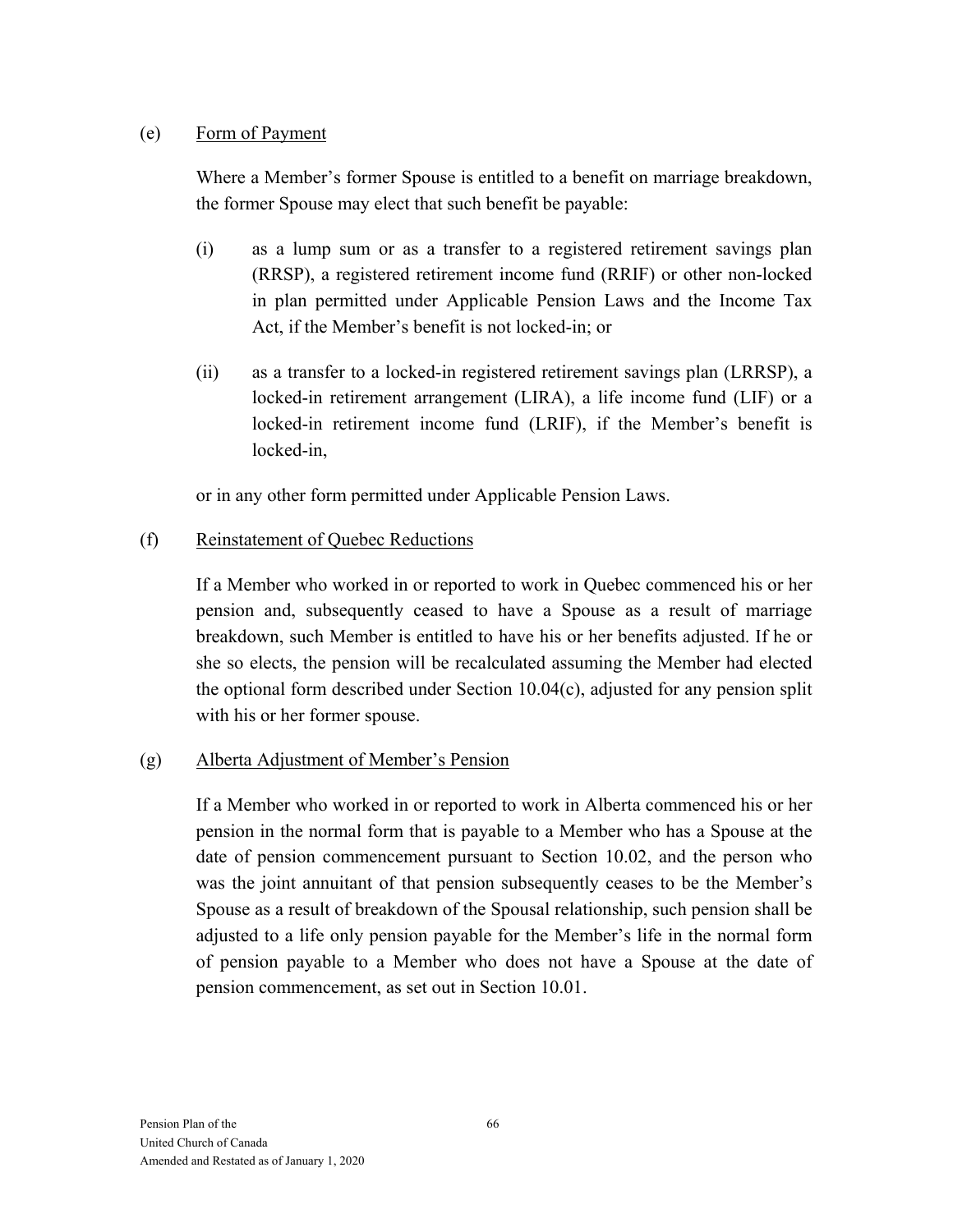#### **16.04 Shortened Life Expectancy**

Notwithstanding the locking-in terms of the Plan, if a Member provides evidence from a qualified medical doctor to the Administrator that his or her life expectancy is shortened to less than two (2) years by reason of critical illness or disability, or otherwise meets the criteria for having a shortened life expectancy under Applicable Pension Laws, the Administrator may permit payment of the Commuted Value of his or her pension in a lump sum, as a transfer to a non-locked-in registered retirement savings plan designated by the Member, or payment of the pension in quarterly or annual instalments, subject to the Member's Spouse, if any, agreeing to waive his or her rights in accordance with Section 7.01, if required by Applicable Pension Laws.

#### **16.05 Rights of Employees**

- (a) Subject to Applicable Pension Laws, no Member will have any right or interest, whatsoever, in any portion of the Fund or any right to pension benefits hereunder, except as provided under the terms of the Plan and to the extent of the assets of the Plan.
- (b) The establishment of the Plan does not constitute an enlargement of any rights an Employee might otherwise have as to tenure, retention of employment with an Employer, continuity of work, advancement in employment or any particular job.

#### **16.06 Small Benefit Rules**

Notwithstanding Section 9.09 and Article 12 of the Plan, subject to Applicable Pension Laws, upon a Member's retirement, termination of Continuous Service, or termination of membership in the Plan:

(a) **in respect of a Member who reports to work at a location of his/her Employer in Alberta**, if the Commuted Value of the Member's pension does not exceed 20% of the YMPE for the calendar year in which the most recent determination of the Commuted Value was made, the Commuted Value of the Member's pension shall be paid to the Member in a lump sum payment (unlocked) or transferred in accordance with Section 16.07 with or without conditions, as elected by the Member, provided that, if the Member fails to make an election within the time limit prescribed under Applicable Pension Laws, the Member shall be deemed to have elected to receive a lump sum payment.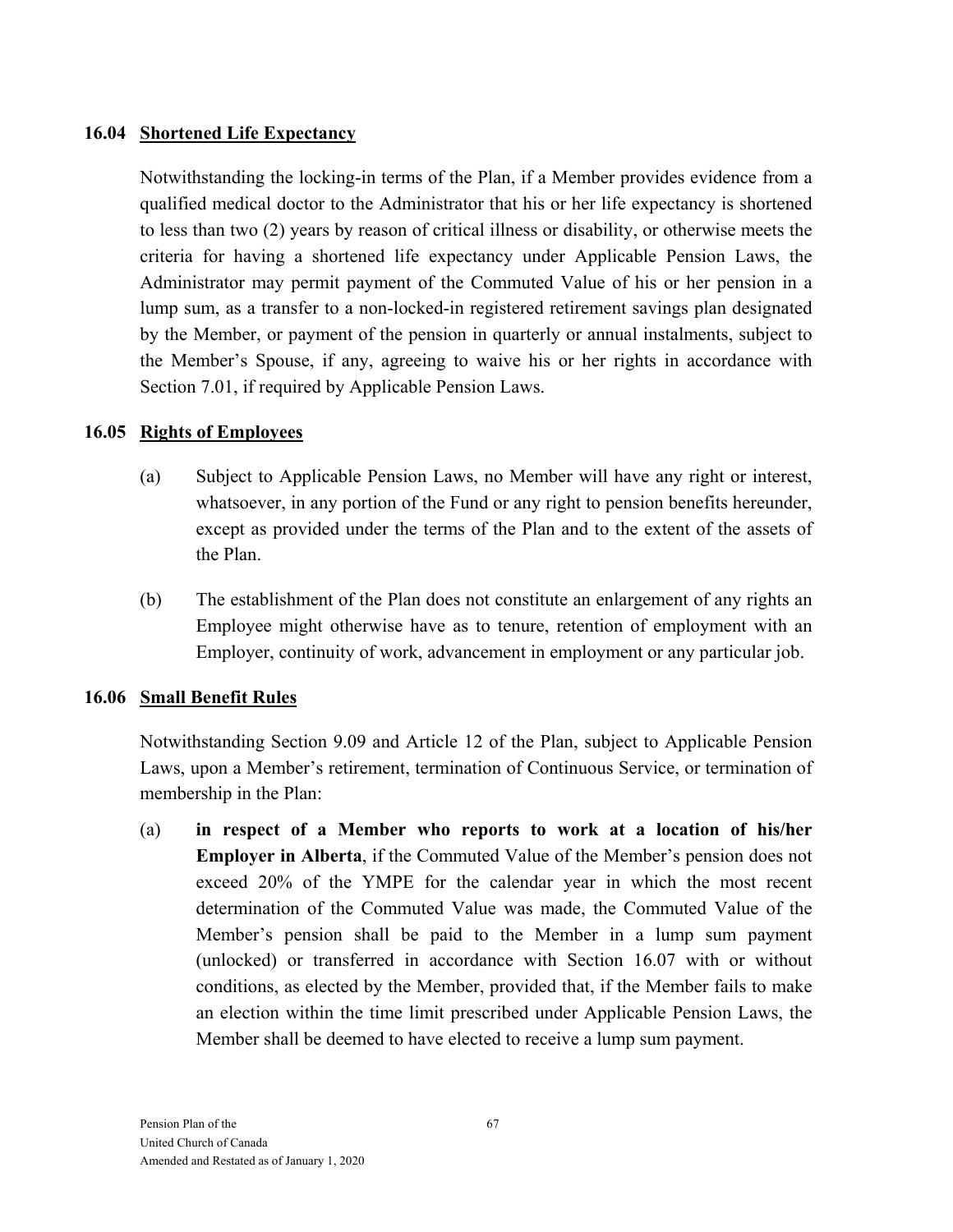(b) **in respect of a Member who reports to work at a location of his/her Employer in British Columbia**, if the Commuted Value of the Member's pension does not exceed 20% of the YMPE for the calendar year in which the most recent determination of the Commuted Value was made, the Commuted Value of the Member's pension shall be paid to the Member in a lump sum payment (unlocked) or transferred in accordance with Section 16.07 with or without conditions, as elected by the Member, provided that, if the Member fails to make an election within the time limit prescribed under Applicable Pension Laws, the Member shall be deemed to have elected to receive a lump sum payment.

### (c) **in respect of a Member who reports to work at a location of his/her Employer in Manitoba**:

- (i) if the annual pension payable at Normal Retirement Date does not exceed 4% of the YMPE for the calendar year in which the Member terminates active membership in the Plan; or
- (ii) if the Commuted Value of the Member's pension is less than 20% of the YMPE for the calendar year in which the Member terminates active membership in the Plan,

the Commuted Value of the Member's pension shall be paid to the Member in a lump sum payment (unlocked) or transferred in accordance with Section 16.07, as elected by the Member, provided that, if the Member fails to make an election within the time limit prescribed under Applicable Pension Laws, the Member shall be deemed to have elected to receive a lump sum payment.

#### (d) **in respect of a Member who reports to work at a location of his/her Employer in New Brunswick**:

(i) subject to paragraph (d)(ii) below, if the "adjusted commuted value" of the Member's pension (as defined and calculated in accordance with Applicable Pension Laws) is less than 40% of the YMPE for the calendar year in which the Member terminates employment, the Commuted Value of the Member's pension may, at the Member's election, be paid to the Member in a lump sum payment (unlocked), or transferred in accordance with Section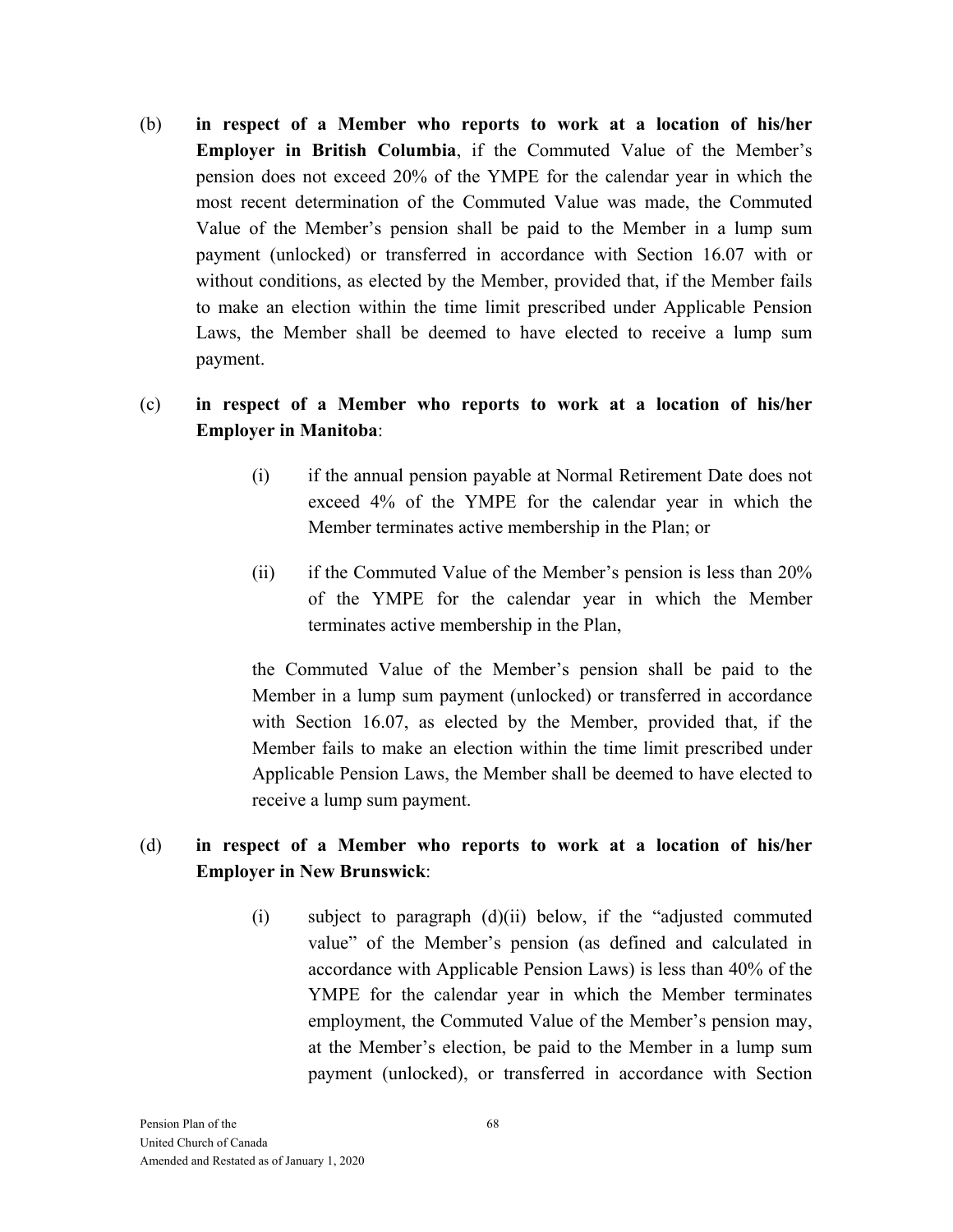16.07, provided that, if the Member has a Spouse, the Spouse has signed and delivered the prescribed waiver form to the Administrator;

(ii) notwithstanding paragraph  $(d)(i)$  above, if:

 (A) the Commuted Value of the Member's pension is less than 10% of the YMPE for the calendar year in which the Member terminates employment; and

 (B) the Member fails to elect a payment option described under paragraph (d)(i) above within the time limit prescribed under Applicable Pension Laws,

the Member shall be deemed to have elected to receive a lump sum payment.

### (e) **in respect of a Member who reports to work at a location of his/her Employer in Newfoundland and Labrador**:

- (i) if the annual pension payable at Normal Retirement Date is less than 4% of the YMPE for the calendar year in which the Member ceases to be a Member of the Plan; or
- (ii) if the Commuted Value of the Member's pension is less than 10% of the YMPE for the calendar year in which the Member ceases to be a Member of the Plan,

the Commuted Value of the Member's pension may, at the Member's election, be paid to the Member in a lump sum payment (unlocked) or transferred in accordance with Section 16.07.

# (f) **in respect of a Member who reports to work at a location of his/her Employer in Nova Scotia**:

(i) if the annual pension payable at Normal Retirement Date does not exceed 4% of the YMPE for the calendar year in which the Member terminates employment; or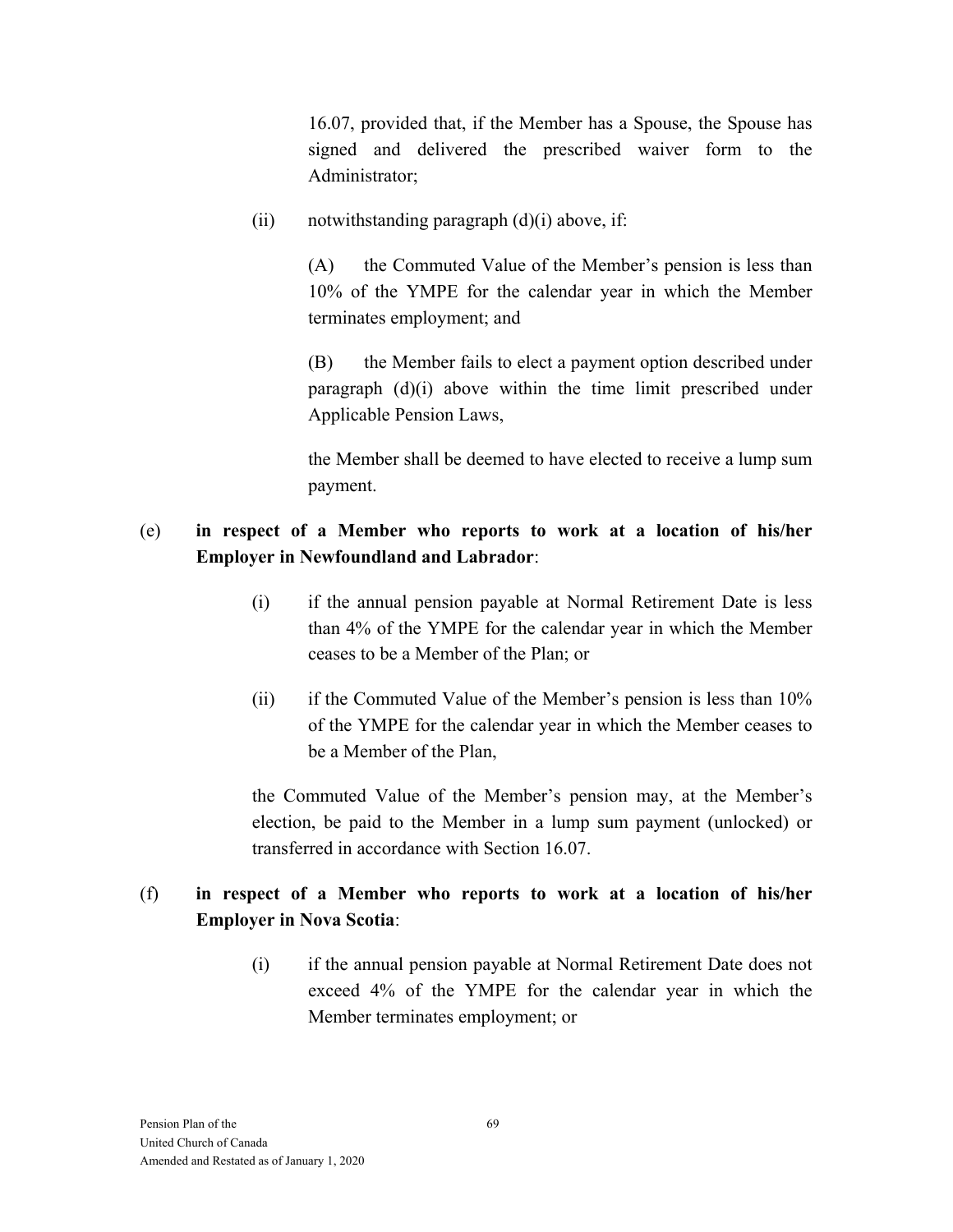(ii) if the Commuted Value of the Member's pension is less than 20% of the YMPE for the calendar year in which the Member terminates employment,

the Commuted Value of the Member's pension shall be paid to the Member in a lump sum payment (unlocked) or transferred in accordance with Section 16.07, as elected by the Member, provided that, if the Member fails to make an election within the time limit prescribed under Applicable Pension Laws, the Member shall be deemed to have elected to receive a lump sum payment.

# (g) **in respect of a Member who reports to work at a location of his/her Employer in Ontario, or is working in or reporting to work in Prince Edward Island or Bermuda**:

- (i) if the annual pension payable at Normal Retirement Date does not exceed 4% of the YMPE for the calendar year in which the Member terminates employment; or
- (ii) if the Commuted Value of the Member's pension is less than 20% of the YMPE for the calendar year in which the Member terminates employment,

the Commuted Value of the Member's pension shall be paid to the Member in a lump sum payment (unlocked) or transferred in accordance with Section 16.07, as elected by the Member, provided that, if the Member fails to make an election within the time limit prescribed under the *Pension Benefits Act* (Ontario) and its related regulations, the Member shall be deemed to have elected to receive a lump sum payment.

(h) **in respect of a Member who reports to work at a location of his/her Employer in Quebec**, if the Commuted Value of the Member's pension is less than 20% of the YMPE for the calendar year in which the Member ceases to be an active Member of the Plan, the Commuted Value of the Member's pension shall be paid to the Member in a lump sum payment (unlocked) or transferred in accordance with Section 16.07, as elected by the Member, provided that, if the Member fails to make an election within the time limit prescribed under Applicable Pension Laws, the Member shall be deemed to have elected to receive a lump sum payment.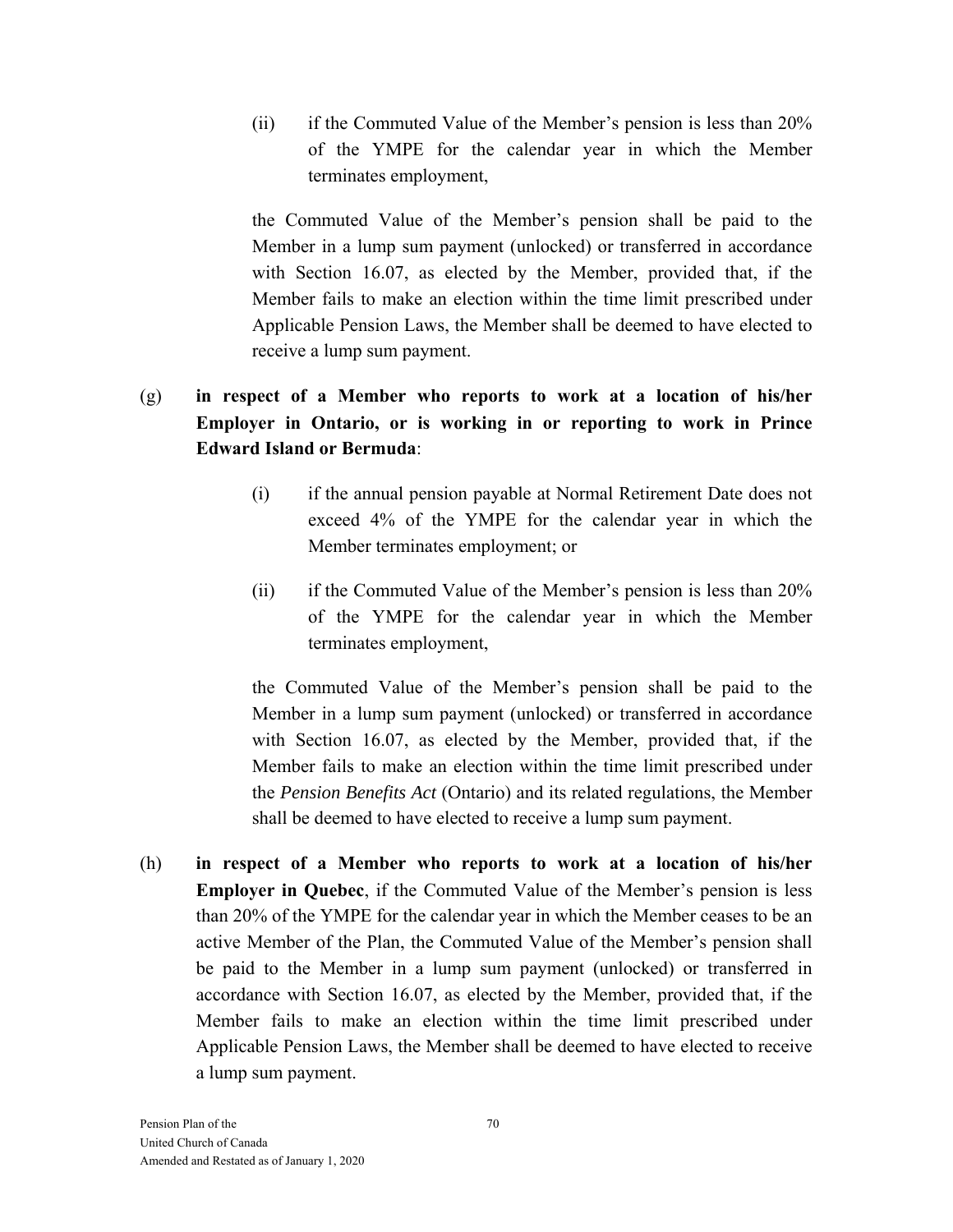### (i) **in respect of a Member who reports to work at a location of his/her Employer in Saskatchewan**:

- (i) if the annual pension payable at Normal Retirement Date does not exceed 4% of the YMPE for the calendar year in which the payment occurs; or
- (ii) if the Commuted Value of the Member's pension does not exceed 20% of the YMPE for the calendar year in which the payment occurs,

the Commuted Value of the Member's pension shall be paid to the Member in a lump sum payment (unlocked) or transferred in accordance with Section 16.07, as elected by the Member, provided that, if the Member fails to make an election within the time limit prescribed under Applicable Pension Laws, the Member shall be deemed to have elected to receive a lump sum payment.

(j) **in respect of a Member who reports to work at a location of his/her Employer in Nunavut, the Yukon Territory or the Northwest Territories**, if the Commuted Value of the Member's pension is less than 20% of the YMPE for the calendar year in which the Member ceases to be a Member of the Plan, the Commuted Value of the Member's pension shall be paid to the Member in a lump sum payment (unlocked) or transferred in accordance with Section 16.07, as elected by the Member, provided that, if the Member fails to make an election within the time limit prescribed under Applicable Pension Laws, the Member shall be deemed to have elected to receive a lump sum payment.

Where Applicable Pension Laws permit, the Administrator may require 'the Commuted Value of the survivor pension payable to a surviving Spouse under Article 10 to be paid in a lump sum payment (unlocked) or transferred in accordance with Section 16.07, as elected by the Spouse, if the annual survivor pension or the Commuted Value of such survivor pension meets the above criteria based on the province in which the pensioner reported to work immediately prior to retirement, and based on the YMPE for the calendar year of the Member's death (or, where permitted by Applicable Pension Laws, the YMPE for the calendar year in which the most recent determination of the Commuted Value was made).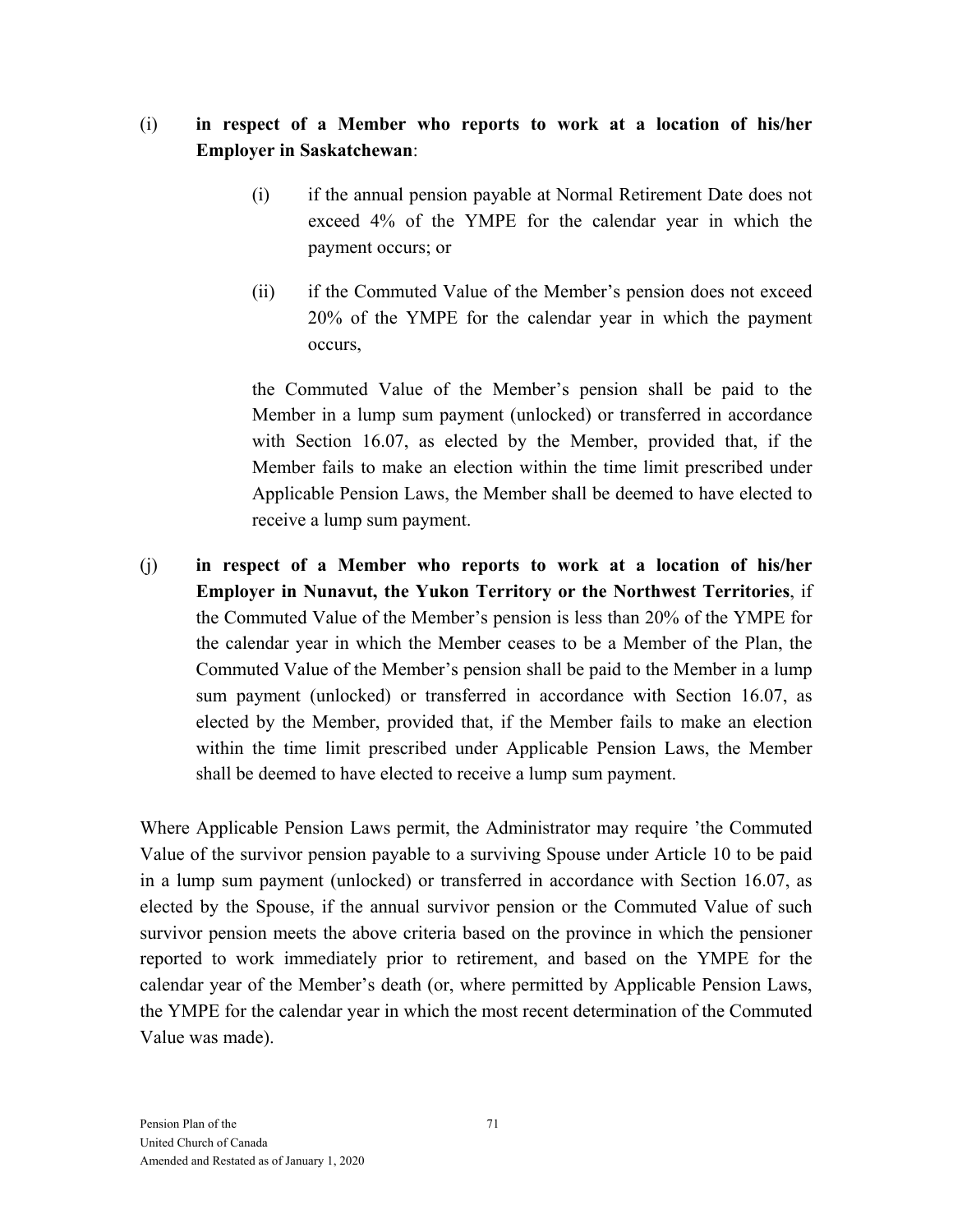Where a Member is not required to report for work at a location of his/her Employer, he/she shall be deemed to report to work in the province in which the establishment of his/her Employer from which his/her remuneration is paid is located.

#### **16.07 Transfer to Retirement Savings Vehicle**

Without limiting any other provision of the Plan, if an amount is payable to a Member or a Spouse under this Plan in a lump sum, where Applicable Pension Laws permit such option to be provided to the person, the lump sum may be transferred to a registered retirement savings plan or other vehicle of the type prescribed for such purpose by Applicable Pension Laws. Any such transfer shall be made in accordance with the election made by the person to whom the lump sum is payable (in the form and manner approved by the Administrator for that purpose) and in compliance with Applicable Pension Laws and the Income Tax Act.

### **16.08 Permitted Transfers**

Notwithstanding anything to the contrary in Sections 16.06(a) and (b):

- (i) the Member may elect to transfer up to 50% of the Commuted Value of his or her pension to a locked-in fund or to an insurer licensed in Canada to purchase an annuity, if the Member worked in or reported to work in Alberta and had attained the age of 50 at the time of his or her retirement or termination of Continuous Service, subject to obtaining the Spouse's consent; and
- (ii) the Administrator may transfer 25% of the Commuted Value of the Member's pension to his or her registered retirement income fund, where such Member worked in or reported to work in New Brunswick and was eligible to receive a pension at the time of his or her termination from Continuous Service, subject to obtaining the Spouse's consent.

#### **16.09 Incompetency**

If the Administrator determines that any person entitled to any payment hereunder is incompetent by reason of physical or mental disability or age and consequently unable to give a valid receipt, the Administrator may cause any payment due to such person to be made to his or her legally appointed guardian, committee or other representative of the estate on his or her behalf. Payment made pursuant to this Section 16.09 will operate as a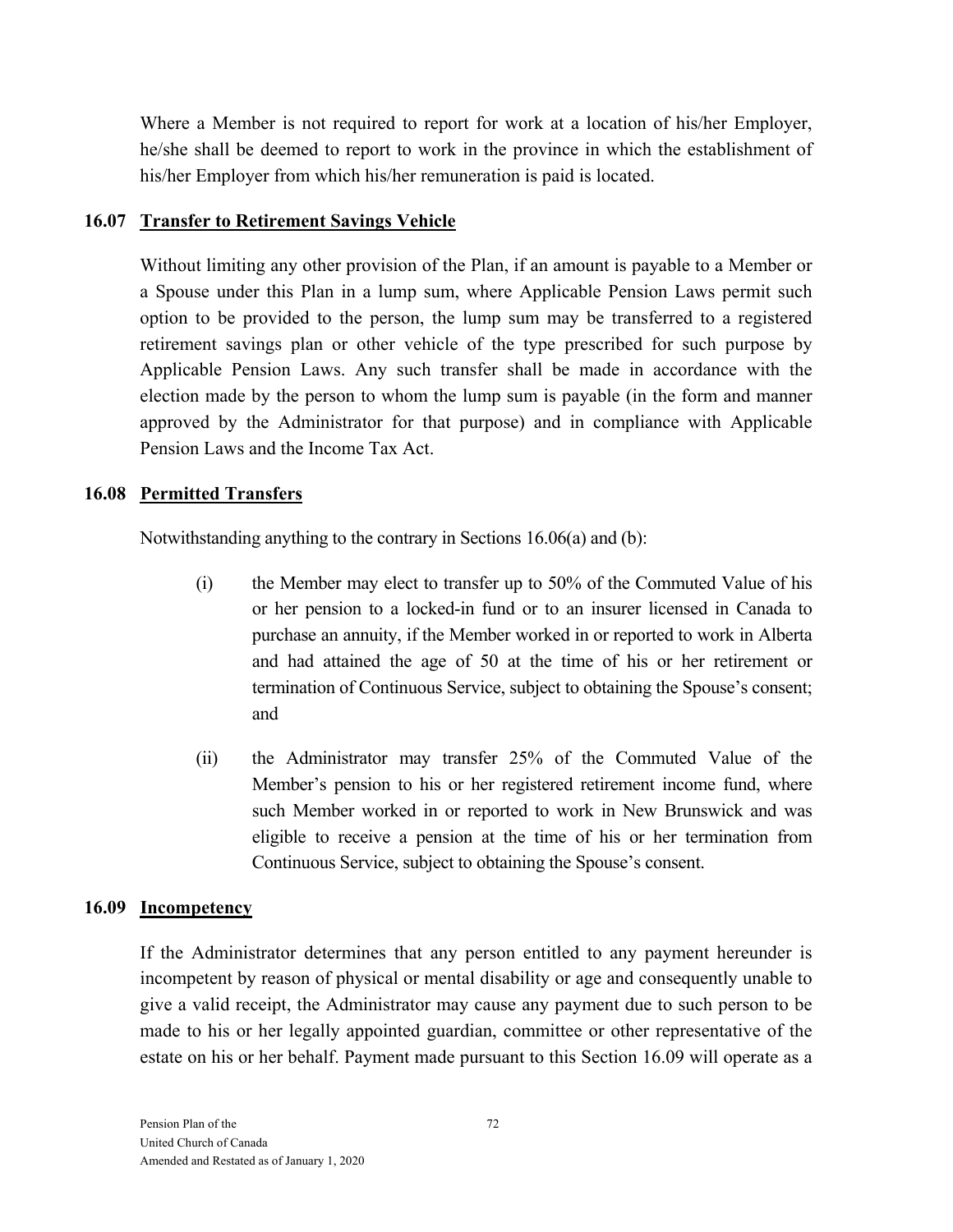complete discharge of the responsibility of the Funding Agent, the Administrator, The Church, the Employer, the Plan and the Fund.

#### **16.10 Buy Back of Credited Service**

A Member who has a period of Continuous Service which is not Credited Service under the Plan and, effective January 1, 2002, which never was Credited Service under the Plan, will have the right to establish pension credit, in accordance with Article 9 and subject to the requirements of the Income Tax Act, in respect of any portion of such Continuous Service, subject to suitable arrangements being made with the Administrator as to the payment of the contributions required for such credit. Such contributions may be made by the Member and/or the Employer.

#### **16.11 Non-Residents**

Where permitted by Applicable Pension Laws, a Member who has ceased Continuous Service may elect a refund of the Commuted Value of the benefits accrued to such Member (including Voluntary Contributions and Interest, and Excess Contributions, if any, not already refunded) if the Member is not a resident of Canada for purposes of the Income Tax Act and the Member has otherwise satisfied the requirements under Applicable Pension Laws for un-locking in the event of non-residency. Where a Commuted Value is available for refund in accordance with this Section 16.11, the Member (or Spouse of such Member), as applicable, may elect to have the amount transferred to a non-locked-in registered retirement savings plan (RRSP) designated by the Member or Spouse, as applicable.

### **16.12 Construction**

The Plan will be governed and construed in accordance with the laws of Ontario or other Applicable Pension Laws.

Any provision of the Funding Agreement that is inconsistent with the terms of the Plan will be of no force or effect.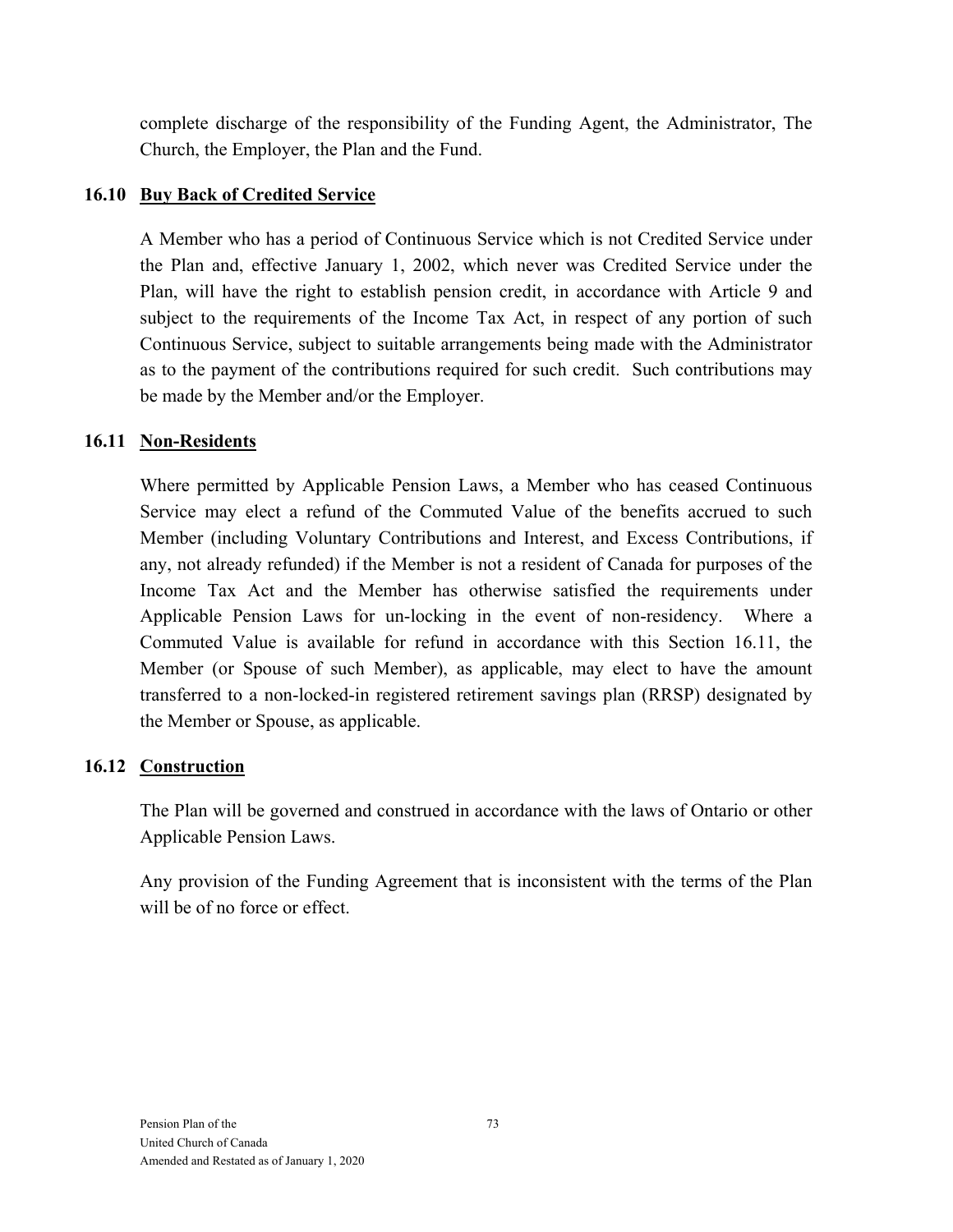#### **16.13 Severability**

If any term of the Plan is held to be invalid or unenforceable by a court of competent jurisdiction, its invalidity or unenforceability will not affect any other term of the Plan and the Plan text will be construed and enforced as if such term had not been included therein.

#### **16.14 Captions and Headings**

The captions, headings and table of contents of this Plan text are included for convenience of reference only and will not be used in interpreting the terms of the Plan.

#### **16.15 Articles and Sections**

"Article" or "Articles" means an article or articles as defined in the table of contents and "Section" or "Sections" means a specific provision or terms within an Article or Articles, as applicable.

#### **16.16 Currency**

All benefits payable under the Plan will be paid in the lawful currency of Canada.

#### **16.17 Terms at Date of Determination**

Unless stated otherwise, all benefits payable under the Plan are to be determined in accordance with the terms of the Plan in effect at the earliest of the Member's date of death, retirement, termination or Disability.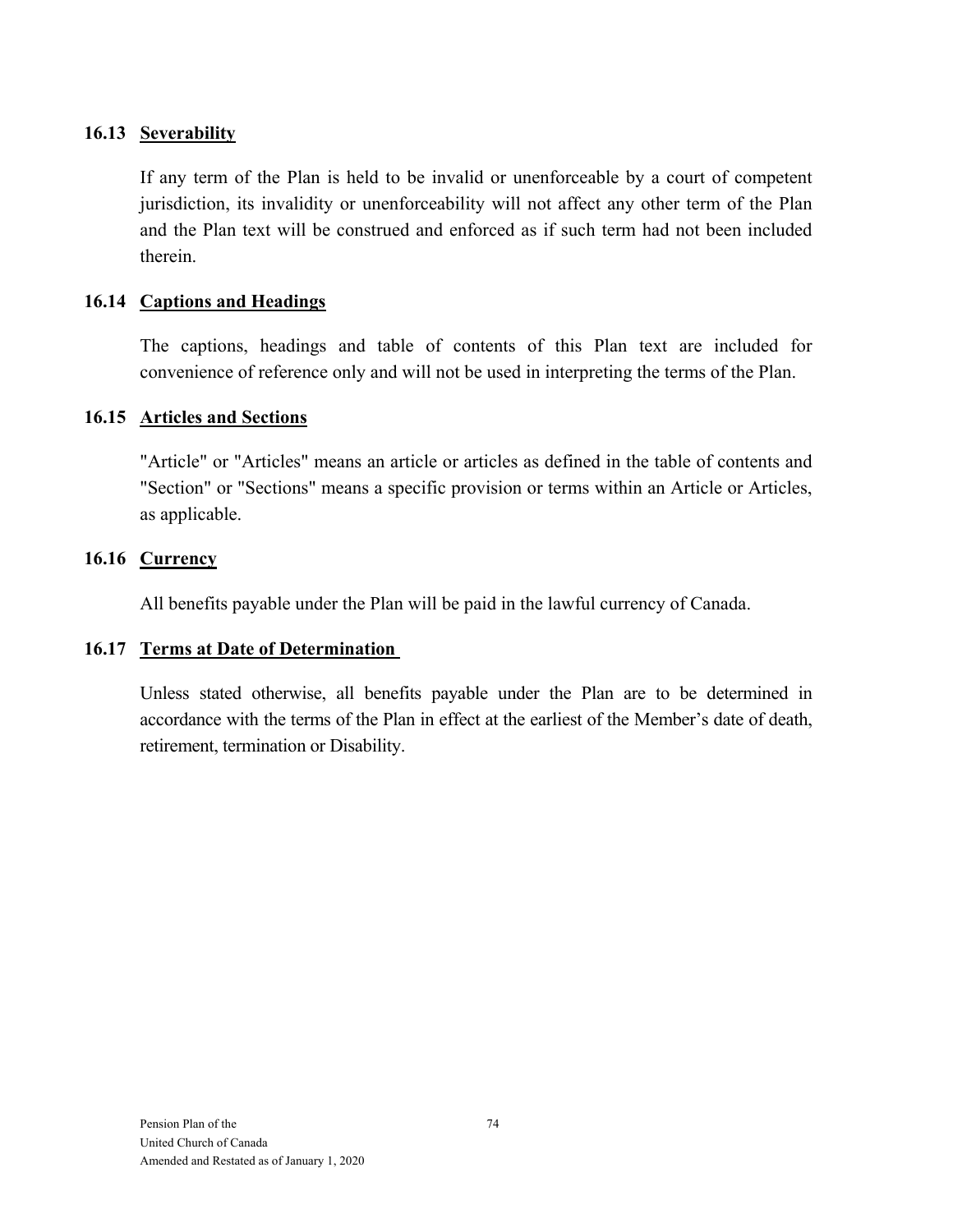# *ARTICLE 17*

# *PLAN EVENTS*

### **17.01 Withdrawal of Fairhaven United Church Homes**

Effective September 30, 2017 (or such other date deemed appropriate by the applicable regulatory authorities), Fairhaven United Church Homes (in this Section 17.01, the "Employer") withdraws from the Plan as an Employer (in this Section 17.01, the "Fairhaven Withdrawal").

In connection with the Fairhaven Withdrawal:

- (a) the Administrator will, in consultation with the Actuary and such advisers as it deems appropriate:
	- (i) cause to be prepared and filed with the applicable regulatory authorities such reports, records and other documents; and
	- (ii) cause to be prepared and transmitted to Members affected by the Fairhaven Withdrawal (in this Section 17.01, the "Affected Members") such notices, statements, documents and other information,

all accordance with Applicable Pension Laws and the Income Tax Act;

- (b) the Employer shall make such contributions to the Fund as are required by Applicable Pension Laws or the Plan (including, without limitation, Section  $14.04(a)(i)$ , as determined by the Administrator in consultation with the Actuary;
- (c) as contemplated under Section 14.04(a)(ii), subject to receipt from the applicable regulatory authorities of any approvals required under Applicable Pension Laws and the Income Tax Act, apply the portion of the Fund attributable to the Employer to settle the benefits payable under the Plan to Members affected by the Fairhaven Withdrawal, as determined by the Administrator, in accordance with the terms of the Plan, Applicable Pension Laws and the elections made by each Affected Member; and
- (d) if, after provision for benefits payable to or in respect of Affected Members and all Plan administration expenses incurred in connection with the Fairhaven Withdrawal, assets attributable to the Employer remain in the Fund, such surplus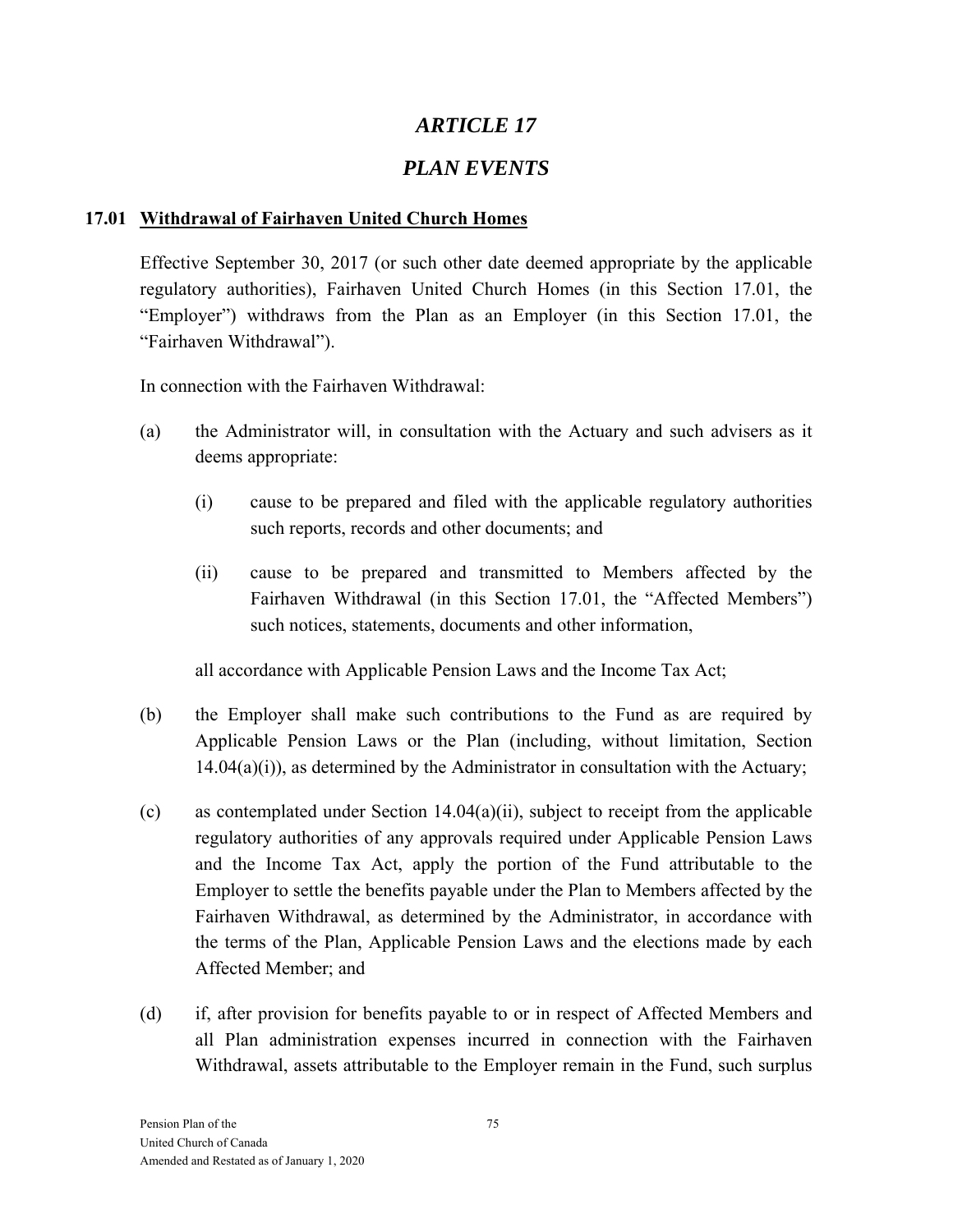assets shall be distributed to the Affected Members (or their estates, as applicable), all as determined by the Administrator in consultation with the Actuary and such advisers as it deems appropriate, in accordance with Applicable Pension Laws and the Income Tax Act.

References in this Section 17.01 to Plan provisions refer to such provisions as they read effective September 30, 2017.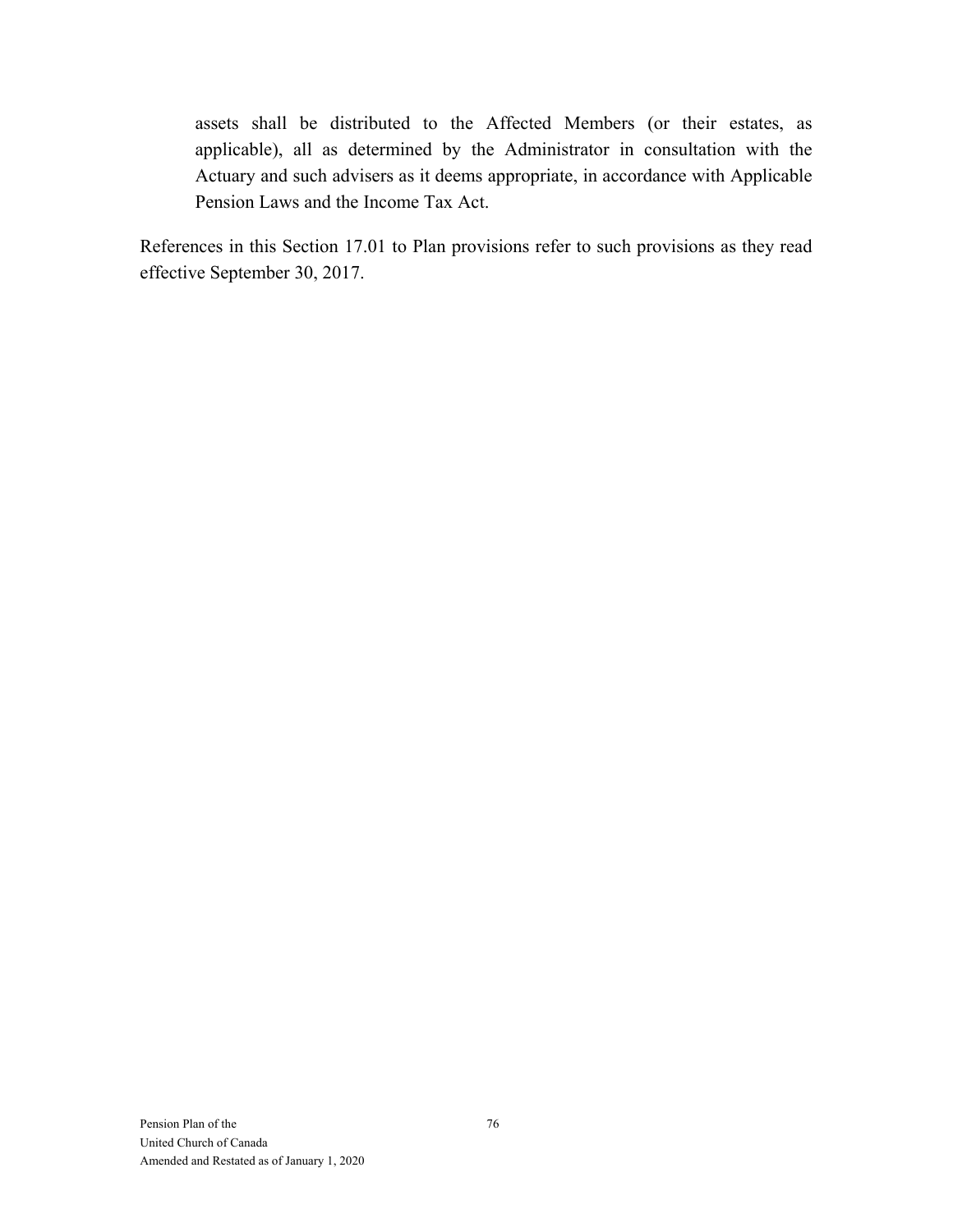### **SCHEDULE A - ADJUSTED PENSIONABLE EARNINGS**

(a) To determine pension entitlement as at December 31, 2000 of a Member who terminated Continuous Service prior to January 1, 1997:

| Year | Percentage Addition | Maximum Addition |
|------|---------------------|------------------|
| 1955 | 545.17%             | \$20,444         |
| 1956 | 545.17%             | \$20,444         |
| 1957 | 524.35%             | \$20,319         |
| 1958 | 504.84%             | \$20,194         |
| 1959 | 477.76%             | \$20,006         |
| 1960 | 453.00%             | \$19,819         |
| 1961 | 430.27%             | \$19,631         |
| 1962 | 409.34%             | \$19,444         |
| 1963 | 390.00%             | \$19,256         |
| 1964 | 372.07%             | \$19,069         |
| 1965 | 355.41%             | \$18,881         |
| 1966 | 493.24%             | \$18,694         |
| 1967 | 466.93%             | \$18,444         |
| 1968 | 442.67%             | \$18,194         |
| 1969 | 399.41%             | \$17,694         |
| 1970 | 399.41%             | \$17,694         |
| 1971 | 341.26%             | \$17,319         |
| 1972 | 322.81%             | \$17,069         |
| 1973 | 296.78%             | \$16,694         |
| 1974 | 282.58%             | \$16,319         |
| 1975 | 218.84%             | \$14,881         |
| 1976 | 180.41%             | \$13,756         |
| 1977 | 156.80%             | \$12,913         |
| 1978 | 139.94%             | \$12,238         |
| 1979 | 124.06%             | \$11,519         |
| 1980 | 100.01%             | \$10,250         |
| 1981 | 78.64%              | \$8,856          |
| 1982 | 57.27%              | \$7,169          |
| 1983 | 40.20%              | \$5,525          |
| 1984 | 30.18%              | \$4,406          |
|      |                     |                  |

1999 Update - Base Year 1989 with a 125% CAP– 1996 Inactive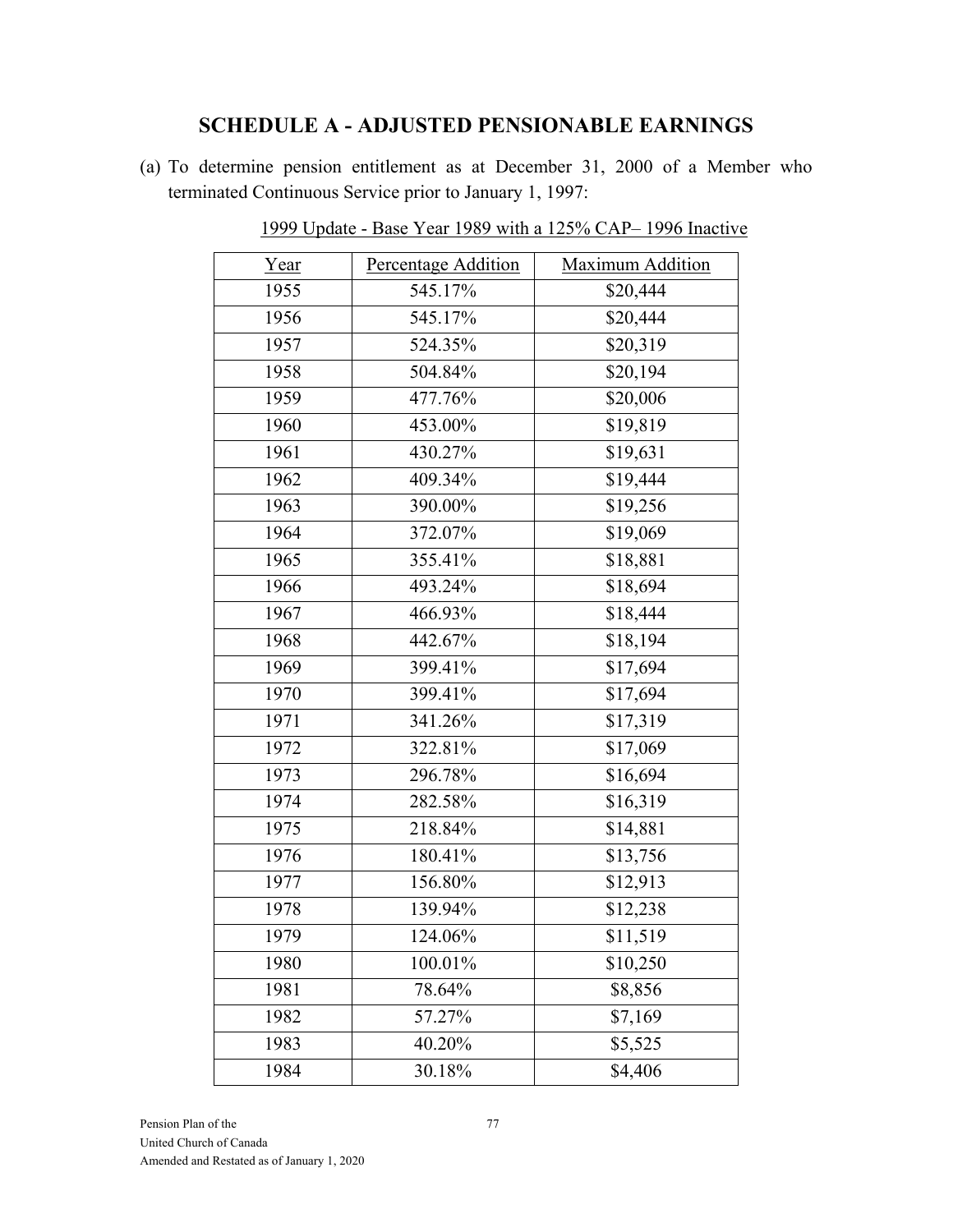| 1985           | 23.66%   | \$3,613 |
|----------------|----------|---------|
| 1986           | 17.51%   | \$2,788 |
| 1987           | 11.69%   | \$1,931 |
| 1988           | $6.08\%$ | \$1,044 |
| 1989 and after | $0.00\%$ | \$0     |

(b) To determine pension entitlement as at January 1, 2001 of a Member who terminated Continuous Service prior to January 1, 1997:

| Year | Percentage Addition | Maximum Addition |
|------|---------------------|------------------|
| 1955 | 574.17%             | \$25,838         |
| 1956 | 574.17%             | \$25,838         |
| 1957 | 552.42%             | \$25,688         |
| 1958 | 532.03%             | \$25,538         |
| 1959 | 503.73%             | \$25,313         |
| 1960 | 477.86%             | \$25,088         |
| 1961 | 454.11%             | \$24,863         |
| 1962 | 432.24%             | \$24,638         |
| 1963 | 412.03%             | \$24,413         |
| 1964 | 393.29%             | \$24,188         |
| 1965 | 375.88%             | \$23,963         |
| 1966 | 521.93%             | \$23,738         |
| 1967 | 494.46%             | \$23,438         |
| 1968 | 469.13%             | \$23,138         |
| 1969 | 423.96%             | \$22,538         |
| 1970 | 423.96%             | \$22,538         |
| 1971 | 362.68%             | \$22,088         |
| 1972 | 343.38%             | \$21,788         |
| 1973 | 316.11%             | \$21,338         |
| 1974 | 301.41%             | \$20,888         |
| 1975 | 234.83%             | \$19,163         |
| 1976 | 194.67%             | \$17,813         |
| 1977 | 170.01%             | \$16,800         |
| 1978 | 152.37%             | \$15,990         |
| 1979 | 135.77%             | \$15,128         |
|      |                     |                  |

2001 Update - Base Year 1990 with a 150% CAP– 1996 Inactive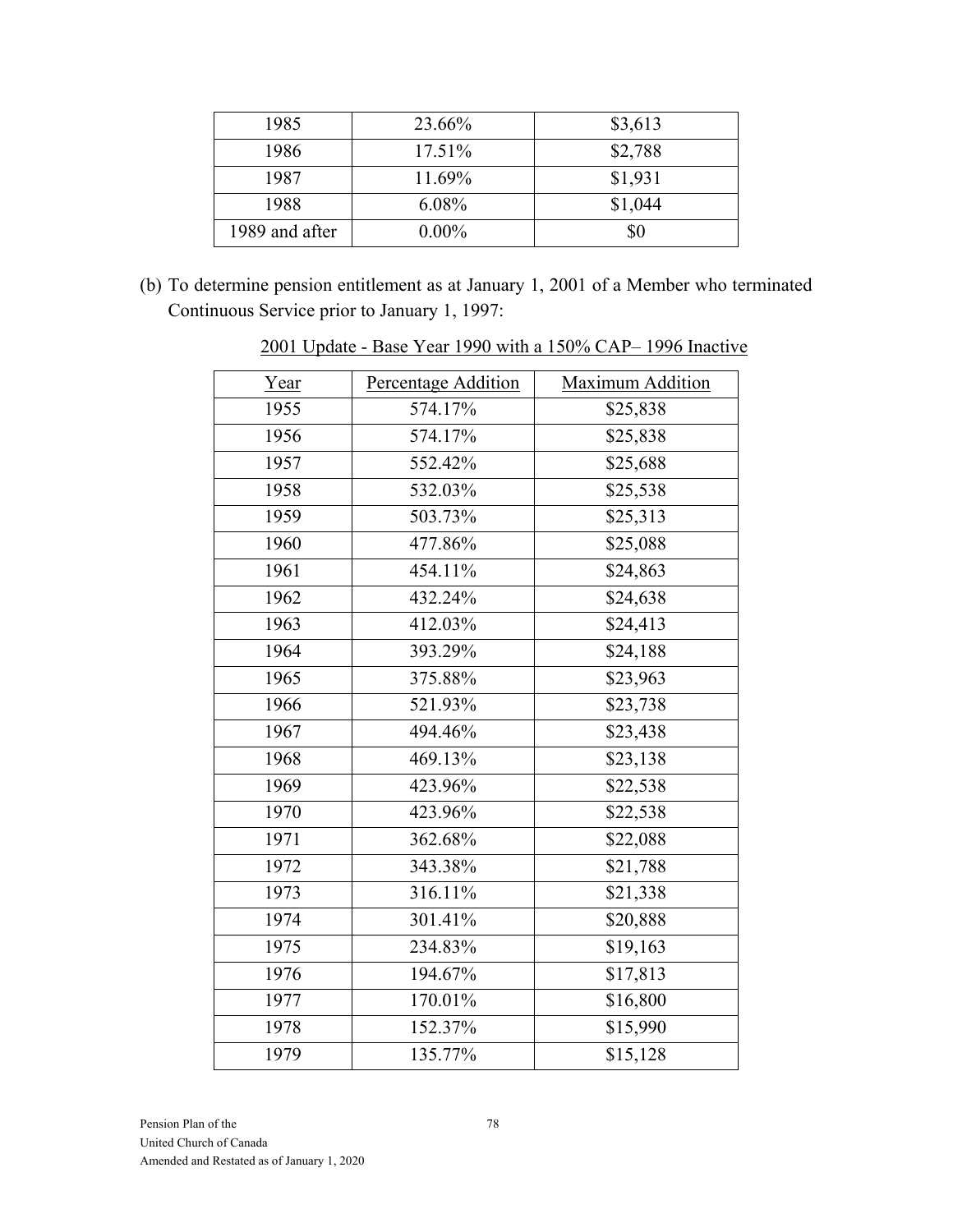| 1980           | 110.62%  | \$13,605 |
|----------------|----------|----------|
| 1981           | 88.30%   | \$11,933 |
| 1982           | 65.96%   | \$9,908  |
| 1983           | 48.11%   | \$7,935  |
| 1984           | 37.63%   | \$6,593  |
| 1985           | 30.78%   | \$5,640  |
| 1986           | 24.34%   | \$4,650  |
| 1987           | 18.27%   | \$3,623  |
| 1988           | 12.41%   | \$2,558  |
| 1989           | 6.06%    | \$1,305  |
| 1990 and after | $0.00\%$ | \$0      |

(c) To determine pension entitlement as at January 1, 2001 of a Member who terminated Continuous Service on or after January 1, 1997 and prior to January 1, 1999:

| <u>Year</u> | Percentage Addition | Maximum Addition |
|-------------|---------------------|------------------|
| 1955        | 607.83%             | \$27,353         |
| 1956        | 607.83%             | \$27,353         |
| 1957        | 585.00%             | \$27,203         |
| 1958        | 563.59%             | \$27,053         |
| 1959        | 533.88%             | \$26,828         |
| 1960        | 506.71%             | \$26,603         |
| 1961        | 481.78%             | \$26,378         |
| 1962        | 458.82%             | \$26,153         |
| 1963        | 437.59%             | \$25,928         |
| 1964        | 417.93%             | \$25,703         |
| 1965        | 399.65%             | \$25,478         |
| 1966        | 555.24%             | \$25,253         |
| 1967        | 526.42%             | \$24,953         |
| 1968        | 499.85%             | \$24,653         |
| 1969        | 452.45%             | \$24,053         |
| 1970        | 452.45%             | \$24,053         |
| 1971        | 387.56%             | \$23,603         |
| 1972        | 367.26%             | \$23,303         |
| 1973        | 338.56%             | \$22,853         |

2001 Update - Base Year 1991 with a 150% CAP– 1998 Inactive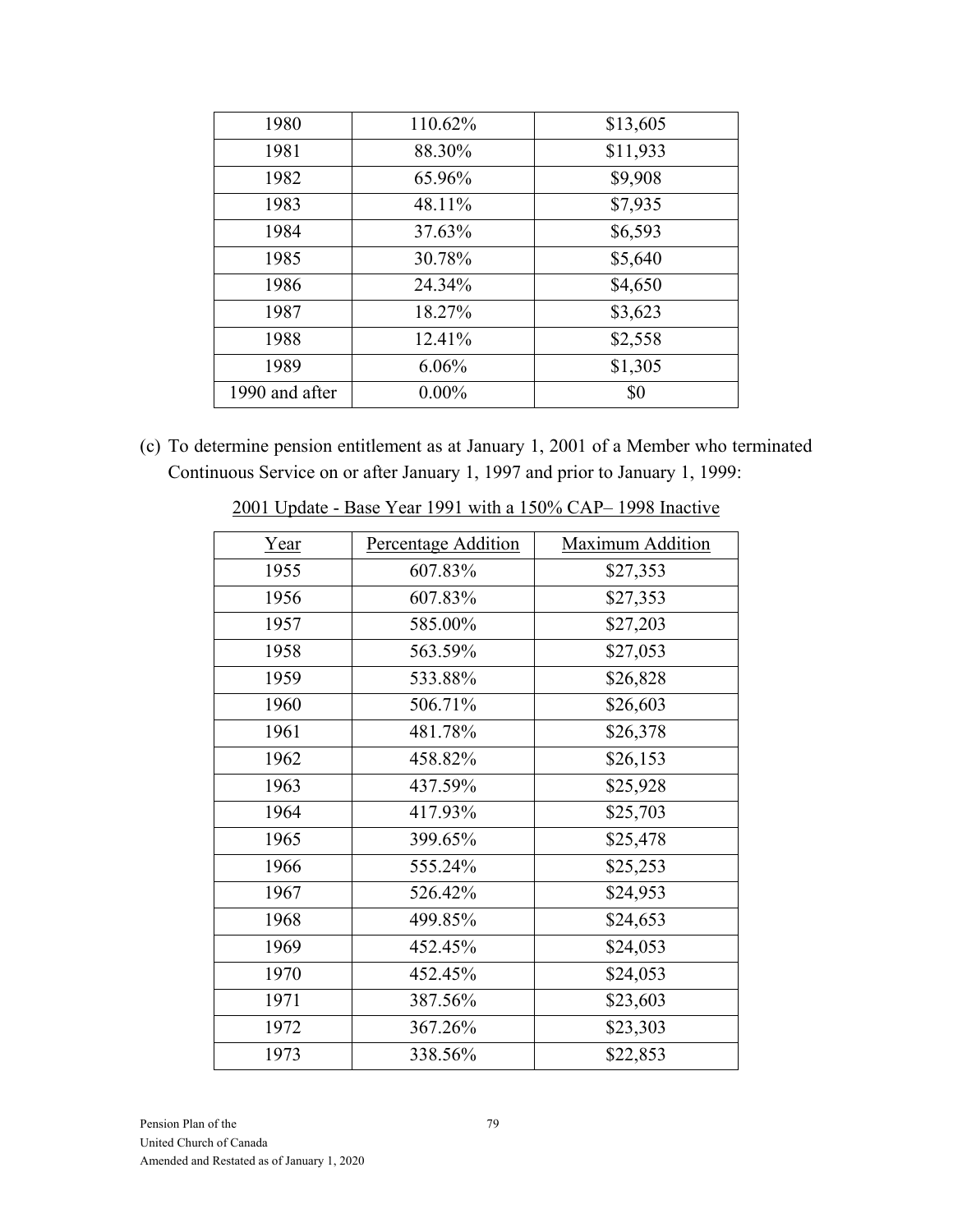| 1974           | 323.27%  | \$22,403 |
|----------------|----------|----------|
| 1975           | 253.40%  | \$20,678 |
| 1976           | 211.23%  | \$19,328 |
| 1977           | 185.34%  | \$18,315 |
| 1978           | 166.81%  | \$17,505 |
| 1979           | 149.37%  | \$16,643 |
| 1980           | 122.94%  | \$15,120 |
| 1981           | 99.51%   | \$13,448 |
| 1982           | 76.04%   | \$11,423 |
| 1983           | 57.30%   | \$9,450  |
| 1984           | 46.27%   | \$8,108  |
| 1985           | 39.05%   | \$7,155  |
| 1986           | 32.27%   | \$6,165  |
| 1987           | 25.91%   | \$5,138  |
| 1988           | 19.75%   | \$4,073  |
| 1989           | 13.09%   | \$2,820  |
| 1990           | 6.73%    | \$1,515  |
| 1991 and after | $0.00\%$ | \$0      |
|                |          |          |

(d) To determine pension entitlement as at January 1, 2001 of a Member who terminated Continuous Service on or after January 1, 1999 and prior to January 1, 2001:

| Year | Percentage Addition | Maximum Addition |
|------|---------------------|------------------|
| 1955 | 673.33%             | \$30,300         |
| 1956 | 673.33%             | \$30,300         |
| 1957 | 648.39%             | \$30,150         |
| 1958 | 625.00%             | \$30,000         |
| 1959 | 592.54%             | \$29,775         |
| 1960 | 562.86%             | \$29,550         |
| 1961 | 535.62%             | \$29,325         |
| 1962 | 510.53%             | \$29,100         |
| 1963 | 487.34%             | \$28,875         |
| 1964 | 465.85%             | \$28,650         |
| 1965 | 445.88%             | \$28,425         |
| 1966 | 620.05%             | \$28,200         |
| Year | Percentage Addition | Maximum Addition |
| 1967 | 588.61%             | \$27,900         |

2001 Update - Base Year 1996 with a 150% CAP– 2000 Inactive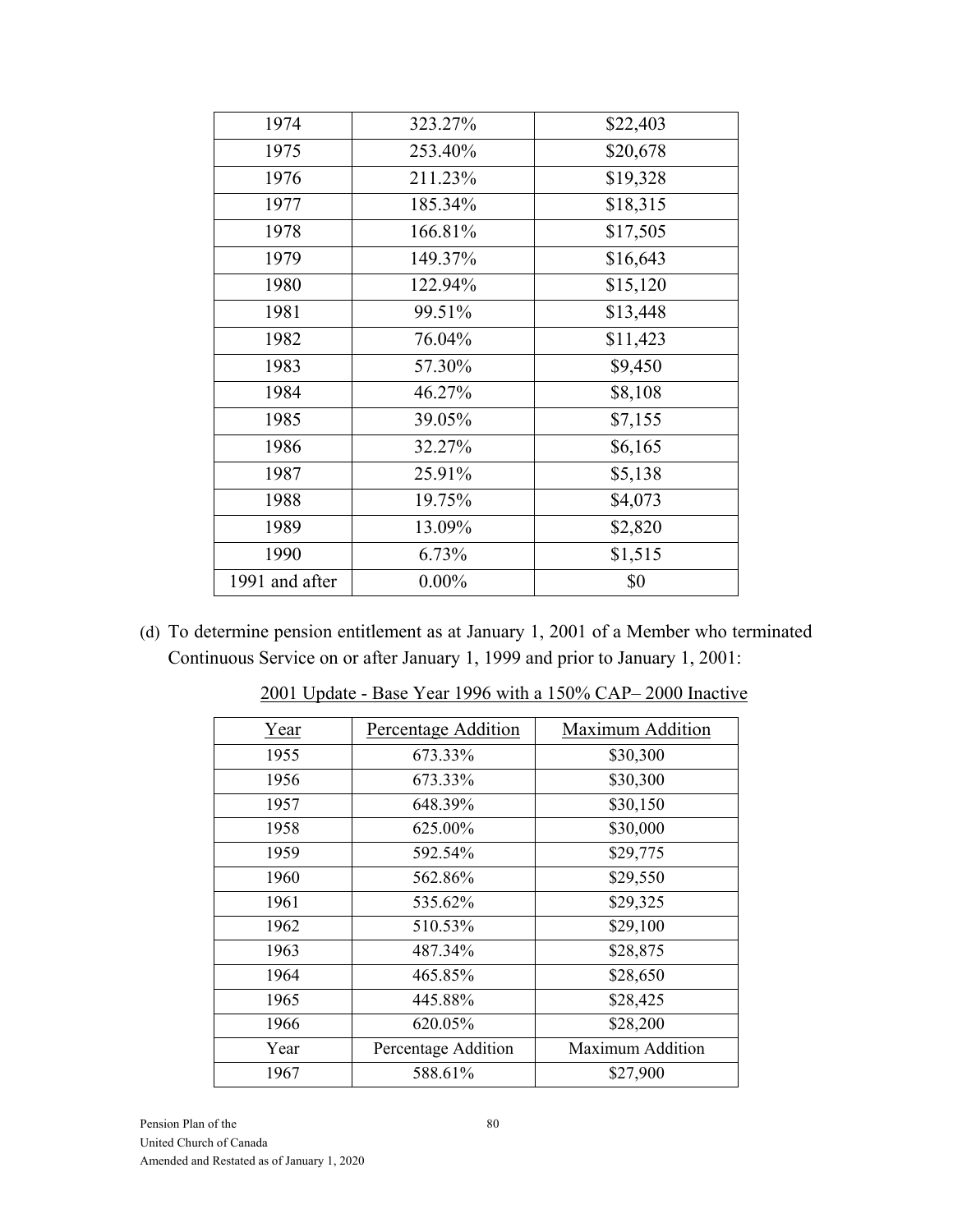| 1968           | 559.61%  | \$27,600 |
|----------------|----------|----------|
| 1969           | 507.90%  | \$27,000 |
| 1970           | 507.90%  | \$27,000 |
| 1971           | 435.96%  | \$26,550 |
| 1972           | 413.71%  | \$26,250 |
| 1973           | 382.22%  | \$25,800 |
| 1974           | 365.80%  | \$25,350 |
| 1975           | 289.52%  | \$23,625 |
| 1976           | 243.44%  | \$22,275 |
| 1977           | 215.16%  | \$21,263 |
| 1978           | 194.90%  | \$20,453 |
| 1979           | 175.82%  | \$19,590 |
| 1980           | 146.91%  | \$18,068 |
| 1981           | 121.32%  | \$16,395 |
| 1982           | 95.67%   | \$14,370 |
| 1983           | 75.17%   | \$12,398 |
| 1984           | 63.09%   | \$11,055 |
| 1985           | 55.13%   | \$10,103 |
| 1986           | 47.69%   | \$9,113  |
| 1987           | 40.78%   | \$8,085  |
| 1988           | 34.05%   | \$7,020  |
| 1989           | 26.78%   | \$5,768  |
| 1990           | 19.84%   | \$4,463  |
| 1991           | 12.46%   | \$2,948  |
| 1992           | 6.66%    | \$1,643  |
| 1993           | 2.03%    | \$518    |
| 1994           | 1.51%    | \$518    |
| 1995           | $1.00\%$ | \$345    |
| 1996 and after | $0.00\%$ | \$0      |
|                |          |          |

(e) To determine pension entitlement as at January 1, 2003 of a Member who terminated Continuous Service on or after January 1, 2001 and prior to January 1, 2003:

| Year | Percentage Addition | <b>Maximum Addition</b> |
|------|---------------------|-------------------------|
| 1955 | 720.70%             | \$32,432                |
| 1956 | 720.70%             | \$32,432                |
| Year | Percentage Addition | <b>Maximum Addition</b> |
| 1957 | 694.23%             | \$32,282                |
| 1958 | 669.41%             | \$32,132                |

2003 Update - Base Year 2000 with a 150% CAP– 2002 Inactive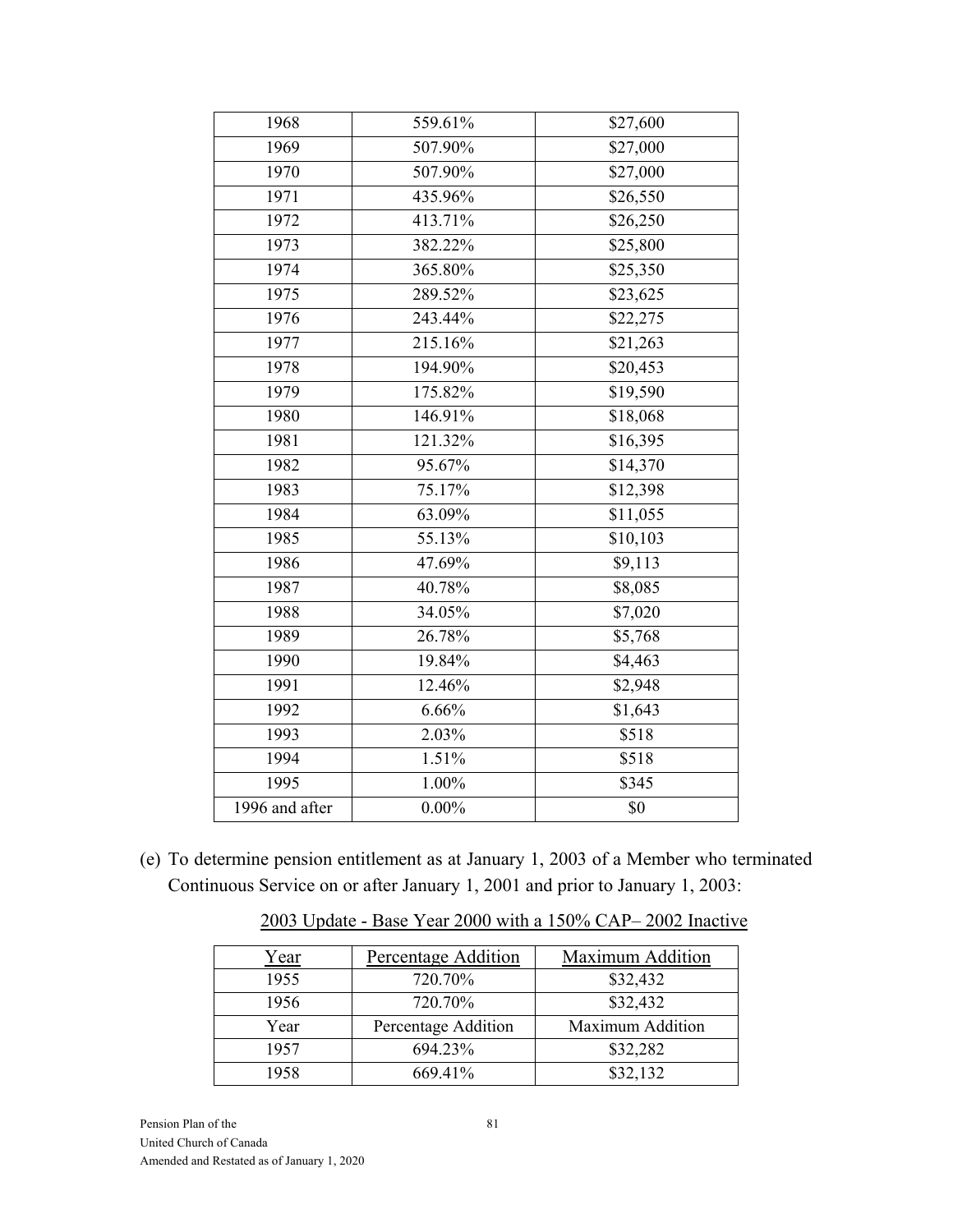| 1959 | 634.96%             | \$31,907             |
|------|---------------------|----------------------|
| 1960 | 603.46%             | \$31,682             |
| 1961 | 574.55%             | \$31,457             |
| 1962 | 547.92%             | \$31,232             |
| 1963 | 523.32%             | $\overline{$}31,007$ |
| 1964 | 500.51%             | \$30,782             |
| 1965 | 479.32%             | \$30,557             |
| 1966 | 666.92%             | \$30,332             |
| 1967 | 633.58%             | \$30,032             |
| 1968 | 602.83%             | \$29,732             |
| 1969 | 548.00%             | \$29,132             |
| 1970 | 548.00%             | \$29,132             |
| 1971 | 470.96%             | \$28,682             |
| 1972 | 447.30%             | \$28,382             |
| 1973 | 413.80%             | \$27,932             |
| 1974 | 396.56%             | \$27,482             |
| 1975 | 315.64%             | \$25,757             |
| 1976 | 266.74%             | \$24,407             |
| 1977 | 236.73%             | \$23,394             |
| 1978 | 215.21%             | \$22,584             |
| 1979 | 194.95%             | \$21,722             |
| 1980 | 164.24%             | \$20,199             |
| 1981 | 137.10%             | \$18,527             |
| 1982 | 109.86%             | \$16,502             |
| 1983 | 88.09%              | \$14,529             |
| 1984 | 75.26%              | \$13,187             |
| 1985 | 66.76%              | \$12,234             |
| 1986 | 58.85%              | \$11,244             |
| 1987 | 51.53%              | \$10,217             |
| 1988 | 44.39%              | \$9,152              |
| 1989 | 36.67%              | \$7,899              |
| 1990 | 29.31%              | \$6,594              |
| 1991 | 21.48%              | \$5,079              |
| 1992 | 15.31%              | \$3,774              |
| 1993 | 10.39%              | \$2,649              |
| 1994 | 7.73%               | \$2,649              |
| 1995 | 7.19%               | \$2,477              |
| 1996 | 6.13%               | \$2,132              |
| 1997 | 5.08%               | \$1,787              |
| Year | Percentage Addition | Maximum Addition     |
| 1998 | 3.02%               | \$1,083              |
| 1999 | 1.00%               | \$366                |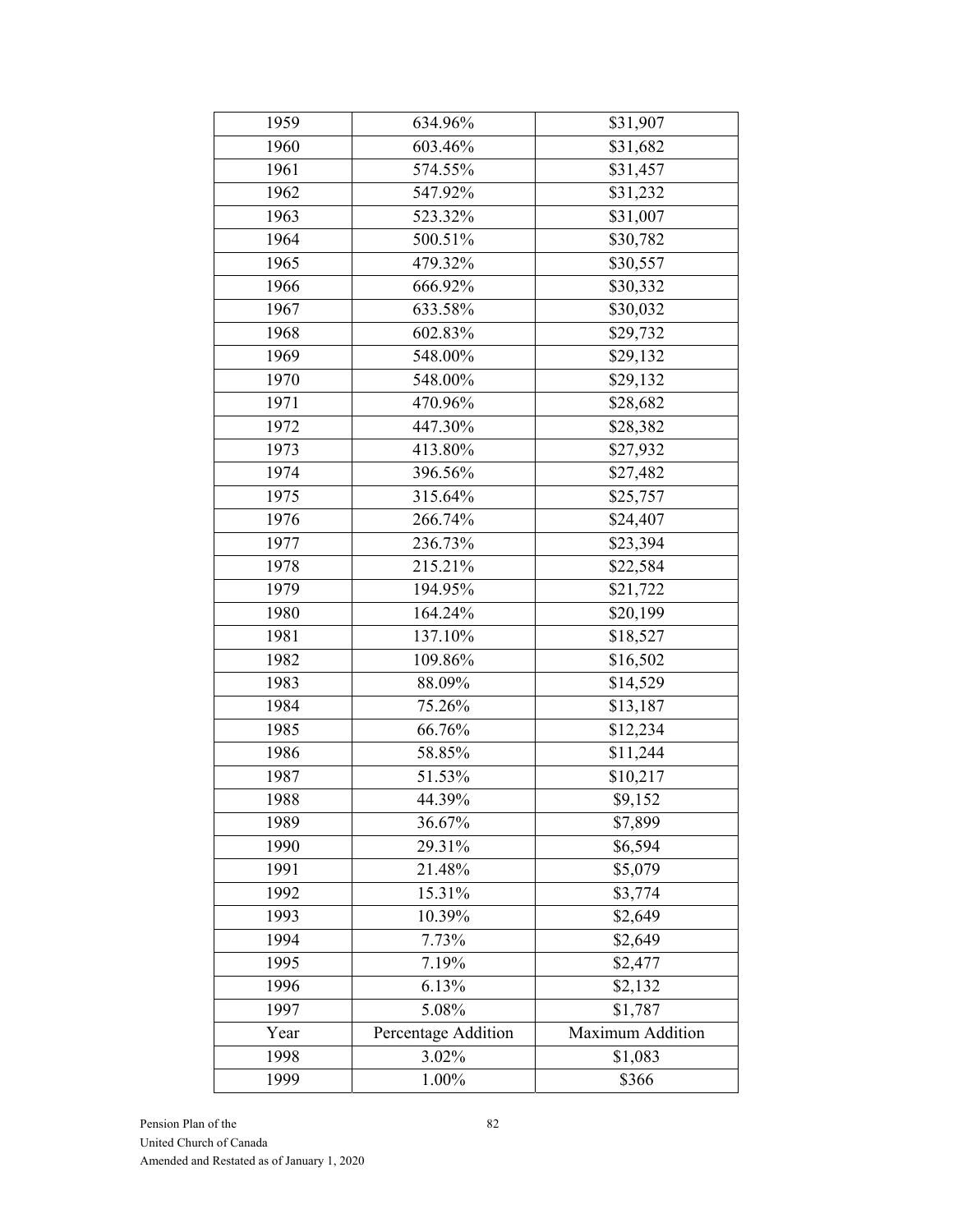| 2000<br>and after |
|-------------------|
|-------------------|

(f) To determine pension entitlement as at January 1, 2005 of a Member who terminated Continuous Service on or after January 1, 2003 and prior to January 1, 2005:

2005 Update- Base year 2002 with a 175% CAP– 2004 Inactive

| <u>Year</u> | Percentage Addition | Maximum Addition |
|-------------|---------------------|------------------|
| 1955        | 800.40%             | \$42,021         |
| 1956        | 800.40%             | \$42,021         |
| 1957        | 771.35%             | \$41,846         |
| 1958        | 744.13%             | \$41,671         |
| 1959        | 706.33%             | \$41,409         |
| 1960        | 671.77%             | \$41,146         |
| 1961        | 640.05%             | \$40,884         |
| 1962        | 610.84%             | \$40,621         |
| 1963        | 583.85%             | \$40,359         |
| 1964        | 558.83%             | \$40,096         |
| 1965        | 535.58%             | \$39,834         |
| 1966        | 745.78%             | \$39,571         |
| 1967        | 709.24%             | \$39,221         |
| 1968        | 675.55%             | \$38,871         |
| 1969        | 615.46%             | \$38,171         |
| 1970        | 615.46%             | \$38,171         |
| 1971        | 529.85%             | \$37,646         |
| 1972        | 503.83%             | \$37,296         |
| 1973        | 466.93%             | \$36,771         |
| 1974        | 448.31%             | \$36,246         |
| 1975        | 359.60%             | \$34,234         |
| 1976        | 305.93%             | \$32,659         |
| 1977        | 273.03%             | \$31,477         |
| 1978        | 249.39%             | \$30,532         |
| 1979        | 227.14%             | \$29,526         |
| 1980        | 193.40%             | \$27,750         |
| 1981        | 163.64%             | \$25,799         |
| 1982        | 133.73%             | \$23,436         |
| 1983        | 109.84%             | \$21,135         |
| 1984        | 95.73%              | \$19,569         |
| 1985        | 86.34%              | \$18,457         |
| 1986        | 77.62%              | \$17,302         |
| 1987        | 69.62%              | \$16,104         |
| 1988        | 61.79%              | \$14,861         |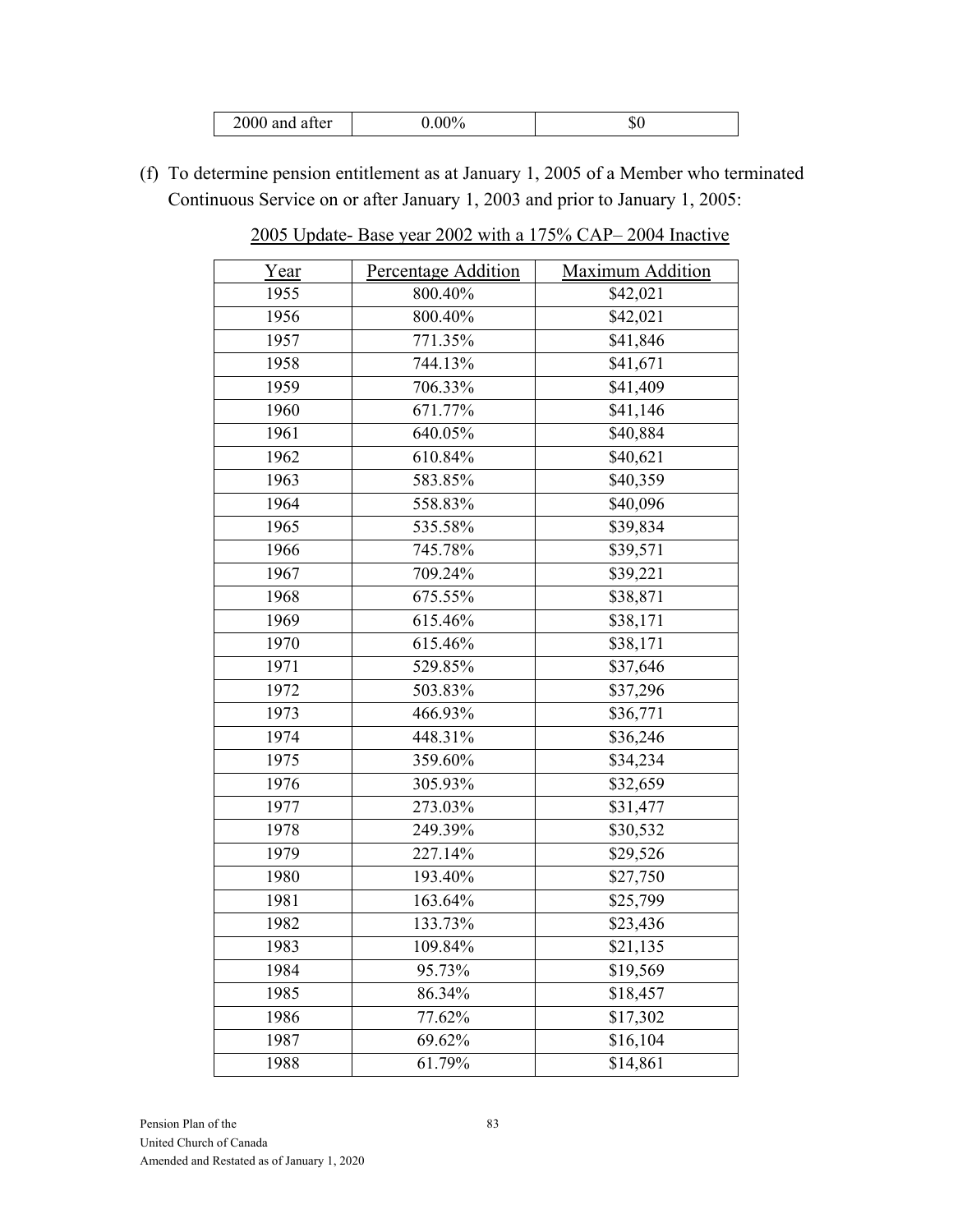| 1989           | 53.33%   | \$13,400 |
|----------------|----------|----------|
| 1990           | 45.25%   | \$11,877 |
| 1991           | 36.64%   | \$10,110 |
| 1992           | 29.86%   | \$8,587  |
| 1993           | 24.47%   | \$7,275  |
| 1994           | 18.19%   | \$7,275  |
| 1995           | 17.60%   | \$7,074  |
| 1996           | 16.43%   | \$6,671  |
| 1997           | 15.29%   | \$6,269  |
| 1998           | 13.03%   | \$5,448  |
| 1999           | 10.81%   | \$4,611  |
| 2000           | 9.71%    | \$4,184  |
| 2001           | 9.71%    | 4,184    |
| 2002 and after | $0.00\%$ | \$0      |

(g) To determine pension entitlement as at January 1, 2007 of a Member who terminated Continuous Service on or after January 1, 2005 and prior to January 1, 2007:

| <u>Year</u> | Percentage Addition | Maximum Addition |
|-------------|---------------------|------------------|
| 1955        | 845.52%             | \$44,390         |
| 1956        | 845.52%             | \$44,390         |
| 1957        | 815.02%             | \$44,215         |
| 1958        | 786.43%             | \$44,040         |
| 1959        | 746.67%             | \$43,777         |
| 1960        | 710.45%             | \$43,515         |
| 1961        | 677.14%             | \$43,253         |
| 1962        | 646.47%             | \$42,990         |
| 1963        | 618.07%             | \$42,727         |
| 1964        | 591.85%             | \$42,465         |
| 1965        | 567.38%             | \$42,202         |
| 1966        | 790.43%             | \$41,940         |
| 1967        | 752.08%             | \$41,590         |
| 1968        | 716.72%             | \$41,240         |
| 1969        | 653.66%             | \$40,540         |
| 1970        | 653.66%             | \$40,540         |
| 1971        | 563.19%             | \$40,015         |
| 1972        | 535.83%             | \$39,665         |
| 1973        | 497.02%             | \$39,140         |
| 1974        | 477.61%             | \$38,615         |
| 1975        | 384.48%             | \$36,603         |

2007 Update- Base year 2004 with a 175% CAP– 2006 Inactive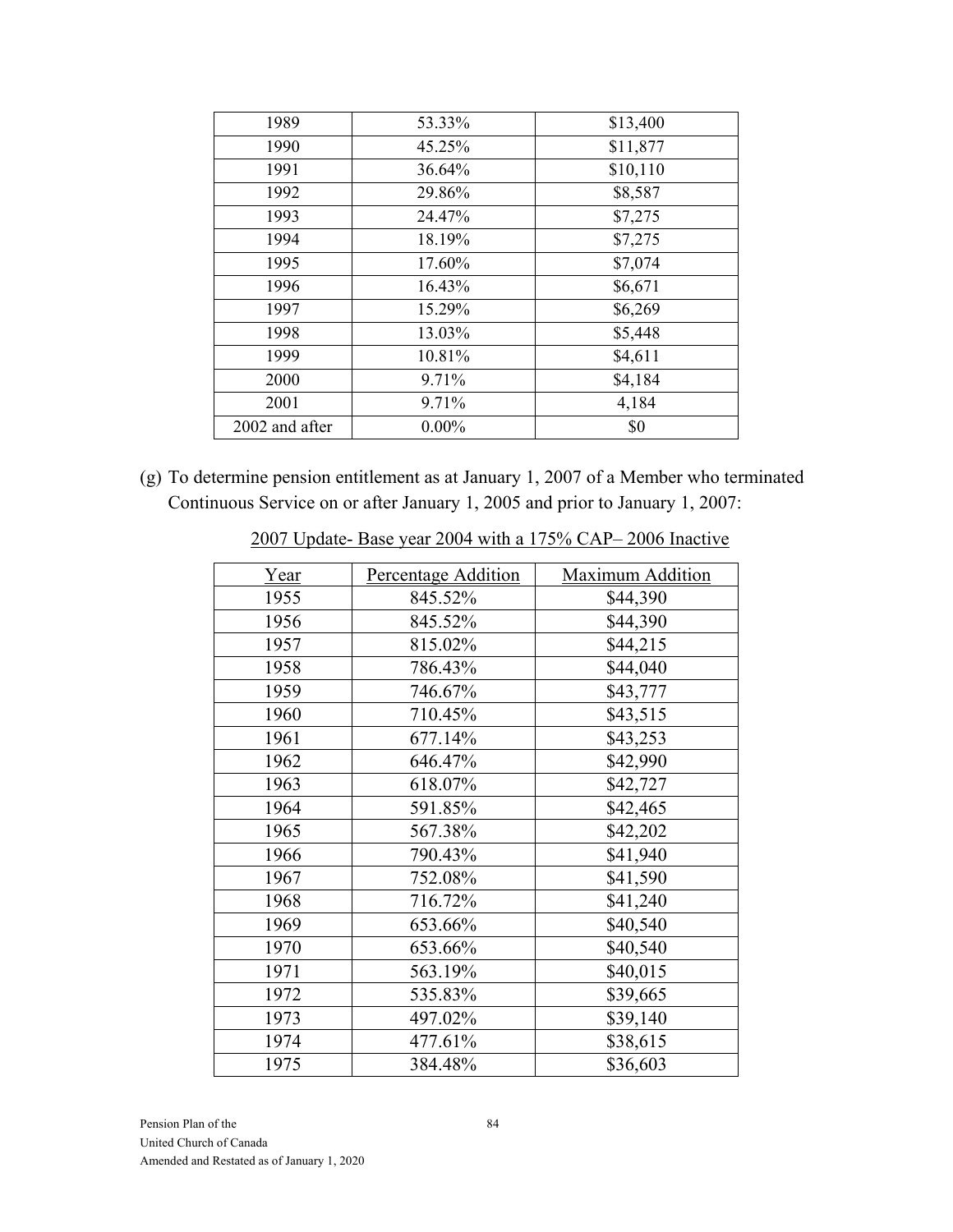| 1976           | 328.13%  | \$35,028 |
|----------------|----------|----------|
| 1977           | 293.58%  | \$33,847 |
| 1978           | 268.74%  | \$32,902 |
| 1979           | 245.37%  | \$31,895 |
| 1980           | 209.90%  | \$30,119 |
| 1981           | 178.67%  | \$28,168 |
| 1982           | 147.25%  | \$25,805 |
| 1983           | 122.15%  | \$23,504 |
| 1984           | 107.32%  | \$21,938 |
| 1985           | 97.42%   | \$20,826 |
| 1986           | 88.25%   | \$19,672 |
| 1987           | 79.87%   | \$18,473 |
| 1988           | 71.64%   | \$17,230 |
| 1989           | 62.75%   | \$15,769 |
| 1990           | 54.28%   | \$14,246 |
| 1991           | 45.23%   | \$12,479 |
| 1992           | 38.10%   | \$10,956 |
| 1993           | 32.44%   | \$9,644  |
| 1994           | 24.11%   | \$9,643  |
| 1995           | 23.49%   | \$9,442  |
| 1996           | 22.27%   | \$9,040  |
| 1997           | 21.06%   | \$8,637  |
| 1998           | 18.69%   | \$7,816  |
| 1999           | 16.36%   | \$6,980  |
| 2000           | 15.21%   | \$6,553  |
| 2001           | 15.21%   | \$6,553  |
| 2002           | 5.01%    | \$2,369  |
| 2003           | 2.20%    | \$1,069  |
| 2004 and after | $0.00\%$ | \$0.00   |
|                |          |          |

(h) To determine pension entitlement as at January 1, 2009 of a Member who was in Continuous Service on or after January 1, 2007:

| Year | Percentage Addition | Maximum Addition |
|------|---------------------|------------------|
| 1955 | 883.73%             | \$46,396         |
| 1956 | 883.73%             | \$46,396         |
| 1957 | 852.00%             | \$46,221         |
| Year | Percentage Addition | Maximum Addition |
| 1958 | 822.25%             | \$46,046         |

2009 Update- Base year 2006 with a 175% CAP– 2007 Active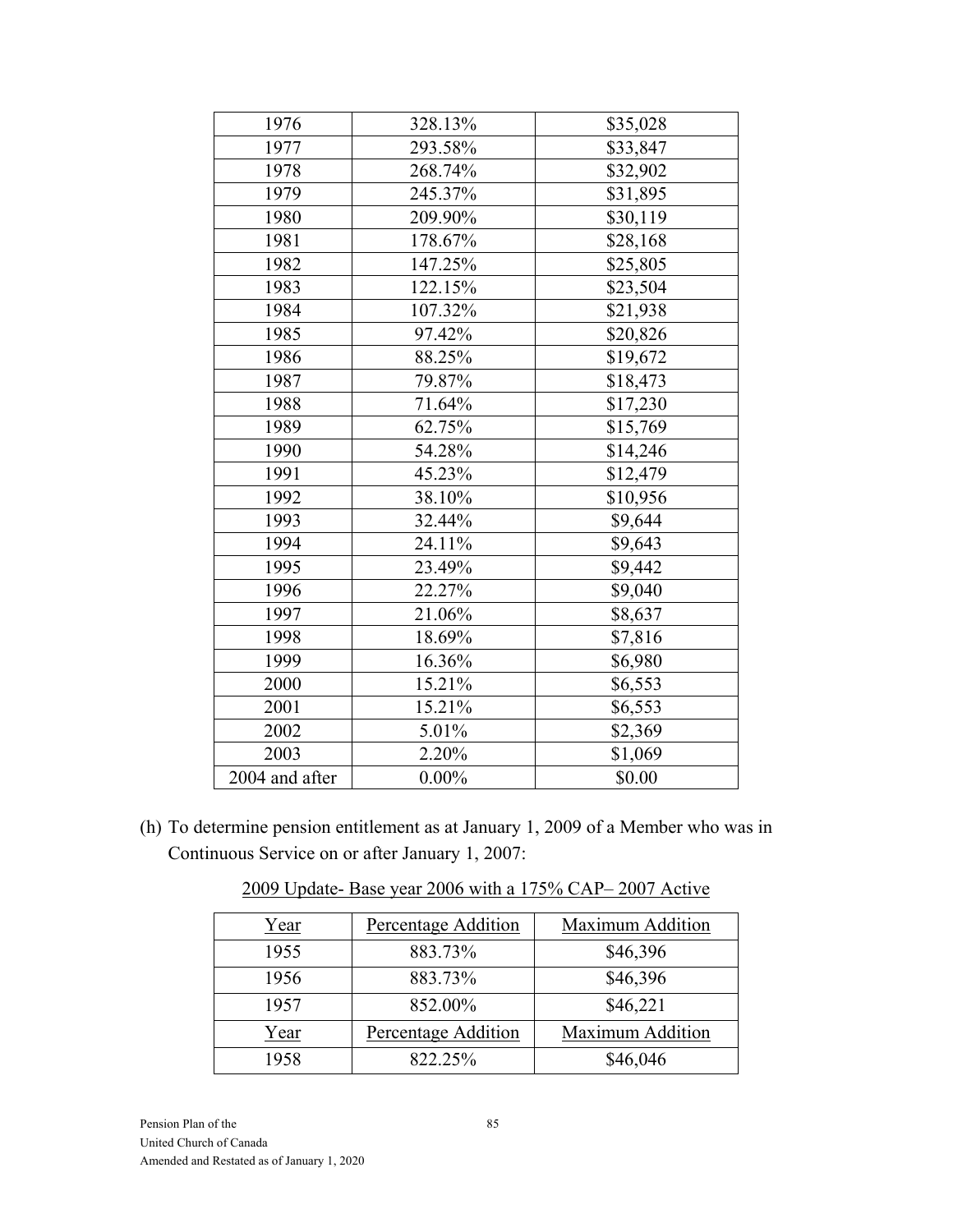| 1959 | 780.96%             | \$45,784         |  |  |
|------|---------------------|------------------|--|--|
| 1960 | 743.20%             | \$45,521         |  |  |
| 1961 | 708.55%             | \$45,259         |  |  |
| 1962 | 676.63%             | \$44,996         |  |  |
| 1963 | 647.14%             | \$44,734         |  |  |
| 1964 | 619.80%             | \$44,471         |  |  |
| 1965 | 594.40%             | \$44,209         |  |  |
| 1966 | 828.23%             | \$43,946         |  |  |
| 1967 | 788.35%             | \$43,596         |  |  |
| 1968 | 751.58%             | \$43,246         |  |  |
| 1969 | 686.00%             | \$42,546         |  |  |
| 1970 | 686.00%             | \$42,546         |  |  |
| 1971 | 591.43%             | \$42,021         |  |  |
| 1972 | 562.93%             | \$41,671         |  |  |
| 1973 | 522.49%             | \$41,146         |  |  |
| 1974 | 502.42%             | \$40,621         |  |  |
| 1975 | 405.55%             | \$38,609         |  |  |
| 1976 | 346.92%             | \$37,034         |  |  |
| 1977 | 310.97%             | \$35,852         |  |  |
| 1978 | 285.12%             | \$34,907         |  |  |
| 1979 | 260.80%             | \$33,901         |  |  |
| 1980 | 223.89%             | \$32,125         |  |  |
| 1981 | 191.39%             | \$30,174         |  |  |
| 1982 | 158.70%             | \$27,811         |  |  |
| 1983 | 132.58%             | \$25,510         |  |  |
| 1984 | 117.13%             | \$23,944         |  |  |
| 1985 | 106.80%             | \$22,832         |  |  |
| 1986 | 97.24%              | \$21,677         |  |  |
| 1987 | 88.54%              | \$20,479         |  |  |
| 1988 | 79.98%              | \$19,236         |  |  |
| 1989 | 70.74%              | \$17,775         |  |  |
| 1990 | 61.92%              | \$16,252         |  |  |
| 1991 | 52.50%              | \$14,485         |  |  |
| 1992 | 45.07%              | \$12,962         |  |  |
| Year | Percentage Addition | Maximum Addition |  |  |
| 1993 | 39.18%              | \$11,650         |  |  |
|      |                     |                  |  |  |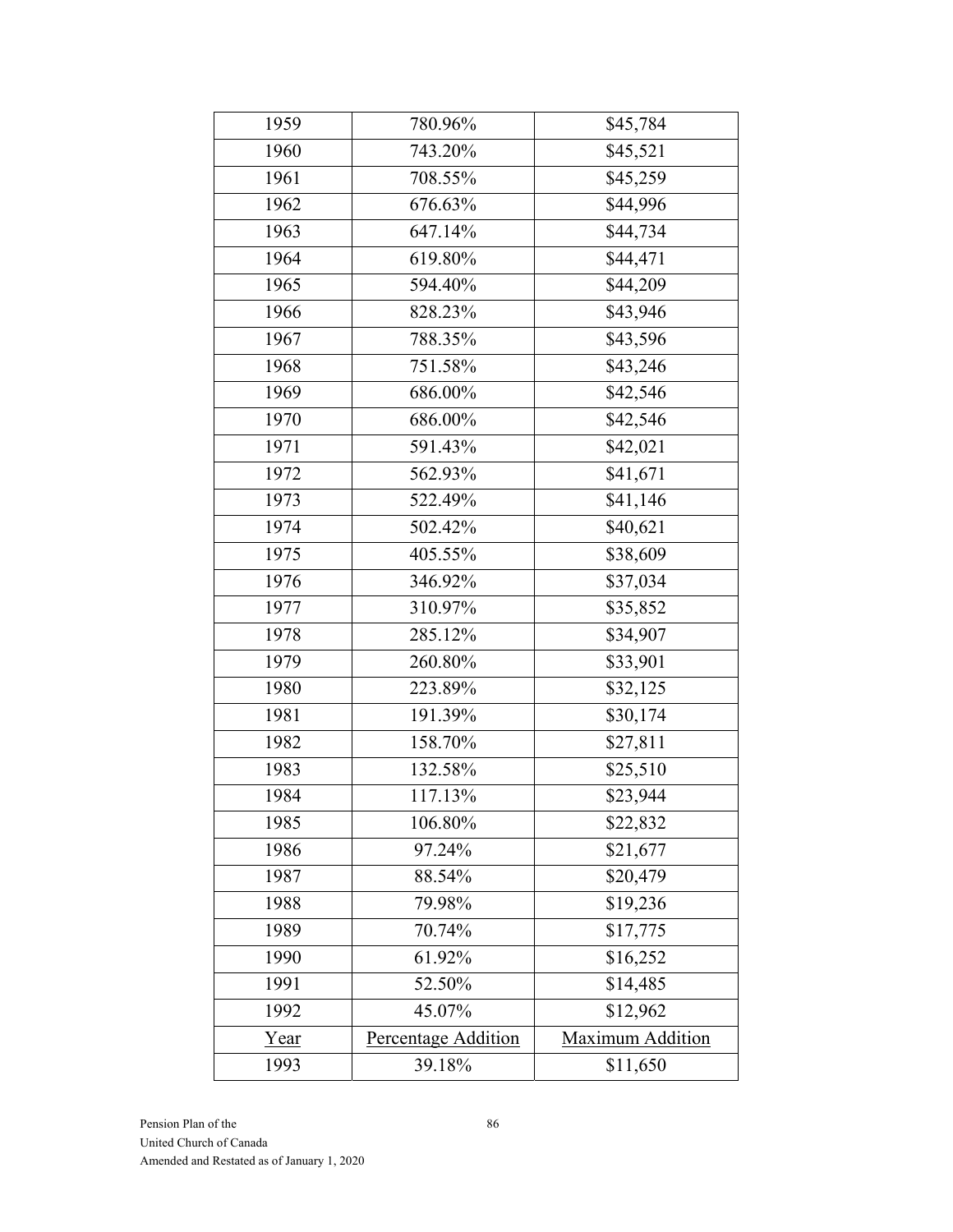| 1994<br>29.13%<br>\$11,650<br>1995<br>\$11,449<br>28.48%<br>\$11,046<br>1996<br>27.21%<br>\$10,644<br>1997<br>25.96%<br>\$9,823<br>1998<br>23.49%<br>1999<br>21.06%<br>\$8,986<br>\$8,559<br>2000<br>19.87%<br>\$8,559<br>2001<br>19.87%<br>\$4,375<br>2002<br>9.26%<br>\$3,075<br>2003<br>6.33%<br>\$2,006<br>2004<br>$4.04\%$<br>\$1,013<br>2005<br>2.00%<br>\$0<br>$0.00\%$<br>2006 and after |  |  |
|--------------------------------------------------------------------------------------------------------------------------------------------------------------------------------------------------------------------------------------------------------------------------------------------------------------------------------------------------------------------------------------------------|--|--|
|                                                                                                                                                                                                                                                                                                                                                                                                  |  |  |
|                                                                                                                                                                                                                                                                                                                                                                                                  |  |  |
|                                                                                                                                                                                                                                                                                                                                                                                                  |  |  |
|                                                                                                                                                                                                                                                                                                                                                                                                  |  |  |
|                                                                                                                                                                                                                                                                                                                                                                                                  |  |  |
|                                                                                                                                                                                                                                                                                                                                                                                                  |  |  |
|                                                                                                                                                                                                                                                                                                                                                                                                  |  |  |
|                                                                                                                                                                                                                                                                                                                                                                                                  |  |  |
|                                                                                                                                                                                                                                                                                                                                                                                                  |  |  |
|                                                                                                                                                                                                                                                                                                                                                                                                  |  |  |
|                                                                                                                                                                                                                                                                                                                                                                                                  |  |  |
|                                                                                                                                                                                                                                                                                                                                                                                                  |  |  |
|                                                                                                                                                                                                                                                                                                                                                                                                  |  |  |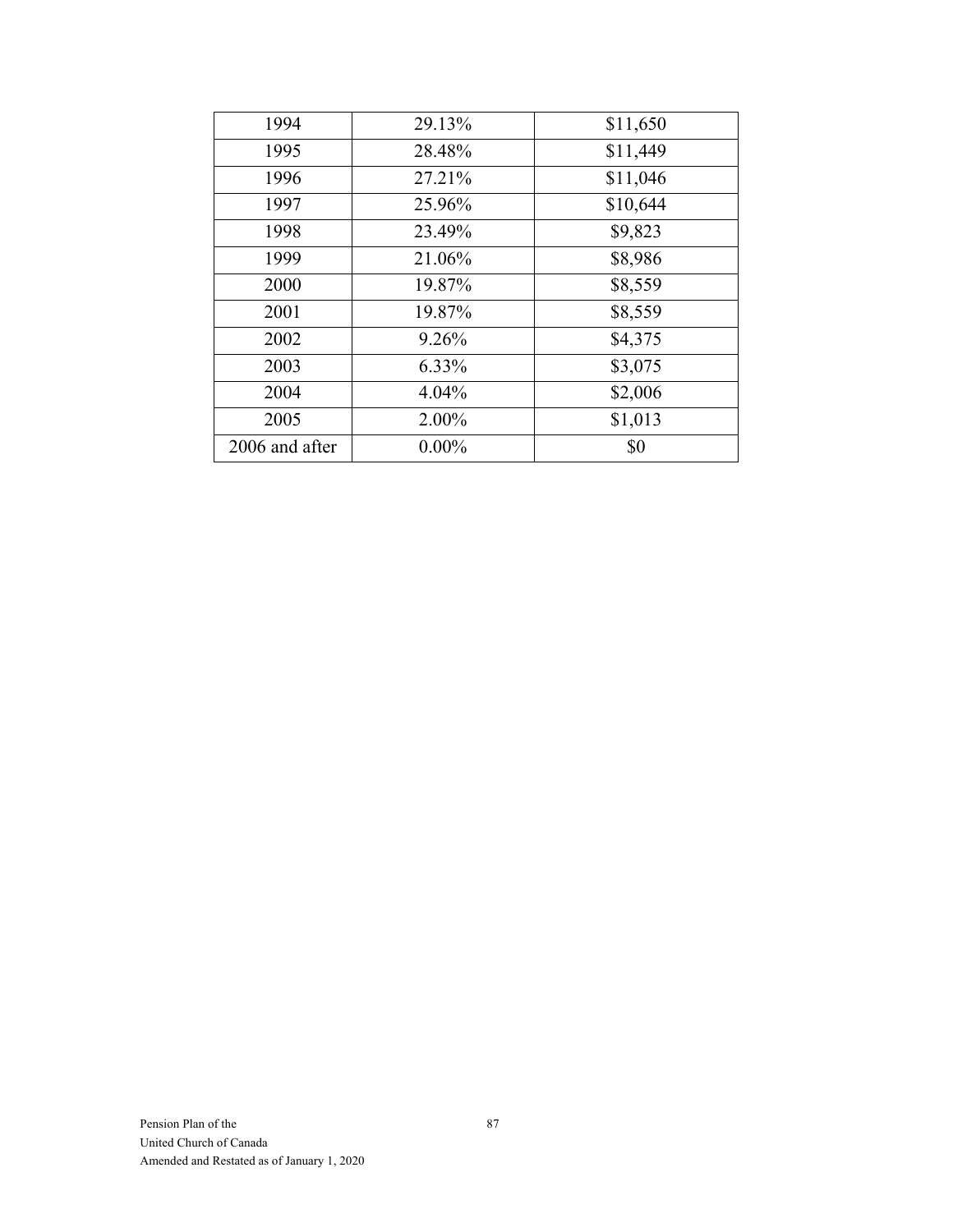# **SCHEDULE B – GRANDPARENTED DISABILITY PENSIONS**

- **B.01** A Member (other than a Member who has terminated Continuous Service) who joined the Plan or a prior plan before July 1, 1981, who becomes Totally and Permanently Disabled before his or her Normal Retirement Date and whose retirement pension hereunder has not commenced may apply to the Administrator for payment of a disability pension.
- **B.02** Subject to acceptance by the Administrator and its medical consultant that such Member is Totally and Permanently Disabled, the Member will be entitled to payment of a disability pension.
- **B.03** Subject to Sections B.04 and B.10, the amount of a disability pension will be the amount of normal retirement pension accrued to the credit of the Member to the date on which his or her salary ceases due to Total and Permanent Disability.
- **B.04** (a) If the Member, during any ten (10) years of his or her Credited Service, or during the Member's actual period of his or her Credited Service if less than ten (10) years, received salary payments which, in the aggregate, were at least equal to the salary payments which would have been paid in such years or period to Ministry Personnel in receipt of the Minimum Salary, the minimum annual disability pension will be \$6,658.68 (or \$7,324.92 if no disability pension is payable from the Canada Pension Plan or the Quebec Pension Plan).
	- (b) In the case of any other Member entitled to a minimum disability pension hereunder, that minimum pension will be the proportion of \$6,658.68 (or \$7,324.92 if no disability pension is payable from the Canada Pension Plan or the Quebec Pension Plan), which the aggregate of the Member's salary payments in any ten (10) years of his or her Credited Service, or during the actual period of his or her Credited Service if less than ten (10) years, bears to the salary payments which would have been paid in such years or period to a Ministry Personnel in receipt of the Minimum Salary. If more than ten (10) years are available, the years selected will be those which produce the highest proportion.
- **B.05** The first monthly instalment of a disability pension will be paid for the month next following the month in which the Member's Total and Permanent Disability is established or, if the Member remains in the care of an Employer, for the month next following that in which he or she ceases to be in such care. Subject to Section B.06,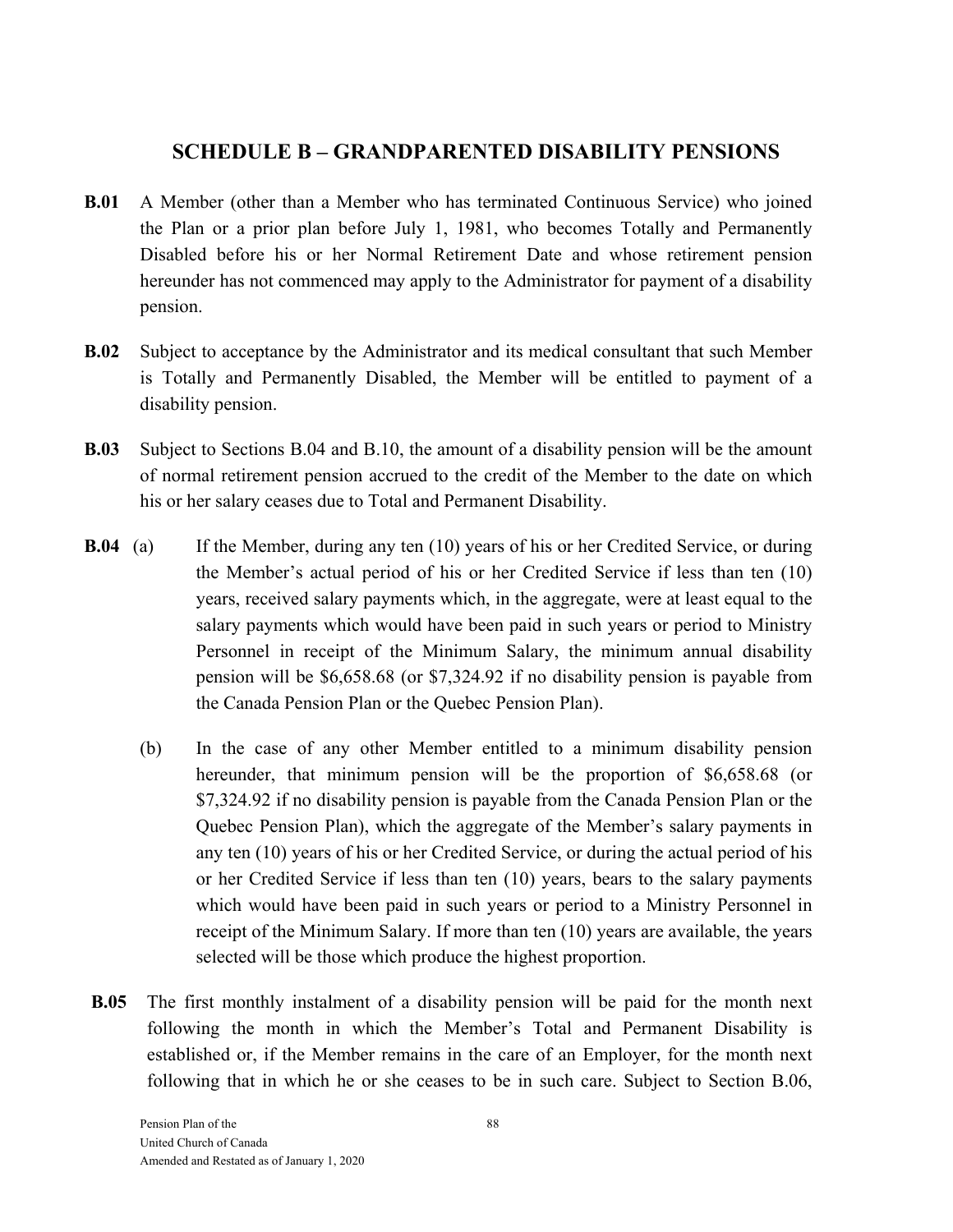monthly payments will continue throughout the period of his or her Total and Permanent Disability until his or her Normal Retirement Date, at which time the pension will become the Member's normal retirement pension and will be continued in the amount determined in accordance with Article 9 for the remainder of his or her lifetime. If the Member recovers from such Total and Permanent Disability before his or her Normal Retirement Date, the last instalment of the disability pension will be paid for the month in which the recovery occurs.

- **B.06** If a Member in receipt of a disability pension earns an income from any employment which exceeds 100% of his or her Pensionable Earnings immediately prior to the date of disability, the disability pension will be discontinued and Section B.08 will apply.
- **B.07** At the time a Member applies for a disability pension and at any time thereafter during the period of his or her Total and Permanent Disability until his or her Normal Retirement Date, the Administrator may require a medical examination of the Member by a medical practitioner chosen by the Administrator and may call for such medical and other information with respect to the Member as the Administrator determines to be necessary to establish that he or she is Totally and Permanently Disabled or continues to be Totally and Permanently Disabled as defined herein.
- **B.08** When a Member who was Totally and Permanently Disabled re-enters Continuous Service, he or she will:
	- (a) continue to be entitled as from the Member's Normal Retirement Date to payment of the normal retirement pension accrued to the date of Total and Permanent Disability; and
	- (b) commence to make contributions hereunder and accrue additional pension credits.
- **B.09** If a Member who was Totally and Permanently Disabled recovers prior to his or her Normal Retirement Date but does not re-enter Continuous Service, he or she will become entitled to benefits in accordance with the terms of Section 9.02 and Article 12, as applicable.
- **B.10** Notwithstanding the other terms of this Schedule B, the amount of the disability pension applicable to a Member who joined the Plan prior to July 1, 1981 and who became Totally and Permanently Disabled on or after July 1, 1981 will be limited to the amount of the normal retirement pension accrued to the credit of the Member in accordance with the terms of Article 9 in effect on July 1, 1981.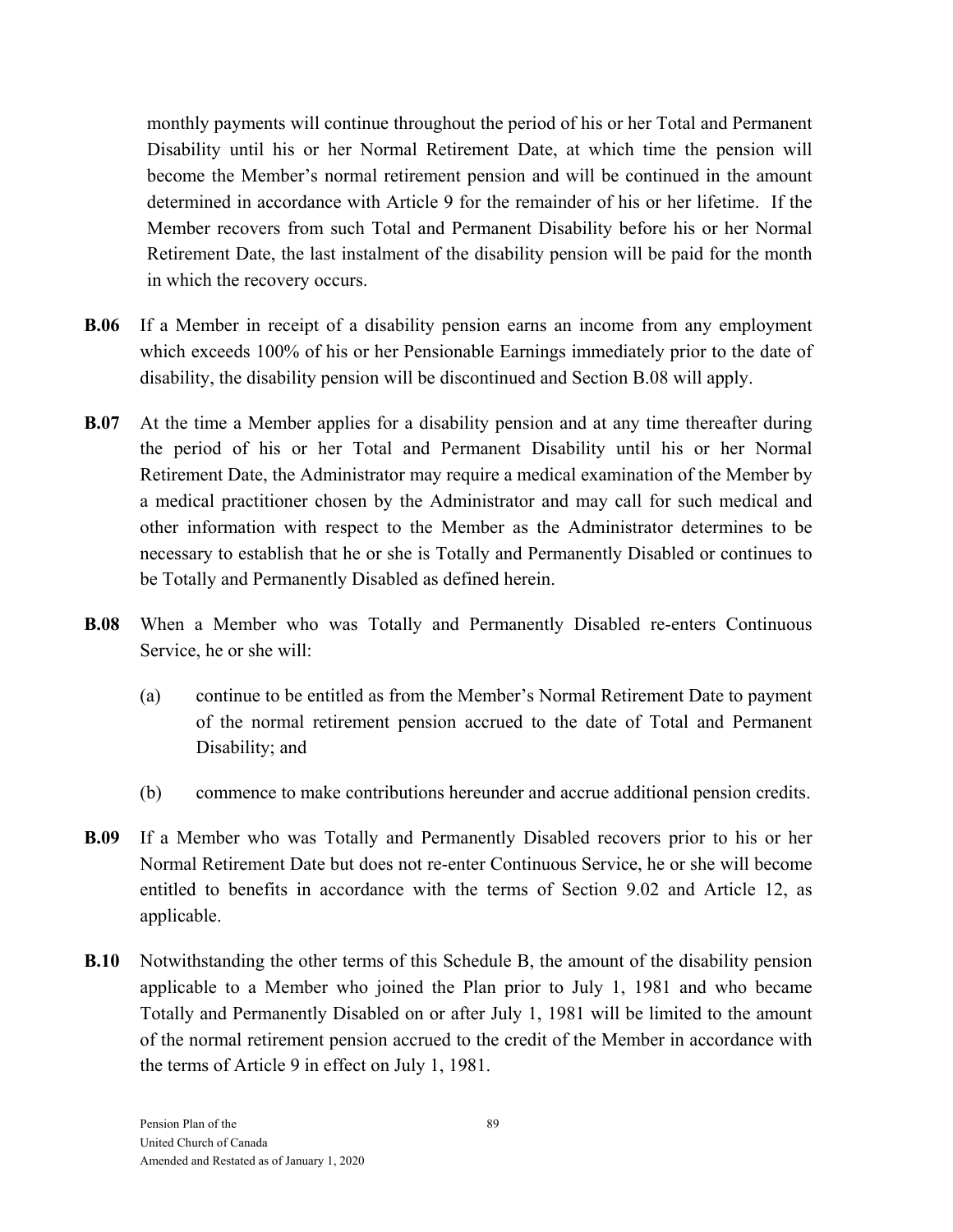The Administrator may request The Church to insure the payment of the disability pension of such a Totally and Permanently Disabled Member under The Church's group long-term disability insurance plan. In the event a disability benefit is payable under The Church's group long-term disability insurance plan but such plan provides less than the amount of the disability pension hereunder, the excess will be payable under the Plan. Payments under the group long-term disability insurance plan purchased by The Church will discharge the liability of the Fund to the extent of such payments.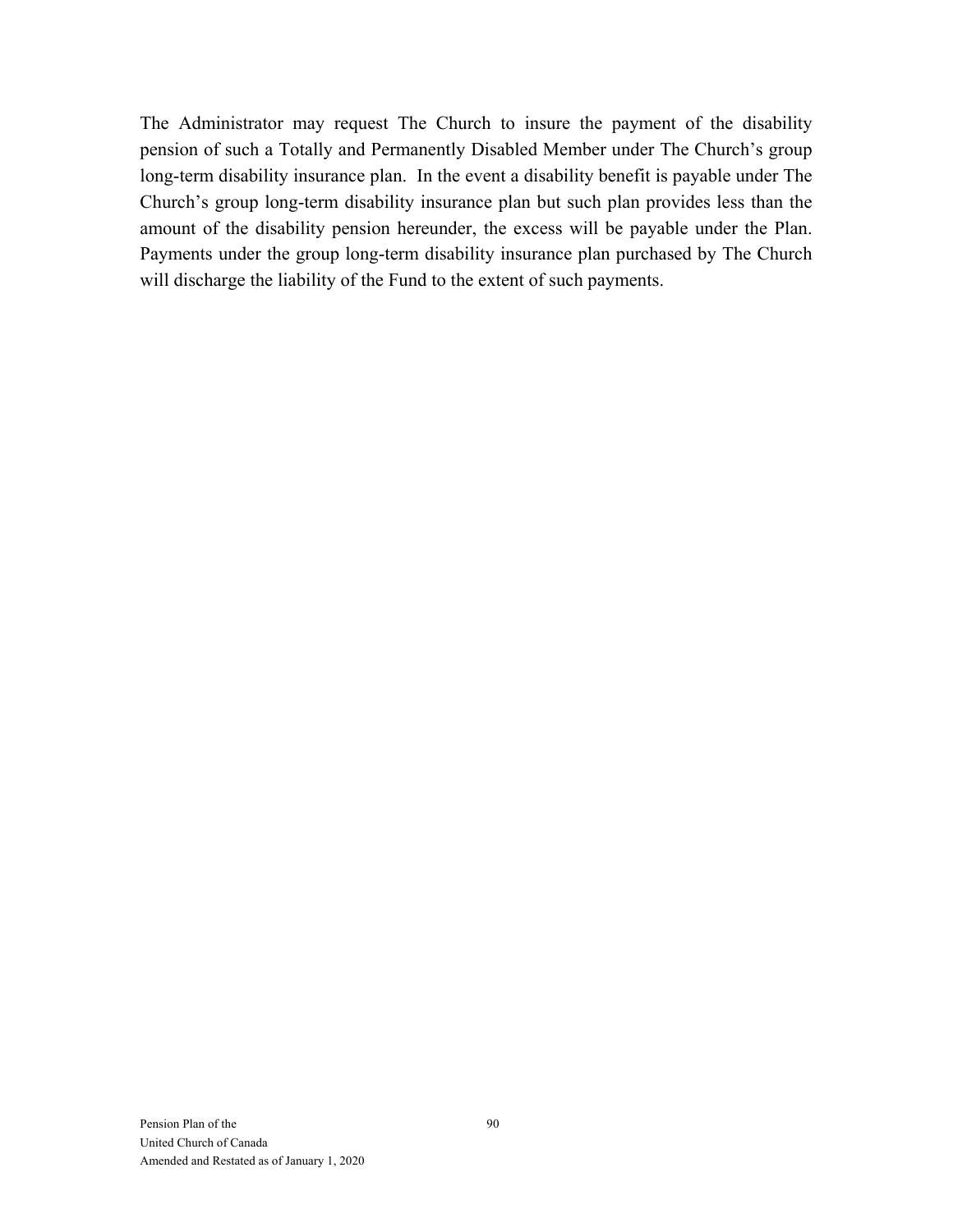# **SCHEDULE C - PENSION UPDATES AND PENSION INCREASES**

#### **C.01 Termination Prior to 1997**

The pension benefit entitlement of a Member who first terminated Continuous Service prior to January 1, 1997 or a surviving Spouse or Dependent Child of such Member, will be the greater of:

- (a) The normal pension determined in accordance with the terms of Sections 9.01 and 9.06, based on the Adjusted Pensionable Earnings in Schedule  $A - (a)$ . If applicable, such normal pension will be adjusted in accordance with the terms of Sections 9.02, 9.03, 9.04, 10.03, 10.04, 13.02 and 13.08 and Schedule B, and reduced by benefits, if any, transferred to the Member's former Spouse pursuant to a marriage breakdown. Such adjusted pension will be increased by 3%; and
- (b) A comparable pension determined in the same manner but based on the Adjusted Pensionable Earnings in Schedule  $A - (b)$  and excluding the increase of 3%.

#### **C.02 Terminated Member After 1996 and Prior to 2007**

The pension benefit entitlement of a Member who terminated Continuous Service on or after January 1, 1996 and prior to January 1, 2007 or a surviving Spouse or Dependent Child of such Member, will be the normal pension determined in accordance with the terms of Sections 9.01 and 9.06, based on the Adjusted Pensionable Earnings in the applicable section of Schedule A as set out in the table below. If applicable, such normal pension will be adjusted in accordance with the terms of Sections 9.02, 9.03, 9.04, 10.03, 10.04, 13.02 and 13.08 and Schedule B, and reduced by benefits, if any, transferred to the Member's former Spouse pursuant to a marriage breakdown.

| <b>Date Member Terminated Continuous Service</b> | <b>Schedule A Reference</b> |
|--------------------------------------------------|-----------------------------|
| January 1, 1997 through December 31, 1998        | (c)                         |
| January 1, 1999 through December 31, 2000        | (d)                         |
| January 1, 2001 through December 31, 2002        | (e)                         |
| January 1, 2003 through December 31, 2004        | (f)                         |
| January 1, 2005 through December 31, 2006        | (g)                         |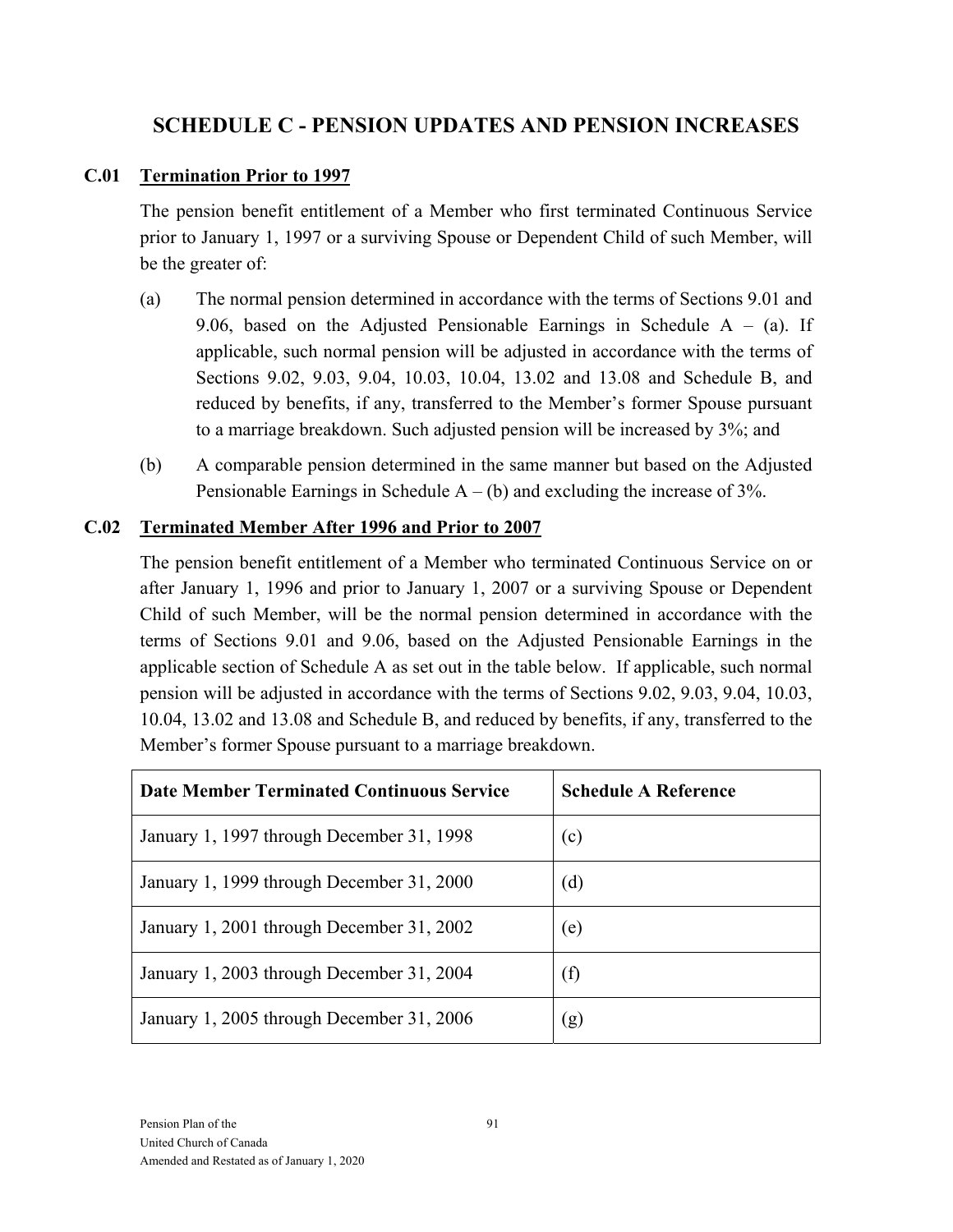#### **C.03 Member in Continuous Service as at January 1, 2007**

The pension benefit entitlement of a Member who was in Continuous Service after January 1, 2007, or a surviving Spouse or Dependent Child of such Member, will be the normal pension determined in accordance with the terms of Sections 9.01 and 9.06 based on the Adjusted Pensionable Earnings in Schedule  $A - (h)$ . If applicable, such normal pension will be adjusted in accordance with the terms of Sections 9.02, 9.03, 9.04, 10.03, 10.04, 13.02 and 13.08 and Schedule B, and reduced by benefits, if any, transferred to the Member's former Spouse pursuant to a marriage breakdown.

#### **C.04 Pension Increases**

The amount of the pension determined in accordance with Sections C.01 and C.02 will be increased in accordance with the following table:

| <b>Date Member Terminated Continuous Service</b> | <b>Increases (Cumulative)</b>      |  |  |
|--------------------------------------------------|------------------------------------|--|--|
| Prior to January 1, 1999                         | Effective January 1, 2001, 3.6%    |  |  |
|                                                  | Effective January 1, 2003, 3.9%    |  |  |
|                                                  | Effective January 1, 2005, $6.0\%$ |  |  |
|                                                  | Effective January 1, 2007, 4.3%    |  |  |
|                                                  | Effective January 1, 2009, 4.1%    |  |  |
|                                                  | Effective January 1, 2020, $4.0\%$ |  |  |
| January 1, 1999 through December 31, 2000        | Effective January 1, 2003, 3.9%    |  |  |
|                                                  | Effective January 1, 2005, 6.0%    |  |  |
|                                                  | Effective January 1, 2007, 4.3%    |  |  |
|                                                  | Effective January 1, 2009, $4.1\%$ |  |  |
|                                                  | Effective January 1, 2020, 4.0%    |  |  |
| January 1, 2001 through December 31, 2002        | Effective January 1, 2005, $6.0\%$ |  |  |
|                                                  | Effective January 1, 2007, 4.3%    |  |  |
|                                                  | Effective January 1, 2009, $4.1\%$ |  |  |
|                                                  | Effective January 1, 2020, 4.0%    |  |  |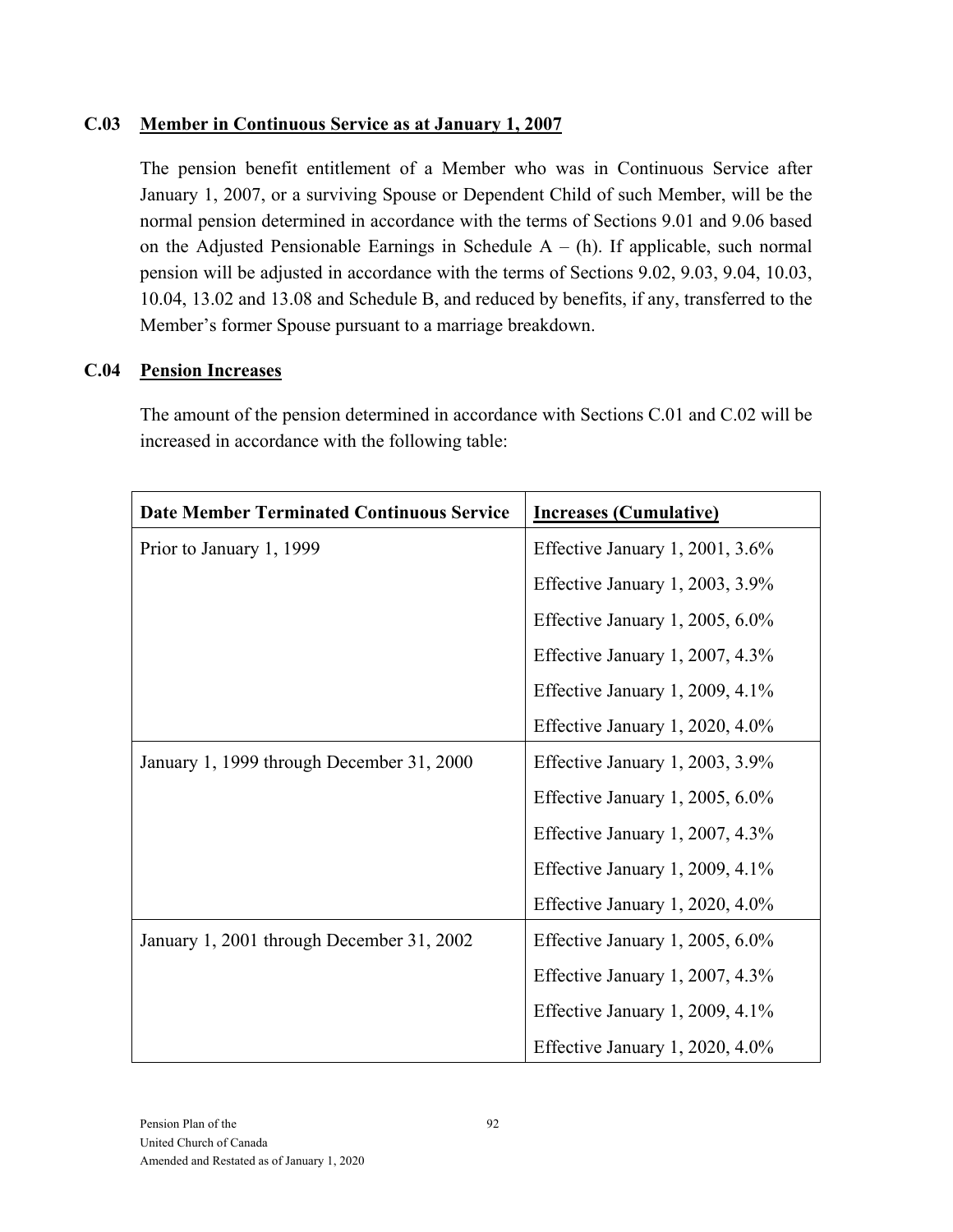| <b>Date Member Terminated Continuous Service</b> | <b>Increases (Cumulative)</b>      |  |  |
|--------------------------------------------------|------------------------------------|--|--|
| January 1, 2003 through December 31, 2004        | Effective January 1, 2007, $4.3\%$ |  |  |
|                                                  | Effective January 1, 2009, 4.1%    |  |  |
|                                                  | Effective January 1, 2020, 4.0%    |  |  |
| January 1, 2005 through December 31, 2006        | Effective January 1, 2009, $4.1\%$ |  |  |
|                                                  | Effective January 1, 2020, $4.0\%$ |  |  |
| January 1, 2007 through December 31, 2019        | Effective January 1, 2020, $4.0\%$ |  |  |

Such increases apply to pension payments after the specified effective dates, before application of the minimum benefit requirements of Schedule B.04, and before application of the maximum benefit requirements of Section 13.02(c) and 13.03, and shall be calculated in accordance with such rules and regulations as the Administrator may deem appropriate for such purpose from time to time. Such increased pension will be subject to the terms of Section 9.07.

### **C.05 Surviving Child Beneficiary**

The pension benefit payable to a surviving Dependent Child of a Member who died within the dates listed in column (1) of the following table will be equal to the lesser of:

- (a) the amount of pension to which such a child was entitled on the relevant date shown in column (2) increased by the amounts listed in column (3) of the following table; and
- (b) an annual amount which will be:
	- (i) \$2,409.74 in the case of each Dependent Child under age 18 or \$4,819.61 if the Member is not survived by a Spouse (or if a deceased Member's Spouse dies while such Dependent Child is entitled to payment of a pension); or
	- (ii) \$3,084.13 in the case of each Dependent Child who has attained age 18 but has not attained age 25, or \$6,168.65 if a Member is not survived by a Spouse (or if a deceased Member's Spouse dies while such Dependent Child is entitled to payment of a pension).

|--|--|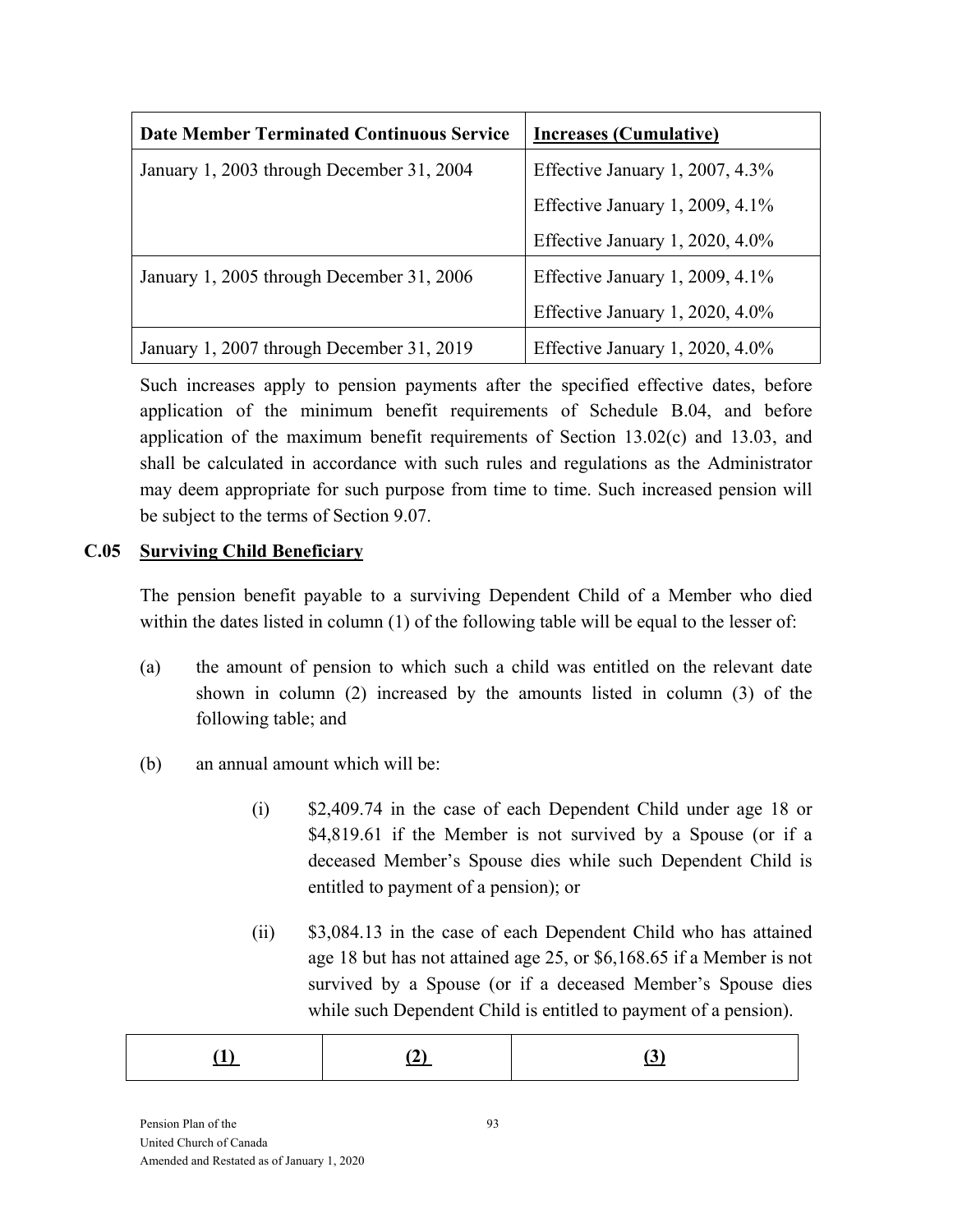|                          | [Z)              | (3)                             |
|--------------------------|------------------|---------------------------------|
| Prior to January 1, 2001 | December 1, 2000 | $3.4\%$ ,                       |
|                          |                  | Effective January 1, 2001, 3.6% |
|                          |                  | Effective January 1, 2003, 3.9% |
|                          |                  | Effective January 1, 2005, 6.0% |
|                          |                  | Effective January 1, 2007, 4.3% |
|                          |                  | Effective January 1, 2009, 4.1% |
| January 1, 2001 through  | December 1, 2002 | Effective January 1, 2003, 3.9% |
| December 31, 2002        |                  | Effective January 1, 2005, 6.0% |
|                          |                  | Effective January 1, 2007, 4.3% |
|                          |                  | Effective January 1, 2009, 4.1% |

Such increases apply to pension payments after the specified effective dates.

| <u>(1)</u>                                    | <u>(2)</u>        | <u>(3)</u>                            | <u>(4)</u> | <u>(5)</u> | <u>(6)</u> |            |
|-----------------------------------------------|-------------------|---------------------------------------|------------|------------|------------|------------|
| 2003<br>January<br>1,<br>through December 31, | December 1, 2004  | Effective January 1, 2005, by $6.0\%$ |            |            |            |            |
| 2004                                          |                   | Effective January 1, 2007, by $4.3\%$ |            |            |            |            |
|                                               |                   | Effective January 1, 2009, by $4.1\%$ | \$2,409.74 | \$4,819.61 | \$3,084.13 | \$6,168.65 |
| 2005<br>January<br>1,                         | December $1,2006$ | Effective January 1, 2007, by $4.3\%$ |            |            |            |            |
| through December 31,<br>2006                  |                   | Effective January 1, 2009, by $4.1\%$ | \$2,409.74 | \$4,819.61 | \$3,084.13 | \$6,168.65 |
| 2007<br>January<br>1,<br>through              | December 1, 2008  | Effective January 1, 2009, by $4.1\%$ | \$2,409.74 | \$4,819.61 | \$3,084.13 | \$6,168.65 |
| December 31, 2008                             |                   |                                       |            |            |            |            |